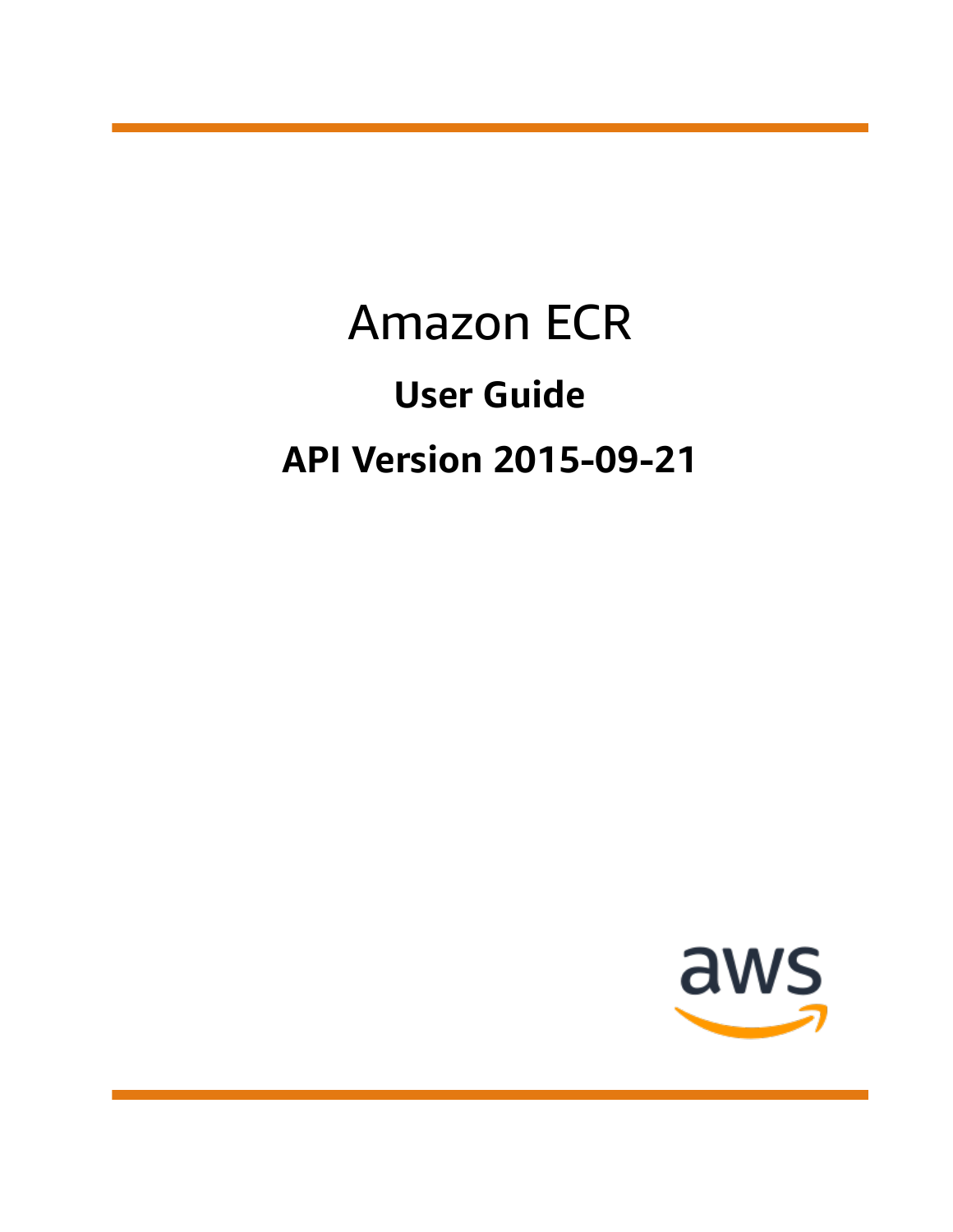### **Amazon ECR: User Guide**

Copyright © 2019 Amazon Web Services, Inc. and/or its affiliates. All rights reserved.

Amazon's trademarks and trade dress may not be used in connection with any product or service that is not Amazon's, in any manner that is likely to cause confusion among customers, or in any manner that disparages or discredits Amazon. All other trademarks not owned by Amazon are the property of their respective owners, who may or may not be affiliated with, connected to, or sponsored by Amazon.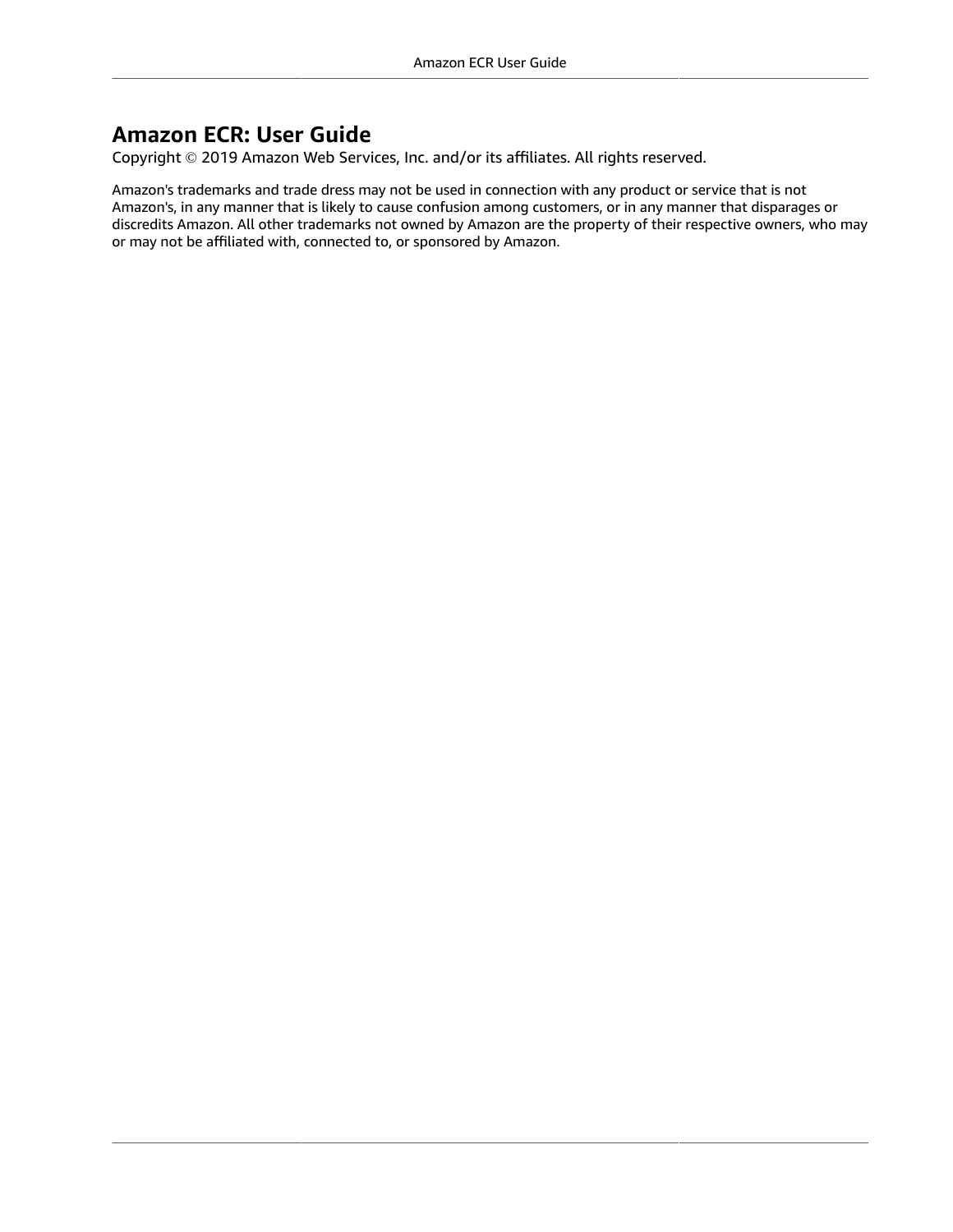# **Table of Contents**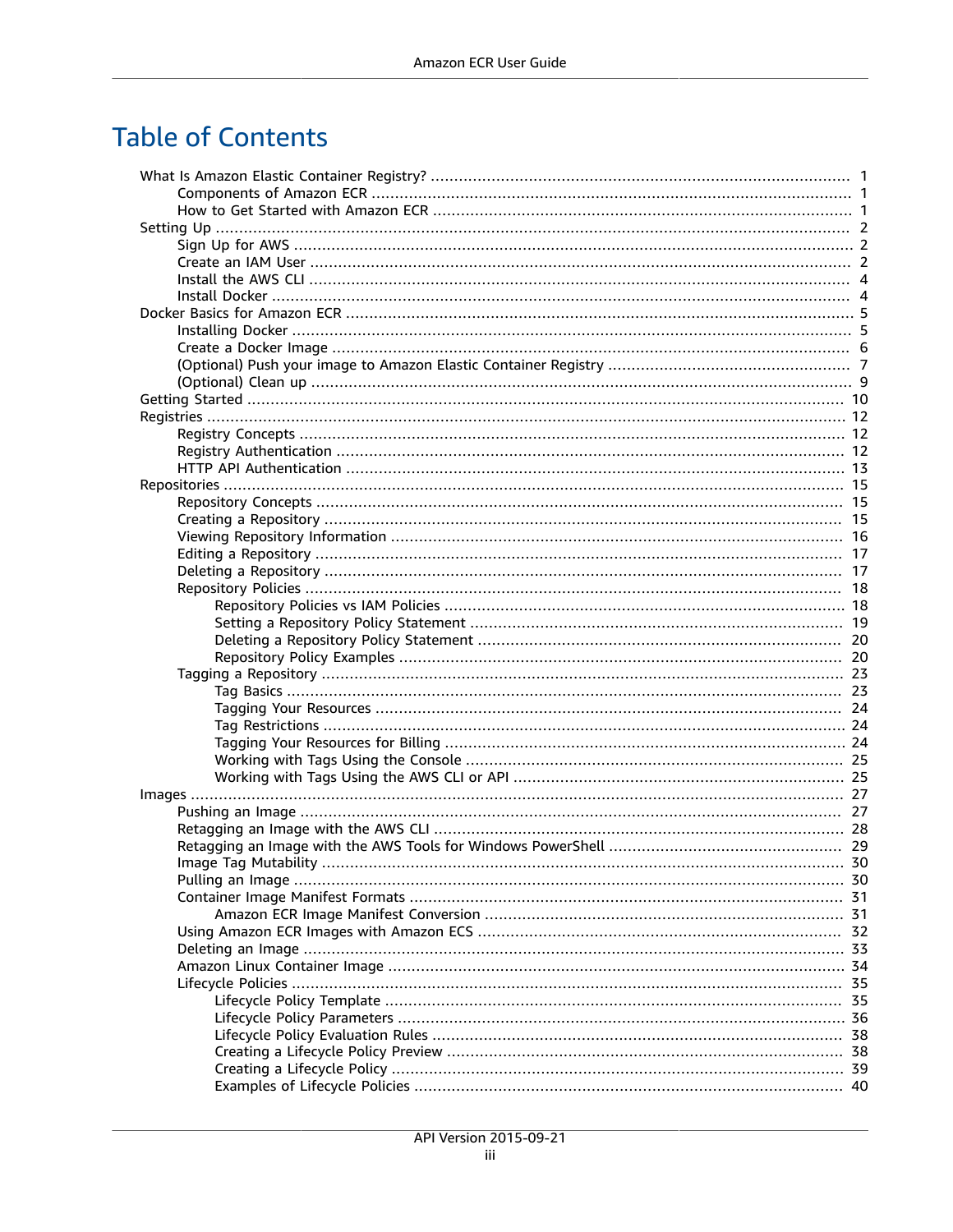| Error: "Filesystem Verification Failed" or "404: Image Not Found" When Pulling an Image From |  |
|----------------------------------------------------------------------------------------------|--|
|                                                                                              |  |
| Error: "Filesystem Layer Verification Failed" When Pulling Images from Amazon ECR  76        |  |
| HTTP 403 Errors or "no basic auth credentials" Error When Pushing to Repository  77          |  |
|                                                                                              |  |
| Error: "Error Response from Daemon: Invalid Registry Endpoint" When Running aws ecr get-     |  |
|                                                                                              |  |
|                                                                                              |  |
|                                                                                              |  |
|                                                                                              |  |
|                                                                                              |  |
|                                                                                              |  |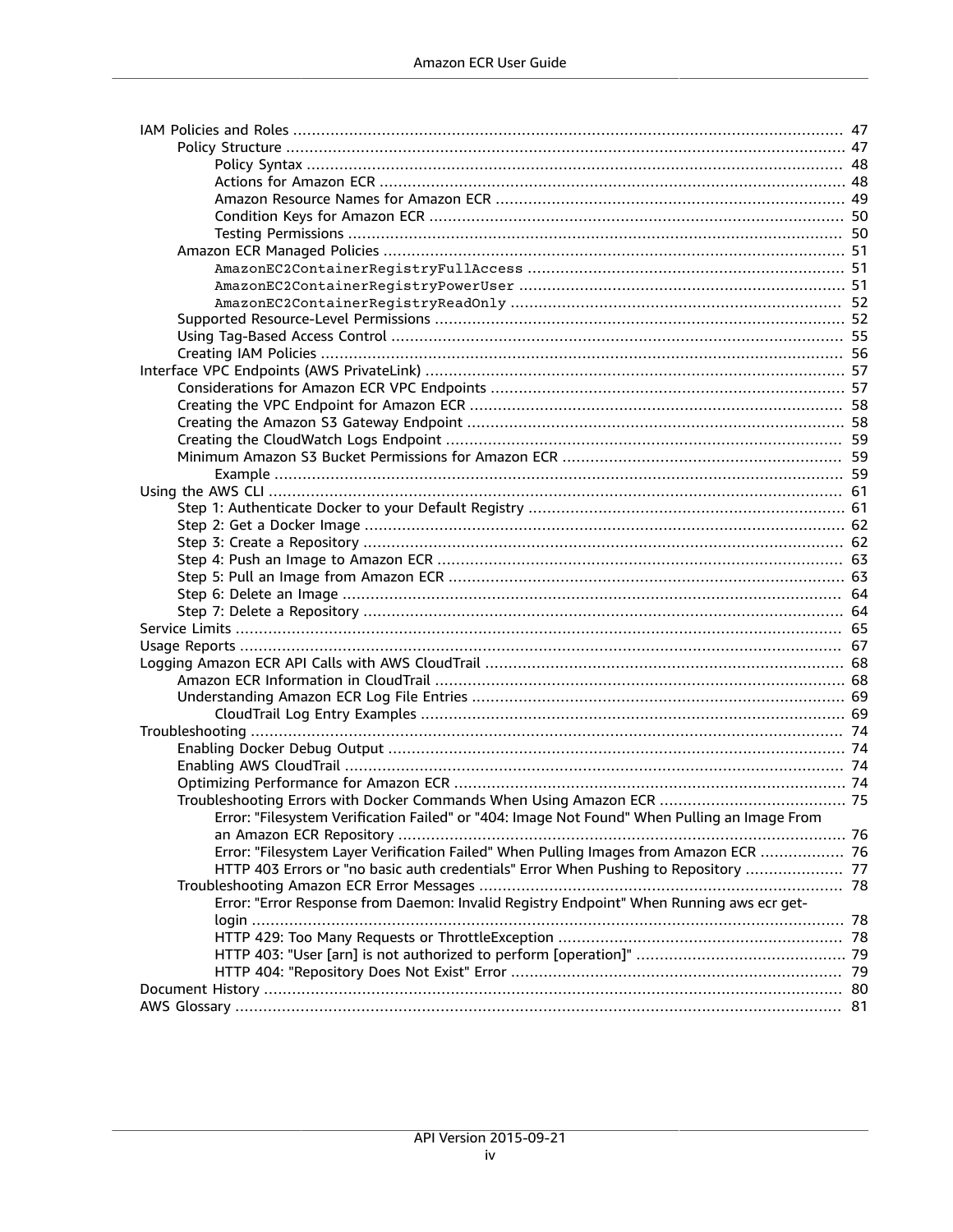# <span id="page-4-0"></span>What Is Amazon Elastic Container Registry?

Amazon Elastic Container Registry (Amazon ECR) is a managed AWS Docker registry service that is secure, scalable, and reliable. Amazon ECR supports private Docker repositories with resource-based permissions using AWS IAM so that specific users or Amazon EC2 instances can access repositories and images. Developers can use the Docker CLI to push, pull, and manage images.

# <span id="page-4-1"></span>Components of Amazon ECR

Amazon ECR contains the following components:

Registry

An Amazon ECR registry is provided to each AWS account; you can create image repositories in your registry and store images in them. For more information, see Amazon ECR [Registries \(p. 12\)](#page-15-0).

### Authorization token

Your Docker client must authenticate to Amazon ECR registries as an AWS user before it can push and pull images. The AWS CLI **get-login** command provides you with authentication credentials to pass to Docker. For more information, see Registry [Authentication \(p. 12\).](#page-15-2)

Repository

An Amazon ECR image repository contains your Docker images. For more information, see [Amazon](#page-18-0) ECR [Repositories \(p. 15\).](#page-18-0)

#### Repository policy

You can control access to your repositories and the images within them with repository policies. For more information, see Amazon ECR [Repository](#page-21-0) Policie[s \(p. 18\)](#page-21-0).

Image

You can push and pull Docker images to your repositories. You can use these images locally on your development system, or you can use them in Amazon ECS task definitions. For more information, see Using Amazon ECR Images with [Amazon](#page-35-0) EC[S \(p. 32\)](#page-35-0).

# <span id="page-4-2"></span>How to Get Started with Amazon ECR

To use Amazon ECR, you must be set up to install the AWS Command Line Interface and Docker. For more information, see Setting Up with [Amazon](#page-5-0) ECR [\(p. 2\)](#page-5-0) and Docker Basics for [Amazon](#page-8-0) [ECR \(p. 5\).](#page-8-0)

After you are set up, you are ready to complete the Getting Started with [Amazon](#page-13-0) EC[R \(p. 10\)](#page-13-0) tutorial.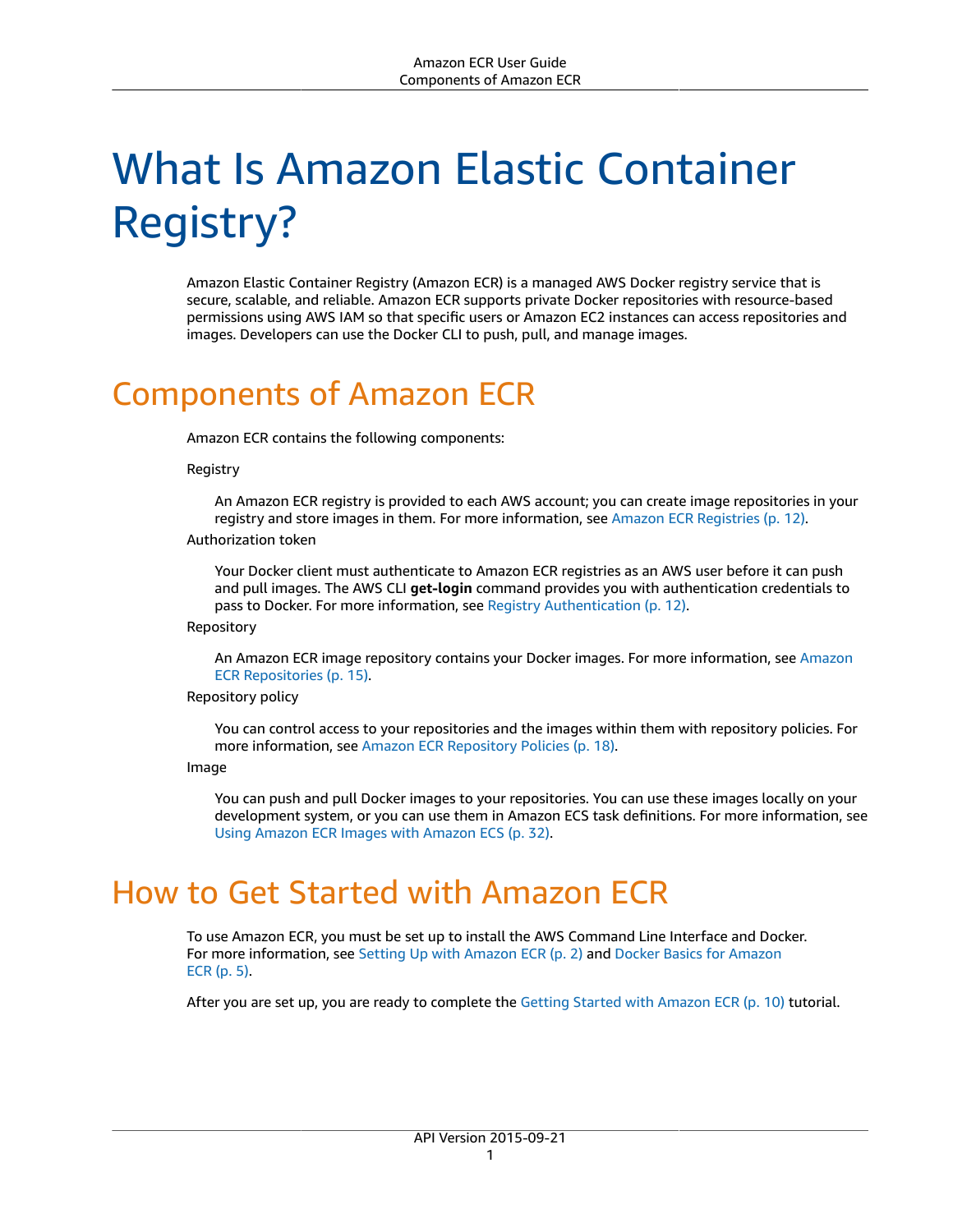# <span id="page-5-0"></span>Setting Up with Amazon ECR

If you've signed up for AWS and have been using Amazon Elastic Container Service (Amazon ECS), you are close to being able to use Amazon ECR. The setup process for the two services is similar, as Amazon ECR is an extension to Amazon ECS. To use the AWS CLI with Amazon ECR, you must use a version of the AWS CLI that supports the latest Amazon ECR features. If you do not see support for an Amazon ECR feature in the AWS CLI, you should upgrade to the latest version. For more information, see [http://](http://aws.amazon.com/cli/) [aws.amazon.com/cli/.](http://aws.amazon.com/cli/)

Complete the following tasks to get set up for Amazon ECR. If you have already completed any of these steps, you may skip them and move on to installing the custom AWS CLI.

# <span id="page-5-1"></span>Sign Up for AWS

When you sign up for AWS, your AWS account is automatically signed up for all services, including Amazon ECR. You are charged only for the services that you use.

If you have an AWS account already, skip to the next task. If you don't have an AWS account, use the following procedure to create one.

### **To create an AWS account**

- 1. Open [https://portal.aws.amazon.com/billing/signup.](https://portal.aws.amazon.com/billing/signup)
- 2. Follow the online instructions.

Part of the sign-up procedure involves receiving a phone call and entering a verification code on the phone keypad.

Note your AWS account number, because you'll need it for the next task.

## <span id="page-5-2"></span>Create an IAM User

Services in AWS, such as Amazon ECR, require that you provide credentials when you access them, so that the service can determine whether you have permission to access its resources. The console requires your password. You can create access keys for your AWS account to access the command line interface or API. However, we don't recommend that you access AWS using the credentials for your AWS account; we recommend that you use AWS Identity and Access Management (IAM) instead. Create an IAM user, and then add the user to an IAM group with administrative permissions or grant this user administrative permissions. You can then access AWS using a special URL and the credentials for the IAM user.

If you signed up for AWS but have not created an IAM user for yourself, you can create one using the IAM console.

### **To create an administrator user for yourself and add the user to an administrators group (console)**

1. Use your AWS account email address and password to sign in as the *AWS [account](https://docs.aws.amazon.com/IAM/latest/UserGuide/id_root-user.html) root user* to the IAM console at [https://console.aws.amazon.com/iam/.](https://console.aws.amazon.com/iam/)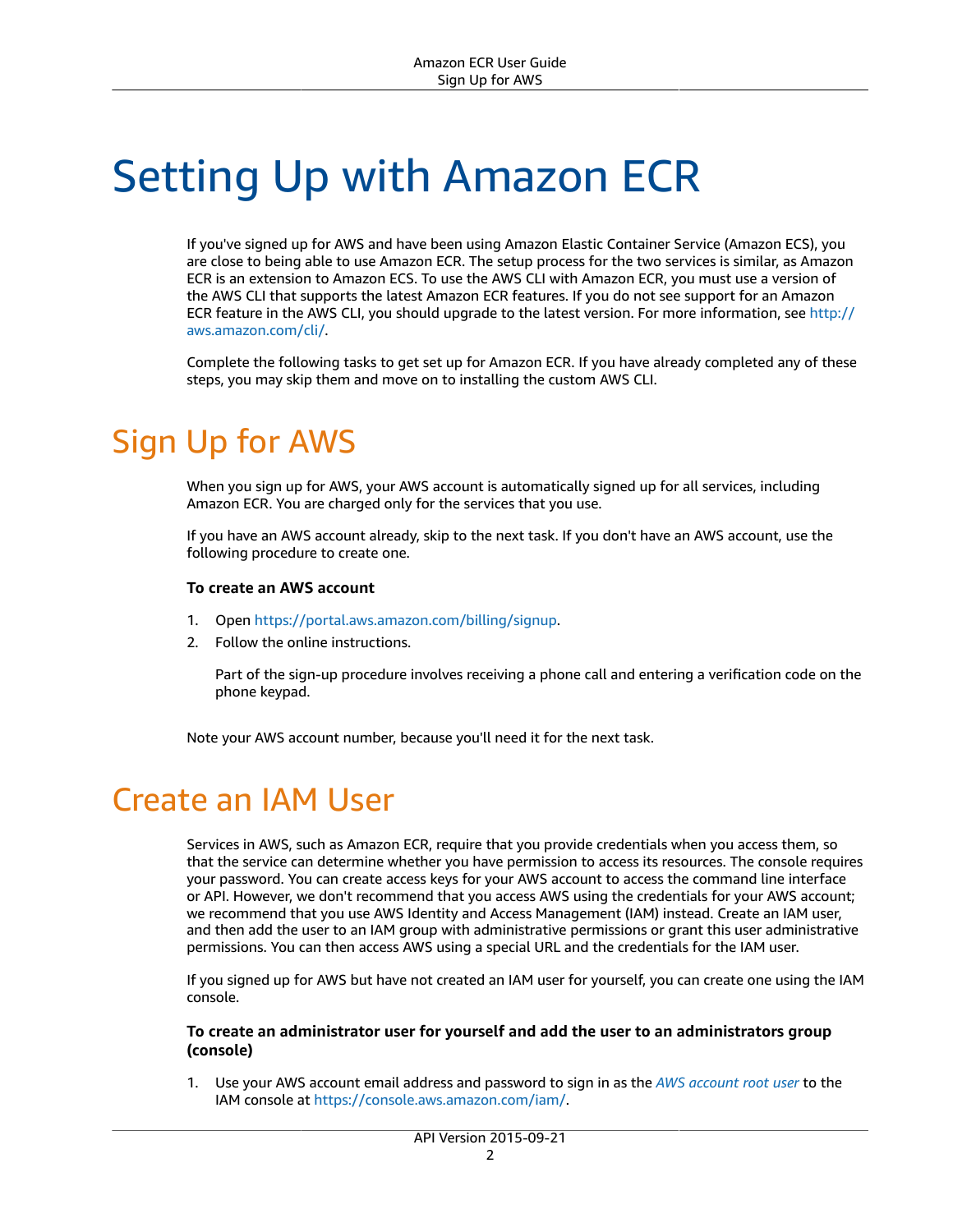### **Note**

We strongly recommend that you adhere to the best practice of using the **Administrator** IAM user below and securely lock away the root user credentials. Sign in as the root user only to perform a few account and service [management](https://docs.aws.amazon.com/general/latest/gr/aws_tasks-that-require-root.html) tasks.

- 2. In the navigation pane, choose **Users** and then choose **Add user**.
- 3. For **User name**, enter **Administrator**.
- 4. Select the check box next to **AWS Management Console access**. Then select **Custom password**, and then enter your new password in the text box.
- 5. (Optional) By default, AWS requires the new user to create a new password when first signing in. You can clear the check box next to **User must create a new password at next sign-in** to allow the new user to reset their password after they sign in.
- 6. Choose **Next: Permissions**.
- 7. Under **Set permissions**, choose **Add user to group**.
- 8. Choose **Create group**.
- 9. In the **Create group** dialog box, for **Group name** enter **Administrators**.
- 10. Choose **Filter policies**, and then select **AWS managed -job function** to filter the table contents.
- 11. In the policy list, select the check box for **AdministratorAccess**. Then choose **Create group**.

### **Note**

You must activate IAM user and role access to Billing before you can use the AdministratorAccess permissions to access the AWS Billing and Cost Management console. To do this, follow the instructions in step 1 of the tutorial about [delegating](https://docs.aws.amazon.com/IAM/latest/UserGuide/tutorial_billing.html) access to the billing [console](https://docs.aws.amazon.com/IAM/latest/UserGuide/tutorial_billing.html).

- 12. Back in the list of groups, select the check box for your new group. Choose **Refresh** if necessary to see the group in the list.
- 13. Choose **Next: Tags**.
- 14. (Optional) Add metadata to the user by attaching tags as key-value pairs. For more information about using tags in IAM, see [Tagging](https://docs.aws.amazon.com/IAM/latest/UserGuide/id_tags.html) IAM Entities in the *IAM User Guide*.
- 15. Choose **Next: Review** to see the list of group memberships to be added to the new user. When you are ready to proceed, choose **Create user**.

You can use this same process to create more groups and users and to give your users access to your AWS account resources. To learn about using policies that restrict user permissions to specific AWS resources, see Access [Management](https://docs.aws.amazon.com/IAM/latest/UserGuide/access.html) and [Example](https://docs.aws.amazon.com/IAM/latest/UserGuide/access_policies_examples.html) Policies.

To sign in as this new IAM user, sign out of the AWS console, then use the following URL, where *your\_aws\_account\_id* is your AWS account number without the hyphens (for example, if your AWS account number is 1234-5678-9012, your AWS account ID is 123456789012):

https://*your\_aws\_account\_id*.signin.aws.amazon.com/console/

Enter the IAM user name and password that you just created. When you're signed in, the navigation bar displays "*your\_user\_name* @ *your\_aws\_account\_id*".

If you don't want the URL for your sign-in page to contain your AWS account ID, you can create an account alias. From the IAM dashboard, choose **Customize** and enter an **Account Alias**, such as your company name. For more information, see Your AWS [Account](https://docs.aws.amazon.com/IAM/latest/UserGuide/console_account-alias.html) ID and Its Alias in the *IAM User Guide*.

To sign in after you create an account alias, use the following URL:

https://*your\_account\_alias*.signin.aws.amazon.com/console/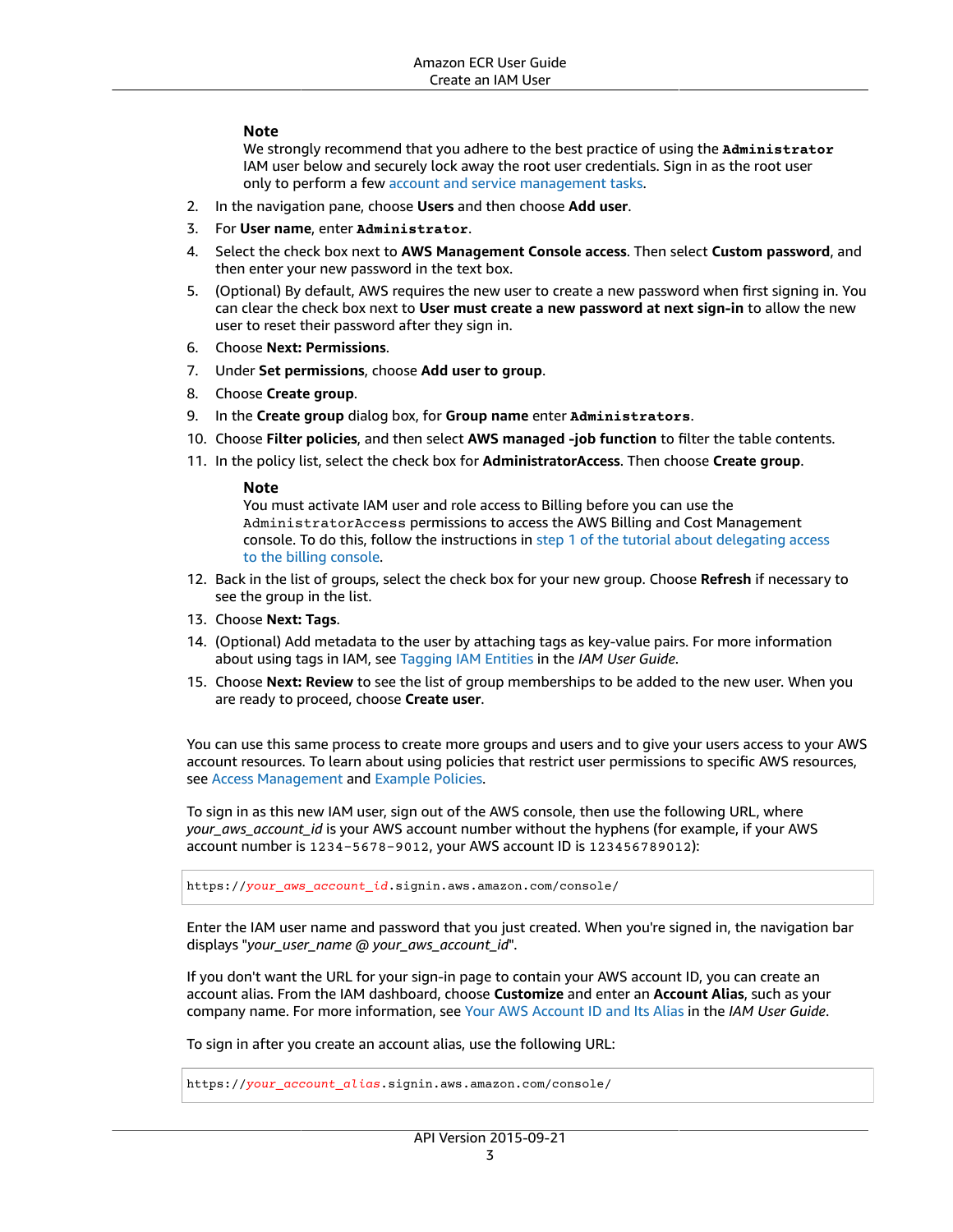To verify the sign-in link for IAM users for your account, open the IAM console and check under **IAM users sign-in link** on the dashboard.

For more information about IAM, see the AWS Identity and Access [Management](https://docs.aws.amazon.com/IAM/latest/UserGuide/) User Guide.

# <span id="page-7-0"></span>Install the AWS CLI

You can use the AWS command line tools to issue commands at your system's command line to perform Amazon ECS and AWS tasks. This can be faster and more convenient than using the console. The command line tools are also useful for building scripts that perform AWS tasks.

To use the AWS CLI with Amazon ECR, install the latest AWS CLI version (Amazon ECR functionality is available in the AWS CLI starting with version 1.9.15). You can check your AWS CLI version with the **aws --version** command. For information about installing the AWS CLI or upgrading it to the latest version, see Installing the AWS [Command](https://docs.aws.amazon.com/cli/latest/userguide/installing.html) Line Interface in the *AWS Command Line Interface User Guide*.

# <span id="page-7-1"></span>Install Docker

To use the Docker CLI with Amazon ECR, you must first install Docker on your system. For information about installing Docker and getting familiar with the tools, see Docker Basics for [Amazon](#page-8-0) ECR [\(p. 5\).](#page-8-0)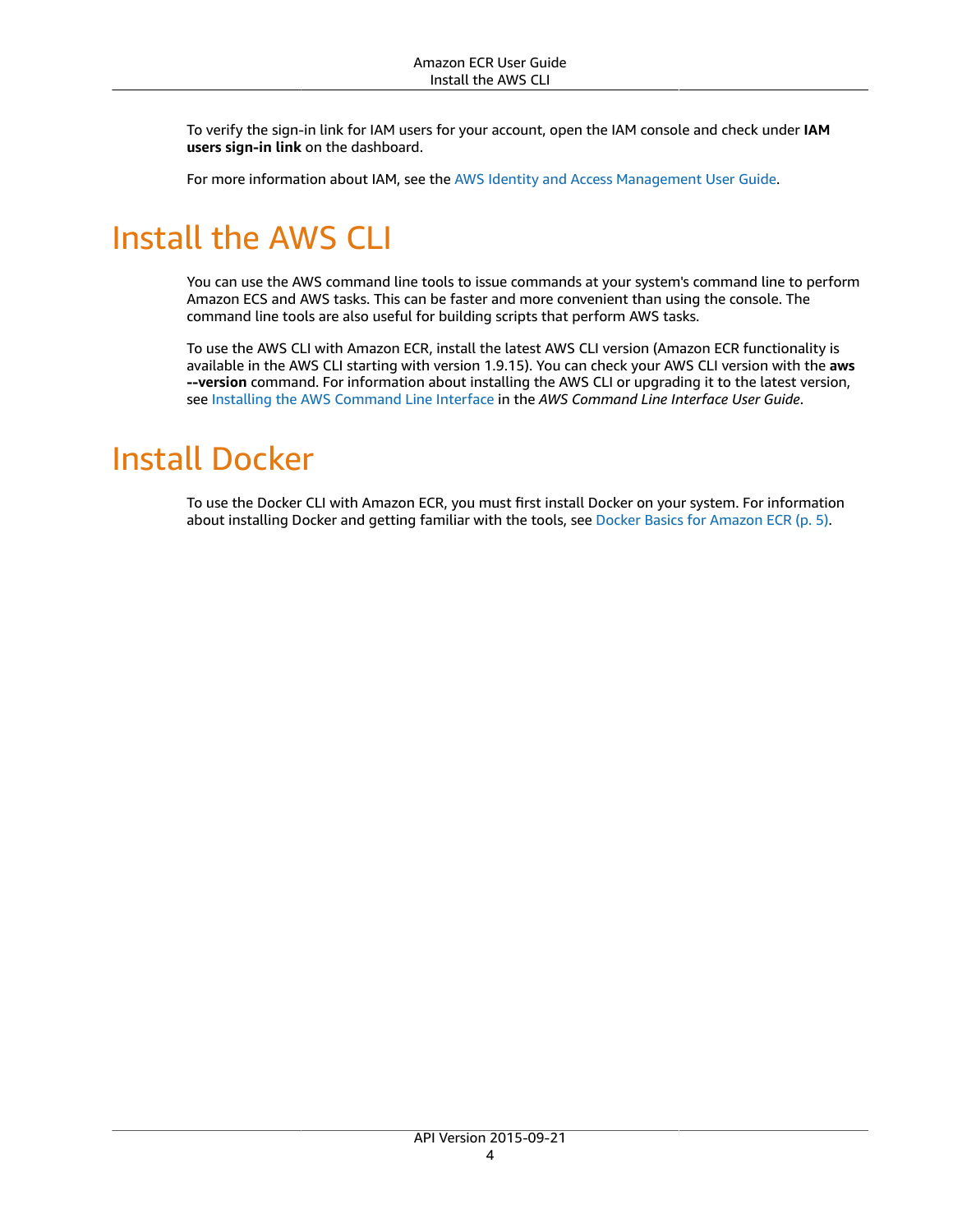# <span id="page-8-0"></span>Docker Basics for Amazon ECR

Docker is a technology that allows you to build, run, test, and deploy distributed applications that are based on Linux containers. Amazon ECR is a managed AWS Docker registry service. Customers can use the familiar Docker CLI to push, pull, and manage images. For Amazon ECR product details, featured customer case studies, and FAQs, see the Amazon Elastic [Container](http://aws.amazon.com/ecr) Registry product detail pages.

The documentation in this guide assumes that readers possess a basic understanding of what Docker is and how it works. For more information about Docker, see What is [Docker?](http://aws.amazon.com/docker/) and the Docker [overview.](https://docs.docker.com/engine/docker-overview/)

## <span id="page-8-1"></span>Installing Docker

#### **Note**

If you already have Docker installed, skip to Create a [Docker](#page-9-0) Image [\(p. 6\)](#page-9-0).

Docker is available on many different operating systems, including most modern Linux distributions, like Ubuntu, and even Mac OSX and Windows. For more information about how to install Docker on your particular operating system, go to the Docker [installation](https://docs.docker.com/engine/installation/#installation) guide.

You don't even need a local development system to use Docker. If you are using Amazon EC2 already, you can launch an instance and install Docker to get started.

### **To install Docker on an Amazon EC2 instance**

- 1. Launch an instance with the Amazon Linux 2 AMI. For more information, see [Launching](https://docs.aws.amazon.com/AWSEC2/latest/UserGuide/launching-instance.html) an Instance in the *Amazon EC2 User Guide for Linux Instances*.
- 2. Connect to your instance. For more information, see [Connect](https://docs.aws.amazon.com/AWSEC2/latest/UserGuide/AccessingInstances.html) to Your Linux Instance in the *Amazon EC2 User Guide for Linux Instances*.
- 3. Update the installed packages and package cache on your instance.

**sudo yum update -y**

4. Install the most recent Docker Community Edition package.

**sudo amazon-linux-extras install docker**

5. Start the Docker service.

**sudo service docker start**

6. Add the ec2-user to the docker group so you can execute Docker commands without using sudo.

```
sudo usermod -a -G docker ec2-user
```
- 7. Log out and log back in again to pick up the new docker group permissions. You can accomplish this by closing your current SSH terminal window and reconnecting to your instance in a new one. Your new SSH session will have the appropriate docker group permissions.
- 8. Verify that the ec2-user can run Docker commands without sudo.

**docker info**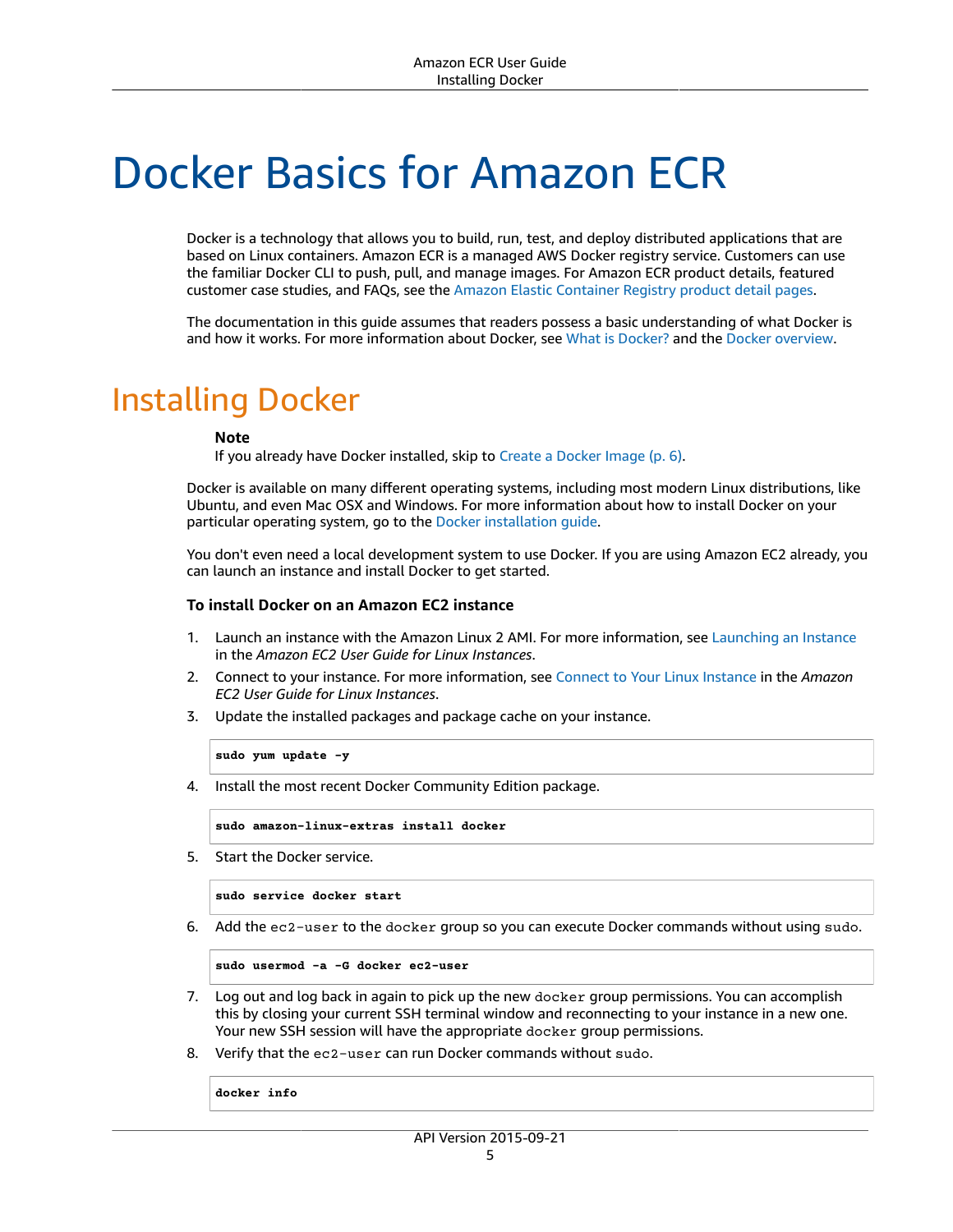### **Note**

In some cases, you may need to reboot your instance to provide permissions for the ec2 user to access the Docker daemon. Try rebooting your instance if you see the following error:

Cannot connect to the Docker daemon. Is the docker daemon running on this host?

# <span id="page-9-0"></span>Create a Docker Image

In this section, you create a Docker image of a simple web application, and test it on your local system or EC2 instance, and then push the image to a container registry (such as Amazon ECR or Docker Hub) so you can use it in an ECS task definition.

### **To create a Docker image of a simple web application**

1. Create a file called Dockerfile. A Dockerfile is a manifest that describes the base image to use for your Docker image and what you want installed and running on it. For more information about Dockerfiles, go to the [Dockerfile](https://docs.docker.com/engine/reference/builder/) Reference.

#### **touch Dockerfile**

2. Edit the Dockerfile you just created and add the following content.

```
FROM ubuntu:18.04
# Install dependencies
RUN apt-get update && \
 apt-get -y install apache2
# Install apache and write hello world message
RUN echo 'Hello World!' > /var/www/html/index.html
# Configure apache
RUN echo '. /etc/apache2/envvars' > /root/run_apache.sh && \
 echo 'mkdir -p /var/run/apache2' >> /root/run_apache.sh && \
echo 'mkdir -p /var/lock/apache2' >> /root/run_apache.sh && \
echo '/usr/sbin/apache2 -D FOREGROUND' >> /root/run apache.sh && \
 chmod 755 /root/run_apache.sh
EXPOSE 80
CMD /root/run_apache.sh
```
This Dockerfile uses the Ubuntu 18.04 image. The RUN instructions update the package caches, install some software packages for the web server, and then write the "Hello World!" content to the web server's document root. The EXPOSE instruction exposes port 80 on the container, and the CMD instruction starts the web server.

3. Build the Docker image from your Dockerfile.

#### **Note**

Some versions of Docker may require the full path to your Dockerfile in the following command, instead of the relative path shown below.

**docker build -t hello-world .**

4. Run **docker images** to verify that the image was created correctly.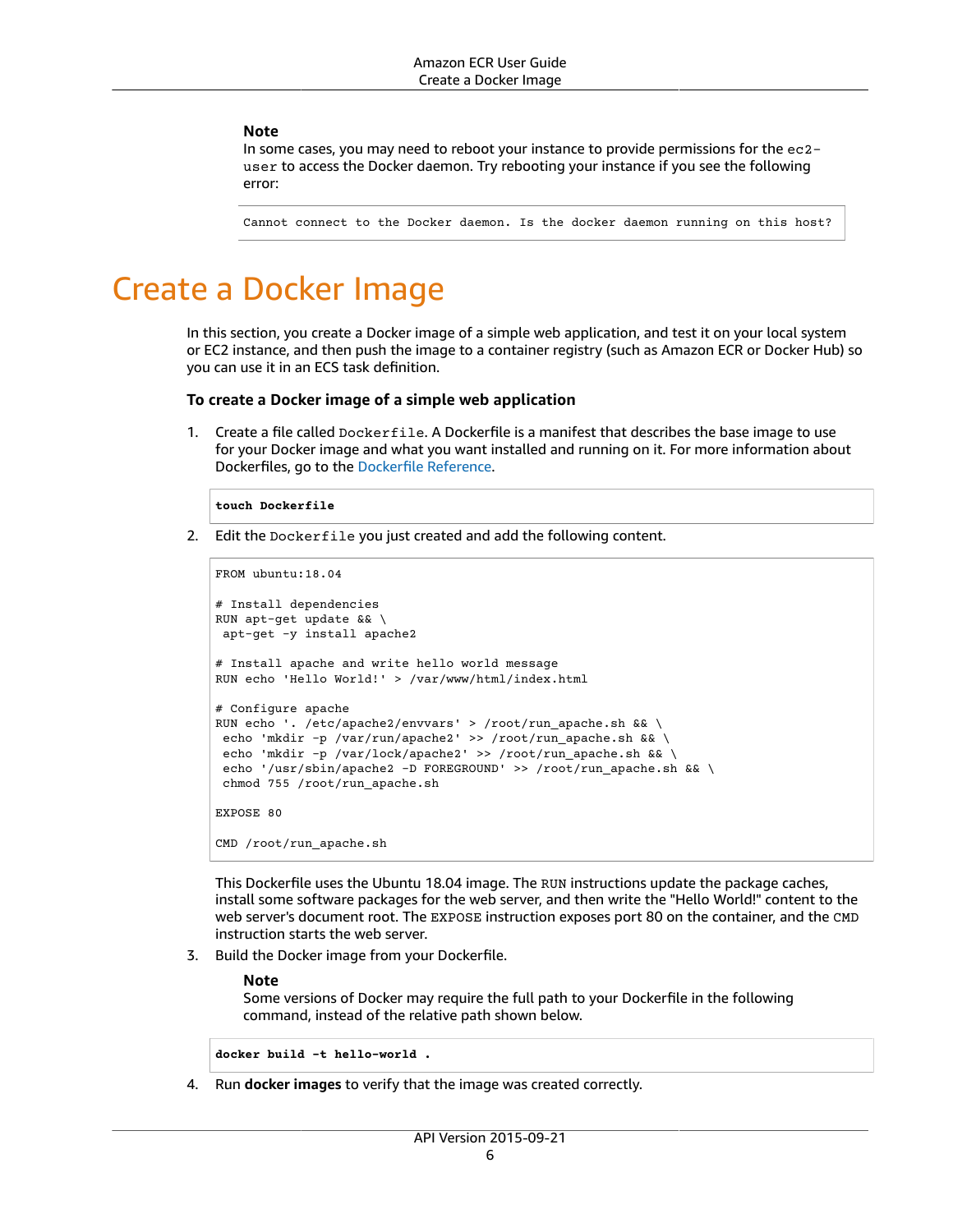```
docker images --filter reference=hello-world
```
Output:

| REPOSITORY  | TAG    | IMAGE ID     | CREATED       | SIZE  |
|-------------|--------|--------------|---------------|-------|
| hello-world | latest | e9ffedc8c286 | 4 minutes ago | 241MB |

5. Run the newly built image. The -p 80:80 option maps the exposed port 80 on the container to port 80 on the host system. For more information about **docker run**, go to the Docker run [reference](https://docs.docker.com/engine/reference/run/).

```
docker run -t -i -p 80:80 hello-world
```
### **Note**

Output from the Apache web server is displayed in the terminal window. You can ignore the "Could not reliably determine the server's fully qualified domain name" message.

- 6. Open a browser and point to the server that is running Docker and hosting your container.
	- If you are using an EC2 instance, this is the **Public DNS** value for the server, which is the same address you use to connect to the instance with SSH. Make sure that the security group for your instance allows inbound traffic on port 80.
	- If you are running Docker locally, point your browser to <http://localhost/>.
	- If you are using **docker-machine** on a Windows or Mac computer, find the IP address of the VirtualBox VM that is hosting Docker with the **docker-machine ip** command, substituting *machine-name* with the name of the docker machine you are using.

**docker-machine ip** *machine-name*

You should see a web page with your "Hello World!" statement.

7. Stop the Docker container by typing **Ctrl + c**.

# <span id="page-10-0"></span>(Optional) Push your image to Amazon Elastic Container Registry

Amazon ECR is a managed AWS Docker registry service. Customers can use the familiar Docker CLI to push, pull, and manage images. For Amazon ECR product details, featured customer case studies, and FAQs, see the Amazon Elastic [Container](http://aws.amazon.com/ecr) Registry product detail pages.

This section requires the following:

- You have the AWS CLI installed and configured. If you do not have the AWS CLI installed on your system, see Installing the AWS [Command](https://docs.aws.amazon.com/cli/latest/userguide/installing.html) Line Interface in the *AWS Command Line Interface User Guide*.
- Your user has the required IAM permissions to access the Amazon ECR service. For more information, see Amazon ECR [Managed](https://docs.aws.amazon.com/AmazonECR/latest/userguide/ecr_managed_policies.html) Policies.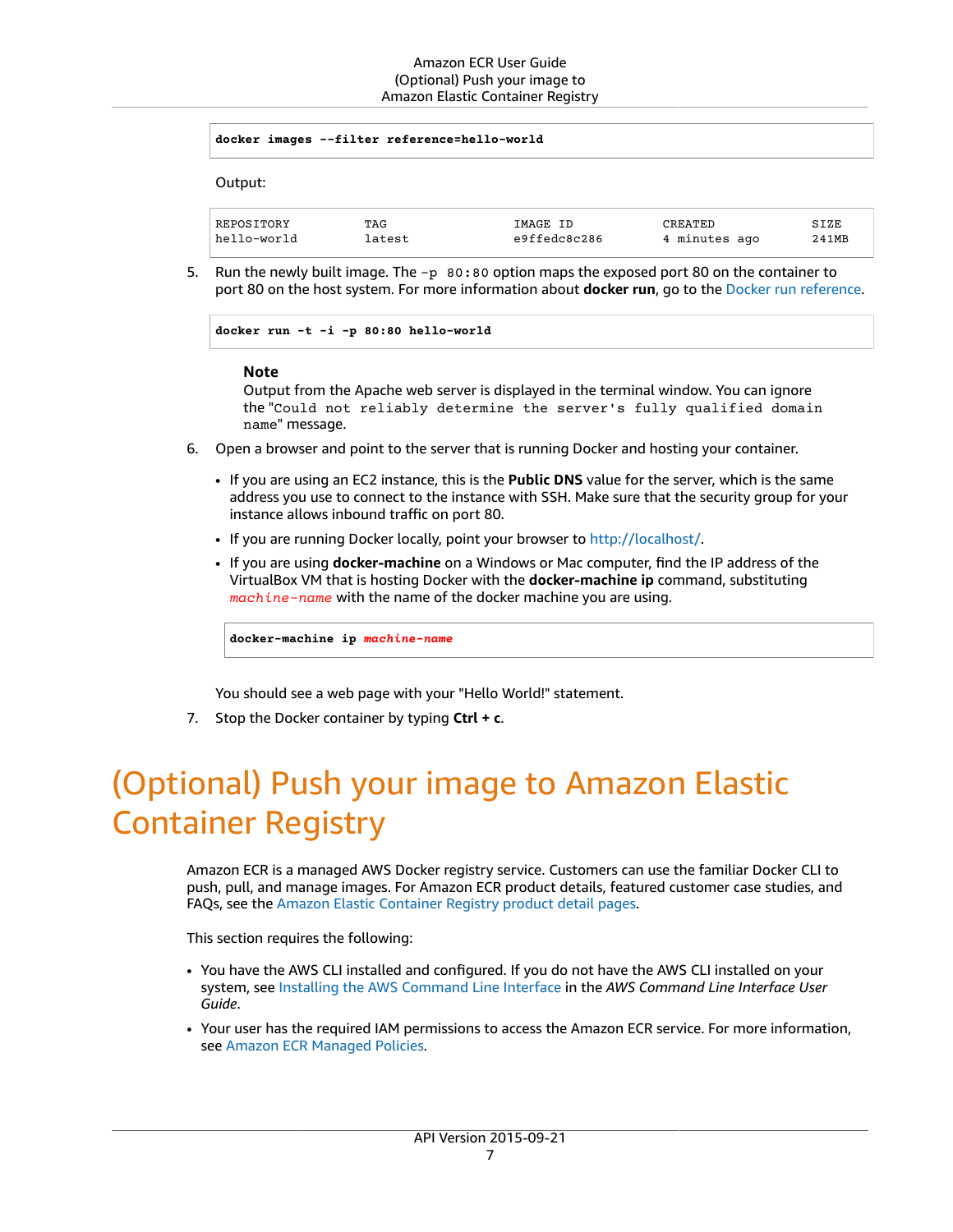### **To tag your image and push it to Amazon ECR**

1. Create an Amazon ECR repository to store your hello-world image. Note the repositoryUri in the output.

**aws ecr create-repository --repository-name** *hello-repository* **--region** *region*

Output:

```
{
     "repository": {
         "registryId": "aws_account_id",
         "repositoryName": "hello-repository",
         "repositoryArn": "arn:aws:ecr:region:aws_account_id:repository/hello-
repository",
         "createdAt": 1505337806.0,
         "repositoryUri": "aws_account_id.dkr.ecr.region.amazonaws.com/hello-repository"
    }
}
```
2. Tag the hello-world image with the repositoryUri value from the previous step.

**docker tag hello-world** *aws\_account\_id***.dkr.ecr.***region***.amazonaws.com/***hello-repository*

3. Run the **aws ecr get-login --no-include-email** command to get the **docker login** authentication command string for your registry.

#### **Note**

The **get-login** command is available in the AWS CLI starting with version 1.9.15; however, we recommend version 1.11.91 or later for recent versions of Docker (17.06 or later). You can check your AWS CLI version with the **aws --version** command. If you are using Docker version 17.06 or later, include the --no-include-email option after get-login. If you receive an Unknown options: --no-include-email error, install the latest version of the AWS CLI. For more information, see Installing the AWS [Command](https://docs.aws.amazon.com/cli/latest/userguide/installing.html) Line Interface in the *AWS Command Line Interface User Guide*.

**aws ecr get-login --no-include-email --region** *region*

4. Run the **docker login** command that was returned in the previous step. This command provides an authorization token that is valid for 12 hours.

### **Important**

When you execute this **docker login** command, the command string can be visible to other users on your system in a process list (**ps -e**) display. Because the **docker login** command contains authentication credentials, there is a risk that other users on your system could view them this way. They could use the credentials to gain push and pull access to your repositories. If you are not on a secure system, you should consider this risk and log in interactively by omitting the -p *password* option, and then entering the password when prompted.

5. Push the image to Amazon ECR with the repositoryUri value from the earlier step.

**docker push** *aws\_account\_id***.dkr.ecr.***region***.amazonaws.com/***hello-repository*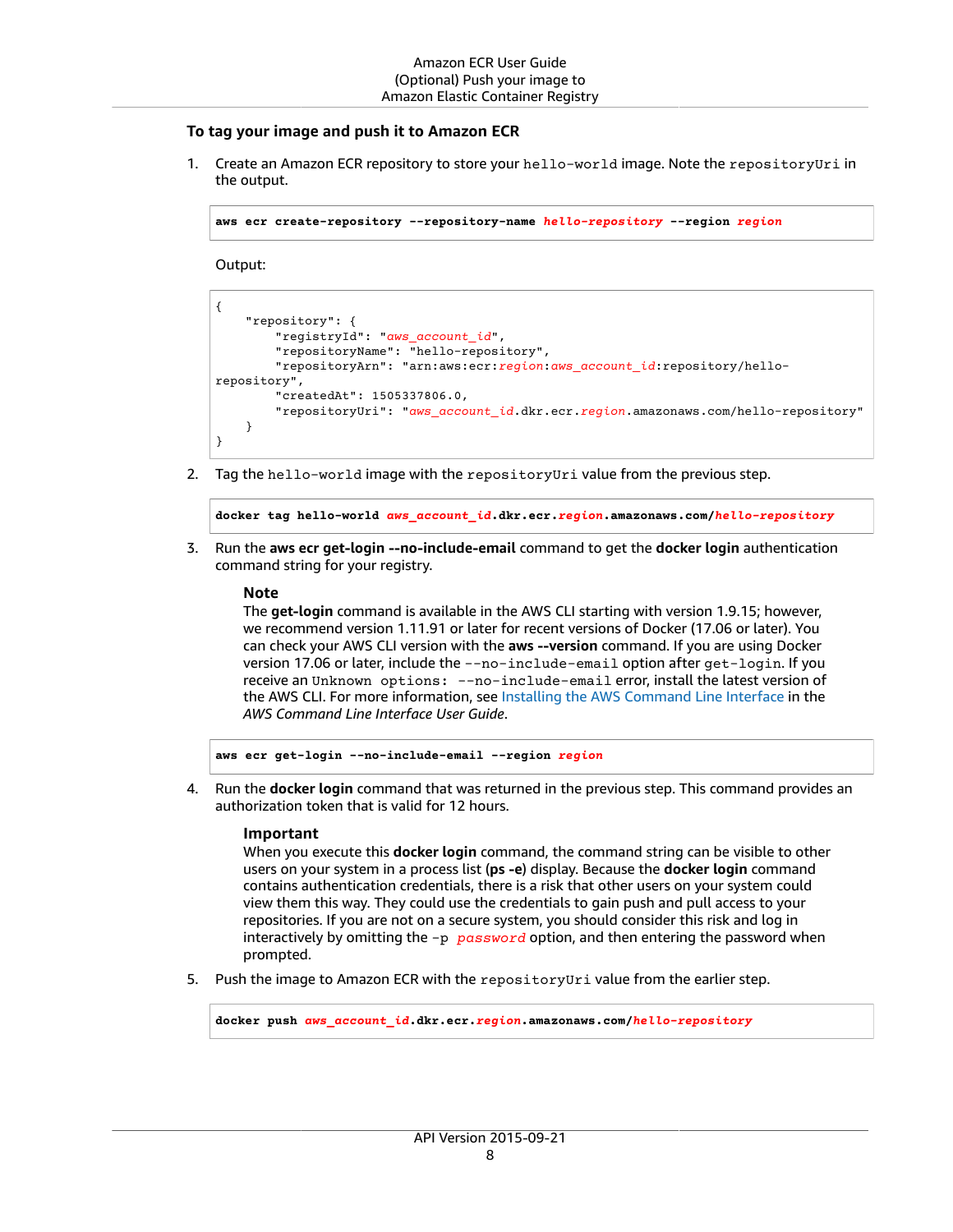# <span id="page-12-0"></span>(Optional) Clean up

When you are done experimenting with your Amazon ECR image, you can delete the repository so you are not charged for image storage.

**aws ecr delete-repository --repository-name** *hello-repository* **--region** *region* **--force**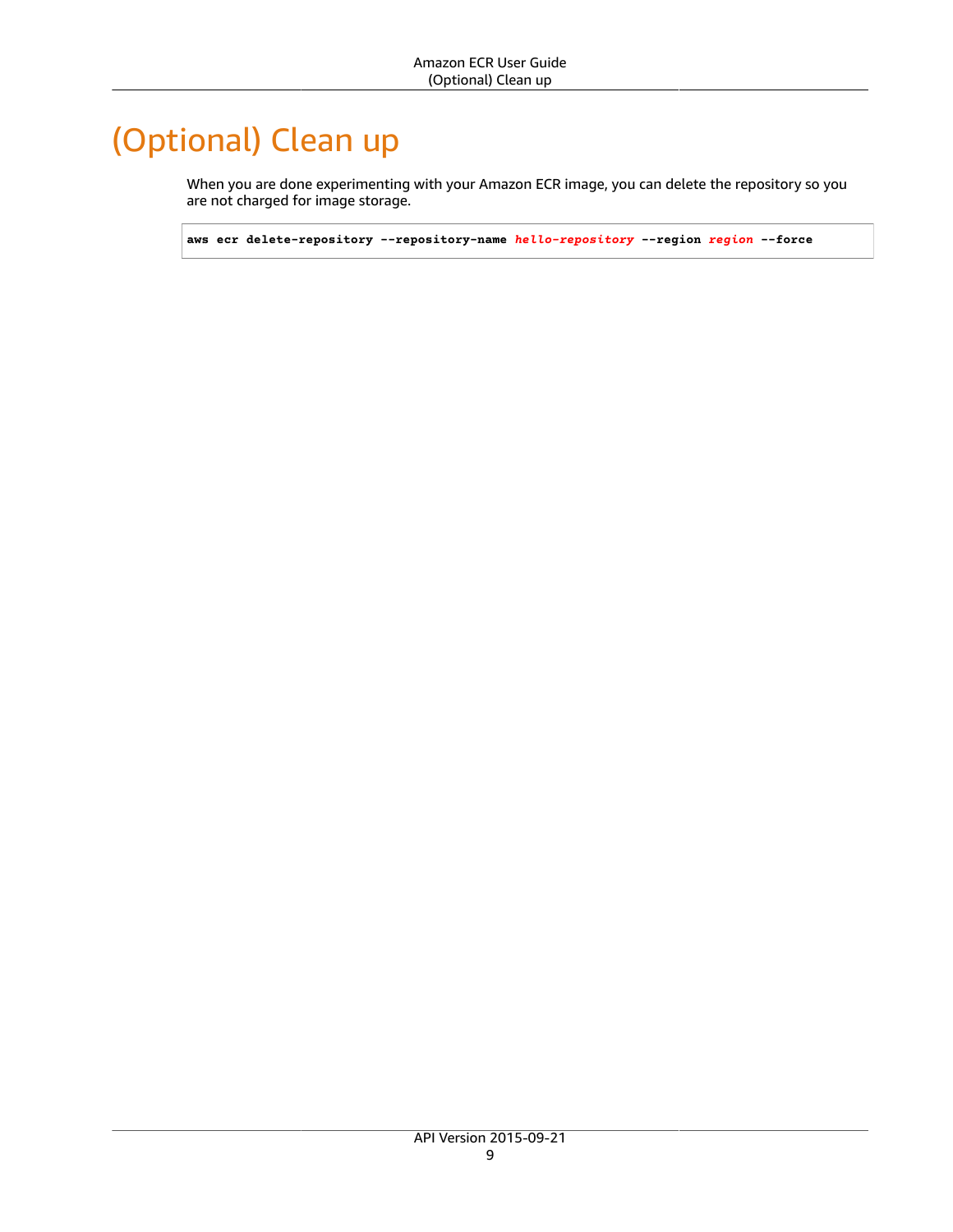# <span id="page-13-0"></span>Getting Started with Amazon ECR

Get started with Amazon Elastic Container Registry (Amazon ECR) by creating a repository in the Amazon ECR console. The Amazon ECR first run wizard guides you through the process to get started creating your first repository.

### **Important**

Before you begin, be sure that you've completed the steps in Setting Up with [Amazon](#page-5-0) ECR [\(p. 2\)](#page-5-0).

### **Configure repository**

A repository is where you store Docker images in Amazon ECR. Every time you push or pull an image from Amazon ECR, you specify the registry and repository location to tell Docker where to push the image to or where to pull it from.

- 1. Open the Amazon ECR console at <https://console.aws.amazon.com/ecr/>.
- 2. Choose **Get Started**.
- 3. For **Repository configuration**, enter a unique name for your repository and choose **Create repository**.

### **Build, tag, and push Docker image**

In this section of the wizard, you use the Docker CLI to tag an existing local image (that you have built from a Dockerfile or pulled from another registry, such as Docker Hub) and then push the tagged image to your Amazon ECR registry.

1. Retrieve the **docker login** command that you can use to authenticate your Docker client to your registry by pasting the **aws ecr get-login** command from the console into a terminal window.

### **Note**

The **get-login** command is available in the AWS CLI starting with version 1.9.15; however, we recommend version 1.11.91 or later for recent versions of Docker (17.06 or later). You can check your AWS CLI version with the **aws --version** command. If you are using Docker version 17.06 or later, include the --no-include-email option after get-login. If you receive an Unknown options: --no-include-email error, install the latest version of the AWS CLI. For more information, see Installing the AWS [Command](https://docs.aws.amazon.com/cli/latest/userguide/installing.html) Line Interface in the *AWS Command Line Interface User Guide*.

2. Run the **docker login** command that was returned in the previous step. This command provides an authorization token that is valid for 12 hours.

### **Important**

When you execute this **docker login** command, the command string can be visible to other users on your system in a process list (**ps -e**) display. Because the **docker login** command contains authentication credentials, there is a risk that other users on your system could view them this way. They could use the credentials to gain push and pull access to your repositories. If you are not on a secure system, you should consider this risk and log in interactively by omitting the -p *password* option, and then entering the password when prompted.

- 3. (Optional) If you have a Dockerfile for the image to push, build the image and tag it for your new repository. Pasting the **docker build** command from the console into a terminal window. Make sure that you are in the same directory as your Dockerfile.
- 4. Tag the image for your ECR registry and your new repository by pasting the **docker tag** command from the console into a terminal window. The console command assumes that your image was built from a Dockerfile in the previous step. If you did not build your image from a Dockerfile, replace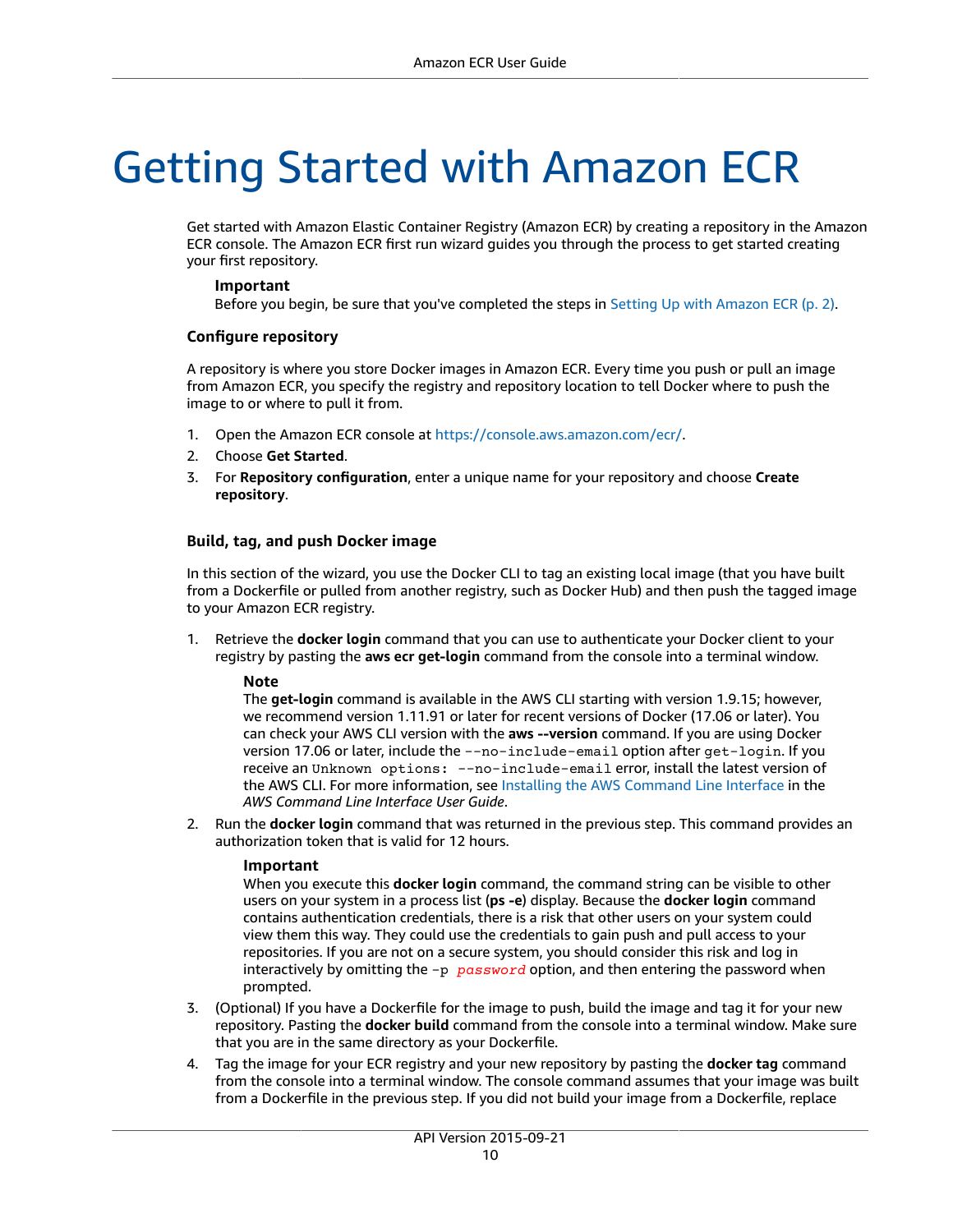the first instance of *repository*:latest with the image ID or image name of your local image to push.

- 5. Push the newly tagged image to your ECR repository by pasting the **docker push** command into a terminal window.
- 6. Choose **Close**.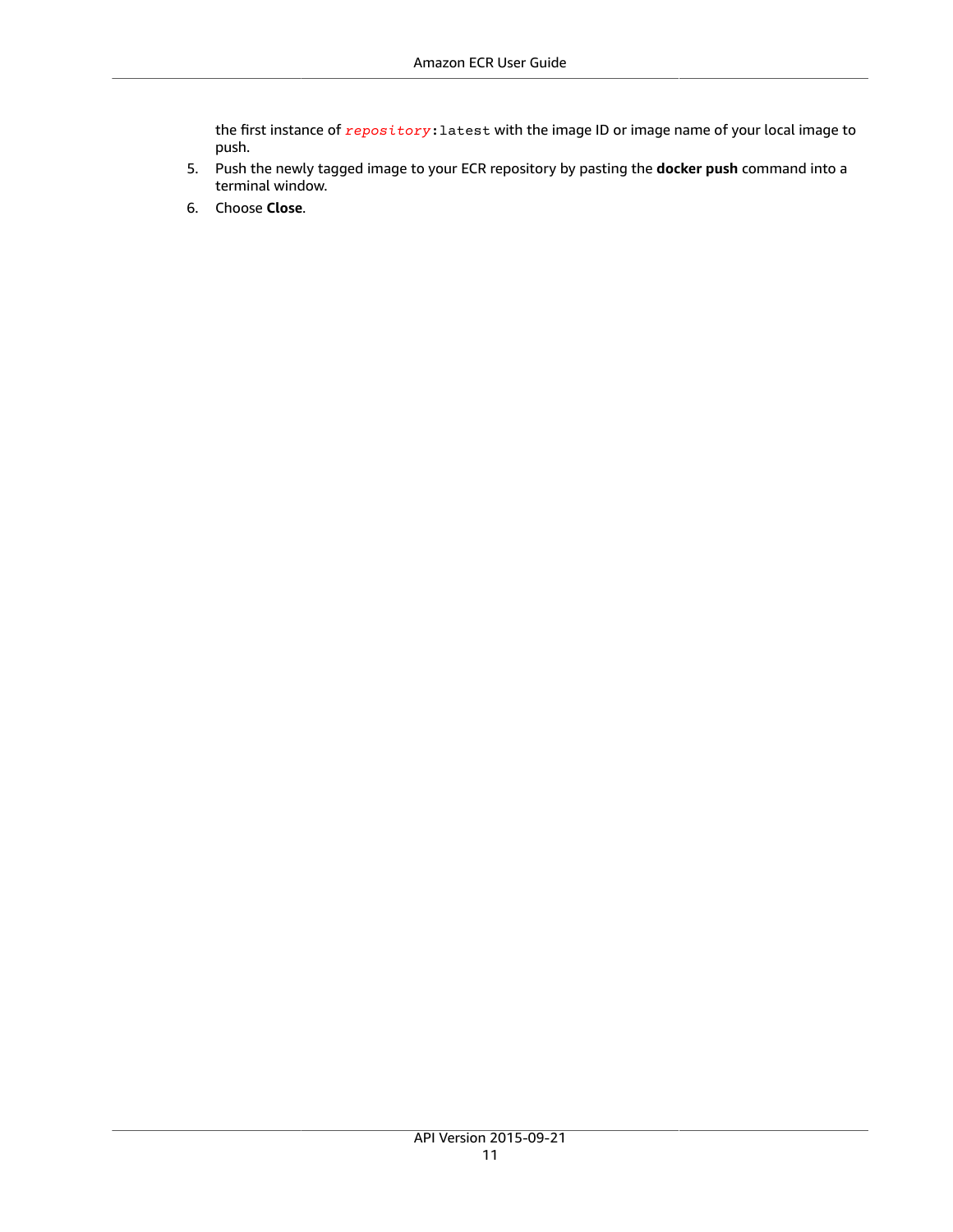# <span id="page-15-0"></span>Amazon ECR Registries

You can use Amazon ECR registries to host your images in a highly available and scalable architecture, allowing you to deploy containers reliably for your applications. You can use your registry to manage image repositories and Docker images. Each AWS account is provided with a single (default) Amazon ECR registry.

# <span id="page-15-1"></span>Registry Concepts

- The URL for your default registry is https://*aws\_account\_id*.dkr.ecr.*region*.amazonaws.com.
- By default, your account has read and write access to the repositories in your default registry. However, IAM users require permissions to make calls to the Amazon ECR APIs and to push or pull images from your repositories. Amazon ECR provides several managed policies to control user access at varying levels. For more information, see Amazon ECR [Managed](#page-54-0) Policies [\(p. 51\)](#page-54-0).
- You must authenticate your Docker client to a registry so that you can use the **docker push** and **docker pull** commands to push and pull images to and from the repositories in that registry. For more information, see Registry [Authentication \(p. 12\)](#page-15-2).
- Repositories can be controlled with both IAM user access policies and repository policies.

# <span id="page-15-2"></span>Registry Authentication

You can use the AWS Management Console, the AWS CLI, or the AWS SDKs to create and manage repositories. You can also use those methods to perform some actions on images, such as listing or deleting them. These clients use standard AWS authentication methods. Although technically you can use the Amazon ECR API to push and pull images, you are much more likely to use Docker CLI (or a language-specific Docker library).

Because the Docker CLI does not support the standard AWS authentication methods, you must authenticate your Docker client another way. That way, Amazon ECR knows who is requesting to push or pull an image. If you are using the Docker CLI, then use the **docker login** command to authenticate to an Amazon ECR registry. Use an authorization token that is provided by Amazon ECR and is valid for 12 hours. The [GetAuthorizationToken](https://docs.aws.amazon.com/AmazonECR/latest/APIReference/API_GetAuthorizationToken.html) API operation provides a base64-encoded authorization token that contains a user name (AWS) and a password that you can decode and use in a **docker login** command. However, a much simpler **get-login** command (which retrieves the token, decodes it, and converts it to a **docker login** command for you) is available in the AWS CLI.

### **To authenticate Docker to an Amazon ECR registry with get-login**

### **Note**

The **get-login** command is available in the AWS CLI starting with version 1.9.15; however, we recommend version 1.11.91 or later for recent versions of Docker (17.06 or later). You can check your AWS CLI version with the **aws --version** command.

1. Run the **aws ecr get-login** command. The example below is for the default registry associated with the account making the request. To access other account registries, use the --registry-ids *aws\_account\_id* option. For more information, see [get-login](https://docs.aws.amazon.com/cli/latest/reference/ecr/get-login.html) in the *AWS CLI Command Reference*.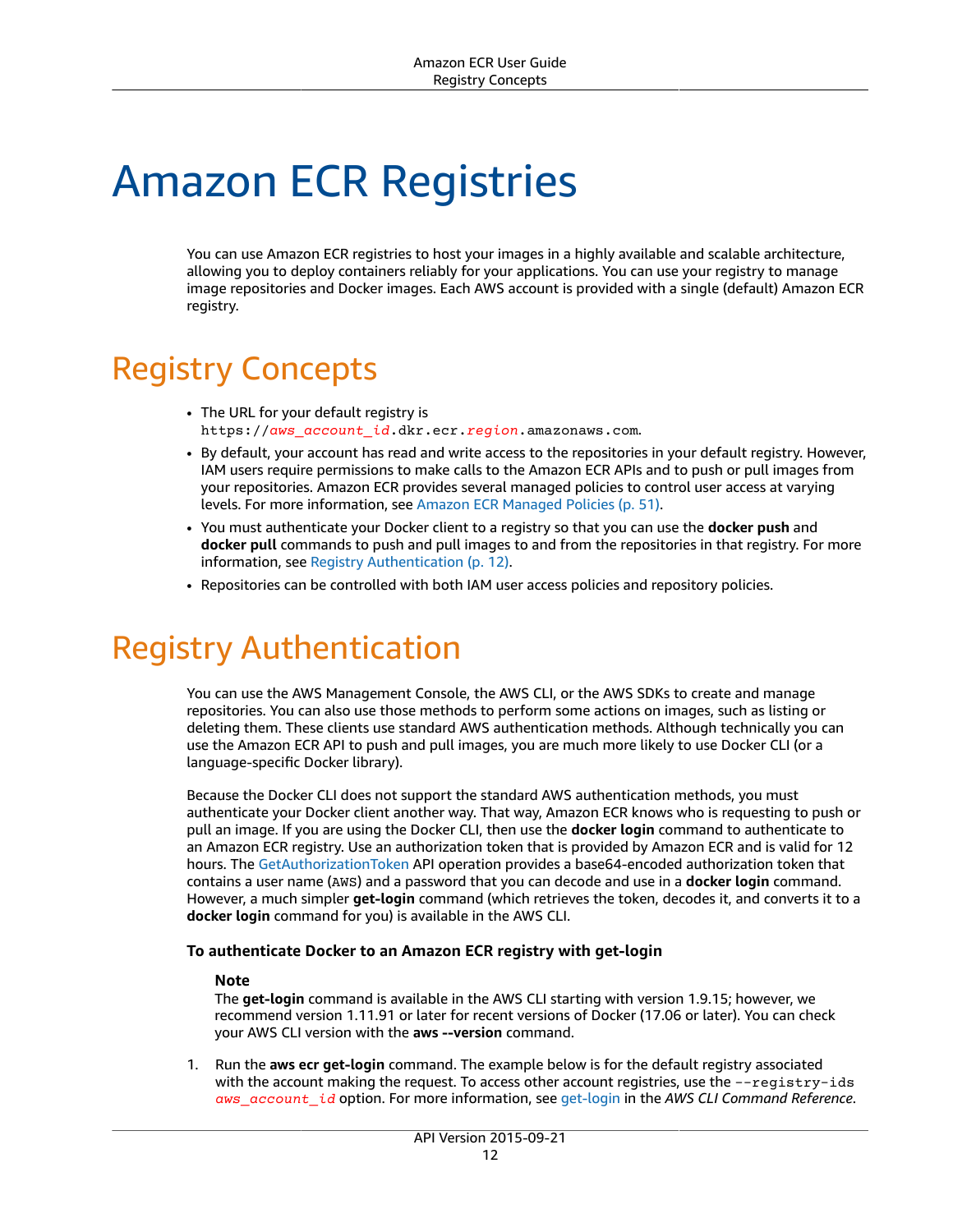```
aws ecr get-login --region region --no-include-email
```
Output:

docker login -u AWS -p *password* https://*aws\_account\_id*.dkr.ecr.us-east-1.amazonaws.com

### **Important**

If you receive an Unknown options: --no-include-email error, install the latest version of the AWS CLI. For more information, see Installing the AWS [Command](https://docs.aws.amazon.com/cli/latest/userguide/installing.html) Line [Interface](https://docs.aws.amazon.com/cli/latest/userguide/installing.html) in the *AWS Command Line Interface User Guide*.

The resulting output is a **docker login** command that you use to authenticate your Docker client to your Amazon ECR registry.

2. Copy and paste the **docker login** command into a terminal to authenticate your Docker CLI to the registry. This command provides an authorization token that is valid for the specified registry for 12 hours.

#### **Note**

If you are using Windows PowerShell, copying and pasting long strings like this does not work. Use the following command instead.

**Invoke-Expression -Command (aws ecr get-login --no-include-email)**

#### **Important**

When you execute this **docker login** command, the command string can be visible to other users on your system in a process list (**ps -e**) display. Because the **docker login** command contains authentication credentials, there is a risk that other users on your system could view them this way. They could use the credentials to gain push and pull access to your repositories. If you are not on a secure system, you should consider this risk and log in interactively by omitting the -p *password* option, and then entering the password when prompted.

# <span id="page-16-0"></span>HTTP API Authentication

Amazon ECR supports the Docker [Registry](https://docs.docker.com/registry/spec/api/) HTTP API. However, because Amazon ECR is a private registry, you must provide an authorization token with every HTTP request. You can add an HTTP authorization header using the -H option for **curl** and pass the authorization token provided by the **get-authorizationtoken** AWS CLI command.

### **To authenticate with the Amazon ECR HTTP API**

1. Retrieve an authorization token with the AWS CLI and set it to an environment variable.

```
TOKEN=$(aws ecr get-authorization-token --output text --query
  'authorizationData[].authorizationToken')
```
2. To authenticate to the API, pass the \$TOKEN variable to the -H option of **curl**. For example, the following command lists the image tags in an Amazon ECR repository. For more information, see the Docker [Registry](https://docs.docker.com/registry/spec/api/) HTTP API reference documentation.

```
curl -i -H "Authorization: Basic $TOKEN" https://012345678910.dkr.ecr.us-
east-1.amazonaws.com/v2/amazonlinux/tags/list
```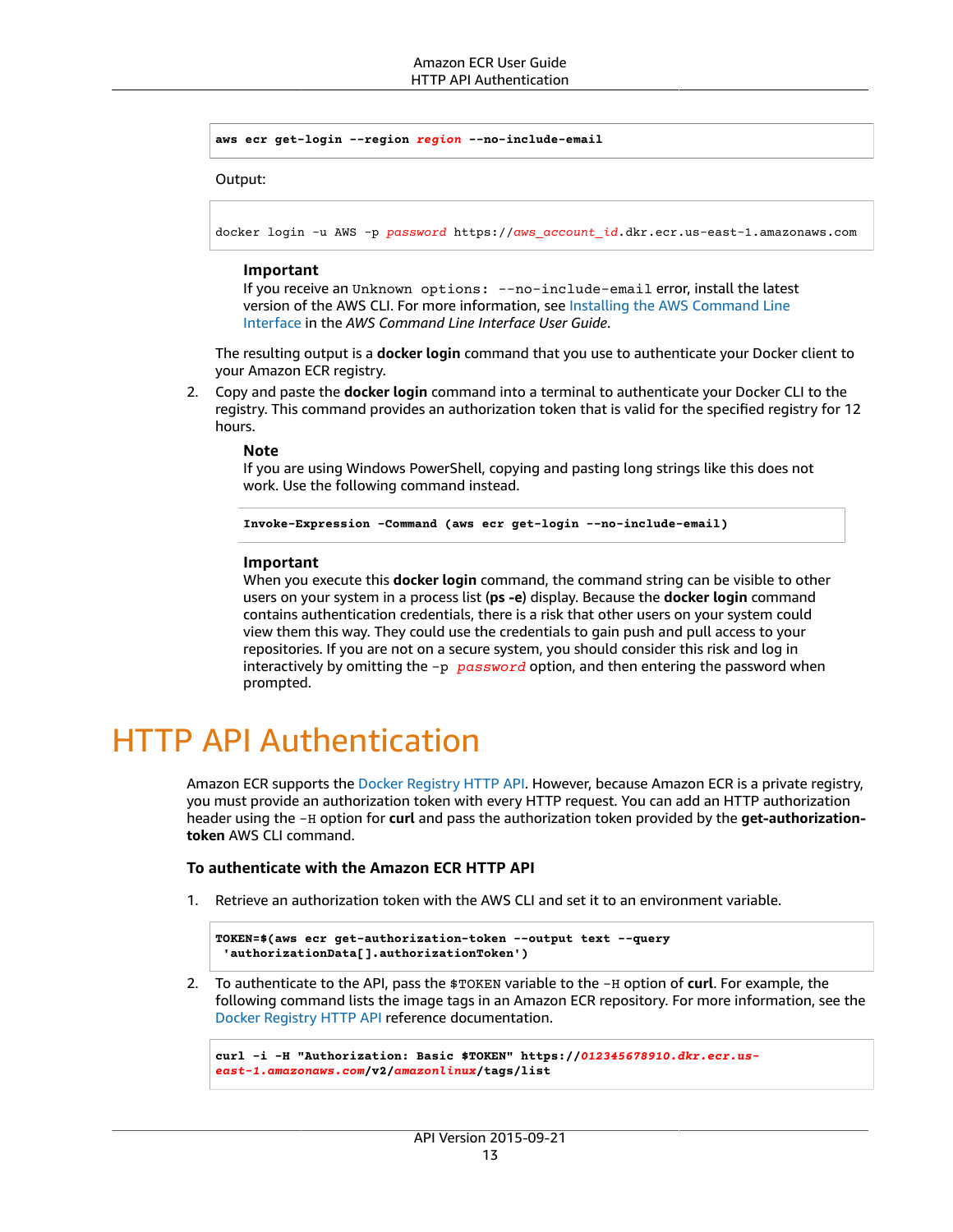### Output:

```
HTTP/1.1 200 OK
Content-Type: text/plain; charset=utf-8
Date: Thu, 04 Jan 2018 16:06:59 GMT
Docker-Distribution-Api-Version: registry/2.0
Content-Length: 50
Connection: keep-alive
```
{"name":"amazonlinux","tags":["2017.09","latest"]}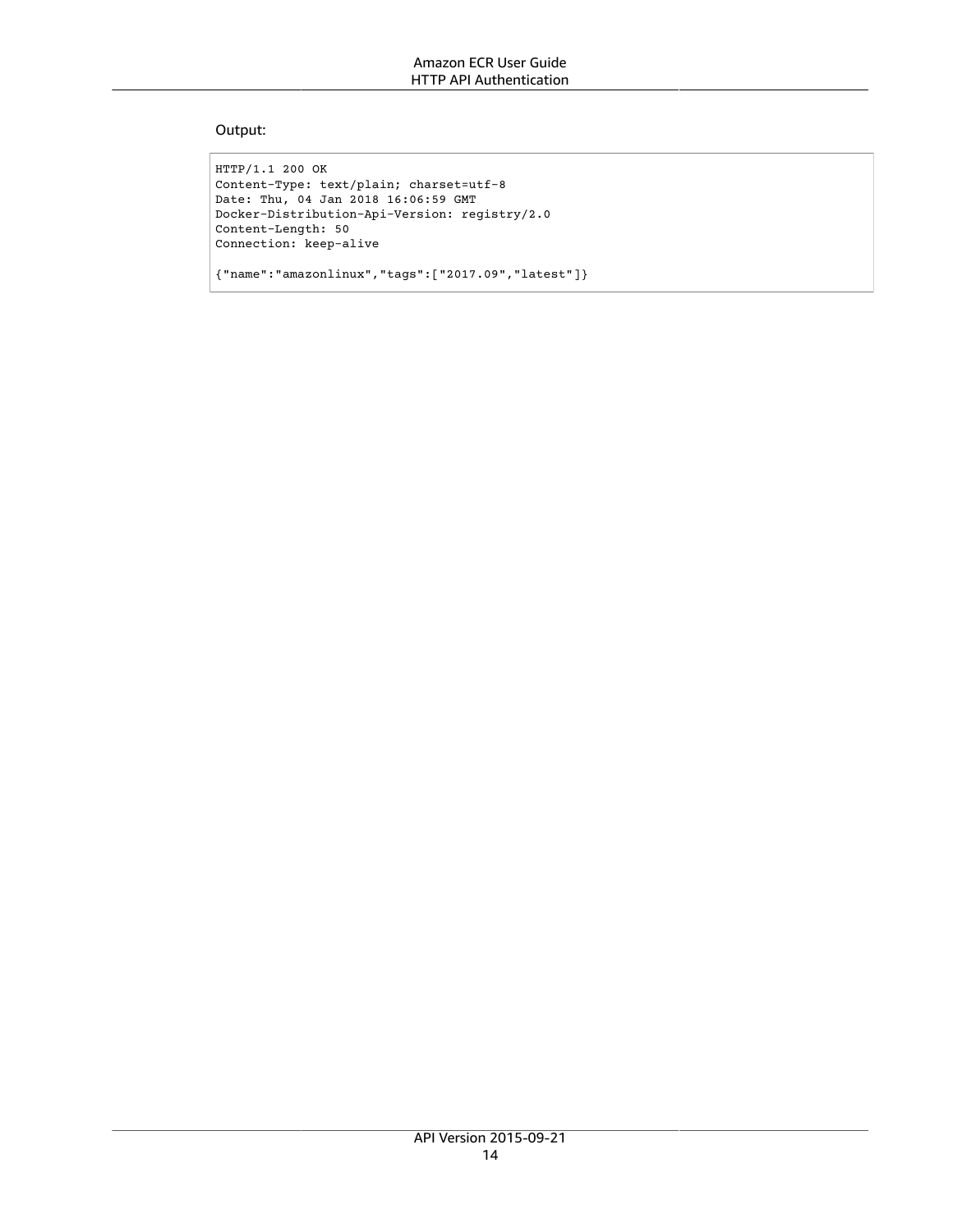# <span id="page-18-0"></span>Amazon ECR Repositories

Amazon Elastic Container Registry (Amazon ECR) provides API operations to create, monitor, and delete image repositories and set permissions that control who can access them. You can perform the same actions in the **Repositories** section of the Amazon ECR console. Amazon ECR also integrates with the Docker CLI allowing you to push and pull images from your development environments to your repositories.

### **Topics**

- Repository [Concepts \(p. 15\)](#page-18-1)
- Creating a [Repository \(p. 15\)](#page-18-2)
- Viewing Repository [Information \(p. 16\)](#page-19-0)
- Editing a [Repository \(p. 17\)](#page-20-0)
- Deleting a [Repository \(p. 17\)](#page-20-1)
- Amazon ECR Repository [Policies \(p. 18\)](#page-21-0)
- Tagging an Amazon ECR [Repository \(p. 23\)](#page-26-0)

# <span id="page-18-1"></span>Repository Concepts

- By default, your account has read and write access to the repositories in your default registry (*aws\_account\_id*.dkr.ecr.*region*.amazonaws.com). However, IAM users require permissions to make calls to the Amazon ECR APIs and to push or pull images from your repositories. Amazon ECR provides several managed policies to control user access at varying levels; for more information, see Amazon ECR [Managed](#page-54-0) Policie[s \(p. 51\)](#page-54-0).
- Repositories can be controlled with both IAM user access policies and repository policies. For more information, see Amazon ECR [Repository](#page-21-0) Policie[s \(p. 18\)](#page-21-0).
- Repository names can support namespaces, which you can use to group similar repositories. For example if there are several teams using the same registry, Team A could use the team-a namespace while Team B uses the team-b namespace. Each team could have their own image called webapp, but because they are each prefaced with the team namespace, the two images can be used simultaneously without interference. Team A's image would be called team-a/web-app, while Team B's image would be called team-b/web-app.

# <span id="page-18-2"></span>Creating a Repository

Before you can push your Docker images to Amazon ECR, you must create a repository to store them in. You can create Amazon ECR repositories with the AWS Management Console, or with the AWS CLI and AWS SDKs.

### **To create a repository**

- 1. Open the Amazon ECR console at <https://console.aws.amazon.com/ecr/repositories>.
- 2. From the navigation bar, choose the Region to create your repository in.
- 3. In the navigation pane, choose **Repositories**.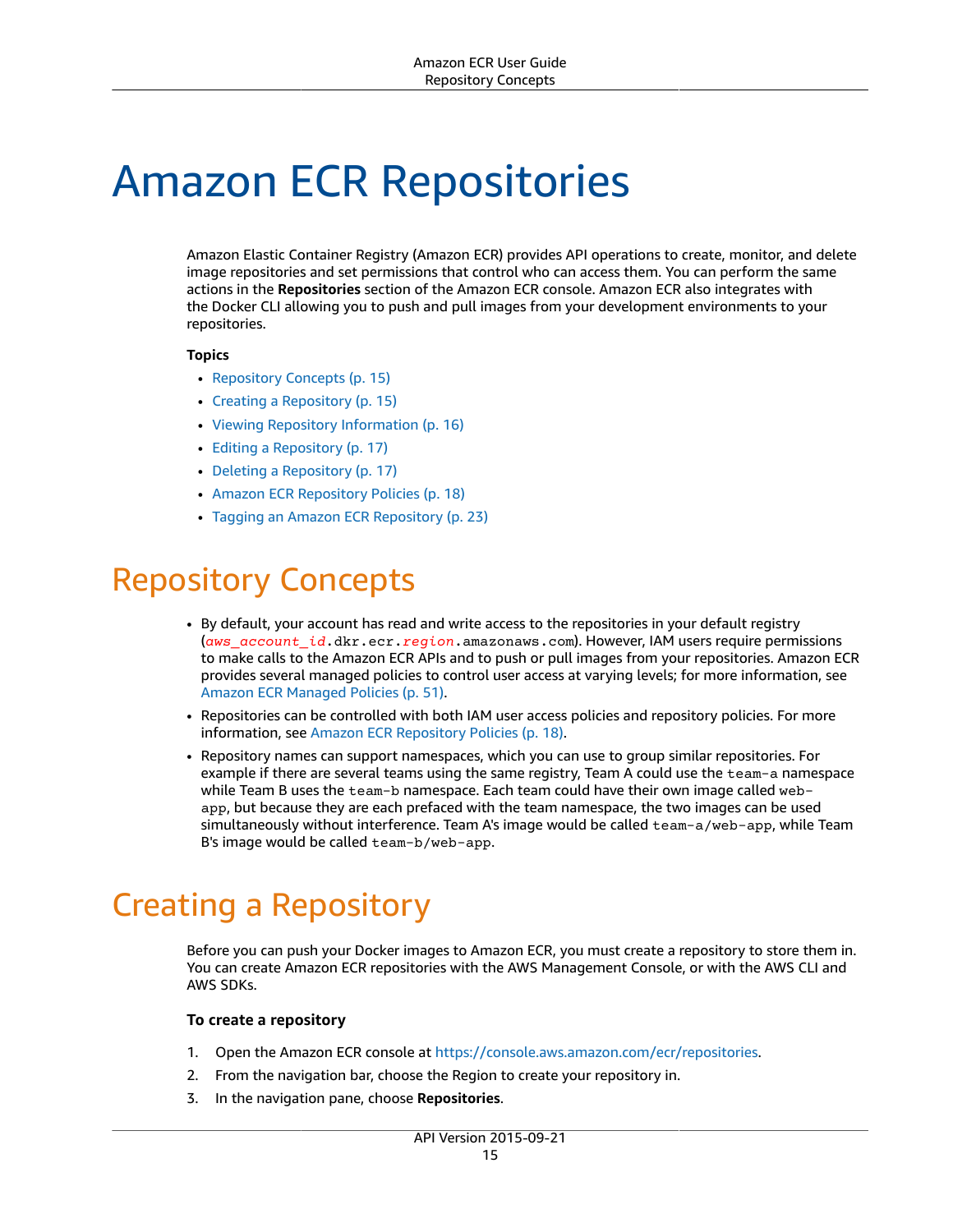- 4. On the **Repositories** page, choose **Create repository**.
- 5. For **Repository configuration**, enter a unique name for your repository.
- 6. For **Image tag mutability**, choose the tag mutability setting for the repository. Repositories configured with immutable tags will prevent image tags from being overwritten. For more information, see Image Tag [Mutability \(p. 30\)](#page-33-0).
- 7. Choose **Create repository**.
- 8. (Optional) Select the repository you created and choose **View push commands** to view the steps to push an image to your new repository.
	- a. Retrieve the **docker login** command that you can use to authenticate your Docker client to your registry by pasting the **aws ecr get-login** command from the console into a terminal window.

### **Note**

The **get-login** command is available in the AWS CLI starting with version 1.9.15; however, we recommend version 1.11.91 or later for recent versions of Docker (17.06 or later). You can check your AWS CLI version with the **aws --version** command. If you are using Docker version 17.06 or later, include the --no-include-email option after get-login. If you receive an Unknown options: --no-include-email error, install the latest version of the AWS CLI. For more information, see [Installing](https://docs.aws.amazon.com/cli/latest/userguide/installing.html) the AWS [Command](https://docs.aws.amazon.com/cli/latest/userguide/installing.html) Line Interface in the *AWS Command Line Interface User Guide*.

b. Run the **docker login** command that was returned in the previous step. This command provides an authorization token that is valid for 12 hours.

### **Important**

When you execute this **docker login** command, the command string can be visible to other users on your system in a process list (**ps -e**) display. Because the **docker login** command contains authentication credentials, there is a risk that other users on your system could view them this way. They could use the credentials to gain push and pull access to your repositories. If you are not on a secure system, you should consider this risk and log in interactively by omitting the -p *password* option, and then entering the password when prompted.

- c. (Optional) If you have a Dockerfile for the image to push, build the image and tag it for your new repository. Pasting the **docker build** command from the console into a terminal window. Make sure that you are in the same directory as your Dockerfile.
- d. Tag the image for your ECR registry and your new repository by pasting the **docker tag** command from the console into a terminal window. The console command assumes that your image was built from a Dockerfile in the previous step. If you did not build your image from a Dockerfile, replace the first instance of *repository*:latest with the image ID or image name of your local image to push.
- e. Push the newly tagged image to your ECR repository by pasting the **docker push** command into a terminal window.
- f. Choose **Close**.

# <span id="page-19-0"></span>Viewing Repository Information

After you have created a repository, you can view its information in the AWS Management Console:

- Which images are stored in a repository
- Whether an image is tagged
- The tags for the image
- The SHA digest for the images
- The size of the images in MiB
- When the image was pushed to the repository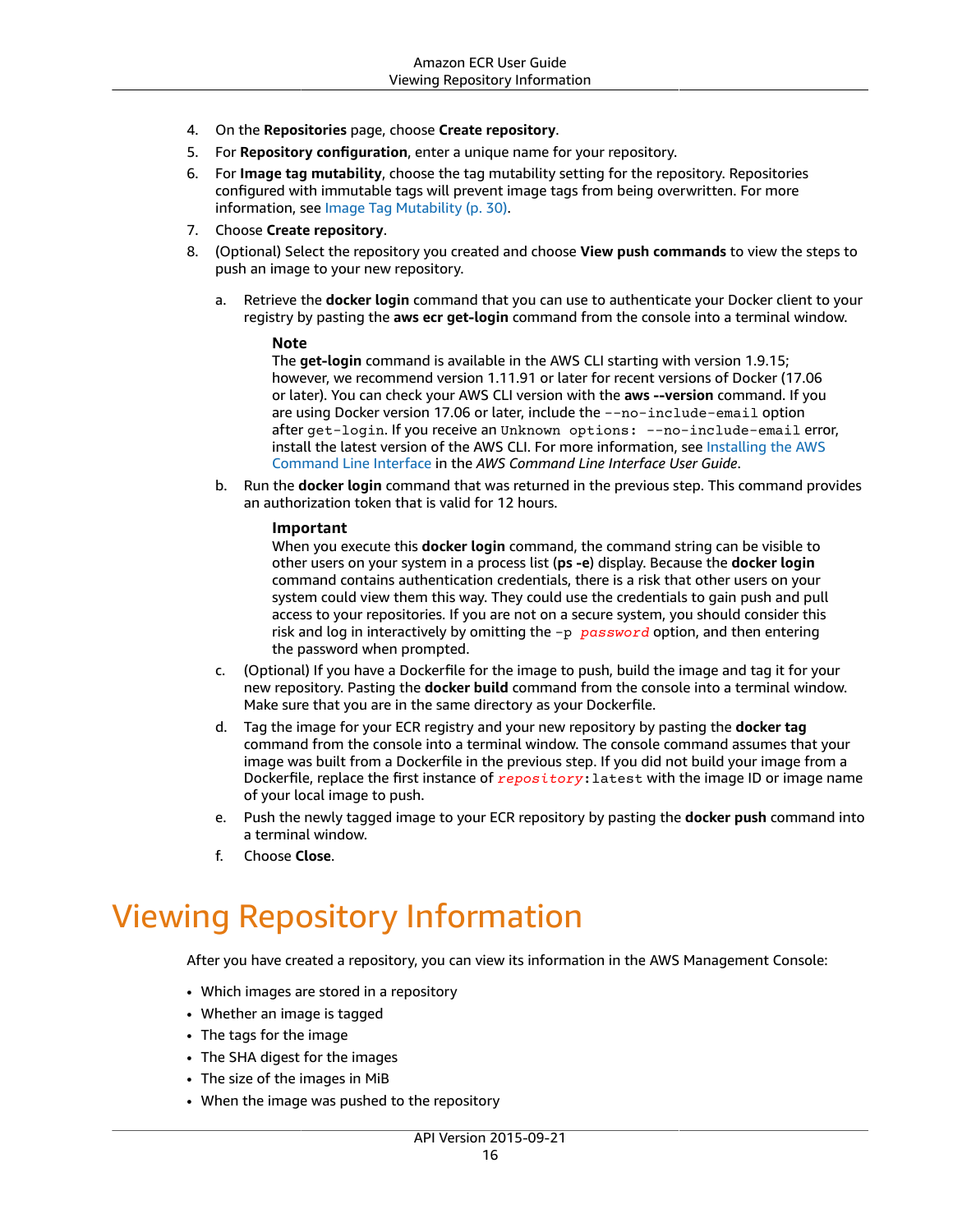### **Note**

Beginning with Docker version 1.9, the Docker client compresses image layers before pushing them to a V2 Docker registry. The output of the **docker images** command shows the uncompressed image size, so it may return a larger image size than the image sizes shown in the AWS Management Console.

### **To view repository information**

- 1. Open the Amazon ECR console at <https://console.aws.amazon.com/ecr/repositories>.
- 2. From the navigation bar, choose the region that contains the repository to view.
- 3. In the navigation pane, choose **Repositories**.
- 4. On the **Repositories** page, choose the repository to view.
- 5. On the **Repositories :** *repository\_name* page, use the navigation bar to view information about an image.
	- Choose **Images** to view information about the images in the repository. If there are untagged images that you would like to delete, you can select the box to the left of the repositories to delete and choose **Delete**. For more information, see [Deleting an Image \(p. 33\)](#page-36-0).
	- Choose **Permissions** to view the repository policies that are applied to the repository. For more information, see Amazon ECR [Repository](#page-21-0) Policies [\(p. 18\).](#page-21-0)
	- Choose **Lifecycle Policy** to view the lifecycle policy rules that are applied to the repository. The lifecycle events history is also viewed here. For more information, see Amazon ECR [Lifecycle](#page-38-0) [Policies \(p. 35\)](#page-38-0).
	- Choose **Tags** to view the metadata tags that are applied to the repository.

# <span id="page-20-0"></span>Editing a Repository

Existing repositories can be edited to change its image tag mutability setting. When a repository is configured to be immutable, it will prevent image tags from being overwritten. Once the repository is configured for immutable tags, an ImageTagAlreadyExistsException error will be returned if you attempt to push an image with a tag that already exists in the repository. For more information, see Image Tag [Mutability \(p. 30\)](#page-33-0).

### **To edit a repository**

- 1. Open the Amazon ECR console at <https://console.aws.amazon.com/ecr/repositories>.
- 2. From the navigation bar, choose the Region that contains the repository to delete.
- 3. In the navigation pane, choose **Repositories**.
- 4. On the **Repositories** page, select the repository to edit and choose **Edit**.
- 5. For **Image tag mutability**, choose the tag mutability setting for the repository.
- 6. Choose **Update** to update the repository settings.

# <span id="page-20-1"></span>Deleting a Repository

If you are done using a repository, you can delete it. When you delete a repository in the AWS Management Console, all of the images contained in the repository are also deleted; this cannot be undone.

### **To delete a repository**

1. Open the Amazon ECR console at <https://console.aws.amazon.com/ecr/repositories>.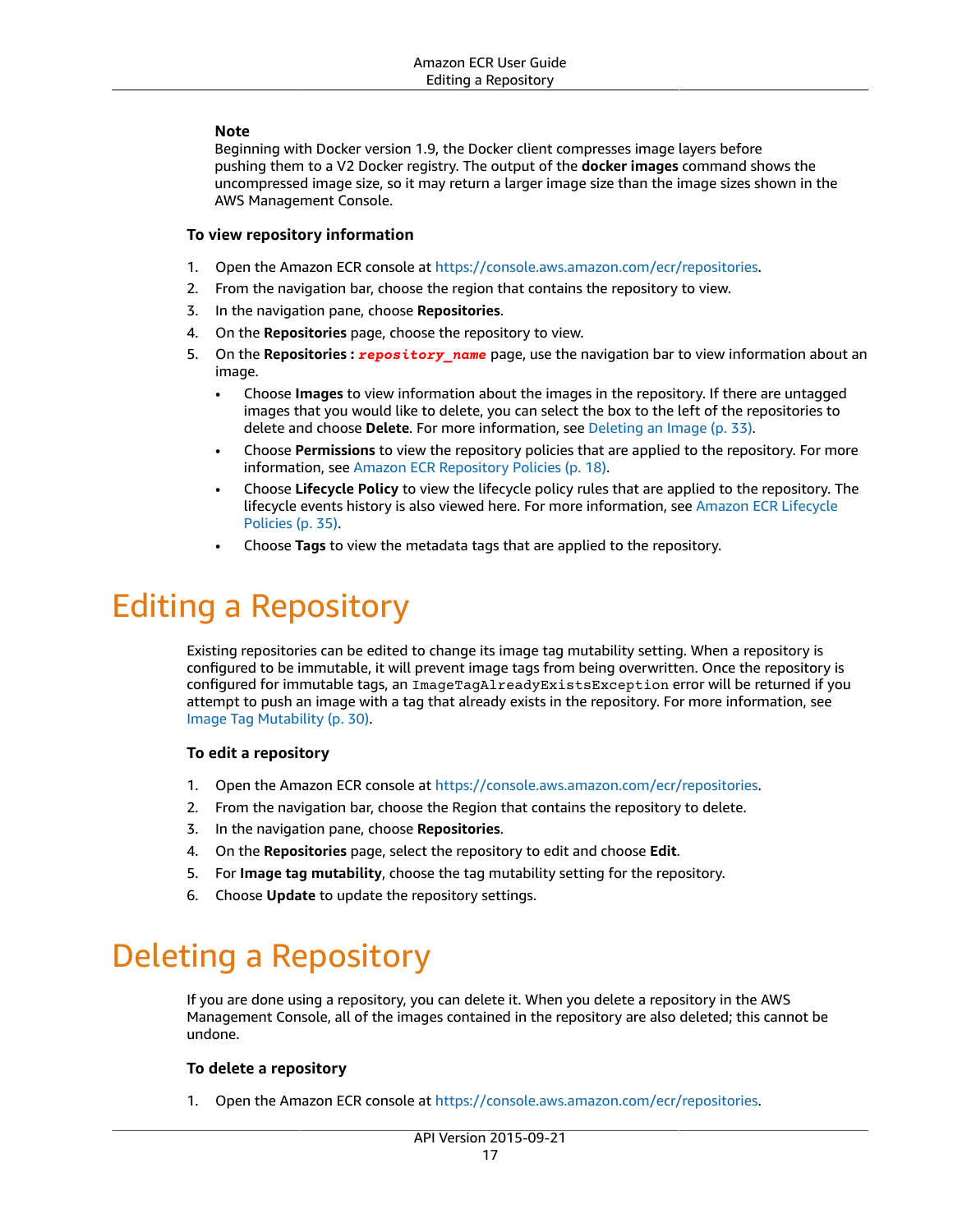- 2. From the navigation bar, choose the region that contains the repository to delete.
- 3. In the navigation pane, choose **Repositories**.
- 4. On the **Repositories** page, select the repository to delete and choose **Delete**.
- 5. In the **Delete** *repository\_name* window, verify that the selected repositories should be deleted and choose **Delete**.

### **Important**

Any images in the selected repositories are also deleted.

# <span id="page-21-0"></span>Amazon ECR Repository Policies

Amazon ECR uses resource-based permissions to control access to repositories. Resource-based permissions let you specify which IAM users or roles have access to a repository and what actions they can perform on it. By default, only the repository owner has access to a repository. You can apply a policy document that allow additional permissions to your repository.

### <span id="page-21-1"></span>Repository Policies vs IAM Policies

Amazon ECR repository policies are a subset of IAM policies that are scoped for, and specifically used for, controlling access to individual Amazon ECR repositories. IAM policies are generally used to apply permissions for the entire Amazon ECR service but can also be used to control access to specific resources as well.

Both Amazon ECR repository policies and IAM policies are used when determining which actions a specific IAM user or role may perform on a repository. If a user or role is allowed to perform an action through a repository policy but is denied permission through an IAM policy (or vice versa) then the action will be denied. A user or role only needs to be allowed permission for an action through either a repository policy or an IAM policy but not both for the action to be allowed.

### **Important**

Amazon ECR requires that users have allow permissions to the ecr: GetAuthorizationToken API through an IAM policy before they can authenticate to a registry and push or pull any images from any Amazon ECR repository. Amazon ECR provides several managed IAM policies to control user access at varying levels; for more information, see Amazon ECR [Managed](#page-54-0) [Policies \(p. 51\)](#page-54-0).

You can use either of these policy types to control access to your repositories, as shown in the following examples.

This example shows an Amazon ECR repository policy, which allows for a specific IAM user to describe the repository and the images within the repository:

```
{
   "Version": "2008-10-17",
   "Statement": [{
     "Sid": "ECR Repository Policy",
     "Effect": "Allow",
     "Principal": {
       "AWS": "arn:aws:iam::123456789012:user/MyUsername"
     },
     "Action": [
        "ecr:DescribeImages",
        "ecr:DescribeRepositories"
     ]
  }]
}
```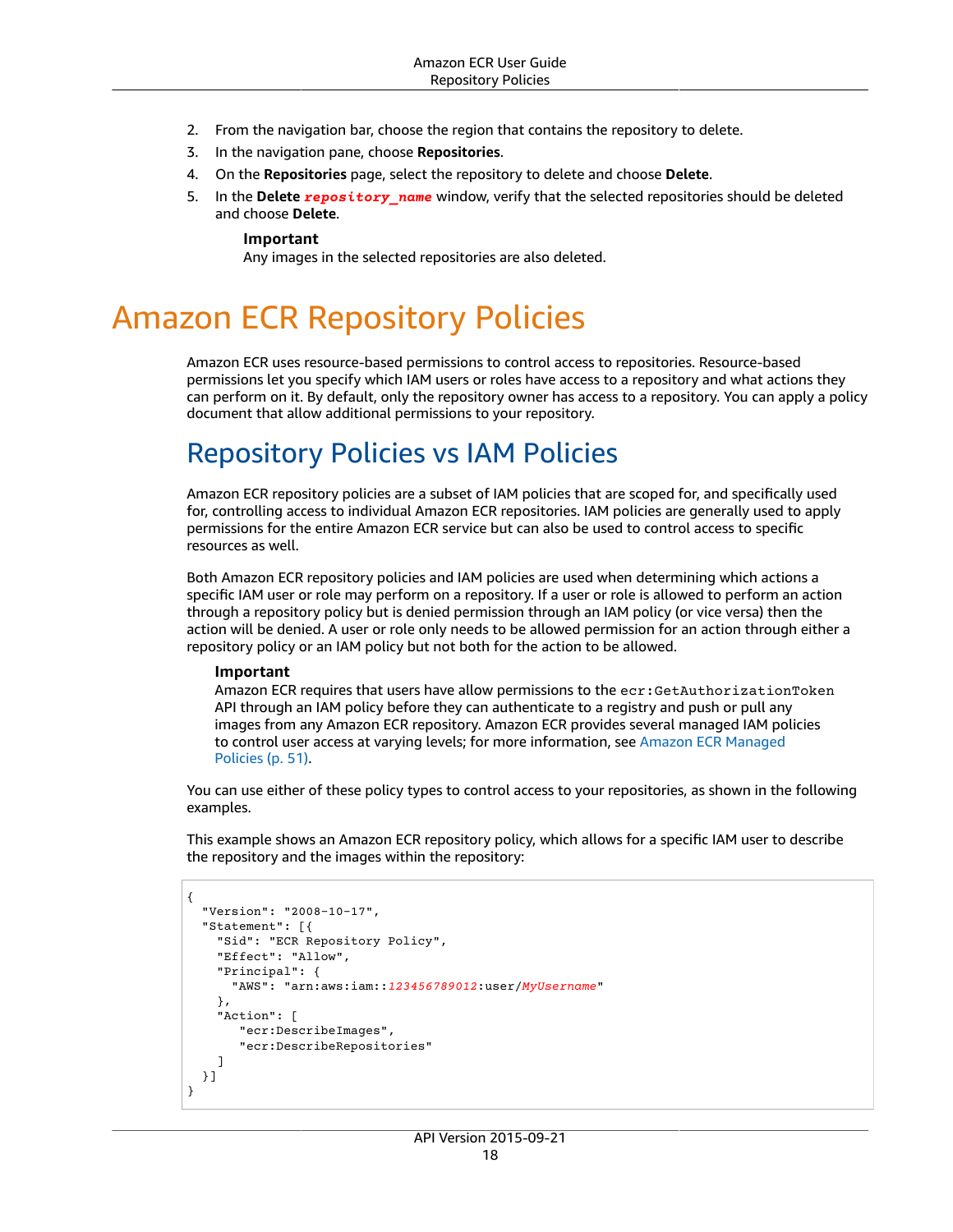This example shows an IAM policy that achieves the same goal as above, by scoping the policy to a repository (specified by the full ARN of the repository) using the resource parameter:

```
{
   "Version": "2012-10-17",
   "Statement": [{
     "Effect": "Allow",
     "Principal": {
       "AWS": "arn:aws:iam::123456789012:user/MyUsername"
     },
     "Action": [
       "ecr:DescribeImages",
       "ecr:DescribeRepositories"
     ],
     "Resource": [
       "arn:aws:ecr:region:123456789012:repository/MyRepository"
     ]
     }]
}
```
### **Topics**

- Setting a Repository Policy [Statement \(p. 19\)](#page-22-0)
- Deleting a Repository Policy [Statement \(p. 20\)](#page-23-0)
- Amazon ECR Repository Policy [Examples \(p. 20\)](#page-23-1)

### <span id="page-22-0"></span>Setting a Repository Policy Statement

You can add an access policy statement to a repository in the AWS Management Console by following the steps below. You can add multiple policy statements per repository. For example policies, see Amazon ECR [Repository](#page-23-1) Policy Examples [\(p. 20\)](#page-23-1).

### **Important**

Amazon ECR requires that users have allow permissions to the ecr: GetAuthorizationToken API through an IAM policy before they can authenticate to a registry and push or pull any images from any Amazon ECR repository. Amazon ECR provides several managed IAM policies to control user access at varying levels; for more information, see Amazon ECR [Managed](#page-54-0) [Policies \(p. 51\)](#page-54-0).

### **To set a repository policy statement**

- 1. Open the Amazon ECR console at <https://console.aws.amazon.com/ecr/repositories>.
- 2. From the navigation bar, choose the Region that contains the repository to set a policy statement on.
- 3. In the navigation pane, choose **Repositories**.
- 4. On the **Repositories** page, choose the repository to set a policy statement on.
- 5. In the navigation pane, choose **Permissions**, **Edit**.
- 6. On the **Edit permissions** page, choose **Add statement**.
- 7. For **Statement name**, enter a name for the statement.
- 8. For **Effect**, choose whether the policy statement will result in an allow or an explicit deny.
- 9. For **Principal**, choose the scope to apply the policy statement to. For more information, see [AWS](https://docs.aws.amazon.com/IAM/latest/UserGuide/reference_policies_elements_principal.html) JSON Policy [Elements:](https://docs.aws.amazon.com/IAM/latest/UserGuide/reference_policies_elements_principal.html) Principal in the *IAM User Guide*.
	- You can apply the statement to all authenticated AWS users by selecting the **Everyone (\*)** check box.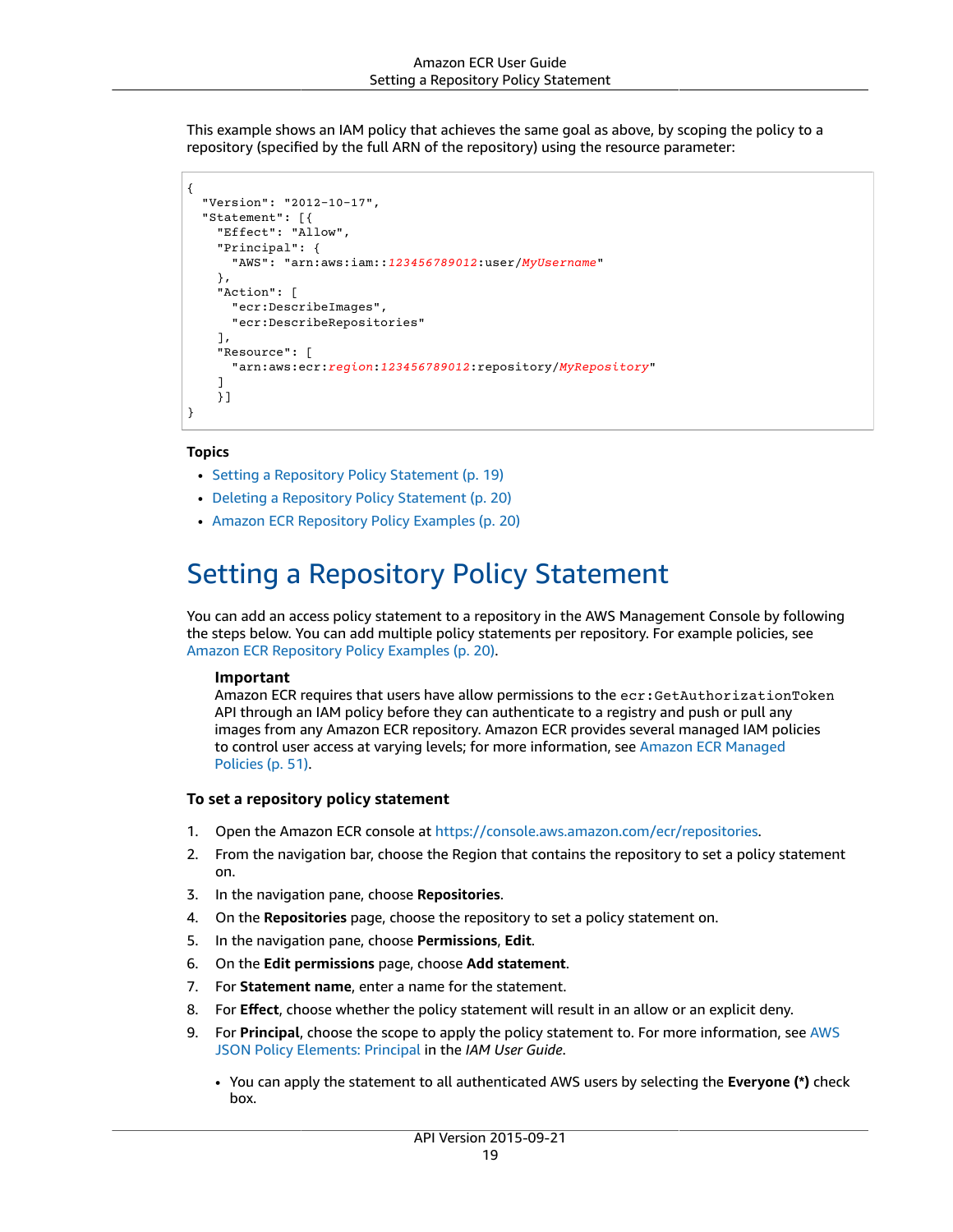- For **Service principal**, specify the service principal name (for example, ecs.amazonaws.com) to apply the statement to a specific service.
- For **AWS Account IDs**, specify an AWS account number (for example, 111122223333) to apply the statement to all users under a specific AWS account. Multiple accounts can be specified by using a comma delimited list.
- For **IAM Entities**, select the roles or users under your AWS account to apply the statement to.

#### **Note**

For more complicated repository policies that are not currently supported in the AWS Management Console, you can apply the policy with the **[set-repository-policy](https://docs.aws.amazon.com/cli/latest/reference/ecr/set-repository-policy.html)** AWS CLI command.

- 10. For **Actions**, choose the scope of the Amazon ECR API operations that the policy statement should apply to from the list of individual API operations.
- 11. When you are finished, choose **Save** to set the policy.
- 12. Repeat the previous step for each repository policy to add.

### <span id="page-23-0"></span>Deleting a Repository Policy Statement

If you no longer want an existing repository policy statement to apply to a repository, you can delete it.

### **To delete a repository policy statement**

- 1. Open the Amazon ECR console at <https://console.aws.amazon.com/ecr/repositories>.
- 2. From the navigation bar, choose the Region that contains the repository to delete a policy statement from.
- 3. In the navigation pane, choose **Repositories**.
- 4. On the **Repositories** page, choose the repository to delete a policy statement from.
- 5. In the navigation pane, choose **Permissions**, **Edit**.
- 6. On the **Edit permissions** page, choose **Delete**.

### <span id="page-23-1"></span>Amazon ECR Repository Policy Examples

The following examples show policy statements that you could use to control the permissions that users have to Amazon ECR repositories.

### **Important**

Amazon ECR requires that users have allow permissions to the ecr:GetAuthorizationToken API through an IAM policy before they can authenticate to a registry and push or pull any images from any Amazon ECR repository. Amazon ECR provides several managed IAM policies to control user access at varying levels; for more information, see Amazon ECR [Managed](#page-54-0) [Policies \(p. 51\)](#page-54-0).

### Example: Allow All AWS Accounts To Pull Images

The following repository policy allows all AWS accounts to pull images.

```
{
   "Version": "2008-10-17",
   "Statement": [
\overline{\mathcal{A}} "Sid": "AllowPull",
        "Effect": "Allow",
```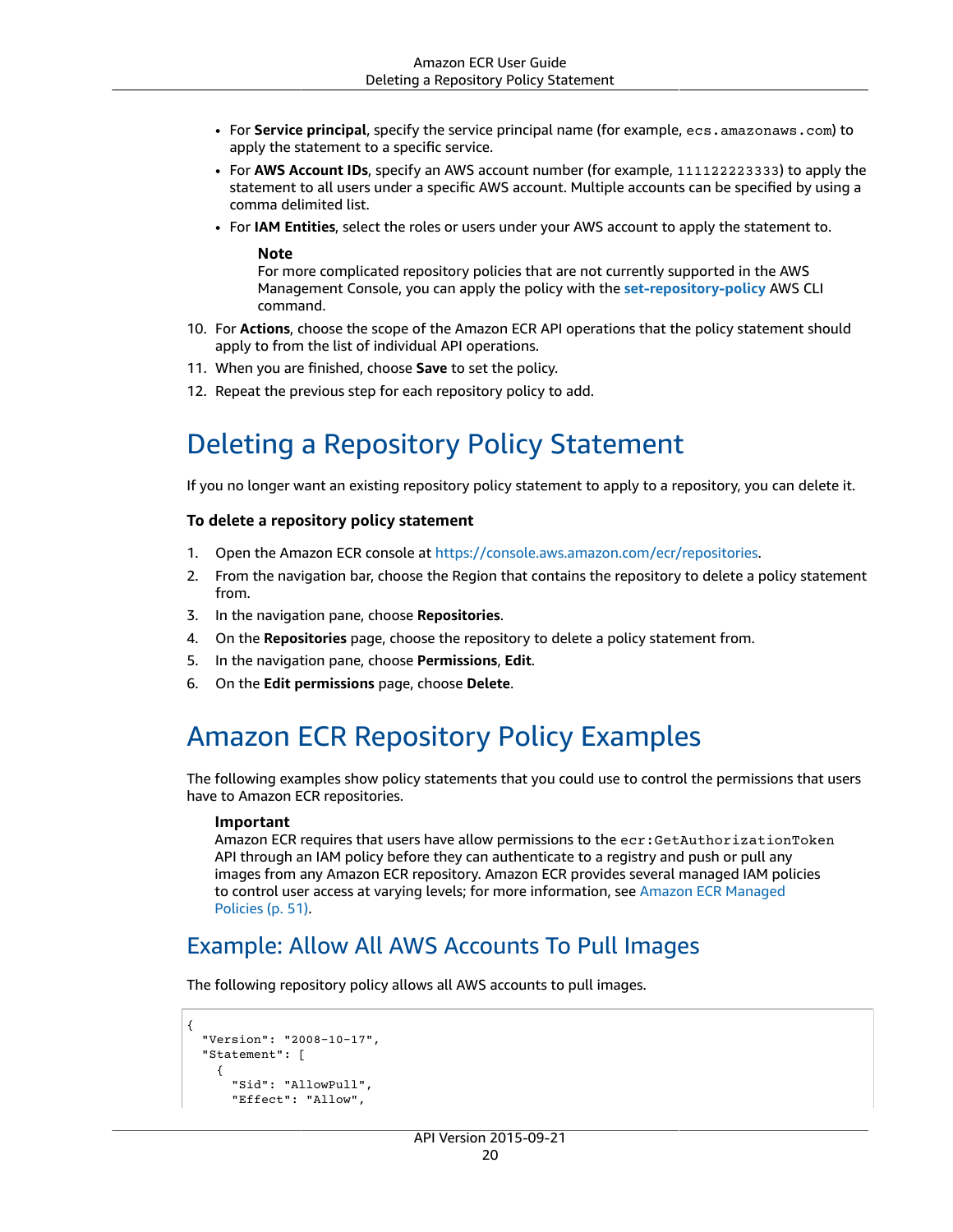```
 "Principal": "*",
       "Action": [
         "ecr:GetDownloadUrlForLayer",
         "ecr:BatchGetImage",
         "ecr:BatchCheckLayerAvailability"
       ]
     }
  ]
}
```
### Example: Allow Specific IAM Users Within Your Account

The following repository policy allows IAM users within your account to push and pull images.

```
{
   "Version": "2008-10-17",
   "Statement": [
     {
       "Sid": "AllowPushPull",
       "Effect": "Allow",
       "Principal": {
         "AWS": [
           "arn:aws:iam::123456789012:user/push-pull-user-1",
           "arn:aws:iam::123456789012:user/push-pull-user-2"
         ]
       },
       "Action": [
         "ecr:GetDownloadUrlForLayer",
         "ecr:BatchGetImage",
         "ecr:BatchCheckLayerAvailability",
         "ecr:PutImage",
         "ecr:InitiateLayerUpload",
         "ecr:UploadLayerPart",
         "ecr:CompleteLayerUpload"
       ]
     }
   ]
}
```
### Example: Allow Other Accounts

The following repository policy allows a specific account to push images.

```
{
   "Version": "2008-10-17",
   "Statement": [
     {
       "Sid": "AllowCrossAccountPush",
       "Effect": "Allow",
       "Principal": {
         "AWS": "arn:aws:iam::123456789012:root"
       },
       "Action": [
         "ecr:GetDownloadUrlForLayer",
         "ecr:BatchCheckLayerAvailability",
         "ecr:PutImage",
         "ecr:InitiateLayerUpload",
         "ecr:UploadLayerPart",
         "ecr:CompleteLayerUpload"
       ]
     }
```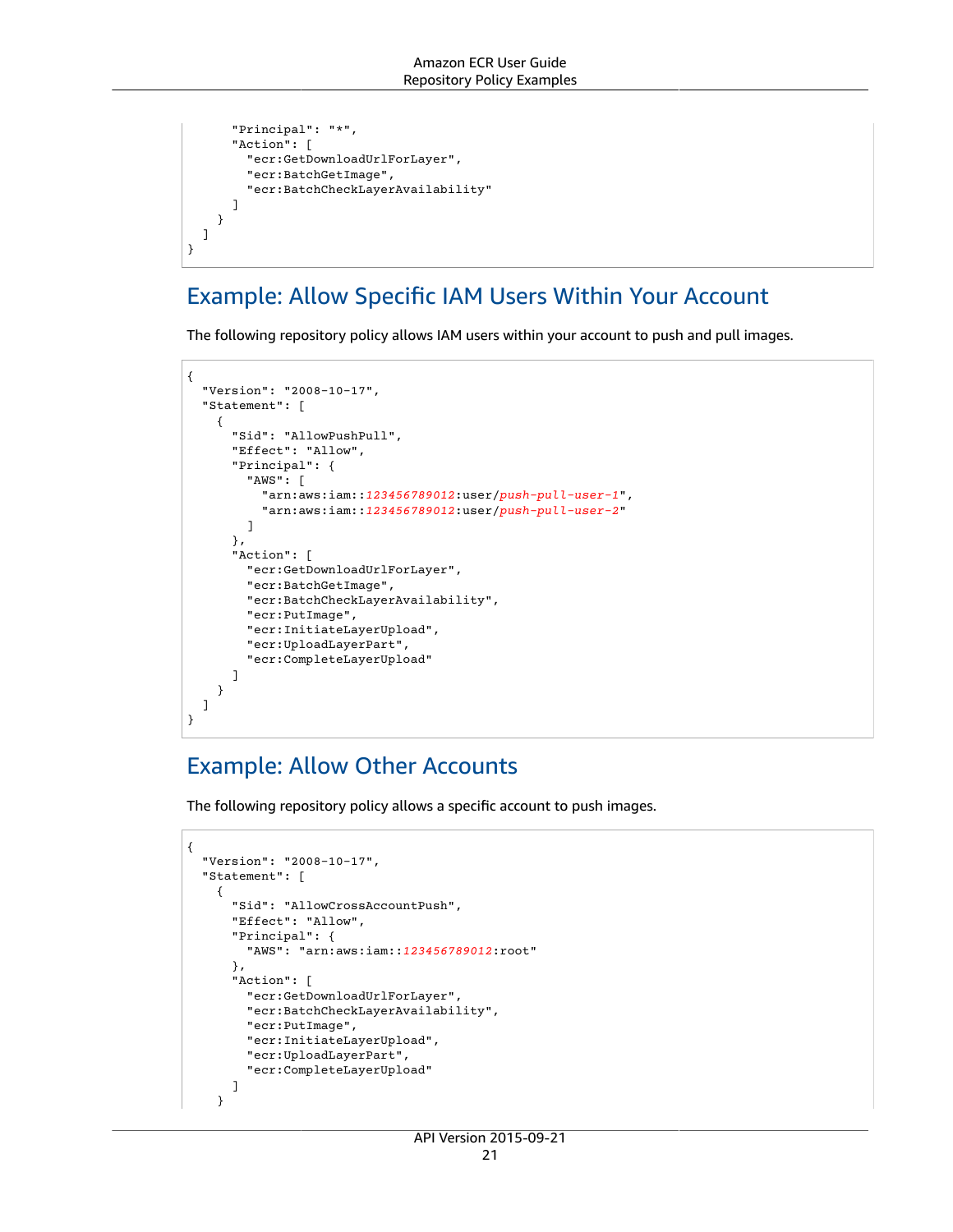#### ] }

The following repository policy allows some IAM users to pull images (*pull-user-1* and *pull-user-2*) while providing full access to another (*admin-user*).

### **Note**

For more complicated repository policies that are not currently supported in the AWS Management Console, you can apply the policy with the **[set-repository-policy](https://docs.aws.amazon.com/cli/latest/reference/ecr/set-repository-policy.html)** AWS CLI command.

```
{
   "Version": "2008-10-17",
   "Statement": [
     {
       "Sid": "AllowPull",
       "Effect": "Allow",
       "Principal": {
         "AWS": [
           "arn:aws:iam::123456789012:user/pull-user-1",
           "arn:aws:iam::123456789012:user/pull-user-2"
         ]
       },
       "Action": [
         "ecr:GetDownloadUrlForLayer",
         "ecr:BatchGetImage",
         "ecr:BatchCheckLayerAvailability"
       ]
     },
     {
       "Sid": "AllowAll",
       "Effect": "Allow",
       "Principal": {
         "AWS": "arn:aws:iam::123456789012:user/admin-user"
       },
       "Action": [
         "ecr:*"
       ]
     }
  ]
}
```
### Example: Deny All

The following repository policy denies all users the ability to pull images.

```
{
   "Version": "2008-10-17",
   "Statement": [
     {
       "Sid": "DenyPull",
       "Effect": "Deny",
       "Principal": "*",
       "Action": [
         "ecr:GetDownloadUrlForLayer",
         "ecr:BatchGetImage",
         "ecr:BatchCheckLayerAvailability"
       ]
     }
  ]
}
```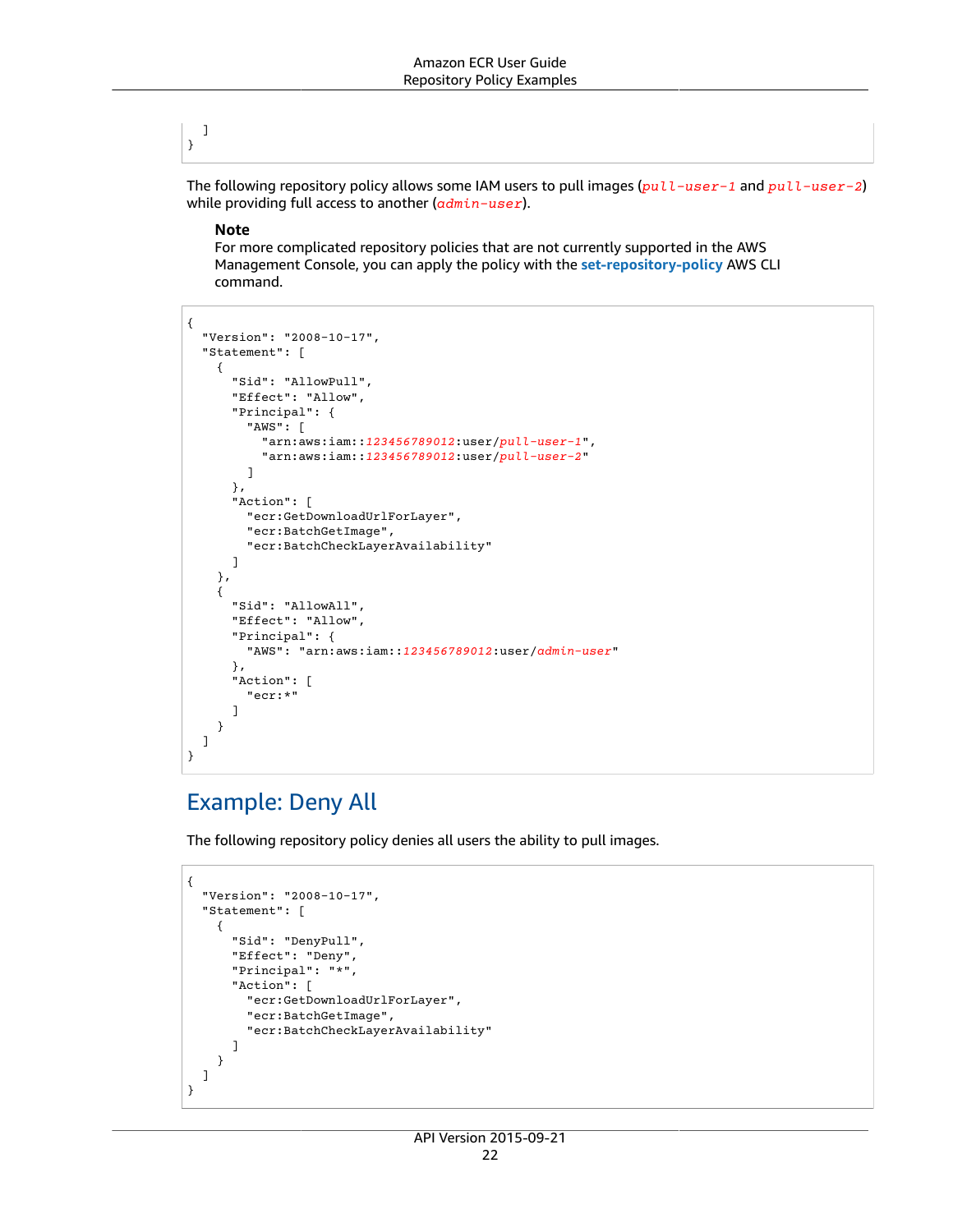### Example: Service-Linked Role

The following repository policy allows AWS CodeBuild access to the Amazon ECR API actions necessary for integration with that service. For more information, see Amazon ECR Sample for [CodeBuild](https://docs.aws.amazon.com/codebuild/latest/userguide/sample-ecr.html) in the *AWS CodeBuild User Guide*.

```
{
   "Version": "2012-10-17",
   "Statement": [
     {
       "Sid": "CodeBuildAccess",
       "Effect": "Allow",
       "Principal": {
         "Service": "codebuild.amazonaws.com"
       },
       "Action": [
         "ecr:BatchCheckLayerAvailability",
         "ecr:BatchGetImage",
          "ecr:GetDownloadUrlForLayer"
       ]
     }
   ]
}
```
# <span id="page-26-0"></span>Tagging an Amazon ECR Repository

To help you manage your Amazon ECR repositories, you can optionally assign your own metadata to each repository in the form of *tags*. This topic describes tags and shows you how to create them.

### **Contents**

- Tag [Basics \(p. 23\)](#page-26-1)
- Tagging Your [Resources \(p. 24\)](#page-27-0)
- Tag [Restrictions \(p. 24\)](#page-27-1)
- Tagging Your Resources for [Billing \(p. 24\)](#page-27-2)
- Working with Tags Using the [Console \(p. 25\)](#page-28-0)
- Working with Tags Using the AWS CLI or [API \(p. 25\)](#page-28-1)

## <span id="page-26-1"></span>Tag Basics

A tag is a label that you assign to an AWS resource. Each tag consists of a *key* and an optional *value*, both of which you define.

Tags enable you to categorize your AWS resources in different ways, for example, by purpose, owner, or environment. This is useful when you have many resources of the same type—you can quickly identify a specific resource based on the tags you've assigned to it. For example, you could define a set of tags for your account's Amazon ECR repositories that helps you track each repo's owner.

We recommend that you devise a set of tag keys that meets your needs. Using a consistent set of tag keys makes it easier for you to manage your resources. You can search and filter the resources based on the tags you add.

Tags don't have any semantic meaning to Amazon ECR and are interpreted strictly as a string of characters. Also, tags are not automatically assigned to your resources. You can edit tag keys and values,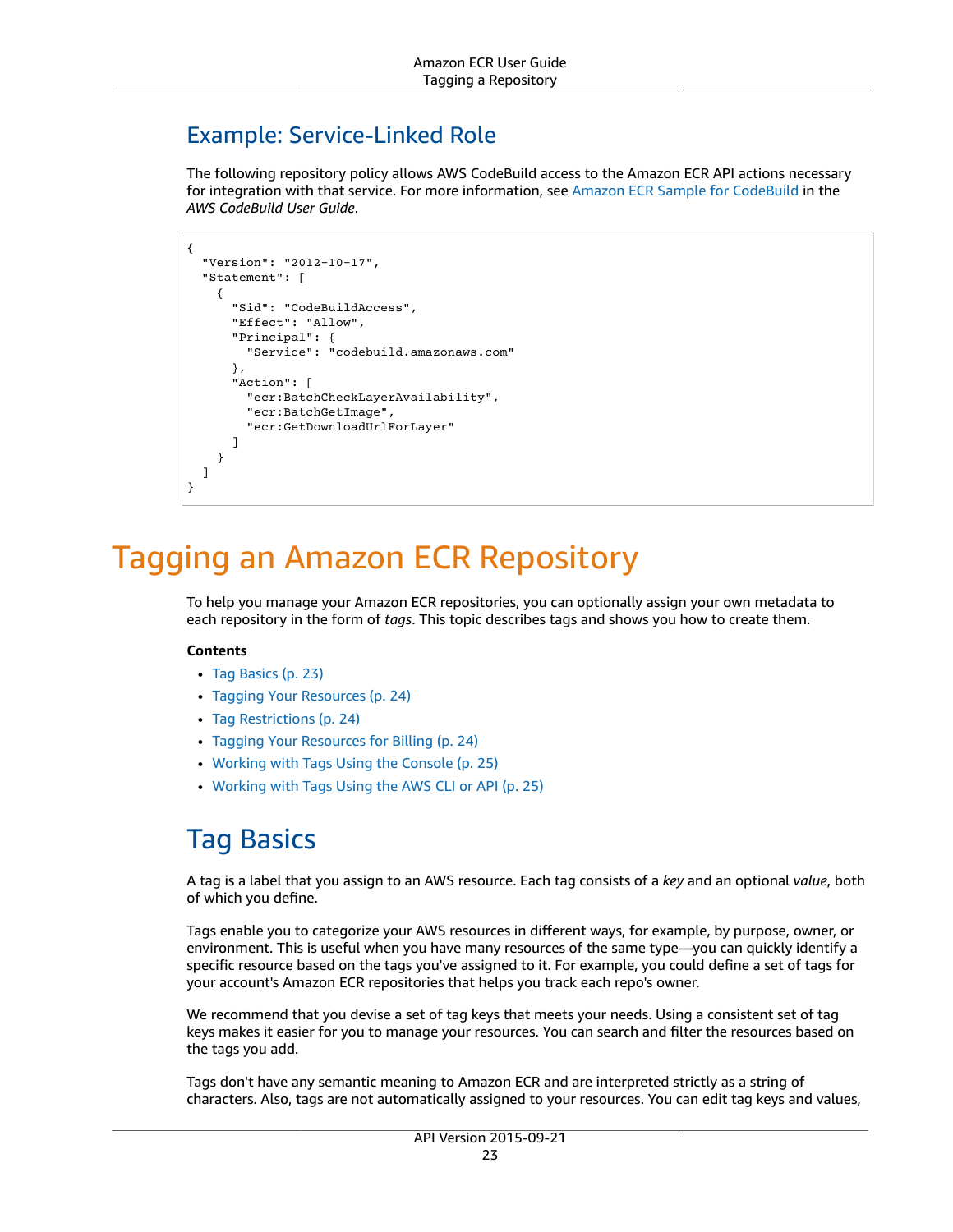and you can remove tags from a resource at any time. You can set the value of a tag to an empty string, but you can't set the value of a tag to null. If you add a tag that has the same key as an existing tag on that resource, the new value overwrites the old value. If you delete a resource, any tags for the resource are also deleted.

You can work with tags using the AWS Management Console, the AWS CLI, and the Amazon ECR API.

If you're using AWS Identity and Access Management (IAM), you can control which users in your AWS account have permission to create, edit, or delete tags.

## <span id="page-27-0"></span>Tagging Your Resources

You can tag new or existing Amazon ECR repositories.

If you're using the Amazon ECR console, you can apply tags to new resources when they are created or existing resources by using the **Tags** option on the navigation pane at any time.

If you're using the Amazon ECR API, the AWS CLI, or an AWS SDK, you can apply tags to new repositories using the tags parameter on the CreateRepository API action or use the TagResource API action to apply tags to existing resources. For more information, see [TagResource](https://docs.aws.amazon.com/AmazonECR/latest/APIReference/API_TagResource.html).

Additionally, if tags cannot be applied during repository creation, we roll back the repository creation process. This ensures that repositories are either created with tags or not created at all, and that no repositories are left untagged at any time. By tagging repositories at the time of creation, you can eliminate the need to run custom tagging scripts after repository creation.

### <span id="page-27-1"></span>Tag Restrictions

The following basic restrictions apply to tags:

- Maximum number of tags per repository 50
- For each repository, each tag key must be unique, and each tag key can have only one value.
- Maximum key length 128 Unicode characters in UTF-8
- Maximum value length 256 Unicode characters in UTF-8
- If your tagging schema is used across multiple services and resources, remember that other services may have restrictions on allowed characters. Generally allowed characters are: letters, numbers, and spaces representable in UTF-8, and the following characters:  $+ - =$ .  $\pm$ : /  $\omega$ .
- Tag keys and values are case-sensitive.
- Don't use the aws: prefix for either keys or values; it's reserved for AWS use. You can't edit or delete tag keys or values with this prefix. Tags with this prefix do not count against your tags per resource limit.

### <span id="page-27-2"></span>Tagging Your Resources for Billing

The tags you add to your Amazon ECR repositories are helpful when reviewing cost allocation after enabling them in your Cost & Usage Report. For more information, see [Amazon](#page-70-0) ECR Usage [Reports \(p. 67\)](#page-70-0).

To see the cost of your combined resources, you can organize your billing information based on resources that have the same tag key values. For example, you can tag several resources with a specific application name, and then organize your billing information to see the total cost of that application across several services. For more information about setting up a cost allocation report with tags, see [The Monthly Cost](https://docs.aws.amazon.com/awsaccountbilling/latest/aboutv2/configurecostallocreport.html) [Allocation](https://docs.aws.amazon.com/awsaccountbilling/latest/aboutv2/configurecostallocreport.html) Report in the *AWS Billing and Cost Management User Guide*.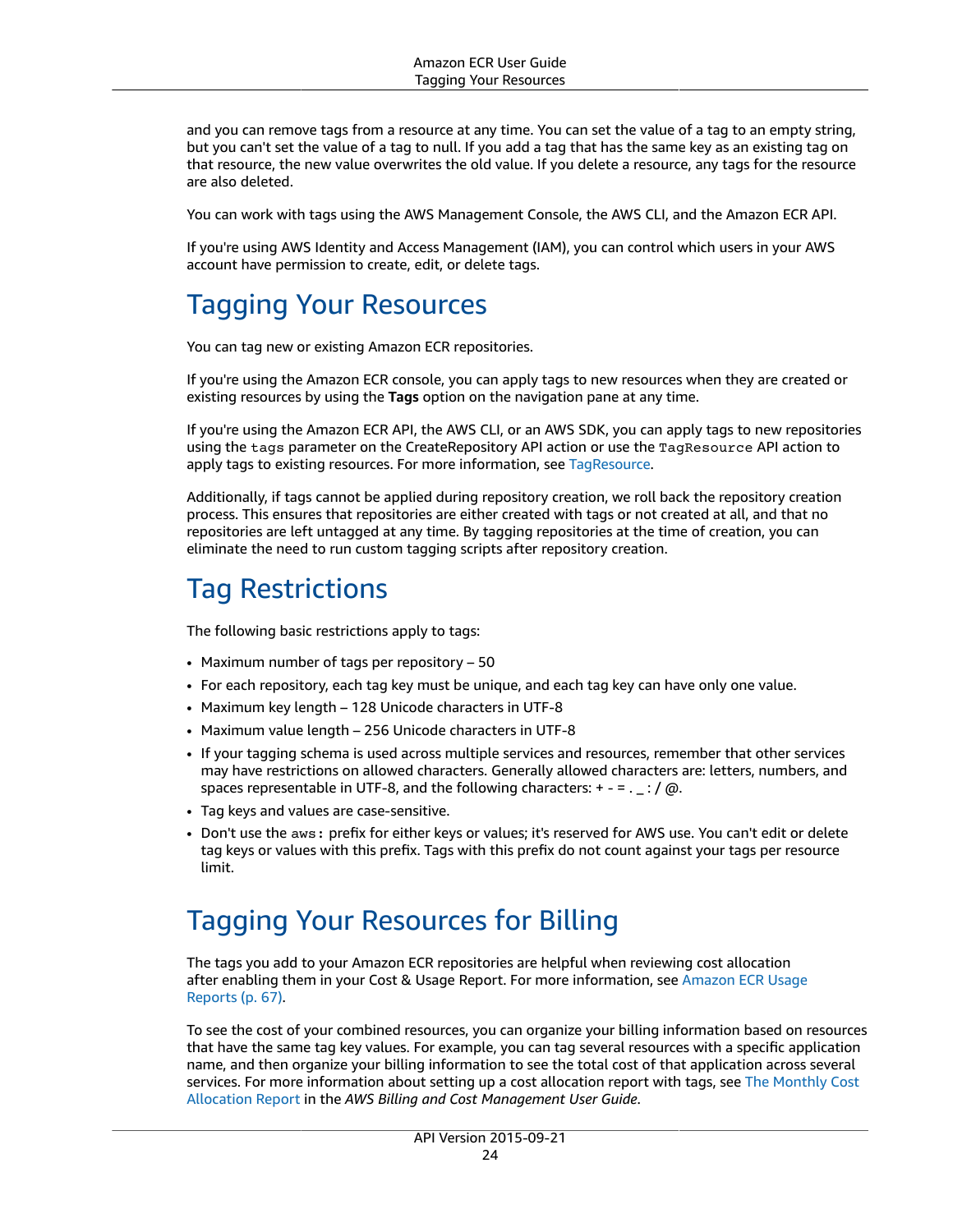### **Note**

If you've just enabled reporting, data for the current month is available for viewing after 24 hours.

### <span id="page-28-0"></span>Working with Tags Using the Console

Using the Amazon ECR console, you can manage the tags associated with new or existing repositories.

When you select a specific repository in the Amazon ECR console, you can view the tags by selecting **Tags** in the navigation pane.

### **To add a tag to a repository**

- 1. Open the Amazon ECR console at <https://console.aws.amazon.com/ecr/>.
- 2. From the navigation bar, select the region to use.
- 3. In the navigation pane, choose **Repositories**.
- 4. On the **Repositories** page, choose the repository to view.
- 5. On the **Repositories :** *repository\_name* page, select **Tags** from the navigation pane.
- 6. On the **Tags** page, select **Add tags**, **Add tag**.
- 7. On the **Edit Tags** page, specify the key and value for each tag, and then choose **Save**.

### **To delete a tag from an individual resource**

- 1. Open the Amazon ECR console at <https://console.aws.amazon.com/ecr/>.
- 2. From the navigation bar, select the region to use.
- 3. On the **Repositories** page, choose the repository to view.
- 4. On the **Repositories :** *repository\_name* page, select **Tags** from the navigation pane.
- 5. On the **Tags** page, select **Edit**.
- 6. On the **Edit Tags** page, select **Remove** for each tag you want to delete, and choose **Save**.

## <span id="page-28-1"></span>Working with Tags Using the AWS CLI or API

Use the following to add, update, list, and delete the tags for your resources. The corresponding documentation provides examples.

### **Tagging Support for Amazon ECR Resources**

| Task                                  | <b>AWS CLI</b> | <b>API Action</b>    |
|---------------------------------------|----------------|----------------------|
| Add or overwrite one or more<br>tags. | tag-resource   | <b>TagResource</b>   |
| Delete one or more tags.              | untag-resource | <b>UntagResource</b> |

The following examples show how to manage tags using the AWS CLI.

### **Example 1: Tag an existing repository**

The following command tags an existing repository.

```
aws ecr tag-resource --resource-arn
 arn:aws:ecr:region:account_id:repository/repository_name --tags Key=stack,Value=dev
```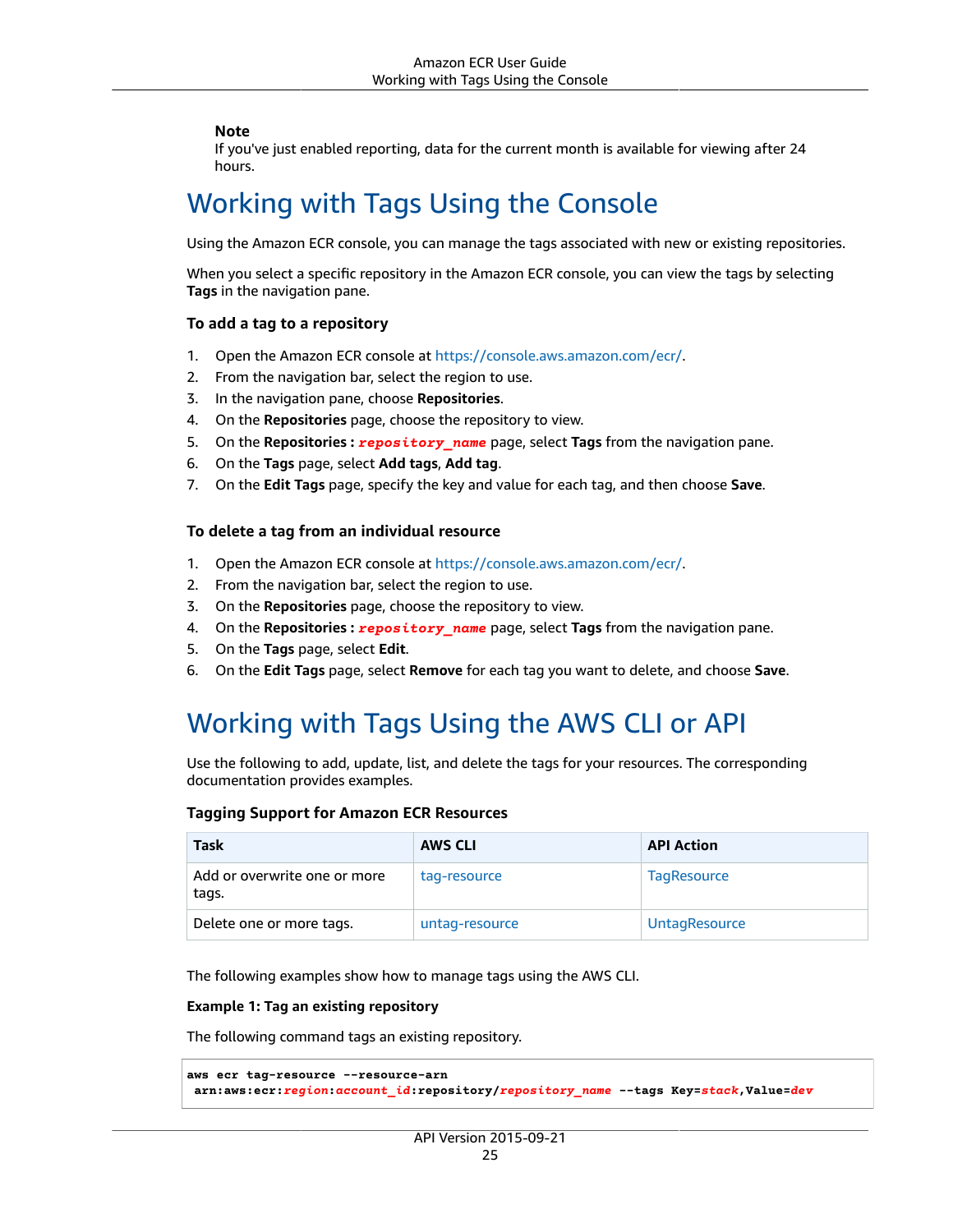### **Example 2: Tag an existing repository with multiple tags**

The following command tags an existing repository.

```
aws ecr tag-resource --resource-arn
 arn:aws:ecr:region:account_id:repository/repository_name --tags Key=key1,Value=value1
 key=key2,value=value2 key=key3,value=value3
```
### **Example 3: Untag an existing repository**

The following command deletes a tag from an existing repository.

```
aws ecr untag-resource --resource-arn
 arn:aws:ecr:region:account_id:repository/repository_name --tag-keys tag_key
```
### **Example 4: List tags for a repository**

The following command lists the tags associated with an existing repository.

```
aws ecr list-tags-for-resource --resource-arn
 arn:aws:ecr:region:account_id:repository/repository_name
```
### **Example 5: Create a repository and apply a tag**

The following command creates a repository named test-repo and adds a tag with key team and value devs.

```
aws ecr create-repository --repository-name test-repo --tags Key=team,Value=devs
```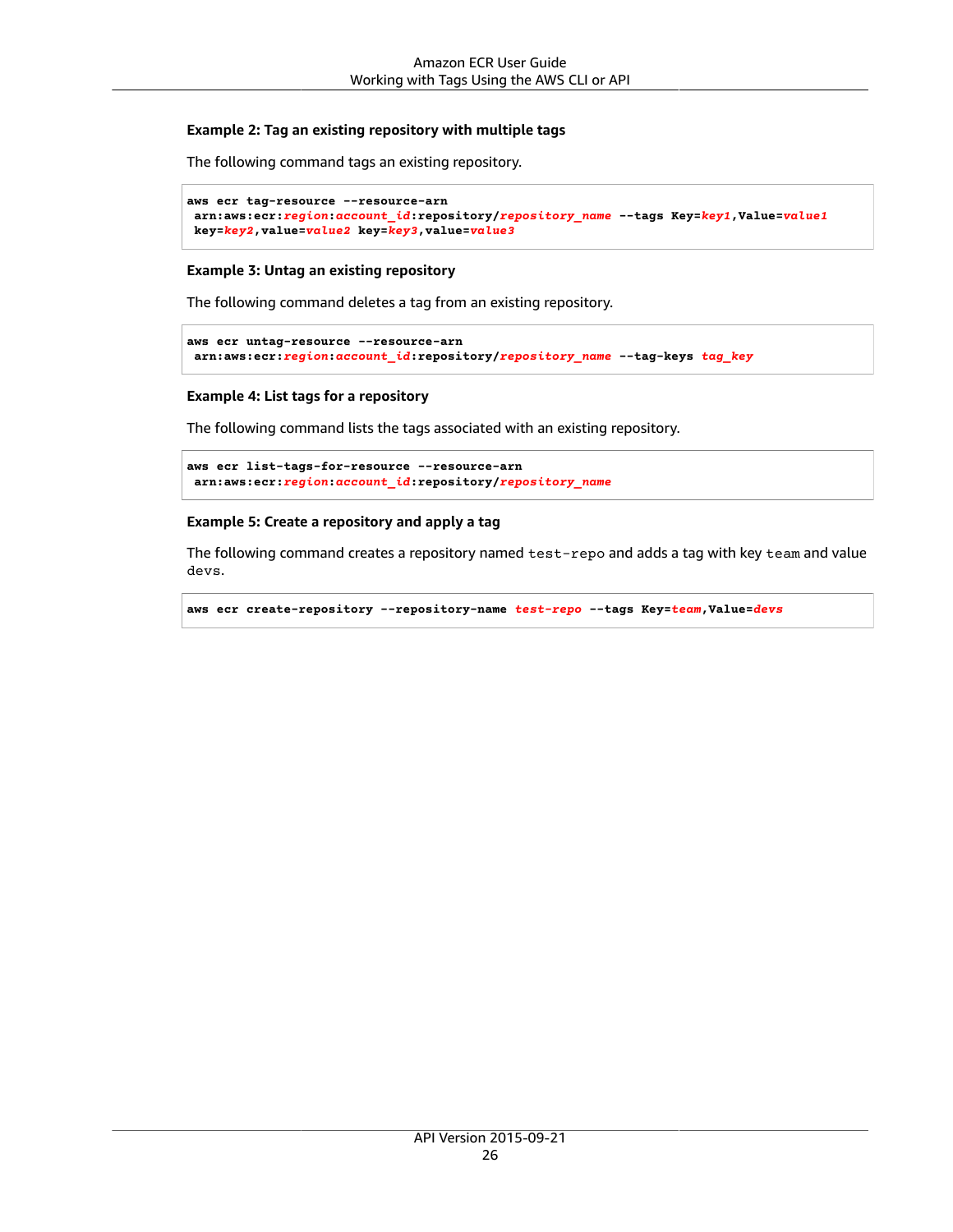# <span id="page-30-0"></span>Images

Amazon Elastic Container Registry (Amazon ECR) stores Docker images in image repositories. You can use the Docker CLI to push and pull images from your repositories.

### **Important**

Amazon ECR requires that users have allow permissions to the ecr: GetAuthorizationToken API through an IAM policy before they can authenticate to a registry and push or pull any images from any Amazon ECR repository. Amazon ECR provides several managed IAM policies to control user access at varying levels; for more information, see Amazon ECR [Managed](#page-54-0) [Policies \(p. 51\)](#page-54-0).

### **Topics**

- [Pushing an Image \(p. 27\)](#page-30-1)
- [Retagging](#page-31-0) an Image with the AWS CLI (p. 28)
- Retagging an Image with the AWS Tools for Windows [PowerShell \(p. 29\)](#page-32-0)
- Image Tag [Mutability \(p. 30\)](#page-33-0)
- [Pulling an Image \(p. 30\)](#page-33-1)
- Container Image Manifest [Formats \(p. 31\)](#page-34-0)
- Using Amazon ECR Images with Amazon [ECS \(p. 32\)](#page-35-0)
- [Deleting an Image \(p. 33\)](#page-36-0)
- Amazon Linux Container [Image \(p. 34\)](#page-37-0)
- Amazon ECR Lifecycle [Policies \(p. 35\)](#page-38-0)

## <span id="page-30-1"></span>Pushing an Image

If you have a Docker image available in your development environment, you can push it to an Amazon ECR repository with the **docker push** command.

### **Important**

Amazon ECR requires that users have allow permissions to the ecr:GetAuthorizationToken API through an IAM policy before they can authenticate to a registry and push or pull any images from any Amazon ECR repository. Amazon ECR provides several managed IAM policies to control user access at varying levels; for more information, see Amazon ECR [Managed](#page-54-0) [Policies \(p. 51\)](#page-54-0).

### **To push a Docker image to an Amazon ECR repository**

- 1. Authenticate your Docker client to the Amazon ECR registry to which you intend to push your image. Authentication tokens must be obtained for each registry used, and the tokens are valid for 12 hours. For more information, see Registry [Authentication \(p. 12\)](#page-15-2).
- 2. If your image repository does not exist in the registry you intend to push to yet, create it. For more information, see Creating a [Repository \(p. 15\).](#page-18-2)
- 3. Identify the image to push. Run the **docker images** command to list the images on your system.

#### **docker images**

You can identify an image with the *repository:tag* value or the image ID in the resulting command output.

<span id="page-30-2"></span>4. Tag your image with the Amazon ECR registry, repository, and optional image tag name combination to use. The registry format is *aws\_account\_id*.dkr.ecr.*region*.amazonaws.com. The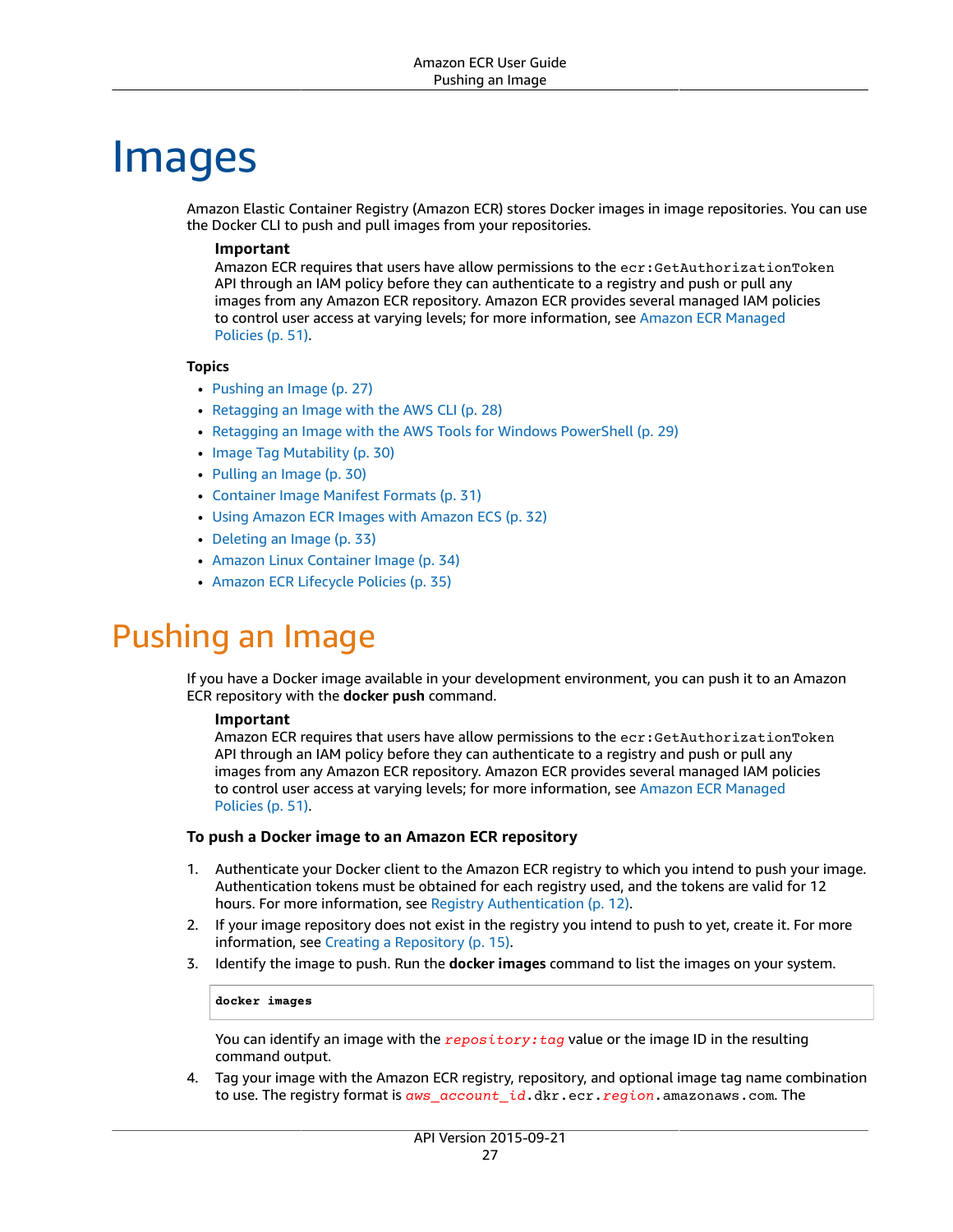repository name should match the repository that you created for your image. If you omit the image tag, we assume that the tag is latest.

The following example tags an image with the ID *e9ae3c220b23* as *aws\_account\_id*.dkr.ecr.*region*.amazonaws.com/my-web-app

docker tag *e9ae3c220b23 aws\_account\_id*.dkr.ecr.*region*.amazonaws.com/*my-web-app*

<span id="page-31-1"></span>5. Push the image using the **docker push** command:

**docker push** *aws\_account\_id***.dkr.ecr.***region***.amazonaws.com/***my-web-app*

6. (Optional) Apply any additional tags to your image and push those tags to Amazon ECR by repeating [Step 4 \(p. 27\)](#page-30-2) and [Step 5 \(p. 28\).](#page-31-1) You can apply up to 100 tags per image in Amazon ECR.

# <span id="page-31-0"></span>Retagging an Image with the AWS CLI

With Docker Image Manifest V2 Schema 2 images, you can use the --image-tag option of the put**image** command to retag an existing image. You can retag without pulling or pushing the image with Docker. For larger images, this process saves a considerable amount of network bandwidth and time required to retag an image.

#### **Note**

This procedure does not work for Windows clients because of the way the AWS CLI output text is interpreted by the shell. To retag an image on Windows clients, see [Retagging](#page-32-0) an Image with the AWS Tools for Windows [PowerShell \(p. 29\).](#page-32-0)

### **To retag an image with the AWS CLI**

1. Use the **batch-get-image** command to get the image manifest for the image to retag and write it to an environment variable. In this example, the manifest for an image with the tag, *latest*, in the repository, *amazonlinux*, is written to the environment variable, *MANIFEST*.

```
MANIFEST=$(aws ecr batch-get-image --repository-name amazonlinux --image-ids
 imageTag=latest --query 'images[].imageManifest' --output text)
```
2. Use the --image-tag option of the **put-image** command to put the image manifest to Amazon ECR with a new tag. In this example, the image is tagged as *2017.03*.

#### **Note**

If the --image-tag option is not available in your version of the AWS CLI, upgrade to the latest version. For more information, see Installing the AWS [Command](https://docs.aws.amazon.com/cli/latest/userguide/) Line Interface in the *AWS Command Line Interface User Guide*.

**aws ecr put-image --repository-name** *amazonlinux* **--image-tag** *2017.03* **--image-manifest "\$MANIFEST"**

3. Verify that your new image tag is attached to your image. In the output below, the image has the tags latest and 2017.03.

**aws ecr describe-images --repository-name** *amazonlinux*

Output:

{

"imageDetails": [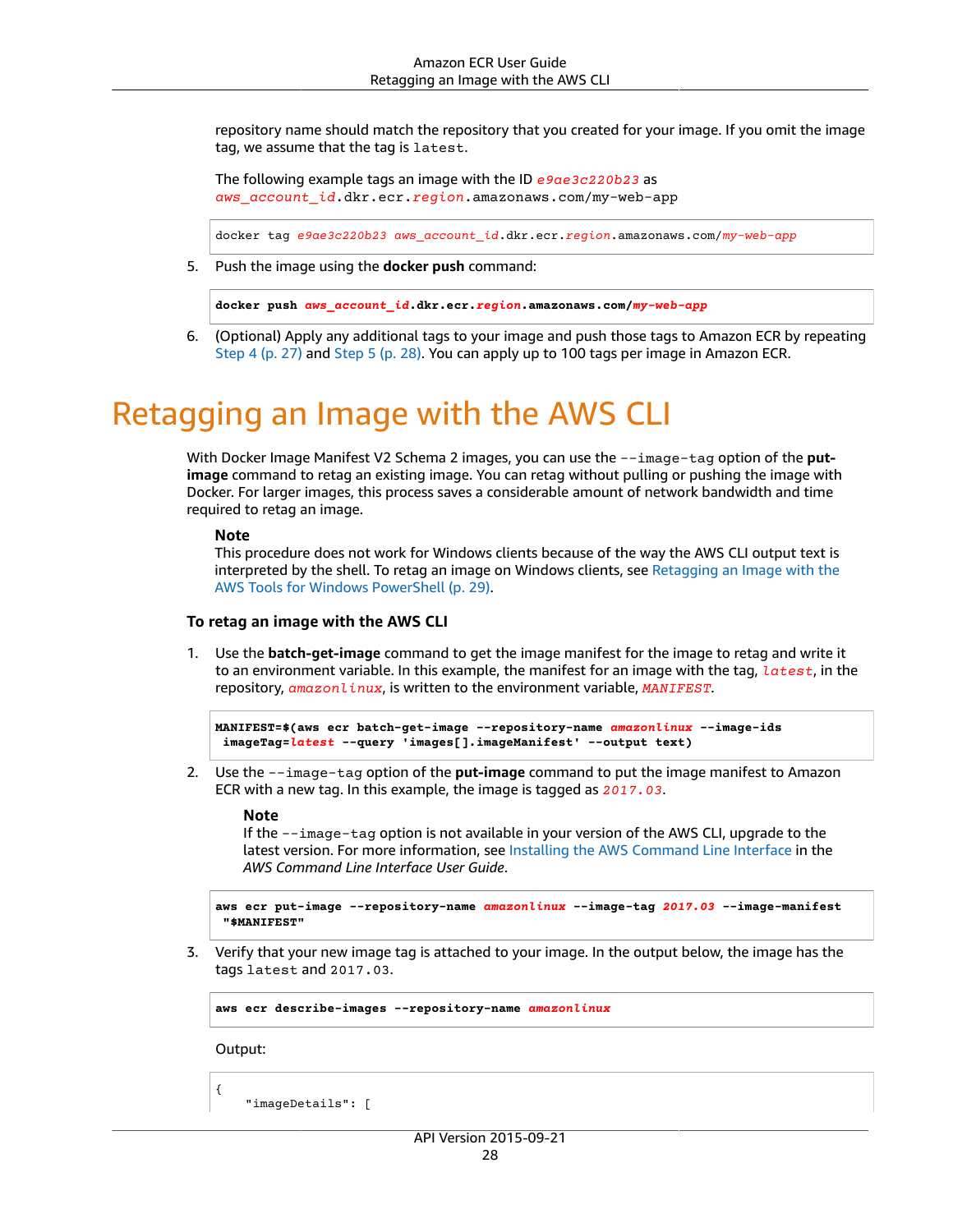```
 {
              "imageSizeInBytes": 98755613,
              "imageDigest":
  "sha256:8d00af8f076eb15a33019c2a3e7f1f655375681c4e5be157a2685dfe6f247227",
              "imageTags": [
                  "latest",
                  "2017.03"
              ],
              "registryId": "aws_account_id",
              "repositoryName": "amazonlinux",
              "imagePushedAt": 1499287667.0
         }
     ]
}
```
# <span id="page-32-0"></span>Retagging an Image with the AWS Tools for Windows PowerShell

With Docker Image Manifest V2 Schema 2 images, you can use the -ImageTag option of the AWS Tools for Windows PowerShell **Get-ECRImage** cmdlet to retag an existing image. You can retag without pulling or pushing the image with Docker. For larger images, this process saves a considerable amount of network bandwidth and time required to retag an image.

### **To retag an image with the AWS Tools for Windows PowerShell**

1. Use the **Get-ECRImageBatch** cmdlet to get the description of the image to retag and write it to an environment variable. In this example, an image with the tag, *latest*, in the repository, *amazonlinux*, is written to the environment variable, *\$Image*.

#### **Note**

If you don't have the **Get-ECRImageBatch** cmdlet available on your system, see [Setting](https://docs.aws.amazon.com/powershell/latest/userguide/pstools-getting-set-up.html) up the AWS Tools for Windows [PowerShell](https://docs.aws.amazon.com/powershell/latest/userguide/pstools-getting-set-up.html) in the *AWS Tools for Windows PowerShell User Guide*.

**\$Image = Get-ECRImageBatch -ImageId @{ imageTag="***latest***" } -RepositoryName** *amazonlinux*

2. Write the manifest of the image to the *\$Manifest* environment variable.

**\$Manifest = \$Image.Images[0].ImageManifest**

3. Use the -ImageTag option of the **Write-ECRImage** cmdlet to put the image manifest to Amazon ECR with a new tag. In this example, the image is tagged as *2017.09*.

```
Write-ECRImage -RepositoryName amazonlinux -ImageManifest $Manifest -ImageTag 2017.09
```
4. Verify that your new image tag is attached to your image. In the output below, the image has the tags latest and 2017.09.

**Get-ECRImage -RepositoryName** *amazonlinux*

Output:

```
ImageDigest ImageTag
----------- --------
sha256:359b948ea8866817e94765822787cd482279eed0c17bc674a7707f4256d5d497 latest
```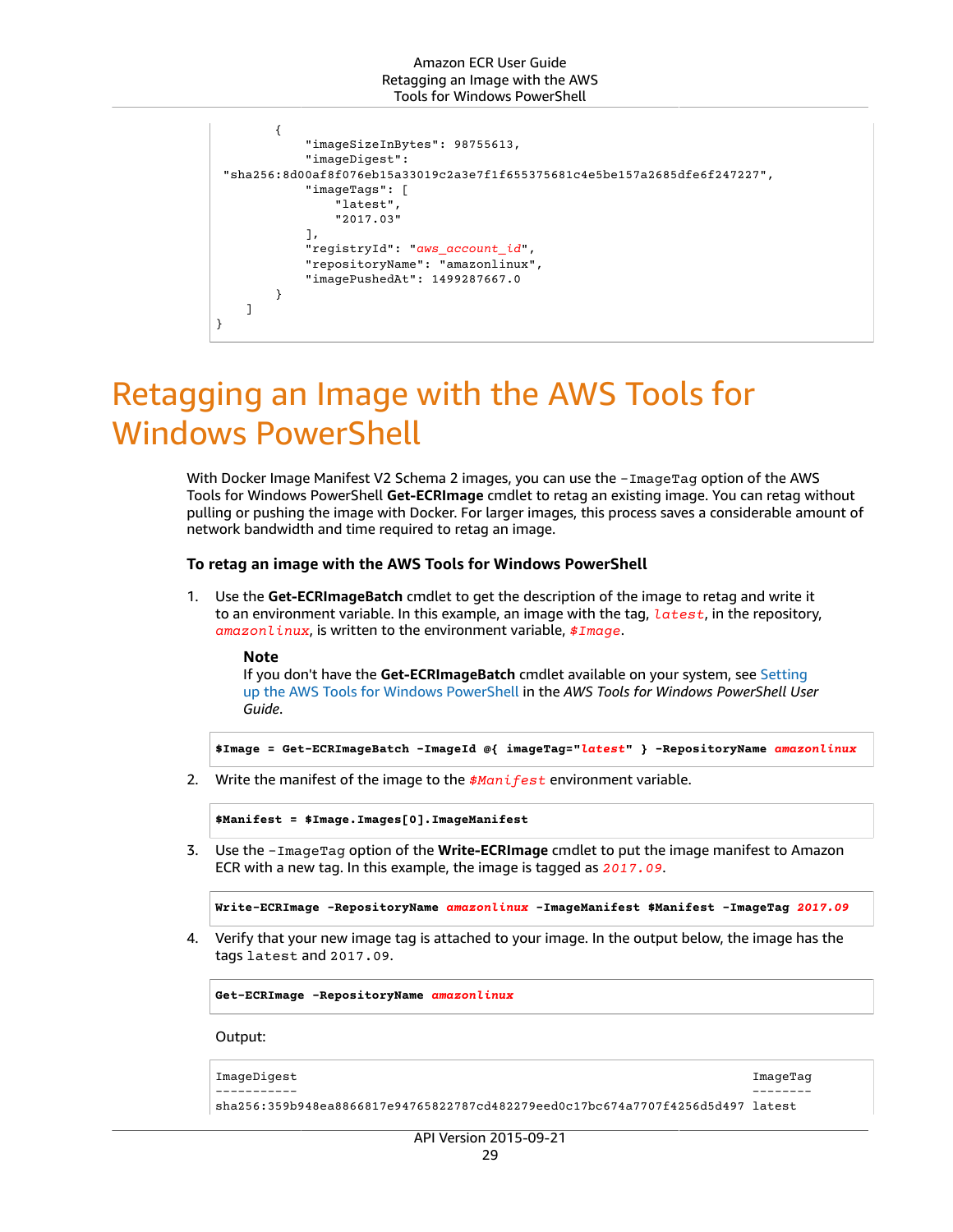sha256:359b948ea8866817e94765822787cd482279eed0c17bc674a7707f4256d5d497 2017.09

# <span id="page-33-0"></span>Image Tag Mutability

You can configure a repository to be immutable to prevent image tags from being overwritten. Once the repository is configured for immutable tags, an ImageTagAlreadyExistsException error will be returned if you attempt to push an image with a tag that already exists in the repository.

You can use the AWS Management Console and AWS CLI tools to set image tag mutability for either a new repository during creation or for an existing repository at any time. For console steps, see [Creating](#page-18-2) a [Repository \(p. 15\)](#page-18-2) and Editing a [Repository \(p. 17\)](#page-20-0).

### **To create a repository with immutable tags configured**

Use one of the following commands to create a new image repository with immutable tags configured.

• [create-repository](https://docs.aws.amazon.com/cli/latest/reference/ecr/create-repository.html) (AWS CLI)

```
aws ecr create-repository --repository-name name --image-tag-mutability IMMUTABLE --
region us-east-2
```
• [New-ECRRepository](https://docs.aws.amazon.com/powershell/latest/reference/items/New-ECRRepository.html) (AWS Tools for Windows PowerShell)

```
New-ECRRepository -RepositoryName name -ImageTagMutability IMMUTABLE -Region us-east-2 -
Force
```
### **To update the image tag mutability settings for an existing repository**

Use one of the following commands to update the image tag mutability settings for an existing repository.

• [put-image-tag-mutability](https://docs.aws.amazon.com/cli/latest/reference/ecr/put-image-tag-mutability.html) (AWS CLI)

```
aws ecr put-image-tag-mutability --repository-name name --image-tag-mutability IMMUTABLE
  --region us-east-2
```
• [Write-ECRImageTagMutability](https://docs.aws.amazon.com/powershell/latest/reference/items/Write-ECRImageTagMutability.html) (AWS Tools for Windows PowerShell)

```
Write-ECRImageTagMutability -RepositoryName name -ImageTagMutability IMMUTABLE -
Region us-east-2 -Force
```
# <span id="page-33-1"></span>Pulling an Image

If you would like to run a Docker image that is available in Amazon ECR, you can pull it to your local environment with the **docker pull** command. You can do this from either your default registry or from a registry associated with another AWS account. To use an Amazon ECR image in an Amazon ECS task definition, see Using Amazon ECR Images with [Amazon](#page-35-0) EC[S \(p. 32\)](#page-35-0).

### **Important**

Amazon ECR requires that users have allow permissions to the ecr: GetAuthorizationToken API through an IAM policy before they can authenticate to a registry and push or pull any images from any Amazon ECR repository. Amazon ECR provides several managed IAM policies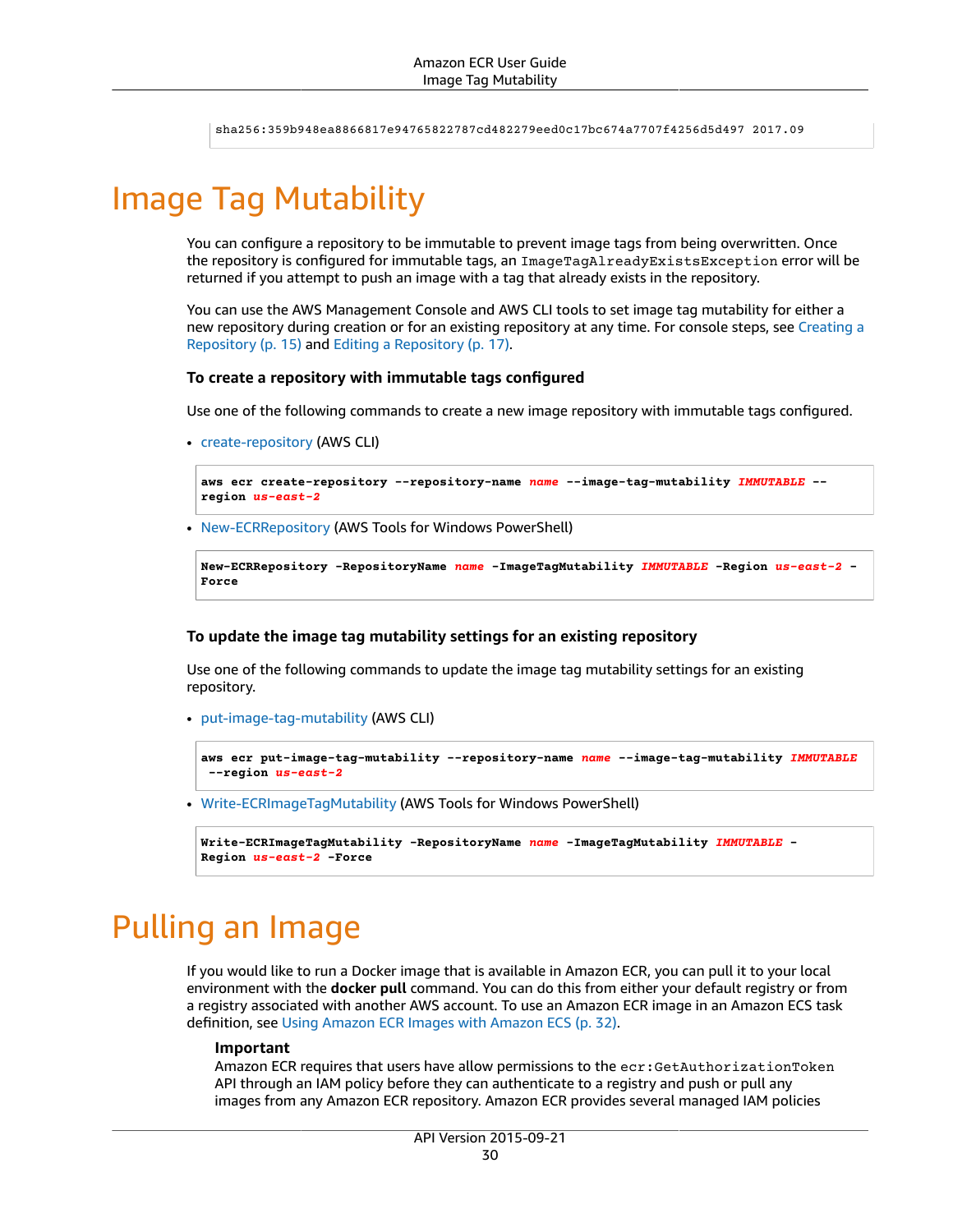to control user access at varying levels; for more information, see Amazon ECR [Managed](#page-54-0) [Policies \(p. 51\)](#page-54-0).

### **To pull a Docker image from an Amazon ECR repository**

- 1. Authenticate your Docker client to the Amazon ECR registry that you intend to pull your image from. Authentication tokens must be obtained for each registry used, and the tokens are valid for 12 hours. For more information, see Registry [Authentication \(p. 12\)](#page-15-2).
- 2. (Optional) Identify the image to pull.
	- You can list the repositories in a registry with the **aws ecr describe-repositories** command:

**aws ecr describe-repositories**

The example registry above has a repository called amazonlinux.

• You can describe the images within a repository with the **aws ecr describe-images** command:

**aws ecr describe-images --repository-name amazonlinux**

The example repository above has an image tagged as latest and 2016.09, with the image digest

sha256:f1d4ae3f7261a72e98c6ebefe9985cf10a0ea5bd762585a43e0700ed99863807.

3. Pull the image using the **docker pull** command. The image name format should be *registry*/*repository*[:*tag*] to pull by tag, or *registry*/*repository*[@*digest*] to pull by digest.

**docker pull** *aws\_account\_id***.dkr.ecr.us-west-2.amazonaws.com/amazonlinux:latest**

#### **Important**

If you receive a *repository-url* not found: does not exist or no pull access error, you may need to authenticate your Docker client with Amazon ECR. For more information, see Registry [Authentication \(p. 12\)](#page-15-2).

# <span id="page-34-0"></span>Container Image Manifest Formats

Amazon ECR supports the following container image manifest formats:

- Docker Image Manifest V2 Schema 1 (used with Docker version 1.9 and older)
- Docker Image Manifest V2 Schema 2 (used with Docker version 1.10 and newer)
- Open Container Initiative (OCI) Specifications (v1.0 and up)

Support for Docker Image Manifest V2 Schema 2 provides the following functionality:

- The ability to use multiple tags per image.
- Support for storing Windows container images. For more information, see Pushing [Windows](https://docs.aws.amazon.com/AmazonECS/latest/developerguide/windows_ecr.html) Images to [Amazon](https://docs.aws.amazon.com/AmazonECS/latest/developerguide/windows_ecr.html) ECR in the *Amazon Elastic Container Service Developer Guide*.

### <span id="page-34-1"></span>Amazon ECR Image Manifest Conversion

When you push and pull images to and from Amazon ECR, your container engine client (for example, Docker) communicates with the registry to agree on a manifest format that is understood by the client and the registry to use for the image.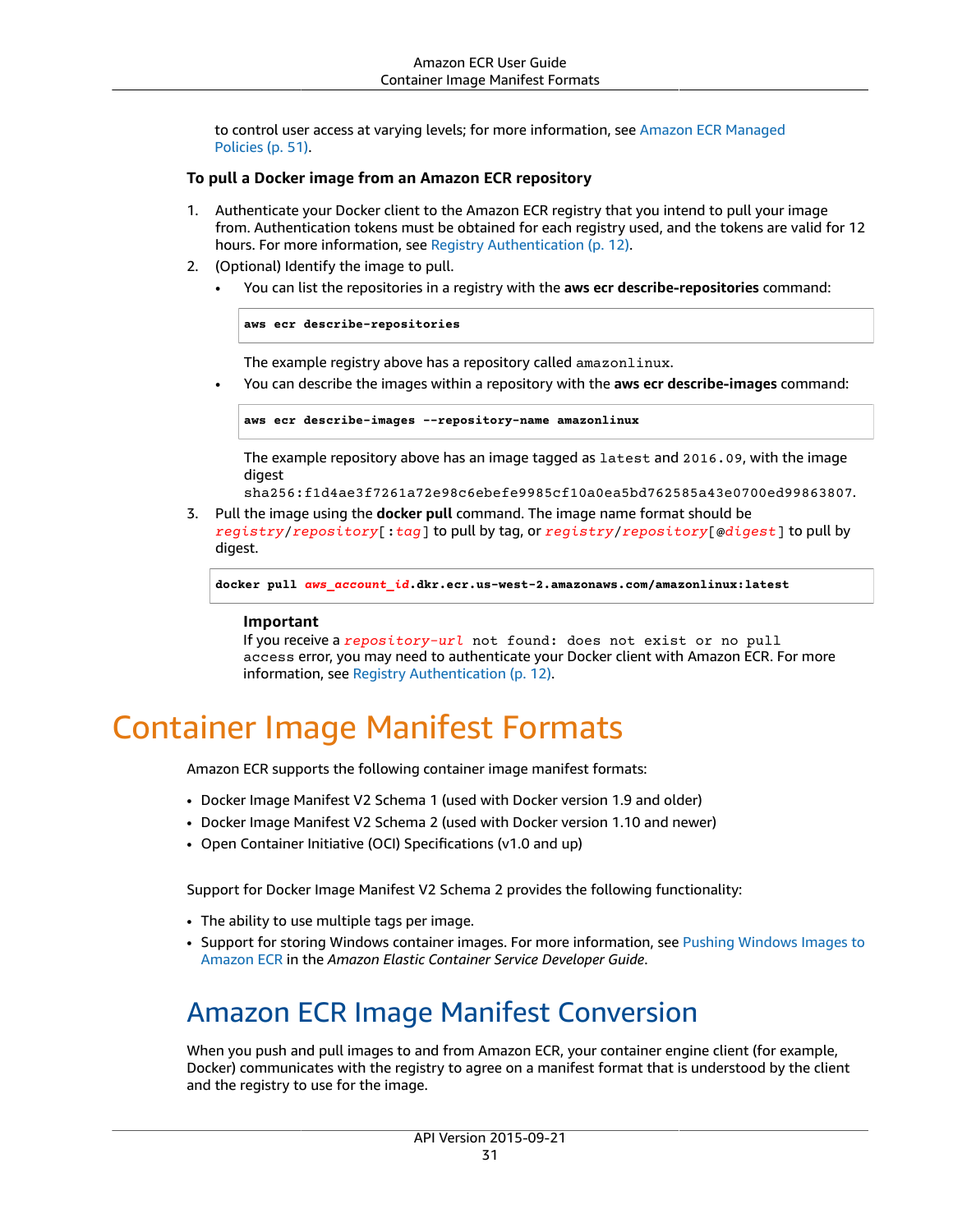When you push an image to Amazon ECR with Docker version 1.9 or older, the image manifest format is stored as Docker Image Manifest V2 Schema 1. When you push an image to Amazon ECR with Docker version 1.10 or newer, the image manifest format is stored as Docker Image Manifest V2 Schema 2.

When you pull an image from Amazon ECR *by tag*, Amazon ECR returns the image manifest format that is stored in the repository. The format is returned only if that format is understood by the client. If the stored image manifest format is not understood by the client, Amazon ECR converts the image manifest into a format that is understood by the client. For example, if a Docker 1.9 client requests an image manifest that is stored as Docker Image Manifest V2 Schema 2, Amazon ECR returns the manifest in the Docker Image Manifest V2 Schema 1 format. The table below describes the available conversions supported by Amazon ECR when an image is pulled *by tag*:

| Schema requested by<br>client | Pushed to ECR as V2,<br>schema 1                                  | Pushed to ECR as V2,<br>schema 2 | <b>Pushed to ECR as OCI</b>   |
|-------------------------------|-------------------------------------------------------------------|----------------------------------|-------------------------------|
| V <sub>2</sub> , schema 1     | No translation required                                           | Translated to V2,<br>schema 1    | Translated to V2,<br>schema 1 |
| V2, schema 2                  | No translation<br>available, client falls<br>back to V2, schema 1 | No translation required          | Translated to V2,<br>schema 2 |
| <b>OCI</b>                    | No translation available                                          | Translated to OCI                | No translation required       |

### **Important**

If you pull an image *by digest*, there is no translation available; your client must understand the image manifest format that is stored in Amazon ECR. If you request a Docker Image Manifest V2 Schema 2 image by digest on a Docker 1.9 or older client, the image pull fails. For more information, see Registry [compatibility](https://docs.docker.com/registry/compatibility/) in the Docker documentation.

In this example, if you request the same image *by tag*, Amazon ECR translates the image manifest into a format that the client can understand. The image pull succeeds.

# <span id="page-35-0"></span>Using Amazon ECR Images with Amazon ECS

You can use your ECR images with Amazon ECS, but you need to satisfy some prerequisites:

- Your container instances must be using at least version 1.7.0 of the Amazon ECS container agent. The latest version of the Amazon ECS–optimized AMI supports ECR images in task definitions. For more information, including the latest Amazon ECS–optimized AMI IDs, see Amazon ECS [Container](https://docs.aws.amazon.com/AmazonECS/latest/developerguide/container_agent_versions.html) Agent [Versions](https://docs.aws.amazon.com/AmazonECS/latest/developerguide/container_agent_versions.html) in the *Amazon Elastic Container Service Developer Guide*.
- The Amazon ECS container instance role (ecsInstanceRole) that you use with your container instances must possess the following IAM policy permissions for Amazon ECR.

```
{
     "Version": "2012-10-17",
     "Statement": [
\overline{\mathcal{L}} "Effect": "Allow",
               "Action": [
                   "ecr:BatchCheckLayerAvailability",
                   "ecr:BatchGetImage",
                   "ecr:GetDownloadUrlForLayer",
                   "ecr:GetAuthorizationToken"
               ],
               "Resource": "*"
```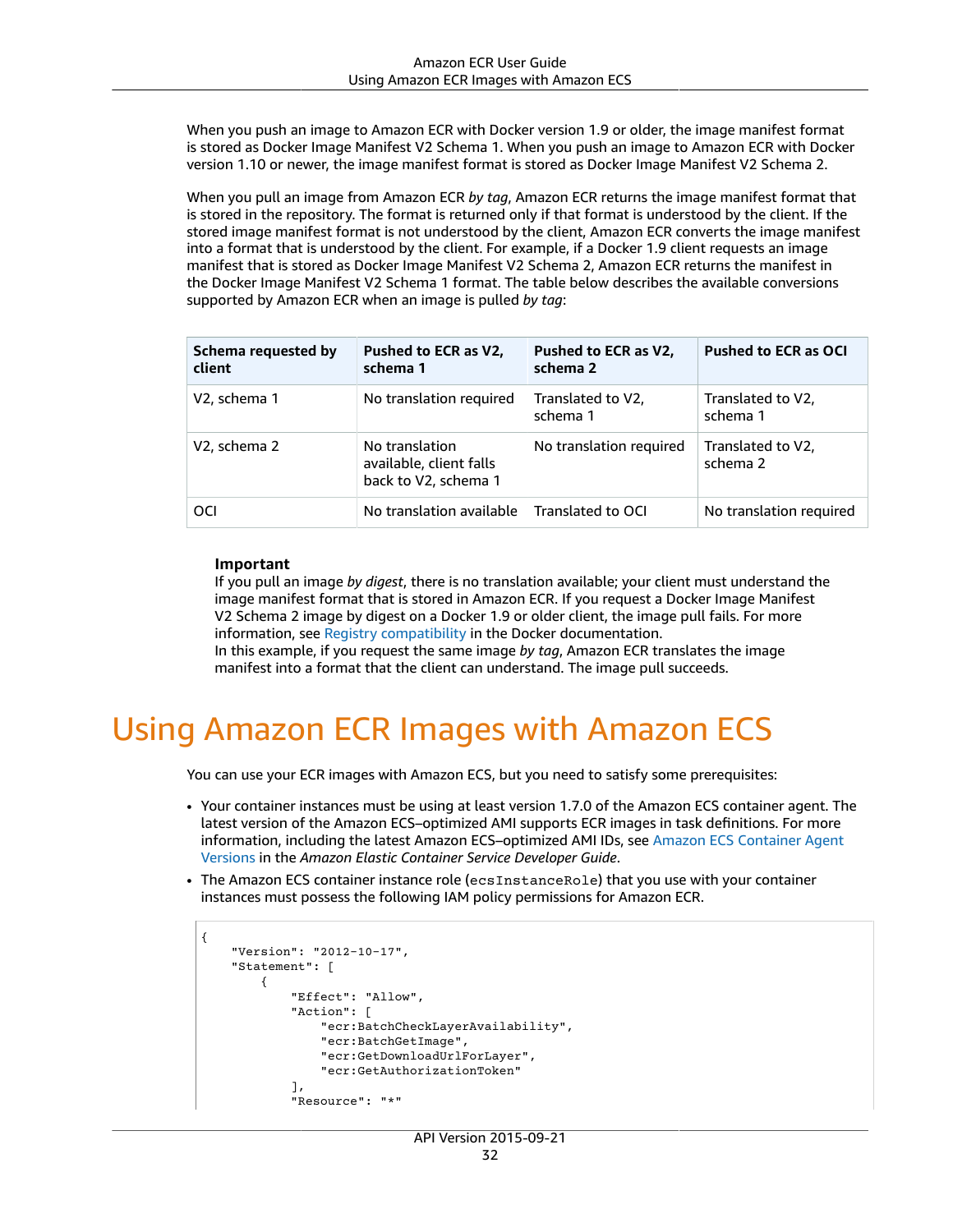} ] }

If you use the AmazonEC2ContainerServiceforEC2Role managed policy for your container instances, then your role has the proper permissions. To check that your role supports Amazon ECR, see Amazon ECS [Container](https://docs.aws.amazon.com/AmazonECS/latest/developerguide/instance_IAM_role.html) Instance IAM Role in the *Amazon Elastic Container Service Developer Guide*.

• In your ECS task definitions, make sure that you are using the full registry/repository:tag naming for your ECR images. For example, *aws\_account\_id*.dkr.ecr.*region*.amazonaws.com/*my-web-app*:*latest*.

### Deleting an Image

If you are done using an image, you can delete it from your repository. You can delete an image using the AWS Management Console, or the AWS CLI.

#### **Note**

If you are done with a repository, you can delete the entire repository and all of the images within it. For more information, see Deleting a [Repository \(p. 17\)](#page-20-0).

#### **To delete an image with the AWS Management Console**

- 1. Open the Amazon ECR console at <https://console.aws.amazon.com/ecr/repositories>.
- 2. From the navigation bar, choose the Region that contains the image to delete.
- 3. In the navigation pane, choose **Repositories**.
- 4. On the **Repositories** page, choose the repository that contains the image to delete.
- 5. On the **Repositories:** *repository\_name* page, select the box to the left of the image to delete and choose **Delete**.
- 6. In the **Delete image(s)** dialog box, verify that the selected images should be deleted and choose **Delete**.

### **To delete an image with the AWS CLI**

1. List the images in your repository so that you can identify them by image tag or digest.

```
aws ecr list-images --repository-name my-repo
```
2. (Optional) Delete any unwanted tags for the image by specifying the tag of the image you want to delete.

#### **Note**

When you delete the last tag for an image, the image is deleted.

```
aws ecr batch-delete-image --repository-name my-repo --image-ids imageTag=latest
```
3. Delete the image by specifying the digest of the image to delete.

**Note**

When you delete an image by referencing its digest, the image and all of its tags are deleted.

```
aws ecr batch-delete-image --repository-name my-repo --image-ids
 imageDigest=sha256:4f70ef7a4d29e8c0c302b13e25962d8f7a0bd304c7c2c1a9d6fa3e9de6bf552d
```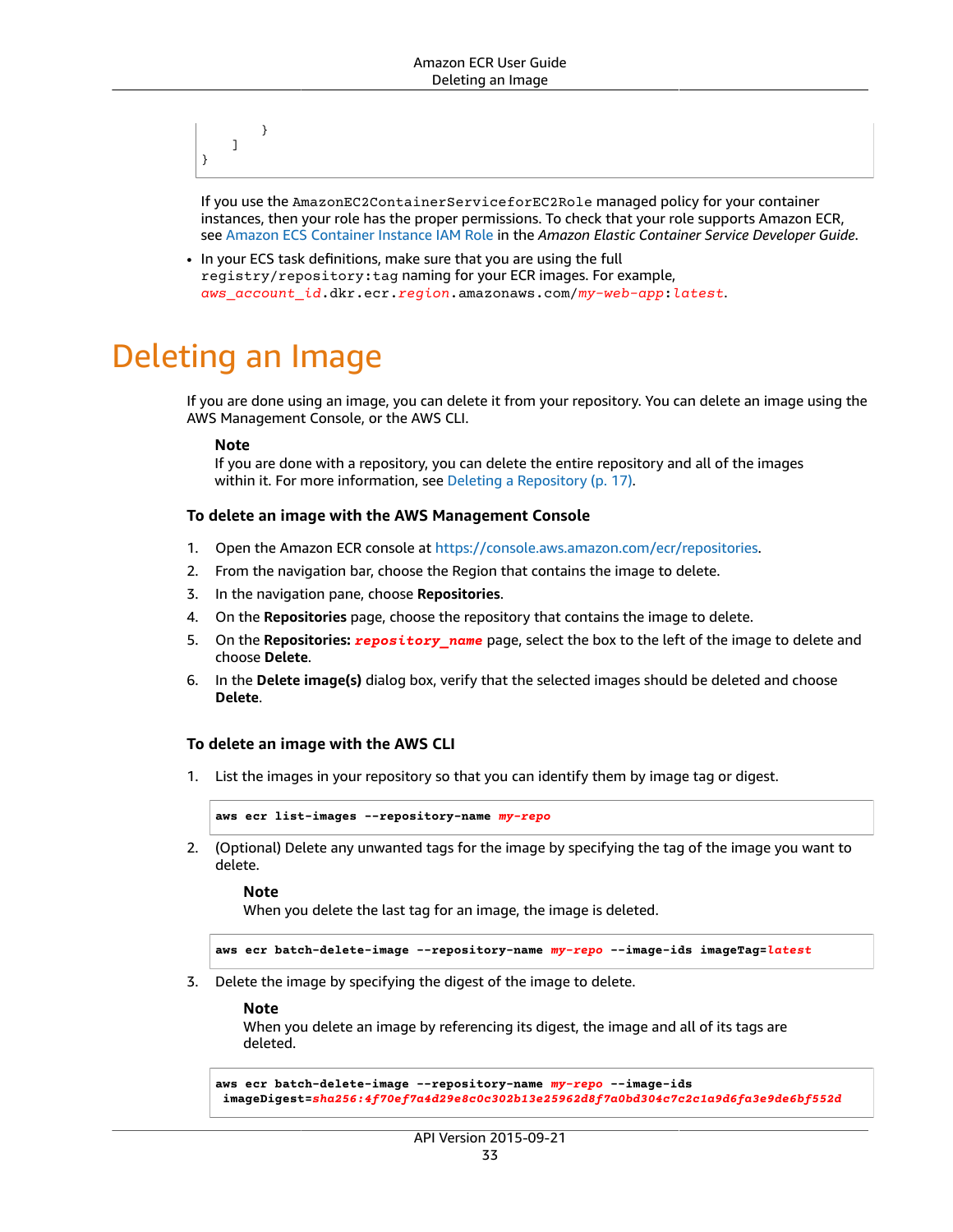# Amazon Linux Container Image

The Amazon Linux container image is built from the same software components that are included in the Amazon Linux AMI. It is available for use in any environment as a base image for Docker workloads. If you are already using the Amazon Linux AMI for applications in Amazon EC2, then you can easily containerize your applications with the Amazon Linux container image.

You can use the Amazon Linux container image in your local development environment and then push your application to the AWS Cloud using Amazon ECS. For more information, see Using [Amazon](#page-35-0) ECR Images with [Amazon](#page-35-0) EC[S \(p. 32\)](#page-35-0).

The Amazon Linux container image is available in Amazon ECR and on [Docker](https://hub.docker.com/_/amazonlinux/) Hub. Support for the Amazon Linux container image can be found by visiting the AWS [developer](https://forums.aws.amazon.com/forum.jspa?forumID=228) forums.

### **To pull the Amazon Linux container image from Amazon ECR**

1. Authenticate your Docker client to the Amazon Linux container image Amazon ECR registry. Authentication tokens are valid for 12 hours. For more information, see [Registry](#page-15-0) [Authentication \(p. 12\)](#page-15-0). Specify the region that you would like to pull the image from (if you are unsure, the us-west-2 region used in the command below is fine). If you do not use the uswest-2 region for the following command, be sure to change the region in the subsequent commands and image tags.

#### **Note**

The **get-login** command is available in the AWS CLI starting with version 1.9.15; however, we recommend version 1.11.91 or later for recent versions of Docker (17.06 or later). For more information, see Installing the AWS [Command](https://docs.aws.amazon.com/cli/latest/userguide/installing.html) Line Interface in the *AWS Command Line Interface User Guide*.

**aws ecr get-login --region** *us-west-2* **--registry-ids 137112412989 --no-include-email**

Example output:

docker login -u AWS -p *password* https://137112412989.dkr.ecr.*us-west-2*.amazonaws.com

#### **Important**

If you receive an Unknown options: --no-include-email error, install the latest version of the AWS CLI. For more information, see Installing the AWS [Command](https://docs.aws.amazon.com/cli/latest/userguide/installing.html) Line [Interface](https://docs.aws.amazon.com/cli/latest/userguide/installing.html) in the *AWS Command Line Interface User Guide*.

The resulting output is a **docker login** command that you use to authenticate your Docker client to the Amazon Linux container image Amazon ECR registry.

2. Copy and paste the **docker login** command into a terminal to authenticate your Docker CLI to the registry.

#### **Important**

When you execute this **docker login** command, the command string can be visible to other users on your system in a process list (**ps -e**) display. Because the **docker login** command contains authentication credentials, there is a risk that other users on your system could view them this way. They could use the credentials to gain push and pull access to your repositories. If you are not on a secure system, you should consider this risk and log in interactively by omitting the -p *password* option, and then entering the password when prompted.

3. (Optional) You can list the images within the Amazon Linux repository with the **aws ecr list-images** command. The latest tag always corresponds with the latest Amazon Linux container image that is available.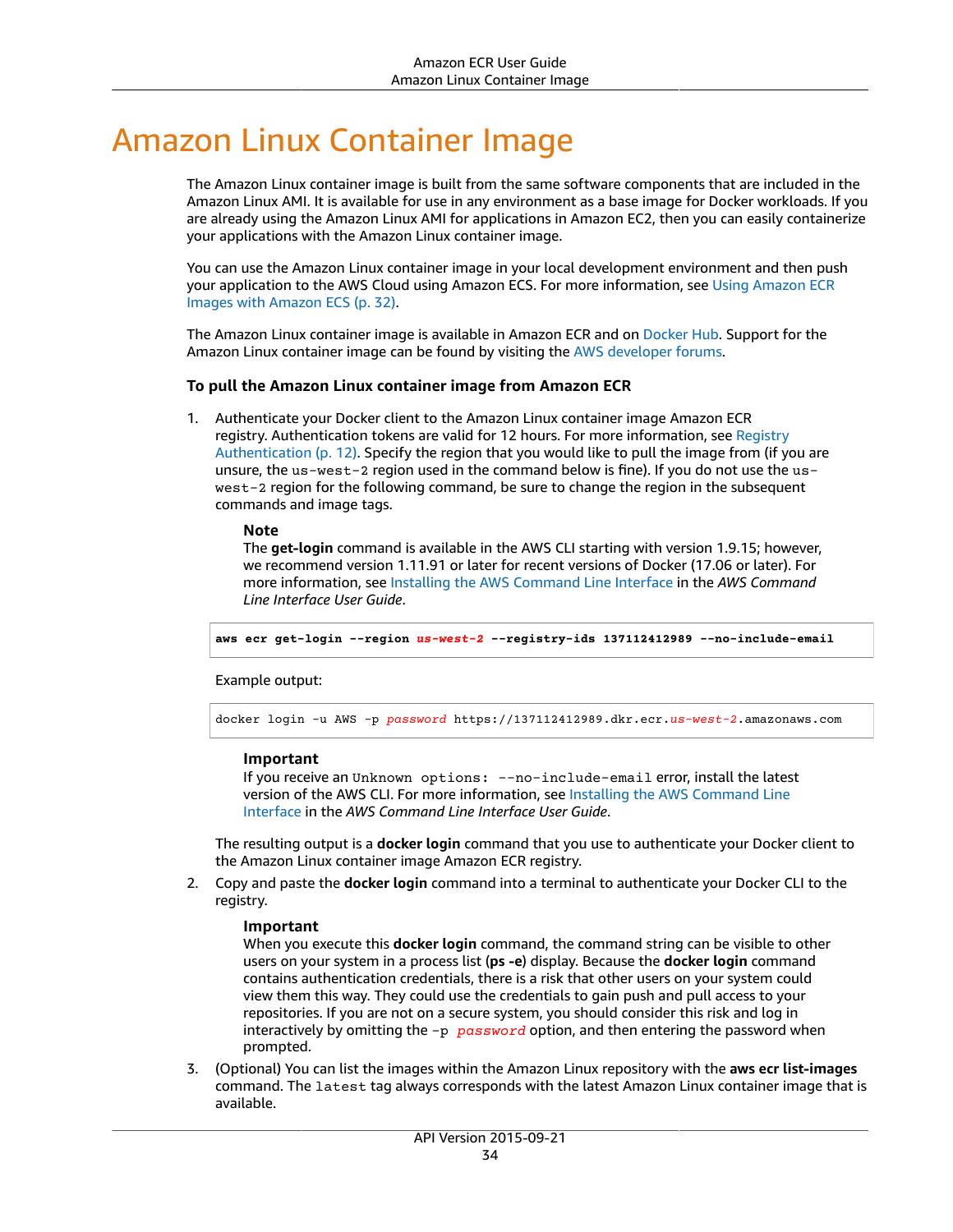```
aws ecr list-images --region us-west-2 --registry-id 137112412989 --repository-name
 amazonlinux
```
4. Pull the Amazon Linux container image using the **docker pull** command.

**docker pull 137112412989.dkr.ecr.***us-west-2***.amazonaws.com/amazonlinux:latest**

5. (Optional) Run the container locally.

```
docker run -it 137112412989.dkr.ecr.us-west-2.amazonaws.com/amazonlinux:latest /bin/
bash
```
#### **To pull the Amazon Linux container image from Docker Hub**

1. Pull the Amazon Linux container image using the **docker pull** command.

**docker pull amazonlinux**

2. (Optional) Run the container locally.

```
docker run -it amazonlinux:latest /bin/bash
```
# Amazon ECR Lifecycle Policies

Amazon ECR lifecycle policies enable you to specify the lifecycle management of images in a repository. A lifecycle policy is a set of one or more rules, where each rule defines an action for Amazon ECR. The actions apply to images that contain tags prefixed with the given strings. This allows the automation of cleaning up unused images, for example expiring images based on age or count. You should expect that after creating a lifecycle policy the affected images are expired within 24 hours.

#### **Topics**

- Lifecycle Policy [Template \(p. 35\)](#page-38-0)
- Lifecycle Policy [Parameters \(p. 36\)](#page-39-0)
- Lifecycle Policy Evaluation [Rules \(p. 38\)](#page-41-0)
- Creating a Lifecycle Policy [Preview \(p. 38\)](#page-41-1)
- Creating a Lifecycle [Policy \(p. 39\)](#page-42-0)
- Examples of Lifecycle [Policies \(p. 40\)](#page-43-0)

### <span id="page-38-0"></span>Lifecycle Policy Template

The contents of your lifecycle policy is evaluated before being associated with a repository. The following is the JSON syntax template for the lifecycle policy. For lifecycle policy examples, see [Examples of](#page-43-0) [Lifecycle](#page-43-0) Policies [\(p. 40\).](#page-43-0)

```
{
     "rules": [
         {
              "rulePriority": integer,
              "description": "string",
              "selection": {
```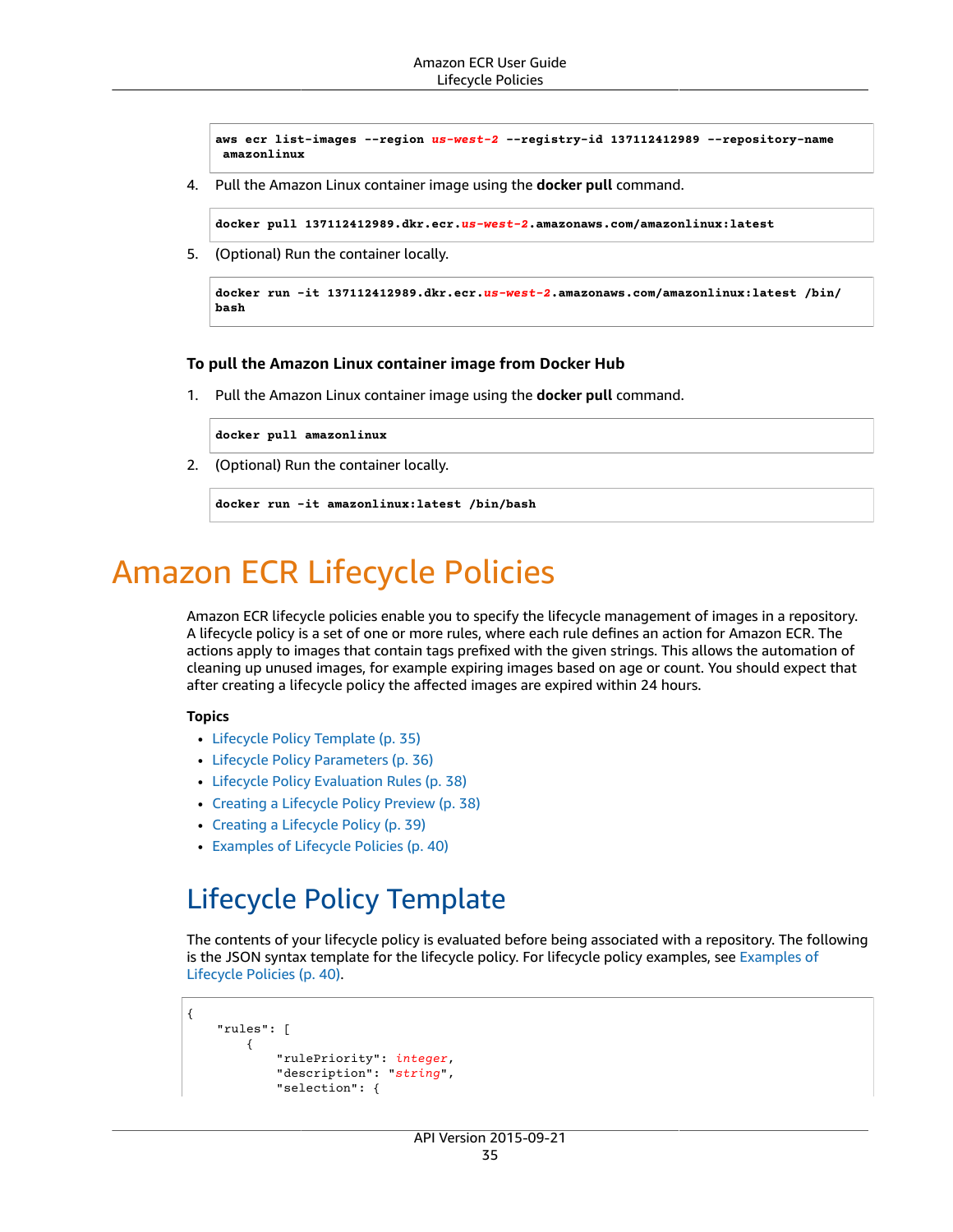```
 "tagStatus": "tagged"|"untagged"|"any",
                 "tagPrefixList": list<string>,
                 "countType": "imageCountMoreThan"|"sinceImagePushed",
                 "countUnit": "string",
                 "countNumber": integer
             },
             "action": {
                 "type": "expire"
 }
         }
    ]
}
```
### **Note**

The tagPrefixList parameter is only used if tagStatus is tagged. The countUnit parameter is only used if countType is sinceImagePushed. The countNumber parameter is only used if countType is set to imageCountMoreThan.

### <span id="page-39-0"></span>Lifecycle Policy Parameters

Lifecycle policies are split into the following parts:

#### **Topics**

- Rule [Priority \(p. 36\)](#page-39-1)
- [Description \(p. 36\)](#page-39-2)
- Tag [Status \(p. 37\)](#page-40-0)
- Tag Prefix [List \(p. 37\)](#page-40-1)
- Count [Type \(p. 37\)](#page-40-2)
- [Count Unit \(p. 37\)](#page-40-3)
- [Count Number \(p. 37\)](#page-40-4)
- [Action \(p. 38\)](#page-41-2)

### <span id="page-39-1"></span>Rule Priority

rulePriority

Type: integer

Required: yes

Sets the order in which rules are evaluated, lowest to highest. When you add rules to a lifecycle policy, you must give them each a unique value for rulePriority. Values do not need to be sequential across rules in a policy. A rule with a tagStatus value of any must have the highest value for rulePriority and be evaluated last.

### <span id="page-39-2"></span>**Description**

description

Type: string

Required: no

(Optional) Describes the purpose of a rule within a lifecycle policy.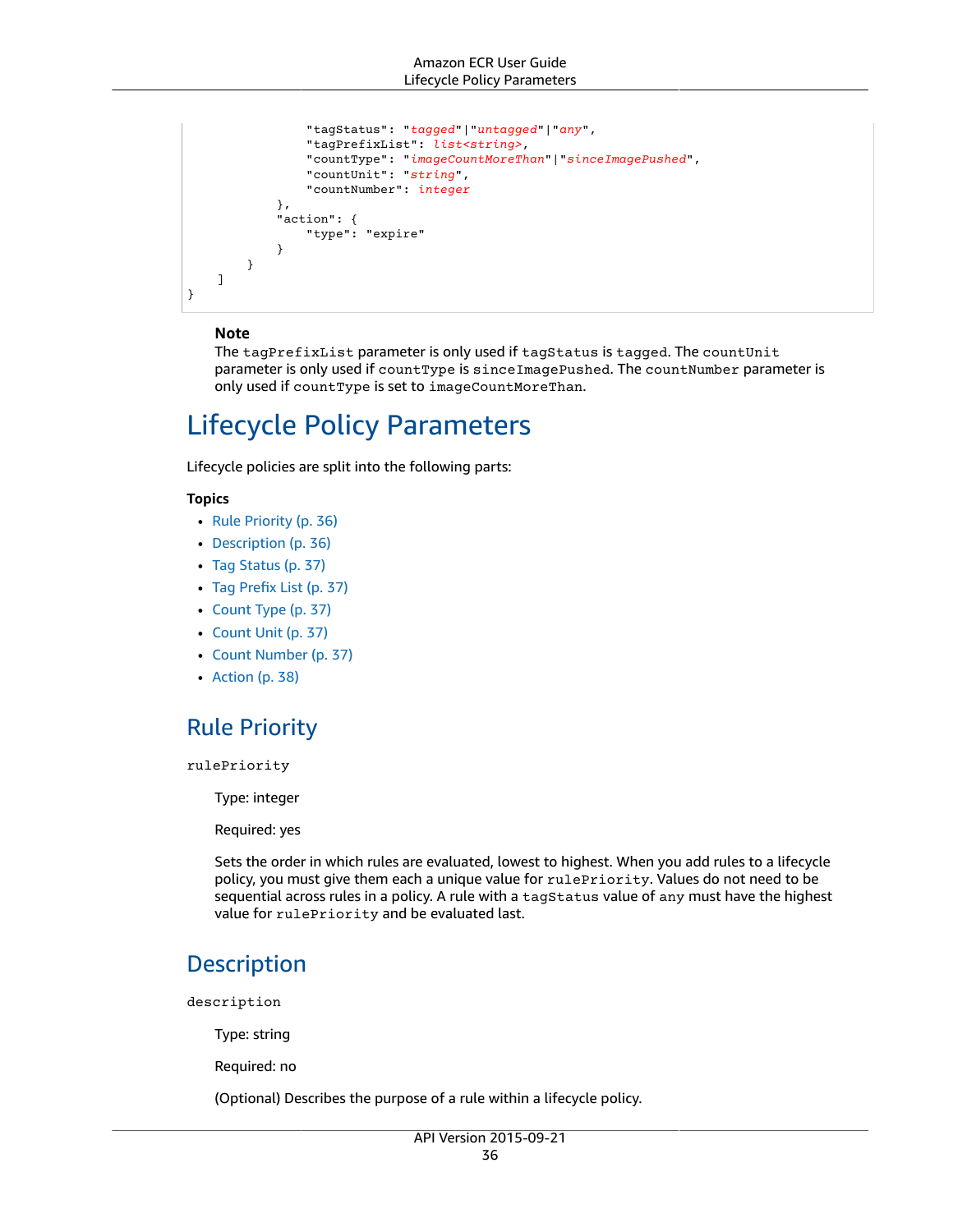### <span id="page-40-0"></span>Tag Status

tagStatus

Type: string

Required: yes

Determines whether the lifecycle policy rule that you are adding specifies a tag for an image. Acceptable options are tagged, untagged, or any. If you specify any, then all images have the rule applied to them. If you specify tagged, then you must also specify a tagPrefixList value. If you specify untagged, then you must omit tagPrefixList.

### <span id="page-40-1"></span>Tag Prefix List

tagPrefixList

Type: list[string]

Required: yes, only if tagStatus is set to tagged

Only used if you specified "tagStatus": "tagged". You must specify a comma-separated list of image tag prefixes on which to take action with your lifecycle policy. For example, if your images are tagged as prod, prod1, prod2, and so on, you would use the tag prefix prod to specify all of them. If you specify multiple tags, only the images with all specified tags are selected.

### <span id="page-40-2"></span>Count Type

countType

Type: string

Required: yes

Specify a count type to apply to the images. If countType is set to imageCountMoreThan, you also specify countNumber to create a rule that sets a limit on the number of images that exist in your repository. If countType is set to sinceImagePushed, you also specify countUnit and countNumber to specify a time limit on the images that exist in your repository.

### <span id="page-40-3"></span>Count Unit

countUnit

Type: string

Required: yes, only if countType is set to sinceImagePushed

Specify a count unit of days to indicate that as the unit of time, in addition to countNumber, which is the number of days. This should only be specified when countType is sinceImagePushed; an error will occur if you specify a count unit when countType is any other value.

### <span id="page-40-4"></span>Count Number

countNumber

Type: integer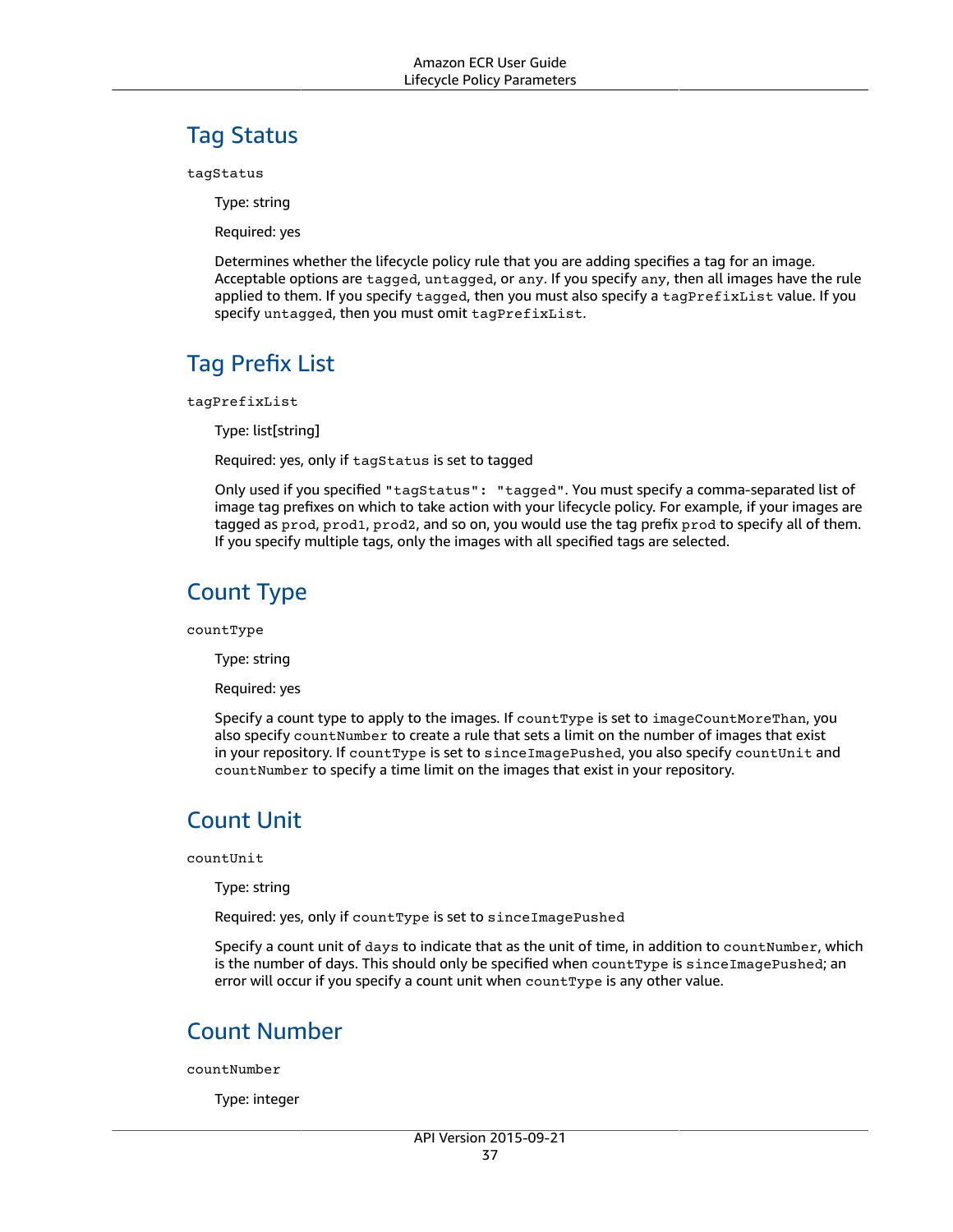### Required: yes

Specify a count number. If the countType used is imageCountMoreThan, then the value is the maximum number of images that you want to retain in your repository. If the countType used is sinceImagePushed, then the value is the maximum age limit for your images.

### <span id="page-41-2"></span>Action

type

Type: string

Required: yes

Specify an action type. The supported value is expire.

## <span id="page-41-0"></span>Lifecycle Policy Evaluation Rules

The lifecycle policy evaluator is responsible for parsing the plaintext JSON and applying it to the images in the specified repository. The following rules should be noted when creating a lifecycle policy:

- An image is expired by exactly one or zero rules.
- An image that matches the tagging requirements of a rule cannot be expired by a rule with a lower priority.
- Rules can never mark images that are marked by higher priority rules, but can still identify them as if they haven't been expired.
- The set of rules must contain a unique set of tag prefixes.
- Only one rule is allowed to select untagged images.
- Expiration is always ordered by pushed at time, and always expires older images before newer ones.
- When using the tagPrefixList, an image is successfully matched if *all* of the tags in the tagPrefixList value are matched against any of the image's tags.
- With countType = imageCountMoreThan, images are sorted from youngest to oldest based on pushed\_at\_time and then all images greater than the specified count are expired.
- With countType = sinceImagePushed, all images whose pushed at time is older than the specified number of days based on countNumber are expired.

### <span id="page-41-1"></span>Creating a Lifecycle Policy Preview

A lifecycle policy preview allows you to see the impact of a lifecycle policy on an image repository before you execute it. The following procedure shows you how to create a lifecycle policy preview.

### **To create a lifecycle policy preview using the console**

- 1. Open the Amazon ECR console at <https://console.aws.amazon.com/ecr/repositories>.
- 2. From the navigation bar, choose the Region that contains the repository on which to perform a lifecycle policy preview.
- 3. In the navigation pane, choose **Repositories** and select a repository.
- 4. On the **Repositories:** *repository\_name* page, in the navigation pane choose **Lifecycle Policy**.
- 5. On the **Repositories:** *repository\_name***: Lifecycle policy** page, choose **Edit test rules**, **Create rule**.
- 6. Enter the following details for your lifecycle policy rule: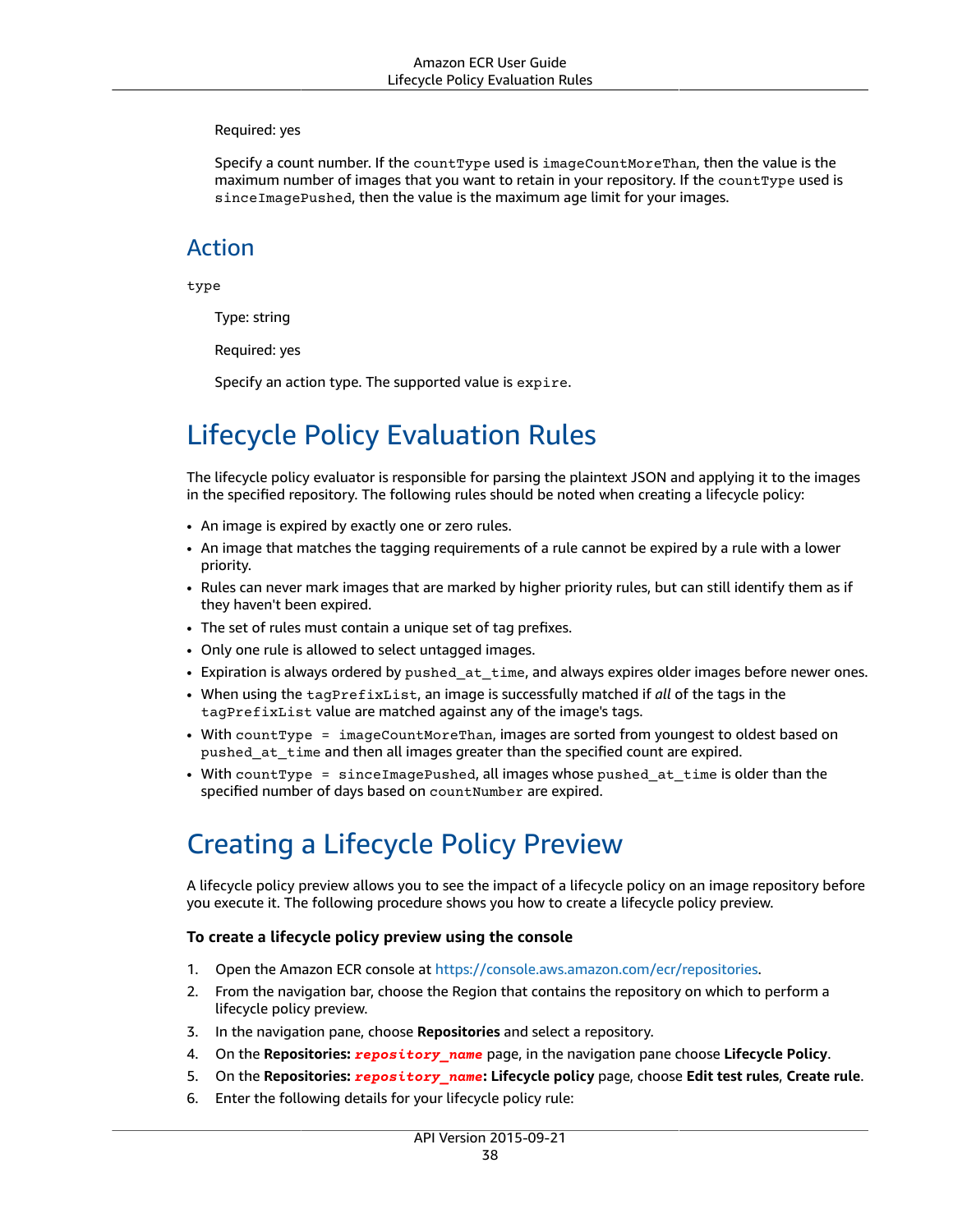- a. For **Rule priority**, type a number for the rule priority.
- b. For **Rule description**, type a description for the lifecycle policy rule.
- c. For **Image status**, choose **Tagged**, **Untagged**, or **Any**.
- d. If you specified Tagged for **Image status**, then for **Tag prefixes**, you can optionally specify a list of image tags on which to take action with your lifecycle policy. If you specified Untagged, this field must be empty.
- e. For **Match criteria**, choose values for **Since image pushed** or **Image count more than** (if applicable).
- 7. Choose **Save**.
- 8. Create additional lifecycle policy rules by repeating steps 5–7.
- 9. To run the lifecycle policy preview, choose **Save and run test**.
- 10. Under **Image matches for test lifecycle rules**, review the impact of your lifecycle policy preview.
- 11. If you are satisfied with the preview results, choose **Apply as lifecycle policy** to create a lifecycle policy with the specified rules.

### **Note**

You should expect that after creating a lifecycle policy, the affected images are expired within 24 hours.

### <span id="page-42-0"></span>Creating a Lifecycle Policy

A lifecycle policy allows you to create a set of rules that expire unused repository images. The following procedure shows you how to create a lifecycle policy. You should expect that after creating a lifecycle policy, the affected images are expired within 24 hours.

### **To create a lifecycle policy using the AWS CLI**

1. Obtain the ID of the repository for which to create the lifecycle policy:

aws ecr describe-repositories

2. Create a lifecycle policy:

```
aws ecr put-lifecycle-policy [--registry-id <string>] --repository-name <string> --
policy-text <string>
```
### **To create a lifecycle policy using the console**

- 1. Open the Amazon ECR console at <https://console.aws.amazon.com/ecr/repositories>.
- 2. From the navigation bar, choose the Region that contains the repository for which to create a lifecycle policy.
- 3. In the navigation pane, choose **Repositories** and select a repository.
- 4. On the **Repositories:** *repository\_name* page, in the navigation pane choose **Lifecycle Policy**.
- 5. On the **Repositories:** *repository\_name***: Lifecycle policy** page, choose **Create rule**.
- 6. Enter the following details for your lifecycle policy rule:
	- a. For **Rule priority**, type a number for the rule priority.
	- b. For **Rule description**, type a description for the lifecycle policy rule.
	- c. For **Image status**, choose **Tagged**, **Untagged**, or **Any**.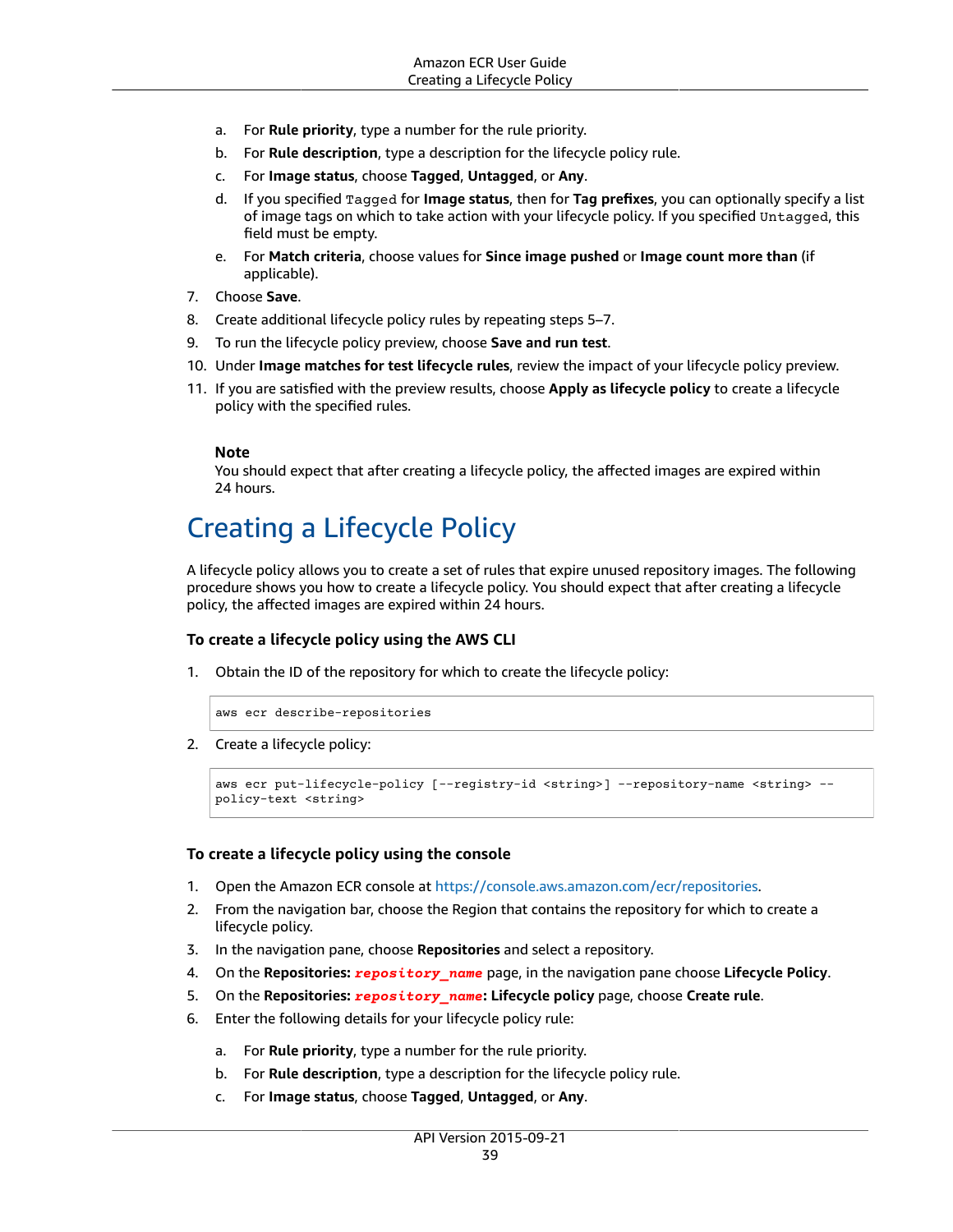- d. If you specified Tagged for **Image status**, then for **Tag prefixes**, you can optionally specify a list of image tags on which to take action with your lifecycle policy. If you specified Untagged, this field must be empty.
- e. For **Match criteria**, choose values for **Since image pushed** or **Image count more than** (if applicable).
- 7. Choose **Save**.

### <span id="page-43-0"></span>Examples of Lifecycle Policies

The following are example lifecycle policies, showing the syntax.

#### **Topics**

- Filtering on Image [Age \(p. 40\)](#page-43-1)
- [Filtering on Image Count \(p. 40\)](#page-43-2)
- [Filtering on Multiple Rules \(p. 41\)](#page-44-0)
- Filtering on Multiple Tags in a Single [Rule \(p. 43\)](#page-46-0)
- [Filtering on All Images \(p. 44\)](#page-47-0)

### <span id="page-43-1"></span>Filtering on Image Age

The following example shows the lifecycle policy syntax for a policy that expires untagged images older than 14 days:

```
{
     "rules": [
         {
             "rulePriority": 1,
             "description": "Expire images older than 14 days",
             "selection": {
                 "tagStatus": "untagged",
                 "countType": "sinceImagePushed",
                 "countUnit": "days",
                 "countNumber": 14
             },
             "action": {
                 "type": "expire"
 }
         }
    ]
}
```
### <span id="page-43-2"></span>Filtering on Image Count

The following example shows the lifecycle policy syntax for a policy that keeps only one untagged image and expires all others:

```
{
     "rules": [
         {
             "rulePriority": 1,
             "description": "Keep only one untagged image, expire all others",
             "selection": {
                 "tagStatus": "untagged",
                 "countType": "imageCountMoreThan",
```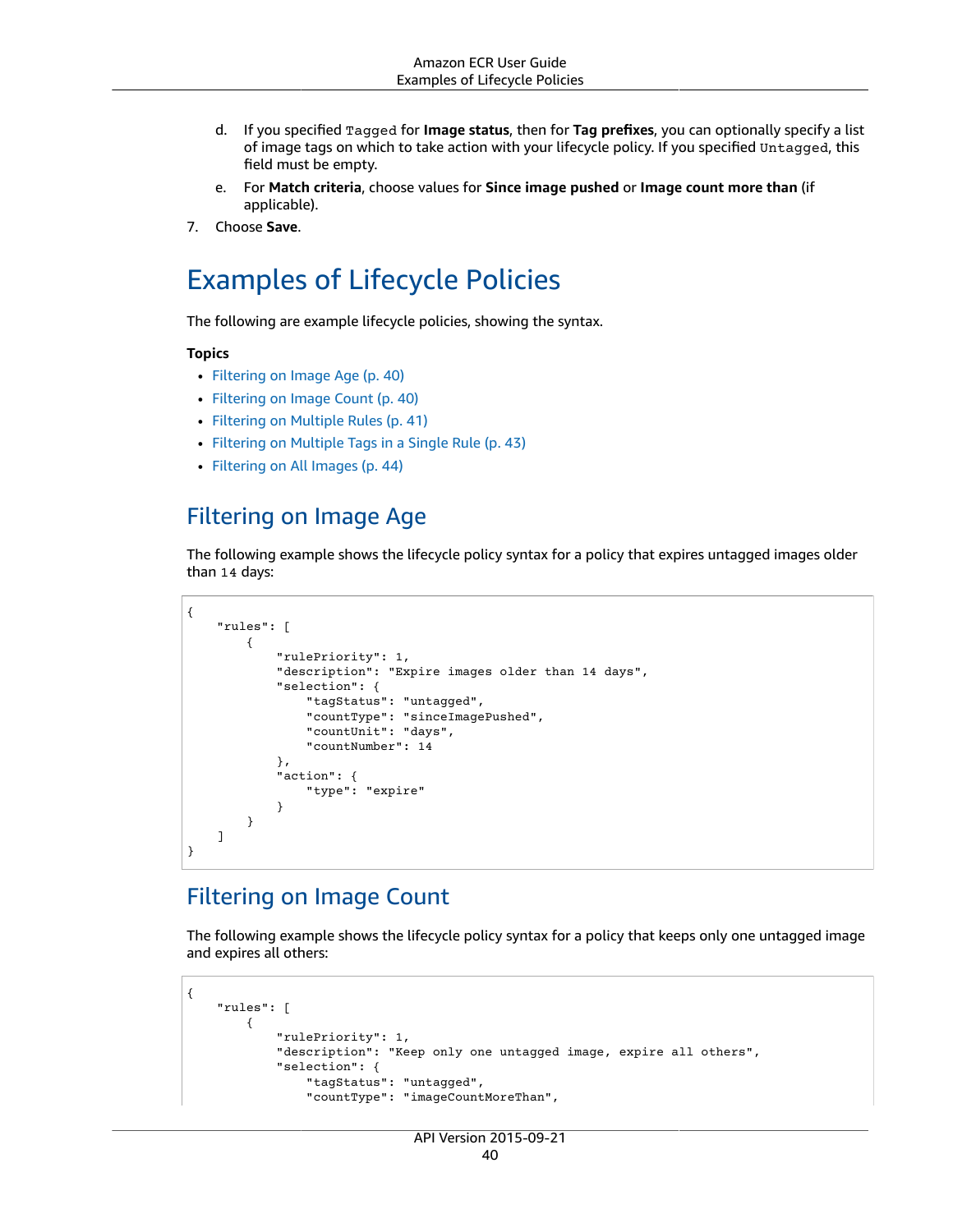```
 "countNumber": 1
            },
            "action": {
            "type": "expire"
 }
        }
    ]
}
```
### <span id="page-44-0"></span>Filtering on Multiple Rules

The following examples use multiple rules in a lifecycle policy. An example repository and lifecycle policy are given along with an explanation of the outcome.

### Example A

Repository contents:

- Image A, Taglist: ["beta-1", "prod-1"], Pushed: 10 days ago
- Image B, Taglist: ["beta-2", "prod-2"], Pushed: 9 days ago
- Image C, Taglist: ["beta-3"], Pushed: 8 days ago

Lifecycle policy text:

```
{
     "rules": [
         {
             "rulePriority": 1,
             "description": "Rule 1",
             "selection": {
                 "tagStatus": "tagged",
                 "tagPrefixList": ["prod"],
                 "countType": "imageCountMoreThan",
                 "countNumber": 1
             },
             "action": {
                 "type": "expire"
 }
         },
         {
             "rulePriority": 2,
             "description": "Rule 2",
             "selection": {
                 "tagStatus": "tagged",
                 "tagPrefixList": ["beta"],
                 "countType": "imageCountMoreThan",
                 "countNumber": 1
             },
             "action": {
                 "type": "expire"
 }
         }
    ]
}
```
The logic of this lifecycle policy would be:

• Rule 1 identifies images tagged with prefix prod. It should mark images, starting with the oldest, until there is one or fewer images remaining that match. It marks Image A for expiration.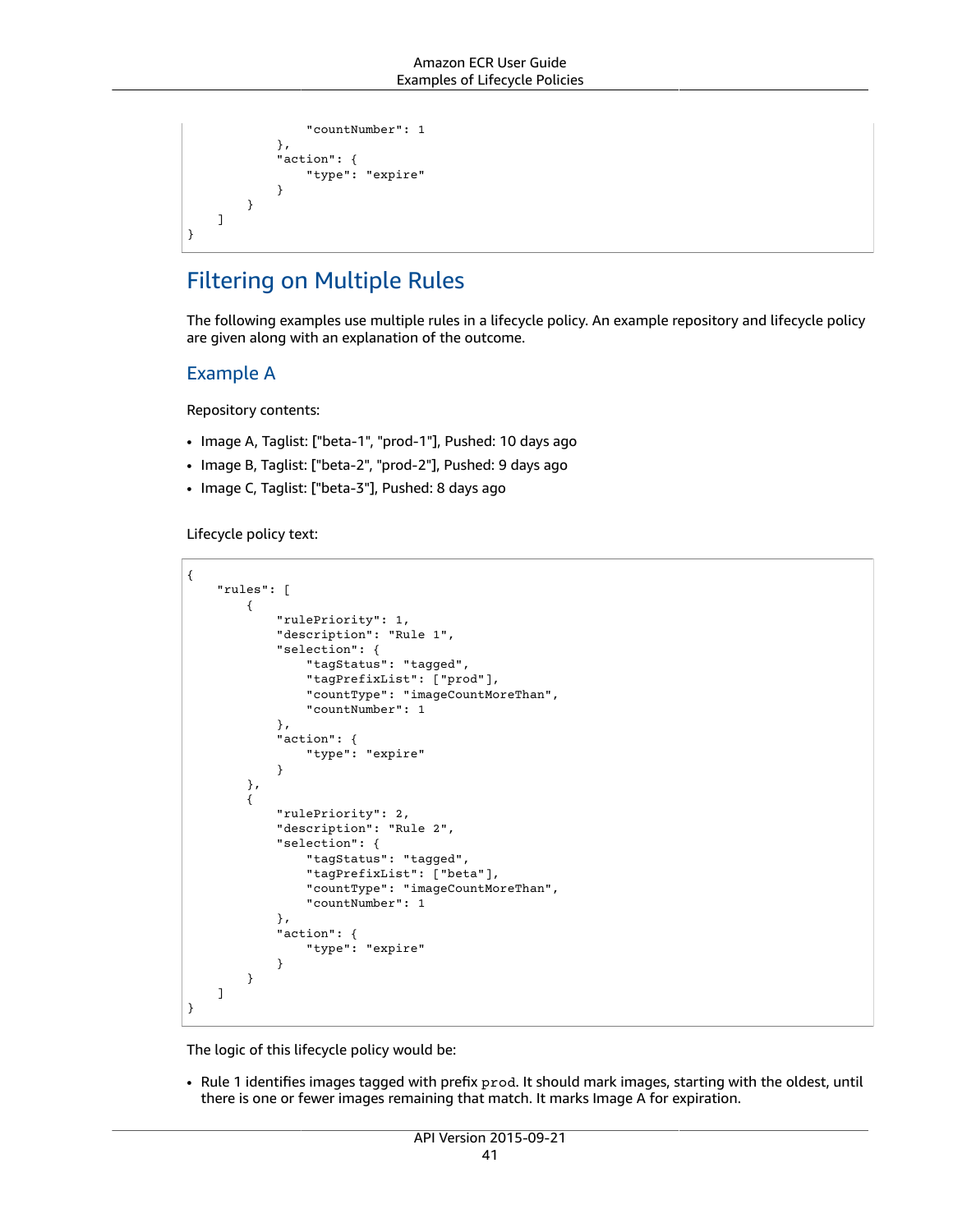- Rule 2 identifies images tagged with prefix beta. It should mark images, starting with the oldest, until there is one or fewer images remaining that match. It marks both Image A and Image B for expiration. However, Image A has already been seen by Rule 1 and if Image B were expired it would violate Rule 1 and thus is skipped.
- Result: Image A is expired.

### Example B

This is the same repository as the previous example but the rule priority order is changed to illustrate the outcome.

Repository contents:

- Image A, Taglist: ["beta-1", "prod-1"], Pushed: 10 days ago
- Image B, Taglist: ["beta-2", "prod-2"], Pushed: 9 days ago
- Image C, Taglist: ["beta-3"], Pushed: 8 days ago

Lifecycle policy text:

```
{
     "rules": [
         {
             "rulePriority": 1,
             "description": "Rule 1",
             "selection": {
                 "tagStatus": "tagged",
                 "tagPrefixList": ["beta"],
                 "countType": "imageCountMoreThan",
                 "countNumber": 1
             },
             "action": {
             "type": "expire"
 }
         },
         {
             "rulePriority": 2,
             "description": "Rule 2",
             "selection": {
                 "tagStatus": "tagged",
                 "tagPrefixList": ["prod"],
                 "countType": "imageCountMoreThan",
                 "countNumber": 1
             },
             "action": {
                 "type": "expire"
 }
         }
     ]
}
```
The logic of this lifecycle policy would be:

- Rule 1 identifies images tagged with beta. It should mark images, starting with the oldest, until there is one or fewer images remaining that match. It sees all three images and would mark Image A and Image B for expiration.
- Rule 2 identifies images tagged with prod. It should mark images, starting with the oldest, until there is one or fewer images remaining that match. It would see no images because all available images were already seen by Rule 1 and thus would mark no additional images.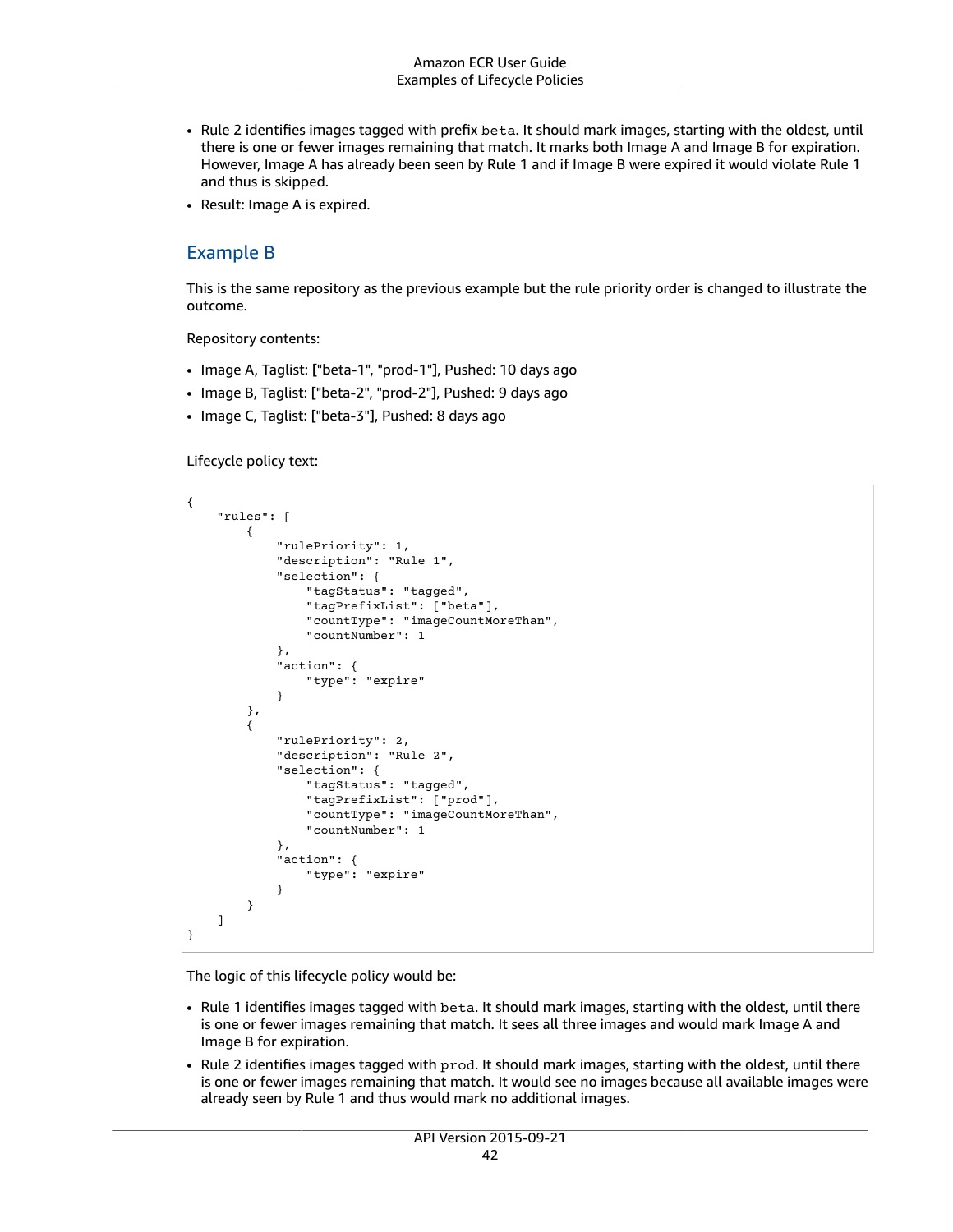• Result: Images A and B are expired.

### <span id="page-46-0"></span>Filtering on Multiple Tags in a Single Rule

The following examples specify the lifecycle policy syntax for multiple tag prefixes in a single rule. An example repository and lifecycle policy are given along with an explanation of the outcome.

### Example A

When multiple tag prefixes are specified on a single rule, images must match all listed tag prefixes.

Repository contents:

- Image A, Taglist: ["alpha-1"], Pushed: 12 days ago
- Image B, Taglist: ["beta-1"], Pushed: 11 days ago
- Image C, Taglist: ["alpha-2", "beta-2"], Pushed: 10 days ago
- Image D, Taglist: ["alpha-3"], Pushed: 4 days ago
- Image E, Taglist: ["beta-3"], Pushed: 3 days ago
- Image F, Taglist: ["alpha-4", "beta-4"], Pushed: 2 days ago

```
{
     "rules": [
\overline{\mathcal{A}} "rulePriority": 1,
              "description": "Rule 1",
              "selection": {
                  "tagStatus": "tagged",
                  "tagPrefixList": ["alpha", "beta"],
                  "countType": "sinceImagePushed",
                  "countNumber": 5,
                  "countUnit": "days"
              },
              "action": {
                  "type": "expire"
 }
         }
     ]
}
```
The logic of this lifecycle policy would be:

- Rule 1 identifies images tagged with alpha and beta. It sees images C and F. It should mark images that are older than five days, which would be Image C.
- Result: Image C is expired.

### Example B

The following example illustrates that tags are not exclusive.

Repository contents:

- Image A, Taglist: ["alpha-1", "beta-1", "gamma-1"], Pushed: 10 days ago
- Image B, Taglist: ["alpha-2", "beta-2"], Pushed: 9 days ago
- Image C, Taglist: ["alpha-3", "beta-3", "gamma-2"], Pushed: 8 days ago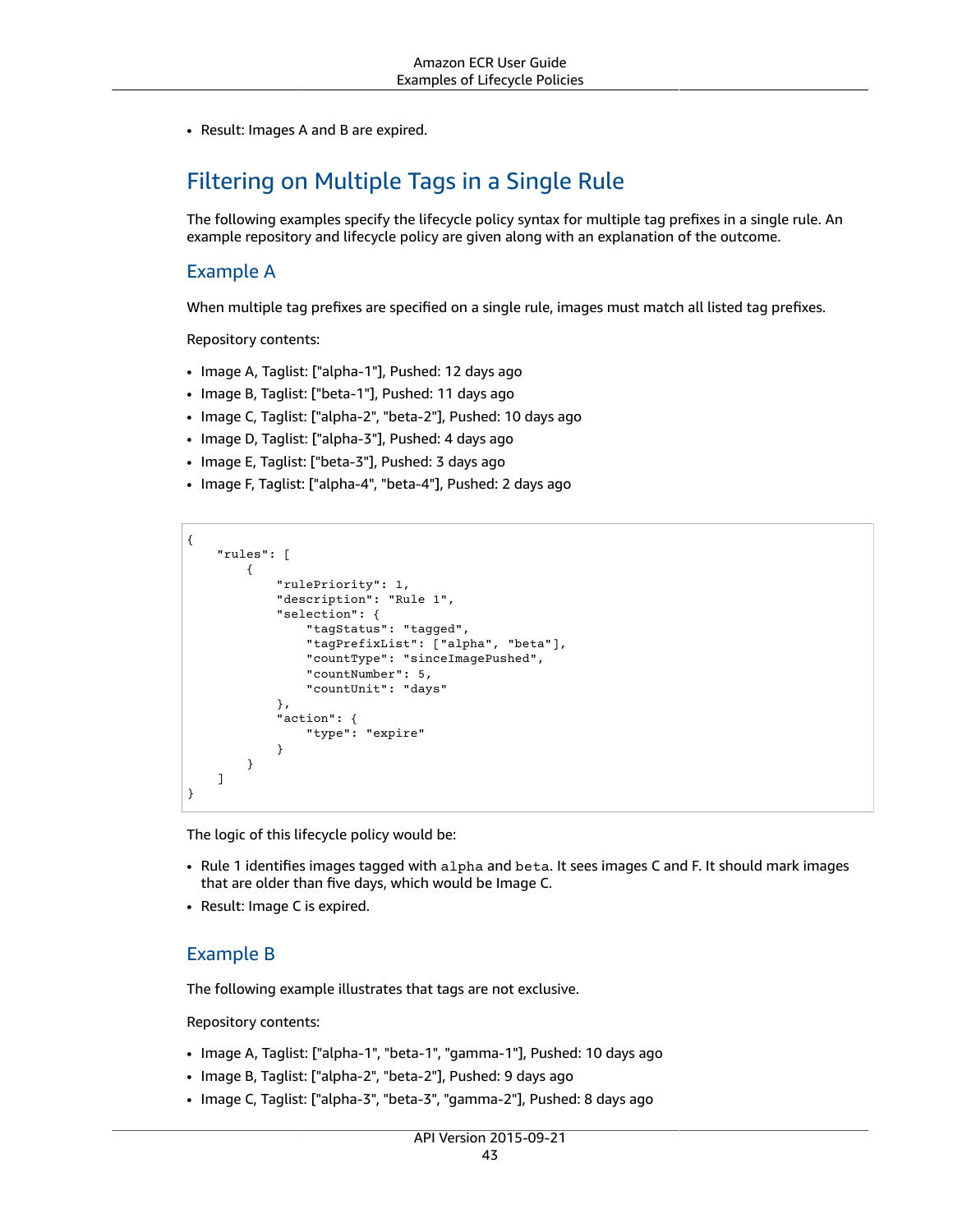```
{
     "rules": [
         {
             "rulePriority": 1,
             "description": "Rule 1",
             "selection": {
                 "tagStatus": "tagged",
                 "tagPrefixList": ["alpha", "beta"],
                 "countType": "imageCountMoreThan",
                 "countNumber": 1
             },
             "action": {
             "type": "expire"
 }
         }
     ]
}
```
The logic of this lifecycle policy would be:

- Rule 1 identifies images tagged with alpha and beta. It sees all images. It should mark images, starting with the oldest, until there is one or fewer images remaining that match. It marks image A and B for expiration.
- Result: Images A and B are expired.

### <span id="page-47-0"></span>Filtering on All Images

The following lifecycle policy examples specify all images with different filters. An example repository and lifecycle policy are given along with an explanation of the outcome.

### Example A

The following shows the lifecycle policy syntax for a policy that applies to all rules but keeps only one image and expires all others.

Repository contents:

- Image A, Taglist: ["alpha-1"], Pushed: 4 days ago
- Image B, Taglist: ["beta-1"], Pushed: 3 days ago
- Image C, Taglist: [], Pushed: 2 days ago
- Image D, Taglist: ["alpha-2"], Pushed: 1 day ago

```
{
     "rules": [
         {
             "rulePriority": 1,
             "description": "Rule 1",
             "selection": {
                 "tagStatus": "any",
                 "countType": "imageCountMoreThan",
                  "countNumber": 1
             },
             "action": {
                  "type": "expire"
 }
         }
     ]
```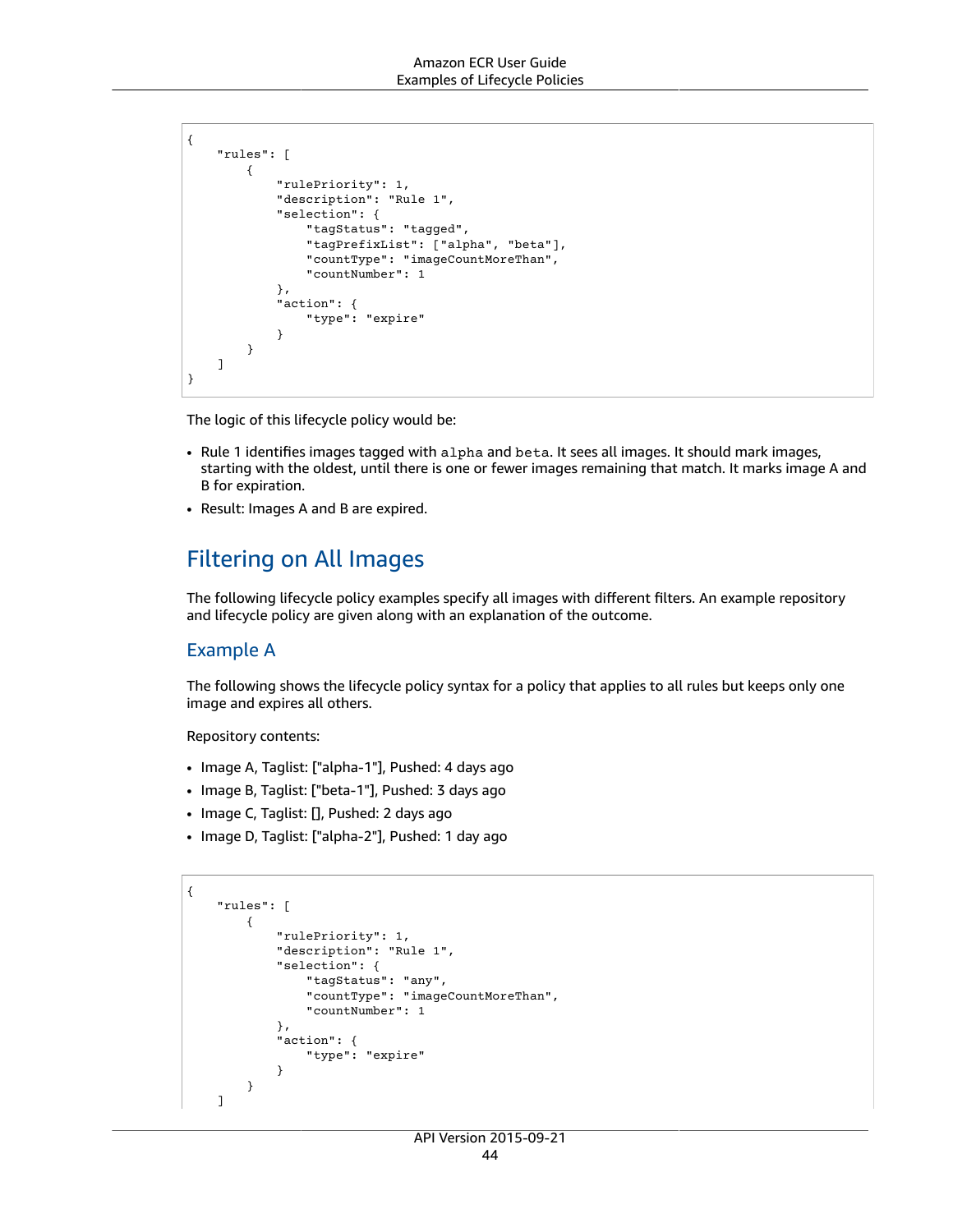### }

{

The logic of this lifecycle policy would be:

- Rule 1 identifies all images. It sees images A, B, C, and D. It should expire all images other than the newest one. It marks images A, B, and C for expiration.
- Result: Images A, B, and C are expired.

### Example B

The following example illustrates a lifecycle policy that combines all the rule types in a single policy.

Repository contents:

- Image A, Taglist: ["alpha-1", "beta-1"], Pushed: 4 days ago
- Image B, Taglist: [], Pushed: 3 days ago
- Image C, Taglist: ["alpha-2"], Pushed: 2 days ago
- Image D, Taglist: ["git hash"], Pushed: 1 day ago
- Image E, Taglist: [], Pushed: 1 day ago

```
 "rules": [
         {
             "rulePriority": 1,
             "description": "Rule 1",
             "selection": {
                 "tagStatus": "tagged",
                 "tagPrefixList": ["alpha"],
                 "countType": "imageCountMoreThan",
                 "countNumber": 1
             },
             "action": {
             "type": "expire"
 }
         },
         {
             "rulePriority": 2,
             "description": "Rule 2",
             "selection": {
                 "tagStatus": "untagged",
                 "countType": "sinceImagePushed",
                 "countUnit": "day",
                 "countNumber": 1
             },
             "action": {
                 "type": "expire"
 }
 },
\overline{\mathcal{A}} "rulePriority": 3,
             "description": "Rule 3",
             "selection": {
                 "tagStatus": "any",
                 "countType": "imageCountMoreThan",
                 "countNumber": 1
             },
             "action": {
                 "type": "expire"
 }
```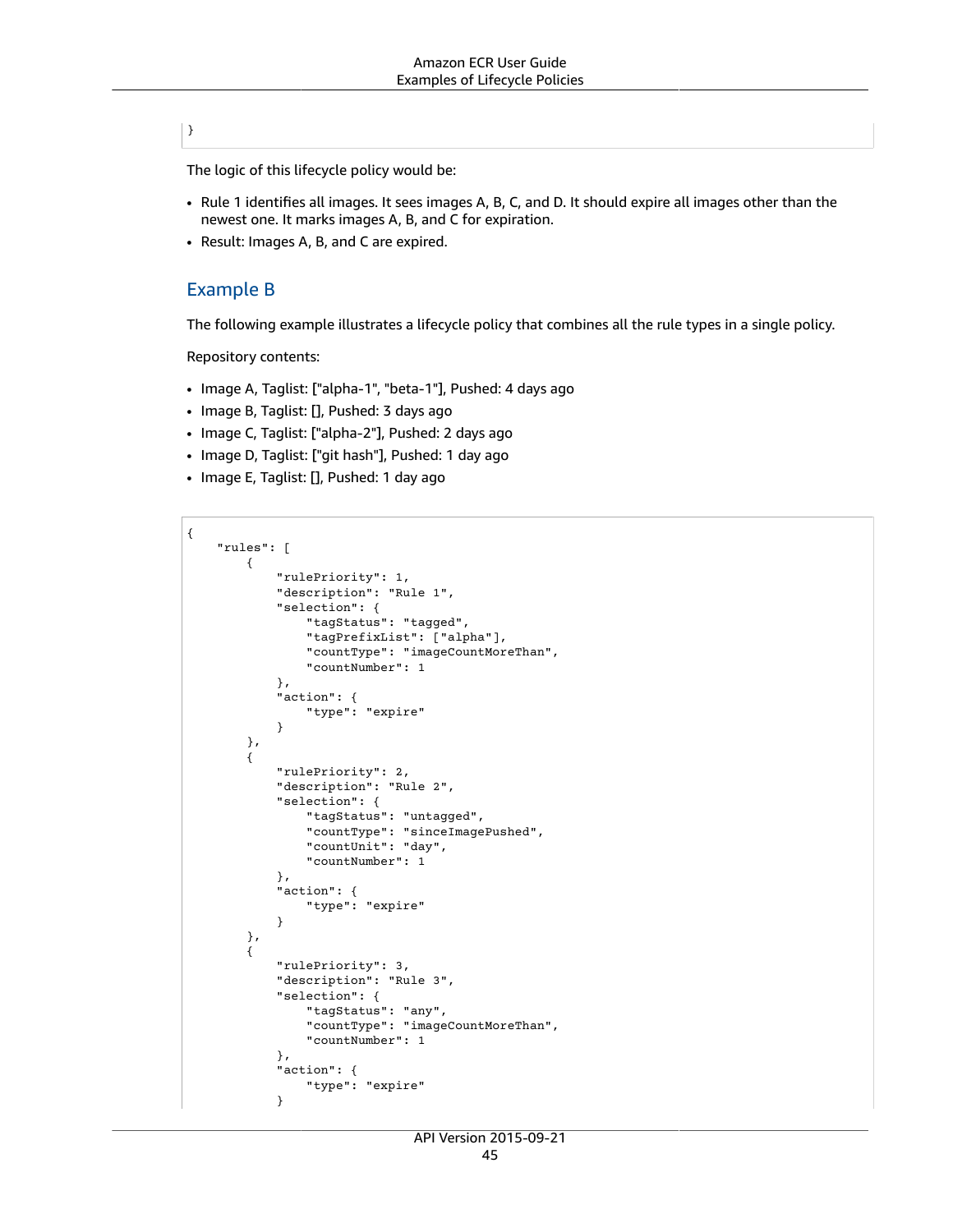} ] }

The logic of this lifecycle policy would be:

- Rule 1 identifies images tagged with alpha. It identifies images A and C. It should keep the newest image and mark the rest for expiration. It marks image A for expiration.
- Rule 2 identifies untagged images. It identifies images B and E. It should mark all images older than one day for expiration. It marks image B for expiration.
- Rule 3 identifies all images. It identifies images A, B, C, D, and E. It should keep the newest image and mark the rest for expiration. However, it can't mark images A, B, or C because they were identified by higher priority rules. It marks image D for expiration.
- Result: Images A, B, and D are expired.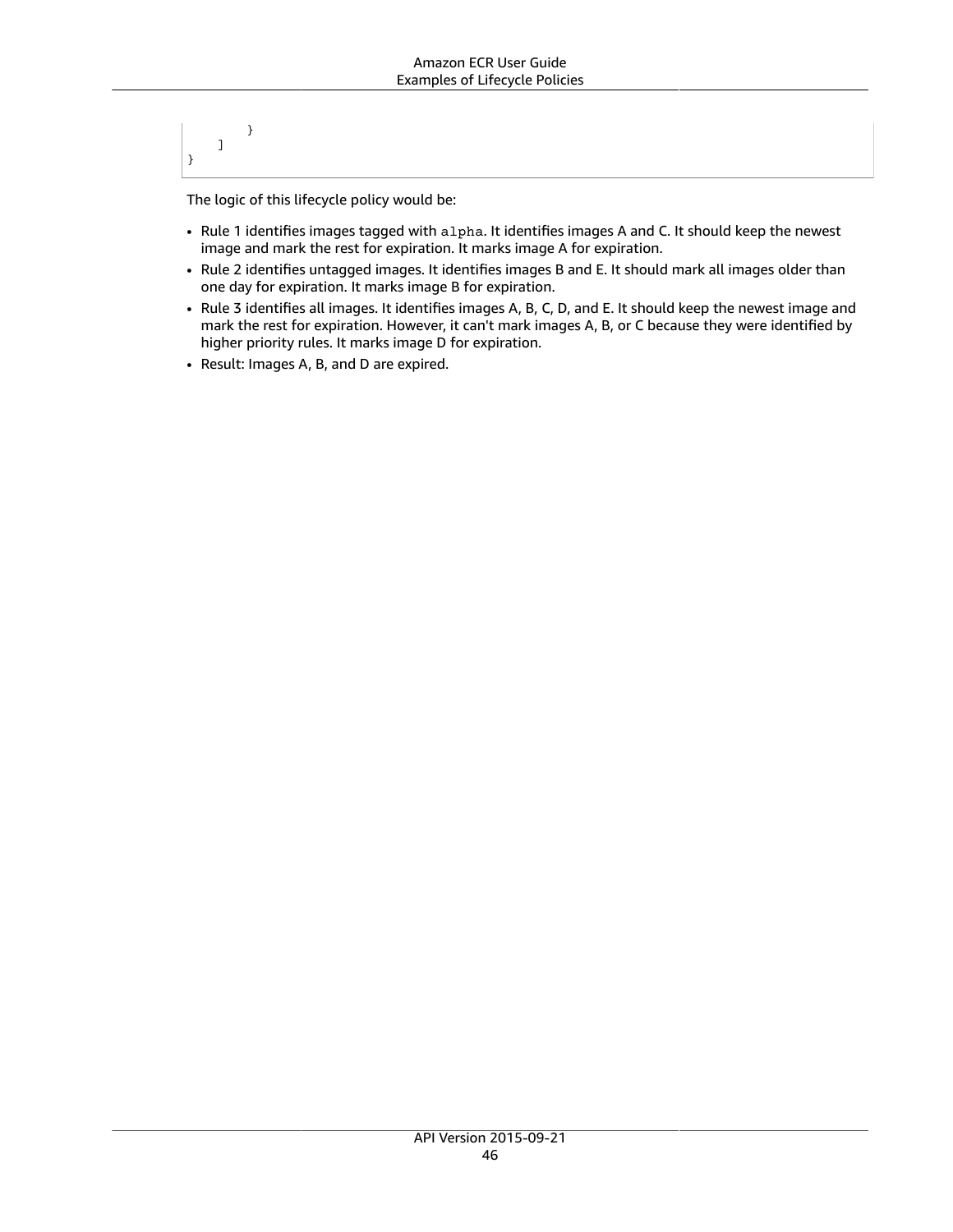# Amazon ECR IAM Policies and Roles

By default, IAM users don't have permission to create or modify Amazon Elastic Container Registry (Amazon ECR) resources, or perform tasks using the Amazon ECR API. (This means that they also can't do so using the Amazon ECR console or the AWS CLI.) To allow IAM users to create or modify resources and perform tasks, you must create IAM policies that grant IAM users permission to use the specific resources and API operations they'll need. Then, attach those policies to the IAM users or groups that require those permissions.

When you attach a policy to a user or group of users, it allows or denies the users permission to perform the specified tasks on the specified resources. For more information, see [Permissions](https://docs.aws.amazon.com/IAM/latest/UserGuide/PermissionsAndPolicies.html) and Policies and [Managing](https://docs.aws.amazon.com/IAM/latest/UserGuide/ManagingPolicies.html) IAM Policies in the *IAM User Guide*.

Likewise, Amazon ECS container instances make calls to the Amazon ECR APIs on your behalf, to pull Docker images that are used in Amazon ECS task definitions. They need to authenticate with your credentials. This authentication is accomplished by creating an IAM role for your container instances and associating that role with your container instances when you launch them. For more information, see Amazon ECS [Container](https://docs.aws.amazon.com/AmazonECS/latest/developerguide/instance_IAM_role.html) Instance IAM Role in the *Amazon Elastic Container Service Developer Guide*. For more information about IAM roles, see IAM [Roles](https://docs.aws.amazon.com/IAM/latest/UserGuide/roles-toplevel.html) in the *IAM User Guide*.

#### **Getting Started**

An IAM policy must grant or deny permission to use one or more Amazon ECR operations. It must also specify the resources that can be used with the operation, which can be all resources, or in some cases, specific resources. The policy can also include conditions that you apply to the resource.

Amazon ECR partially supports resource-level permissions. This means that for some Amazon ECS API operations, you cannot specify which resource a user is allowed to work with for that operation. Instead, you have to allow users to work with all resources for that operation.

### **Topics**

- Policy [Structure \(p. 47\)](#page-50-0)
- Amazon ECR Managed [Policies \(p. 51\)](#page-54-0)
- Supported [Resource-Level](#page-55-0) Permissions for Amazon ECR API Actions (p. 52)
- Using Tag-Based Access [Control \(p. 55\)](#page-58-0)
- Creating Amazon ECR IAM [Policies \(p. 56\)](#page-59-0)

# <span id="page-50-0"></span>Policy Structure

The following topics explain the structure of an IAM policy.

### **Topics**

- Policy [Syntax \(p. 48\)](#page-51-0)
- Actions for Amazon [ECR \(p. 48\)](#page-51-1)
- Amazon Resource Names for Amazon [ECR \(p. 49\)](#page-52-0)
- Condition Keys for Amazon [ECR \(p. 50\)](#page-53-0)
- Checking that Users Have the Required [Permissions \(p. 50\)](#page-53-1)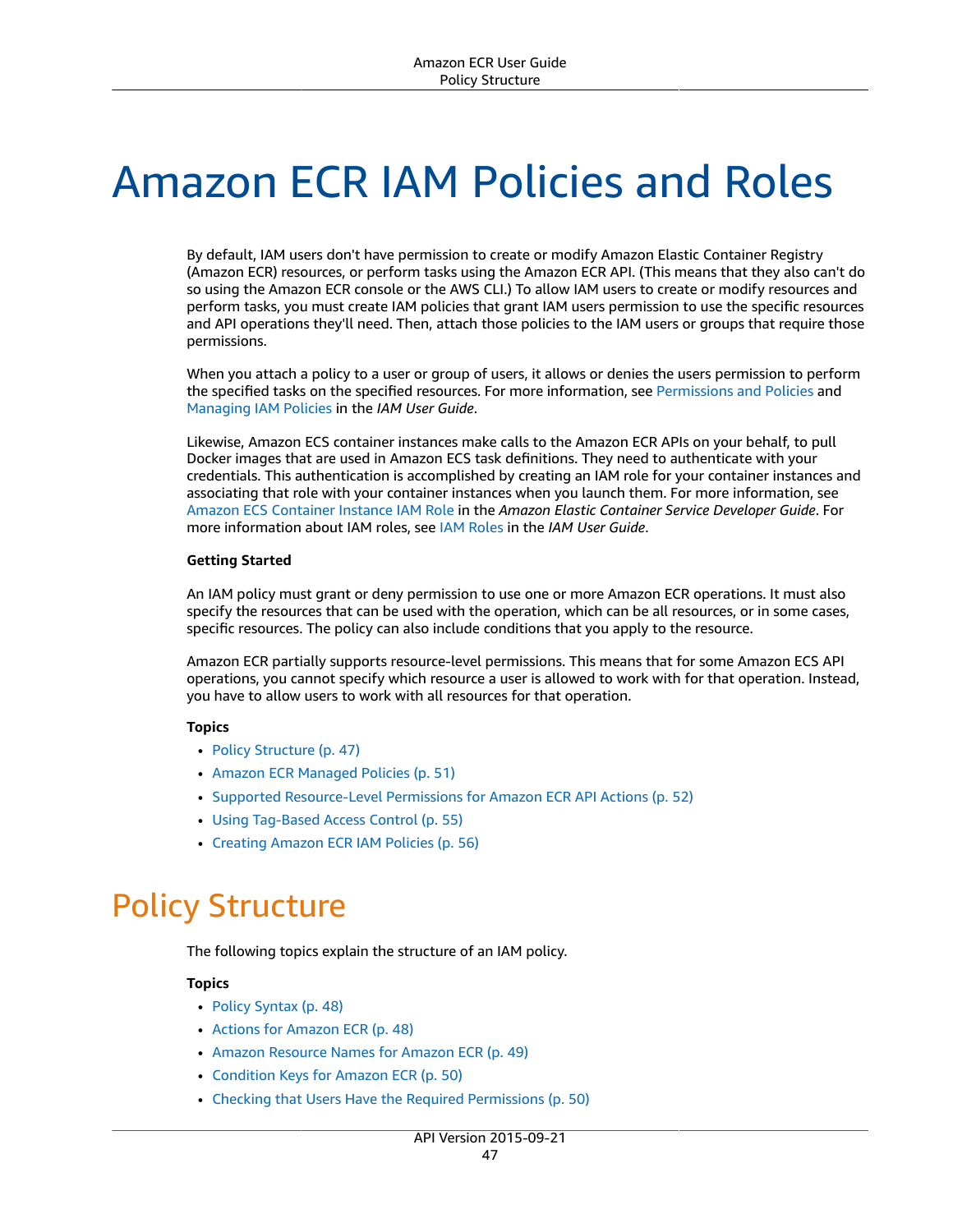### <span id="page-51-0"></span>Policy Syntax

An IAM policy is a JSON document that consists of one or more statements. Each statement is structured as follows:

```
{
   "Statement":[{
     "Effect":"effect",
     "Action":"action",
     "Resource":"arn",
     "Condition":{
        "condition":{
          "key":"value"
          }
        }
     }
   ]
}
```
There are various elements that make up a statement:

- Effect: The *effect* can be Allow or Deny. By default, IAM users don't have permission to use resources and API operations, so all requests are denied. An explicit allow overrides the default. An explicit deny overrides any allows.
- Action: The specific API operation for which you are granting or denying permission. For more information, see Actions for [Amazon](#page-51-1) EC[R \(p. 48\)](#page-51-1).
- Resource: The resource that's affected by the action. Some Amazon ECR API operations allow you to include specific resources in your policy that can be created or modified by the operation. To specify a resource in the statement, you must use its Amazon Resource Name (ARN). For more information about specifying the arn value, see Amazon [Resource](#page-52-0) Names for Amazon EC[R \(p. 49\)](#page-52-0). For more information about which API operations support which ARNs, see Supported [Resource-Level](#page-55-0) [Permissions](#page-55-0) for Amazon ECR API Actions [\(p. 52\).](#page-55-0) If the API operation does not support ARNs, use the \* (asterisk) wildcard to specify that all resources can be affected by the operation.
- Condition: Conditions are optional and can control when your policy is in effect. For more information about specifying conditions for Amazon ECR, see [Condition](#page-53-0) Keys for Amazon [ECR \(p. 50\)](#page-53-0).

### <span id="page-51-1"></span>Actions for Amazon ECR

In an IAM policy statement, you can specify any API operation from any service that supports IAM. For Amazon ECR, use the following prefix with the name of the API operation: ecr:. For example: ecr:CreateRepository and ecr:DeleteRepository.

To specify multiple operations in a single statement, separate them with commas as follows:

```
"Action": ["ecr:action1", "ecr:action2"]
```
You can also specify multiple operations using wildcards. For example, you can specify all operations whose name begins with the word "Delete" as follows:

```
"Action": "ecr:Delete*"
```
To specify all Amazon ECR API operations, use the \* (asterisk) wildcard as follows: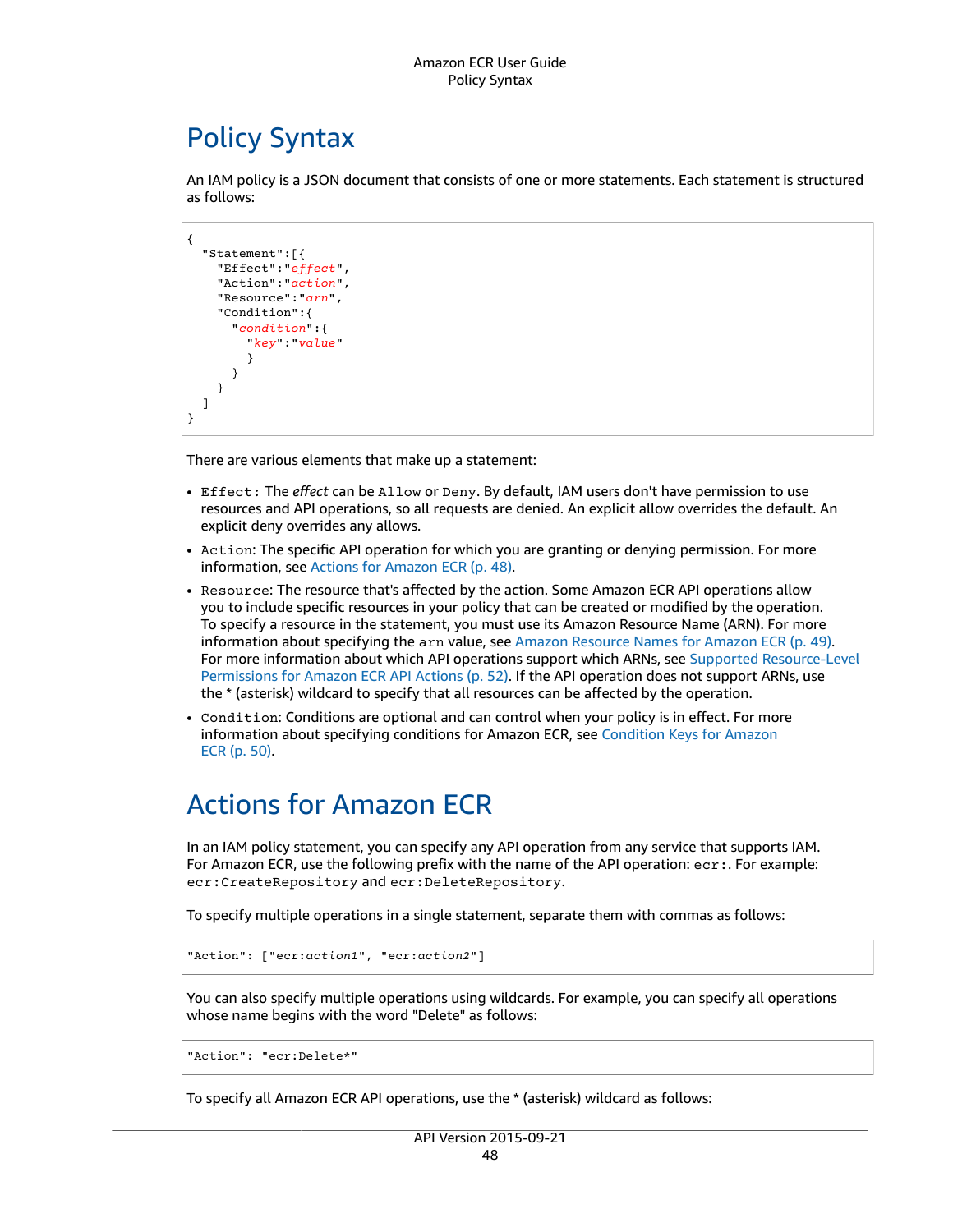"Action": "ecr:\*"

<span id="page-52-0"></span>For a list of Amazon ECR operations, see [Actions](https://docs.aws.amazon.com/AmazonECR/latest/APIReference/API_Operations.html) in the *Amazon Elastic Container Registry API Reference*.

### Amazon Resource Names for Amazon ECR

Each IAM policy statement applies to the resources that you specify using their ARNs.

#### **Important**

Currently, not all API actions support individual ARNs. We'll add support for additional API actions and ARNs for additional Amazon ECR resources later. For information about which ARNs you can use with which Amazon ECR API operations, see Supported [Resource-Level](#page-55-0) Permissions for [Amazon](#page-55-0) ECR API Actions [\(p. 52\).](#page-55-0)

An ARN has the following general syntax:

```
arn:aws:[service]:[region]:[account]:resourceType/resourcePath
```
service

The service (for example, ecr).

region

The region for the resource (for example, us-east-1).

account

```
The AWS account ID, with no hyphens (for example, 123456789012).
```
resourceType

The type of resource (for example, instance).

resourcePath

A path that identifies the resource. You can use the \* (asterisk) wildcard in your paths.

For example, you can indicate a specific repository (my-repo) in your statement using its ARN as follows:

"Resource": "arn:aws:ecr:us-east-1:123456789012:repository/my-repo"

You can also specify all repositories that belong to a specific account by using the \* wildcard as follows:

"Resource": "arn:aws:ecr:us-east-1:123456789012:repository/\*"

To specify all resources, or if a specific API operation does not support ARNs, use the \* wildcard in the Resource element as follows:

```
"Resource": "*"
```
The following table describes the ARNs for each type of resource used by the Amazon ECR API operations.

| <b>Resource Type</b>     | ARN           |
|--------------------------|---------------|
| All Amazon ECR resources | arn:aws:ecr:* |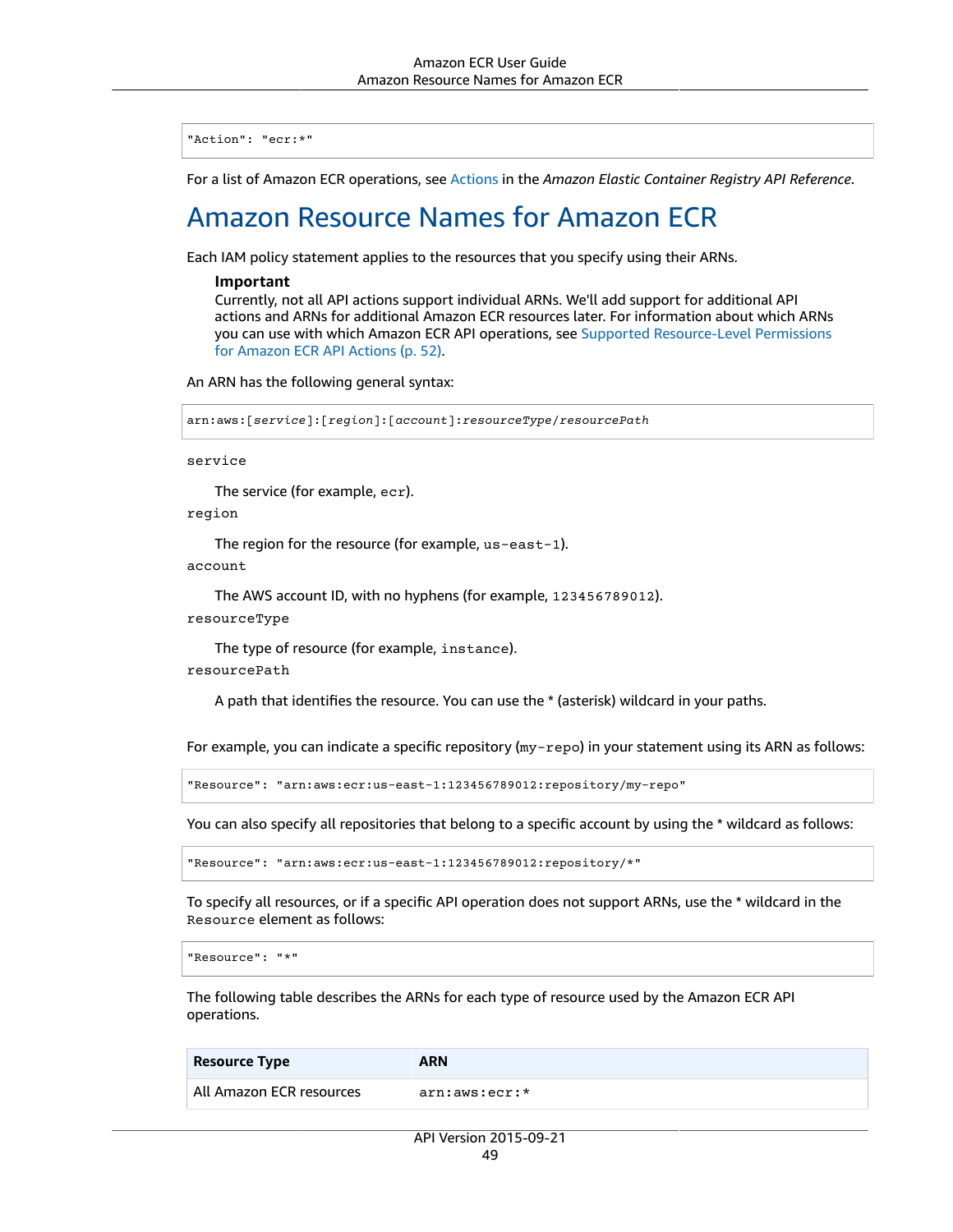#### Amazon ECR User Guide Condition Keys for Amazon ECR

| <b>Resource Type</b>                                                                  | <b>ARN</b>                                                |
|---------------------------------------------------------------------------------------|-----------------------------------------------------------|
| All Amazon ECR resources<br>owned by the specified account<br>in the specified region | arn: aws: ecr: region: account: *                         |
| Repository                                                                            | arn:aws:ecr:region:account:repository/repository-<br>name |

Many Amazon ECR API operations accept multiple resources. To specify multiple resources in a single statement, separate their ARNs with commas, as follows:

```
"Resource": ["arn1", "arn2"]
```
For more information, see Amazon Resource Names (ARN) and AWS Service [Namespaces](https://docs.aws.amazon.com/general/latest/gr/aws-arns-and-namespaces.html) in the *Amazon Web Services General Reference*.

### <span id="page-53-0"></span>Condition Keys for Amazon ECR

In a policy statement, you can optionally specify conditions that control when it is in effect. Each condition contains one or more key-value pairs. Condition keys are not case-sensitive. We've defined AWS-wide condition keys, plus additional service-specific condition keys.

If you specify multiple conditions or multiple keys in a single condition, we evaluate them using a logical AND operation. If you specify a single condition with multiple values for one key, we evaluate the condition using a logical OR operation. For permission to be granted, all conditions must be met.

You can also use placeholders when you specify conditions. For more information, see Policy [Variables](https://docs.aws.amazon.com/IAM/latest/UserGuide/PolicyVariables.html) in the *IAM User Guide*.

Amazon ECR implements the AWS global condition context keys. For more information, see AWS [Global](https://docs.aws.amazon.com/IAM/latest/UserGuide/reference_policies_condition-keys.html) [Condition](https://docs.aws.amazon.com/IAM/latest/UserGuide/reference_policies_condition-keys.html) Context Keys in the *IAM User Guide*.

For example repository policy statements for Amazon ECR, see Amazon ECR [Repository](#page-21-0) Policies [\(p. 18\).](#page-21-0)

### <span id="page-53-1"></span>Checking that Users Have the Required Permissions

After you've created an IAM policy, we recommend that you check whether it grants users the permissions to use the particular API operations and resources they need. Check before you put the policy into production.

First, create an IAM user for testing purposes, and then attach the IAM policy that you created to the test user. Then, make a request as the test user. You can make test requests in the console or with the AWS CLI.

### **Note**

You can also test your policies with the IAM Policy [Simulator.](https://policysim.aws.amazon.com/home/index.jsp?#) For more information about the policy simulator, see Working with the IAM Policy [Simulator](https://docs.aws.amazon.com/IAM/latest/UserGuide/policies_testing-policies.html) in the *IAM User Guide*.

If the action that you are testing creates or modifies a resource, you should make the request using the DryRun parameter (or run the AWS CLI command with the --dry-run option). In this case, the call completes the authorization check, but does not complete the operation. For example, you can check whether the user can terminate a particular instance without actually terminating it. If the test user has the required permissions, the request returns DryRunOperation; otherwise, it returns UnauthorizedOperation.

If the policy doesn't grant the user the permissions that you expected, or is overly permissive, you can adjust the policy as needed. Retest until you get the desired results.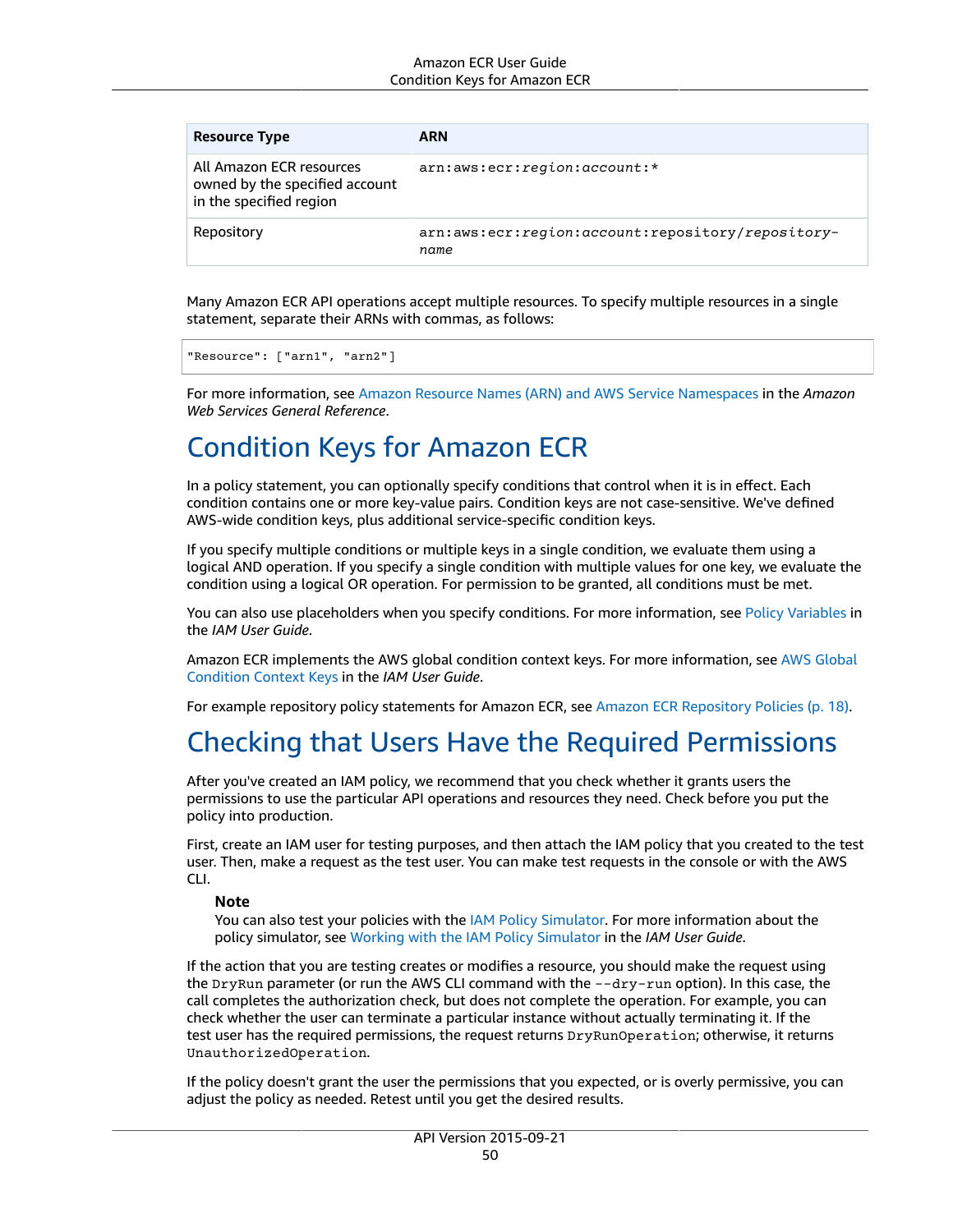#### **Important**

It can take several minutes for policy changes to propagate before they take effect. Therefore, we recommend that you allow five minutes to pass before you test your policy updates.

If an authorization check fails, the request returns an encoded message with diagnostic information. You can decode the message using the DecodeAuthorizationMessage action. For more information, see [DecodeAuthorizationMessage](https://docs.aws.amazon.com/STS/latest/APIReference/API_DecodeAuthorizationMessage.html) in the *AWS Security Token Service API Reference*, and **[decode](https://docs.aws.amazon.com/cli/latest/reference/sts/decode-authorization-message.html)[authorization-message](https://docs.aws.amazon.com/cli/latest/reference/sts/decode-authorization-message.html)** in the *AWS CLI Command Reference*.

# <span id="page-54-0"></span>Amazon ECR Managed Policies

Amazon ECR provides several managed policies that you can attach to IAM users or EC2 instances that allow differing levels of control over Amazon ECR resources and API operations. You can apply these policies directly, or you can use them as starting points for creating your own policies. For more information about each API operation mentioned in these policies, see [Actions](https://docs.aws.amazon.com/AmazonECR/latest/APIReference/API_Operations.html) in the *Amazon Elastic Container Registry API Reference*.

#### **Topics**

- [AmazonEC2ContainerRegistryFullAccess \(p. 51\)](#page-54-1)
- [AmazonEC2ContainerRegistryPowerUser \(p. 51\)](#page-54-2)
- [AmazonEC2ContainerRegistryReadOnly \(p. 52\)](#page-55-1)

### <span id="page-54-1"></span>AmazonEC2ContainerRegistryFullAccess

This managed policy is a starting point for customers who are looking to provide an IAM user or role with full administrator access to manage their use of [Amazon](https://docs.aws.amazon.com/AmazonECR/latest/userguide/LifecyclePolicies.html) ECR. The Amazon ECR [Lifecycle](https://docs.aws.amazon.com/AmazonECR/latest/userguide/LifecyclePolicies.html) Policies feature enables customers to specify the lifecycle management of images in a repository. Lifecycle policy events are reported as CloudTrail events, and Amazon ECR is integrated with AWS CloudTrail to display a customer's lifecycle policy events directly in the Amazon ECR console. The AmazonEC2ContainerRegistryFullAccess managed IAM policy includes the cloudtrail:LookupEvents permission to facilitate this behavior.

```
{
     "Version": "2012-10-17",
     "Statement": [
\overline{\mathcal{A}} "Effect": "Allow",
                "Action": [
                     "ecr:*",
                     "cloudtrail:LookupEvents"
               ],
                "Resource": "*"
           }
     ]
}
```
### <span id="page-54-2"></span>AmazonEC2ContainerRegistryPowerUser

This managed policy allows power user access to Amazon ECR, which allows read and write access to repositories, but does not allow users to delete repositories or change the policy documents applied to them.

"Version": "2012-10-17",

{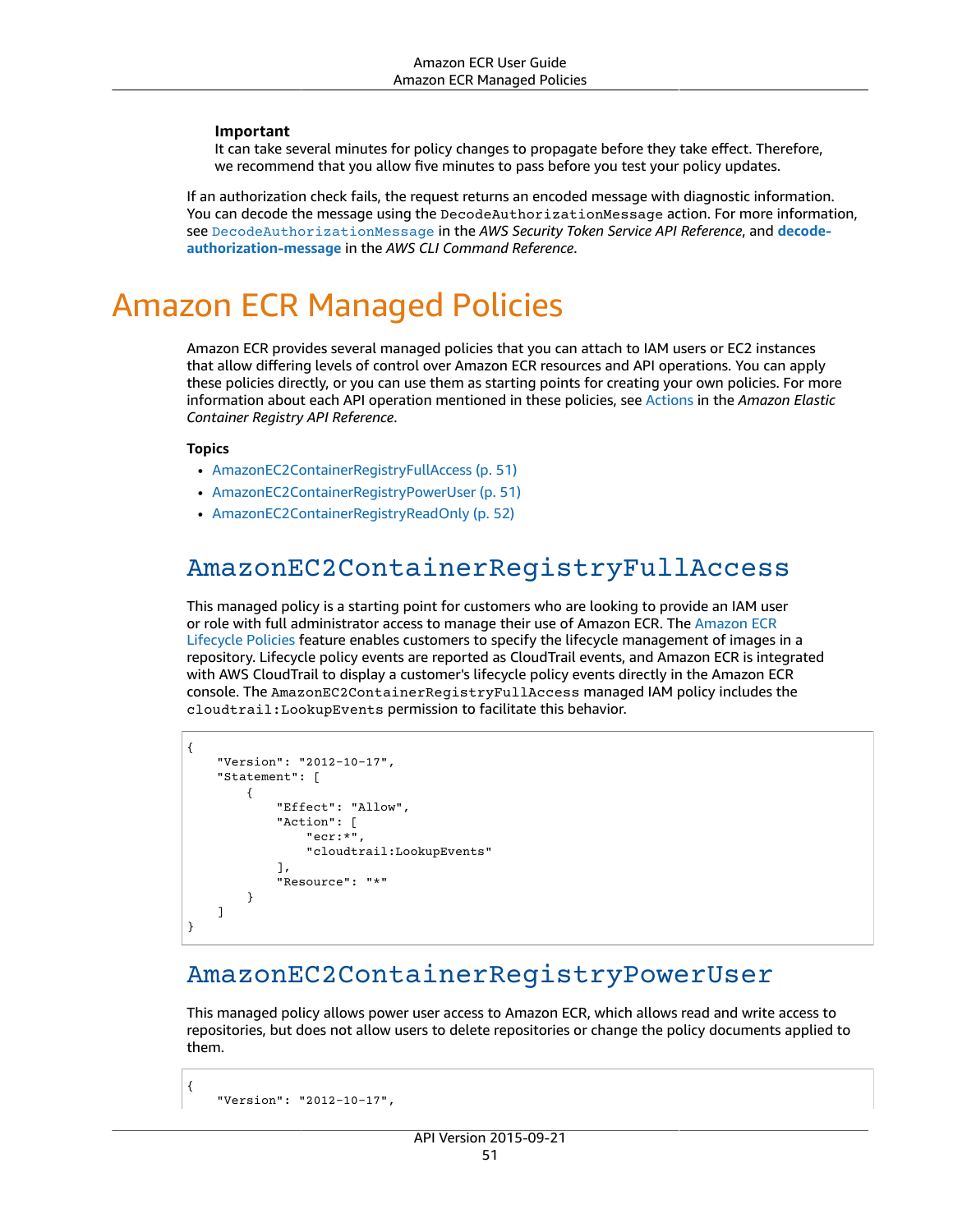```
 "Statement": [
\overline{\mathcal{L}} "Effect": "Allow",
              "Action": [
                   "ecr:GetAuthorizationToken",
                   "ecr:BatchCheckLayerAvailability",
                   "ecr:GetDownloadUrlForLayer",
                   "ecr:GetRepositoryPolicy",
                   "ecr:DescribeRepositories",
                   "ecr:ListImages",
                   "ecr:DescribeImages",
                   "ecr:BatchGetImage",
                   "ecr:InitiateLayerUpload",
                   "ecr:UploadLayerPart",
                   "ecr:CompleteLayerUpload",
                   "ecr:PutImage"
              ],
              "Resource": "*"
         }
     ]
}
```
### <span id="page-55-1"></span>AmazonEC2ContainerRegistryReadOnly

This managed policy allows read-only access to Amazon ECR, such as the ability to list repositories and the images within the repositories, and also to pull images from Amazon ECR with the Docker CLI.

```
{
     "Version": "2012-10-17",
     "Statement": [
          {
               "Effect": "Allow",
               "Action": [
                   "ecr:GetAuthorizationToken",
                   "ecr:BatchCheckLayerAvailability",
                   "ecr:GetDownloadUrlForLayer",
                   "ecr:GetRepositoryPolicy",
                   "ecr:DescribeRepositories",
                   "ecr:ListImages",
                   "ecr:DescribeImages",
                   "ecr:BatchGetImage"
\sim \sim \sim \sim \sim \sim \sim "Resource": "*"
          }
     ]
}
```
# <span id="page-55-0"></span>Supported Resource-Level Permissions for Amazon ECR API Actions

*Resource-level permissions* refers to the ability to specify which resources users are allowed to perform actions on. Amazon ECR has partial support for resource-level permissions. This means that for certain Amazon ECR operations, you can control when users are allowed to use those operations. Their access can be based on conditions that have to be fulfilled, or specific resources.

The following table describes the Amazon ECR API operations that currently support resource-level permissions, as well as the supported resources and resource ARNs for each.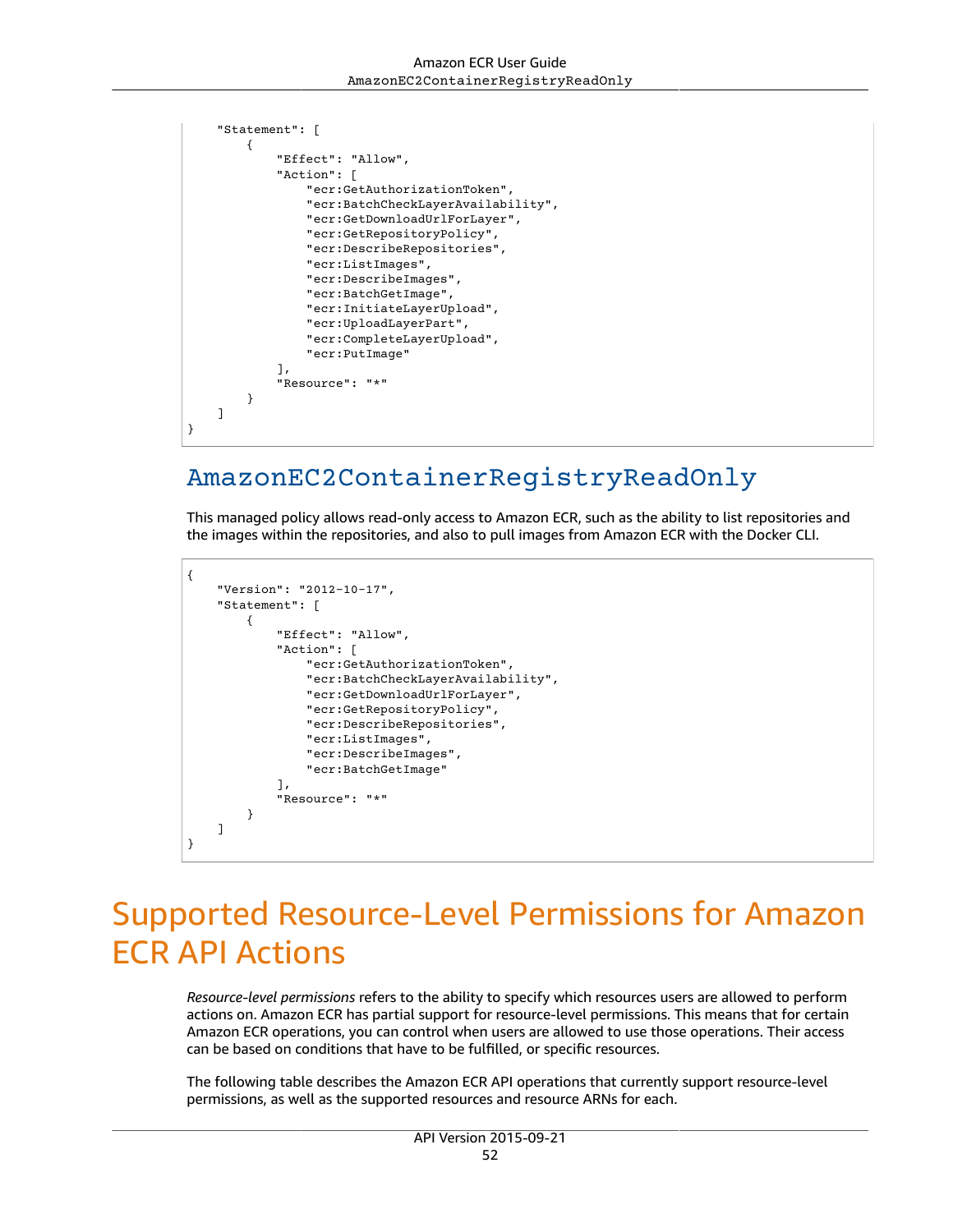For a list of Amazon ECR operations, see [Actions](https://docs.aws.amazon.com/AmazonECR/latest/APIReference/API_Operations.html) in the *Amazon Elastic Container Registry API Reference*.

### **Important**

For the Amazon ECR API operations that do not support resource-level permissions, you can grant users permission to use the operation. You have to specify the \* (asterisk) wildcard for the resource element of your policy statement.

| <b>API</b> action               | <b>Resource Types</b>                                       | <b>Condition Keys</b> |
|---------------------------------|-------------------------------------------------------------|-----------------------|
| BatchCheckLayerAvail&epbitory   |                                                             | aws:ResourceTag       |
|                                 | arn:aws:ecr:region:account:reposiecorrectag<br>my-repo      |                       |
| BatchDeleteImage                | Repository                                                  | aws:ResourceTag       |
|                                 | arn:aws:ecr:region:account:reposiecorrectag<br>my-repo      |                       |
| BatchGetImage                   | Repository                                                  | aws:ResourceTag       |
|                                 | arn:aws:ecr:region:account:reposiecorResourceTag<br>my-repo |                       |
| CompleteLayerUpload Repository  |                                                             | aws:ResourceTag       |
|                                 | arn:aws:ecr:region:account:reposidoxyesourceTag<br>my-repo  |                       |
| CreateRepository                | N/A                                                         | aws:RequestTag        |
| DeleteLifecyclePolicyRepository |                                                             | aws:ResourceTag       |
|                                 | arn:aws:ecr:region:account:repositorResourceTag<br>my-repo  |                       |
| DeleteRepository                | Repository                                                  | aws:ResourceTag       |
|                                 | arn:aws:ecr:region:account:reposidoxyesourceTag<br>my-repo  |                       |
| DeleteRepositoryPolidepository  |                                                             | aws:ResourceTag       |
|                                 | arn:aws:ecr:region:account:reposietoregourceTag<br>my-repo  |                       |
| DescribeImages                  | Repository                                                  | aws:ResourceTag       |
|                                 | arn:aws:ecr:region:account:reposietoregourceTag<br>my-repo  |                       |
| DescribeRepositories Repository |                                                             | aws:ResourceTag       |
|                                 | arn:aws:ecr:region:account:reposiecorResourceTag<br>my-repo |                       |
| GetAuthorizationTokem/A         |                                                             |                       |
| GetDownloadUrlForLay&epository  |                                                             | aws:ResourceTag       |
|                                 |                                                             | ecr:ResourceTag       |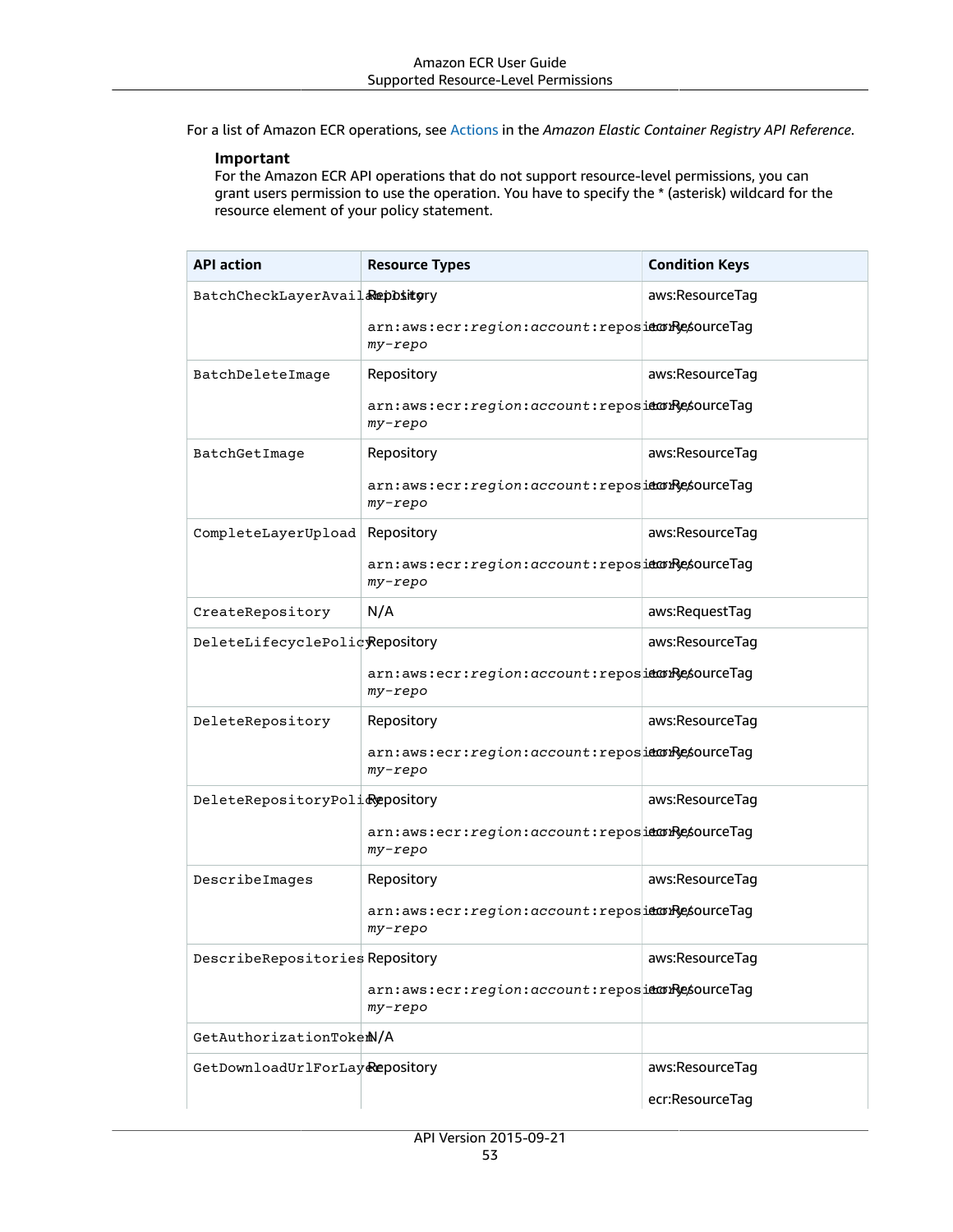| <b>API action</b>              | <b>Resource Types</b>                                              | <b>Condition Keys</b> |
|--------------------------------|--------------------------------------------------------------------|-----------------------|
|                                | arn:aws:ecr:region:account:repository/<br>my-repo                  |                       |
| GetLifecyclePolicy             | Repository                                                         | aws:ResourceTag       |
|                                | arn:aws:ecr:region:account:reposiecorrectag<br>my-repo             |                       |
| GetLifecyclePolicyPreepowitory |                                                                    | aws:ResourceTag       |
|                                | arn:aws:ecr:region:account:reposidoxyesourceTag<br>my-repo         |                       |
| GetRepositoryPolicy Repository |                                                                    | aws:ResourceTag       |
|                                | arn:aws:ecr:region:account:reposidoxyesourceTag<br>$my$ - $rep$ o  |                       |
| InitiateLayerUpload Repository |                                                                    | aws:ResourceTag       |
|                                | arn:aws:ecr:region:account:reposiecorrectag<br>my-repo             |                       |
| ListImages                     | Repository                                                         | aws:ResourceTag       |
|                                | arn:aws:ecr:region:account:reposiecorResourceTag<br>my-repo        |                       |
| ListTagsForResource            | Repository                                                         | aws:ResourceTag       |
|                                | arn:aws:ecr:region:account:reposiecorrectag<br>my-repo             |                       |
| PutImage                       | Repository                                                         | aws:ResourceTag       |
|                                | arn:aws:ecr:region:account:reposiecorrectag<br>$my$ -repo          |                       |
| PutLifecyclePolicy             | Repository                                                         | aws:ResourceTag       |
|                                | arn:aws:ecr:region:account:reposiecorrectag<br>my-repo             |                       |
| SetRepositoryPolicy Repository |                                                                    | aws:ResourceTag       |
|                                | arn:aws:ecr:region:account:reposiecorResourceTag<br>$my$ - $rep$ o |                       |
| StartLifecyclePolicyRepository |                                                                    | aws:ResourceTag       |
|                                | arn:aws:ecr:region:account:reposiecorrectag<br>my-repo             |                       |
| TagResource                    | Repository                                                         | aws:RequestTag        |
|                                | arn:aws:ecr:region:account:reposiawsxResourceTag<br>my-repo        |                       |
|                                |                                                                    | ecr:ResourceTag       |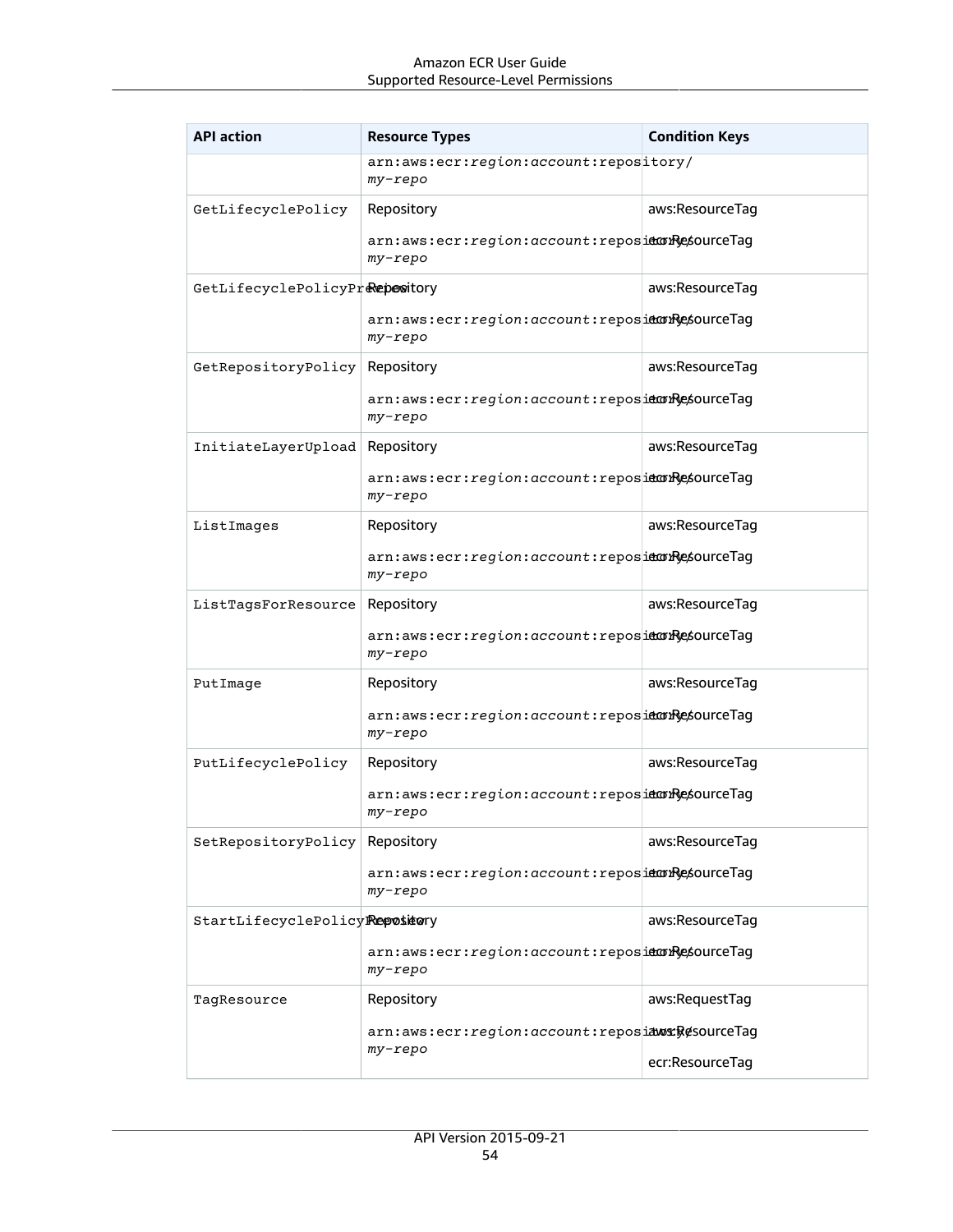| <b>API action</b> | <b>Resource Types</b>                                                | <b>Condition Keys</b> |
|-------------------|----------------------------------------------------------------------|-----------------------|
| UntagResource     | Repository<br>arn:aws:ecr:region:account:reposiecorrectag<br>my-repo | aws:ResourceTag       |
| UploadLayerPart   | Repository<br>arn:aws:ecr:region:account:reposiecorrectag<br>my-repo | aws:ResourceTag       |

# <span id="page-58-0"></span>Using Tag-Based Access Control

The Amazon ECR CreateRepository API action enables you to specify tags when you create the repository. For more information, see Tagging an Amazon ECR [Repository \(p. 23\).](#page-26-0)

To enable users to tag repositories on creation, they must have permissions to use the action that creates the resource (for example, ecr:CreateRepository). If tags are specified in the resource-creating action, Amazon performs additional authorization on the ecr:CreateRepository action to verify if users have permissions to create tags.

You can used tag-based access control through IAM policies. The following are examples.

The following policy would only allow an IAM user to create or tag a repository as key=environment,value=dev.

```
{
    "Version": "2012-10-17",
    "Statement": [
        {
            "Sid": "AllowCreateTaggedRepository",
            "Effect": "Allow",
            "Action": [
                "ecr:CreateRepository"
            ],
            "Resource": "*",
            "Condition": {
                "StringEquals": {
                    "aws:RequestTag/environment": "dev"
 }
 }
        },
        {
            "Sid": "AllowTagRepository",
            "Effect": "Allow",
            "Action": [
                "ecr:TagResource"
            ],
            "Resource": "*",
            "Condition": {
                "StringEquals": {
                    "aws:RequestTag/environment": "dev"
 }
 }
        }
    ]
}
```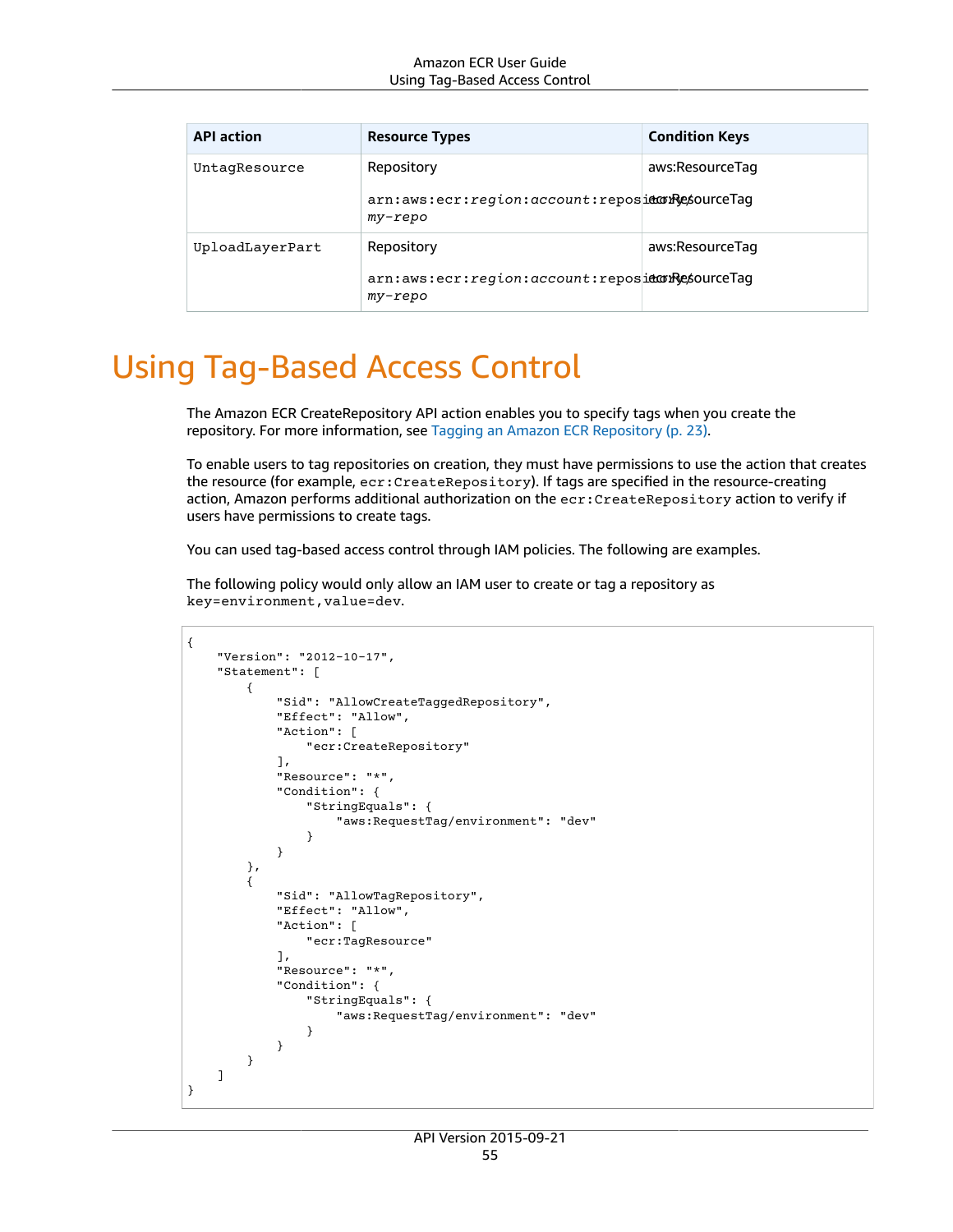The following policy would allow an IAM user access to all repositories unless they were tagged as key=environment,value=prod.

```
{
    "Version": "2012-10-17",
    "Statement": [
        {
             "Effect": "Allow",
             "Action": "ecr:*",
             "Resource": "*"
        },
         {
             "Effect": "Deny",
             "Action": "ecr:*",
             "Resource": "*",
             "Condition": {
                "StringEquals": {
                     "ecr:ResourceTag/environment": "prod"
 }
 }
        }
    ]
}
```
# <span id="page-59-0"></span>Creating Amazon ECR IAM Policies

You can create specific IAM policies to restrict the calls and resources that users in your account have access to, and then attach those policies to IAM users.

When you attach a policy to a user or group of users, it allows or denies the users permission to perform the specified tasks on the specified resources. For more general information about IAM policies, see [Permissions](https://docs.aws.amazon.com/IAM/latest/UserGuide/PermissionsAndPolicies.html) and Policies in the *IAM User Guide*. For more information about managing and creating custom IAM policies, see [Managing](https://docs.aws.amazon.com/IAM/latest/UserGuide/ManagingPolicies.html) IAM Policies.

### **To create an IAM policy for a user**

- 1. Open the IAM console at <https://console.aws.amazon.com/iam/>.
- 2. In the navigation pane, choose **Policies**, **Create Policy**.
- 3. In the **Create Policy** section, choose **Select** next to **Create Your Own Policy**.
- 4. For **Policy Name**, type your own unique name, such as *AmazonECRUserPolicy*.
- 5. For **Policy Document**, paste the policy to apply to the user. You can use the [managed](#page-54-0) [policies \(p. 51\)](#page-54-0) as a starting point to create your own more or less restrictive IAM policies to use with Amazon ECR.
- 6. Choose **Create Policy**.

### **To attach an IAM policy to a user**

- 1. Open the IAM console at <https://console.aws.amazon.com/iam/>.
- 2. In the navigation pane, choose **Users** and choose the user to which to attach the policy.
- 3. Choose **Permissions**, **Add permissions**.
- 4. In the **Grant permissions** section, choose **Attach existing policies directly**.
- 5. Select the custom policy that you created in the previous procedure and choose **Next: Review**.
- 6. Review your details and choose **Add permissions**.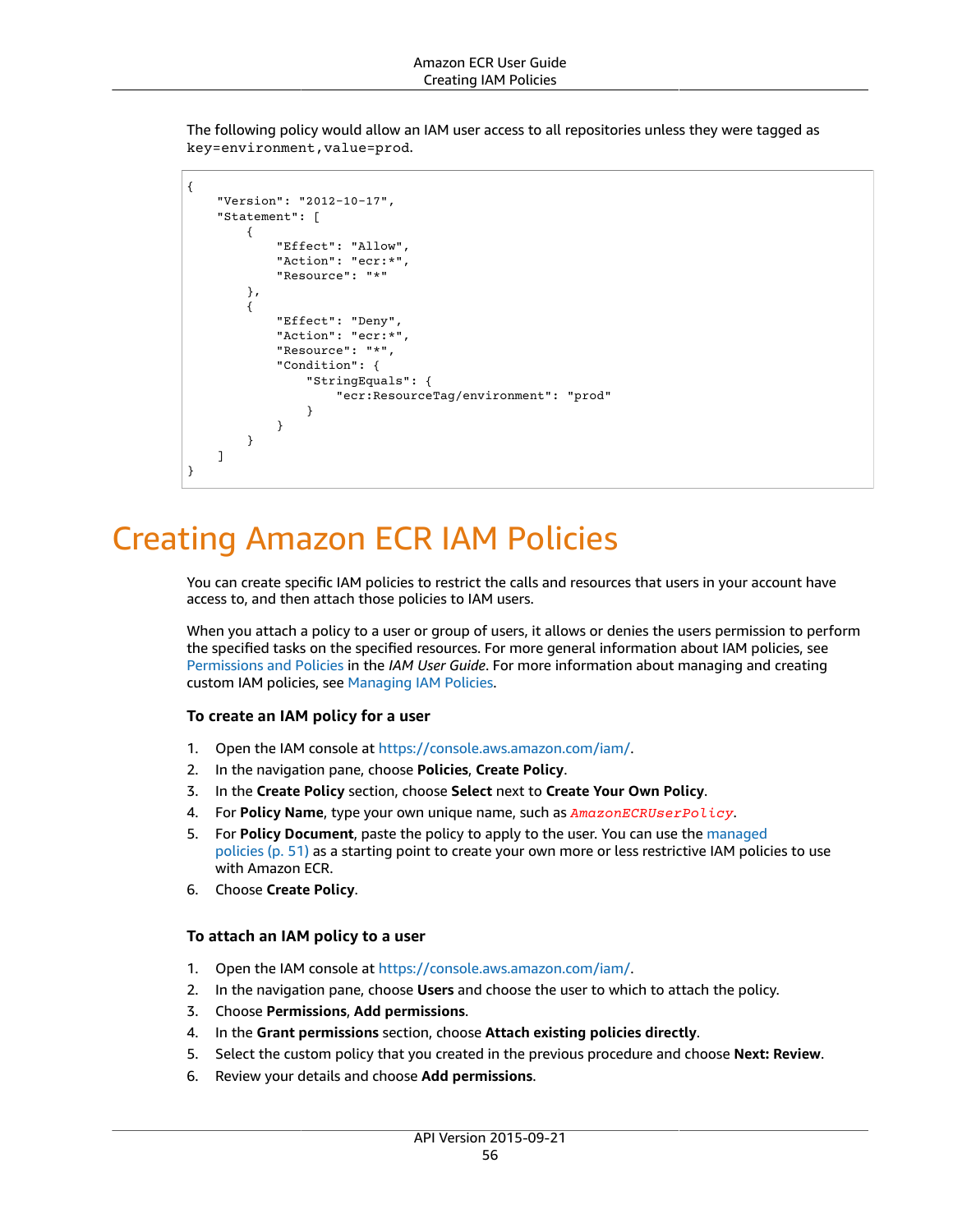# Amazon ECR Interface VPC Endpoints (AWS PrivateLink)

You can improve the security posture of your VPC by configuring Amazon ECR to use an interface VPC endpoint. Interface endpoints are powered by AWS PrivateLink, a technology that enables you to privately access Amazon ECR APIs by using private IP addresses. PrivateLink restricts all network traffic between your VPC and Amazon ECR to the Amazon network. Also, you don't need an internet gateway, a NAT device, or a virtual private gateway. For Amazon ECS tasks using the Fargate launch type, this enables the task to pull private images from Amazon ECR without the need to assign a public IP address to the task.

For more information about PrivateLink and VPC endpoints, see [Accessing](https://docs.aws.amazon.com/vpc/latest/userguide/VPC_Introduction.html#what-is-privatelink) AWS Services Through [PrivateLink.](https://docs.aws.amazon.com/vpc/latest/userguide/VPC_Introduction.html#what-is-privatelink)

### **Topics**

- Considerations for Amazon ECR VPC [Endpoints \(p. 57\)](#page-60-0)
- Creating the VPC Endpoint for Amazon [ECR \(p. 58\)](#page-61-0)
- Creating the Amazon S3 Gateway [Endpoint \(p. 58\)](#page-61-1)
- Creating the CloudWatch Logs [Endpoint \(p. 59\)](#page-62-0)
- Minimum Amazon S3 Bucket [Permissions](#page-62-1) for Amazon ECR (p. 59)

# <span id="page-60-0"></span>Considerations for Amazon ECR VPC Endpoints

Before you configure VPC endpoints for Amazon ECR, be aware of the following considerations:

• To allow your Amazon ECS tasks that use the EC2 launch type to pull private images from Amazon ECR, ensure that you also create the interface VPC endpoints for Amazon ECS. For more information, see Interface VPC Endpoints (AWS [PrivateLink\)](https://docs.aws.amazon.com/AmazonECS/latest/developerguide/vpc-endpoints.html) in the *Amazon Elastic Container Service Developer Guide*.

### **Important**

Amazon ECS tasks that use the Fargate launch type don't require the Amazon ECS interface VPC endpoints.

- Tasks using the Fargate launch type only require the **com.amazonaws.***region***.ecr.dkr** Amazon ECR VPC endpoint and the Amazon S3 gateway endpoint to take advantage of this feature.
- Tasks using the Fargate launch type that pull container images from Amazon ECR can restrict access to the specific VPC their tasks use and the VPC endpoint the service uses by adding condition keys to their task execution role. For more information, see Amazon ECS Task [Execution](https://docs.aws.amazon.com/AmazonECS/latest/developerguide/task_execution_IAM_role.html) IAM Role in the *Amazon Elastic Container Service Developer Guide*.
- VPC endpoints currently don't support cross-Region requests. Ensure that you create your endpoint in the same Region where you plan to issue your API calls to Amazon ECR.
- VPC endpoints only support Amazon-provided DNS through Amazon Route 53. If you want to use your own DNS, you can use conditional DNS forwarding. For more information, see [DHCP Options Sets](https://docs.aws.amazon.com/vpc/latest/userguide/VPC_DHCP_Options.html) in the *Amazon VPC User Guide*.
- The security group attached to the VPC endpoint must allow incoming connections on port 443 from the private subnet of the VPC.
- When you create the Amazon S3 gateway endpoint, if your containers have existing connections to Amazon S3, their connections might be briefly interrupted while the gateway is being added. If you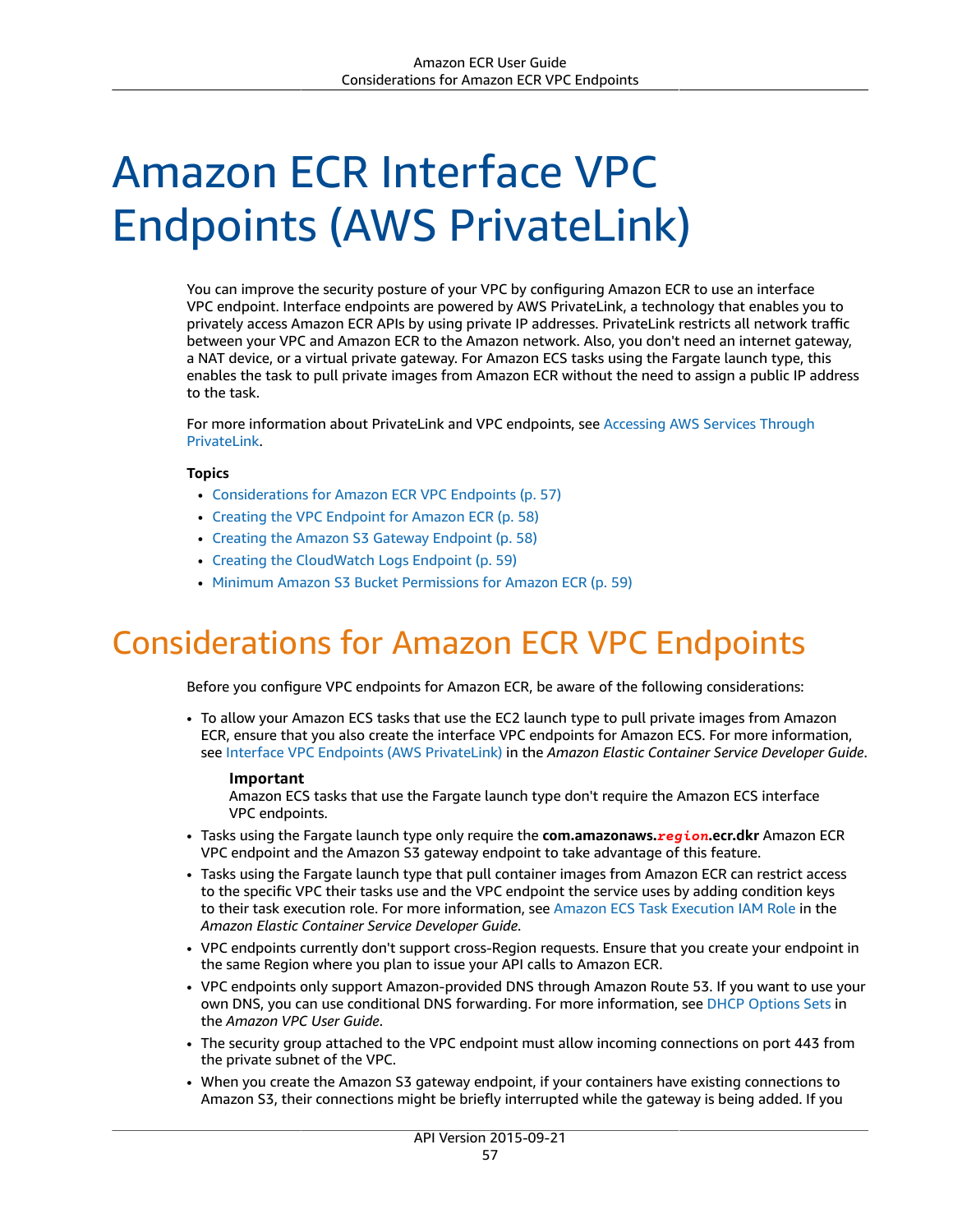want to avoid this interruption, create a new VPC that uses the Amazon S3 gateway endpoint and then migrate your Amazon ECS cluster and its containers into the new VPC.

# <span id="page-61-0"></span>Creating the VPC Endpoint for Amazon ECR

To create the VPC endpoint for the Amazon ECR service, use the Creating an Interface [Endpoint](https://docs.aws.amazon.com/vpc/latest/userguide/vpce-interface.html#create-interface-endpoint) procedure in the *Amazon VPC User Guide* to create the endpoints described here.

If your Amazon ECS tasks are using the EC2 launch type, both endpoints are required, and the order that they are created in doesn't matter. If your tasks are using the Fargate launch type, only the **com.amazonaws.***region***.ecr.dkr** endpoint is required.

#### **com.amazonaws.***region***.ecr.api**

#### **Note**

*region* represents the Region identifier for an AWS Region supported by Amazon ECR, such as us-east-2 for the US East (Ohio) Region.

When the com.amazonaws.*region*.ecr.api endpoint is created, enabling a private DNS hostname is optional. Enabling a private DNS hostname is done by ensuring that the **Enable Private DNS Name** option is selected in the VPC console when you create the VPC endpoint. If you enable a private DNS hostname for the VPC endpoint, update your SDK or AWS CLI to the latest version so that specifying an endpoint URL when using the SDK or AWS CLI isn't necessary.

If you enable a private DNS hostname and are using an SDK or AWS CLI version before January 24, 2019, you must use the --endpoint-url parameter to specify the interface endpoints. The following example CLI command shows the format of the endpoint URL:

```
aws ecr create-repository --repository-name name --endpoint-url https://
api.ecr.region.amazonaws.com
```
If you don't enable a private DNS hostname for the VPC endpoint, you must use the --endpointurl parameter specifying the VPC endpoint ID for the interface endpoint. The following is the format:

```
aws ecr create-repository --repository-name name --endpoint-url
 https://VPC_endpoint_ID.api.ecr.region.vpce.amazonaws.com
```
#### **com.amazonaws.***region***.ecr.dkr**

When you create the com. amazonaws. *region*. ecr.dkr endpoint, you must enable a private DNS hostname. To do this, ensure that the **Enable Private DNS Name** option is selected in the VPC console when you create the VPC endpoint.

# <span id="page-61-1"></span>Creating the Amazon S3 Gateway Endpoint

A gateway endpoint for Amazon S3 is required for all Amazon ECS tasks to pull private images from Amazon ECR because Amazon ECR uses Amazon S3 to store Docker image layers. When your containers download Docker images from Amazon ECR, they must access Amazon ECR to get the image manifest and Amazon S3 to download the actual image layers. The following is the Amazon Resource Name (ARN) of the Amazon S3 bucket containing the layers for each Docker image:

arn:aws:s3:::prod-*region*-starport-layer-bucket/\*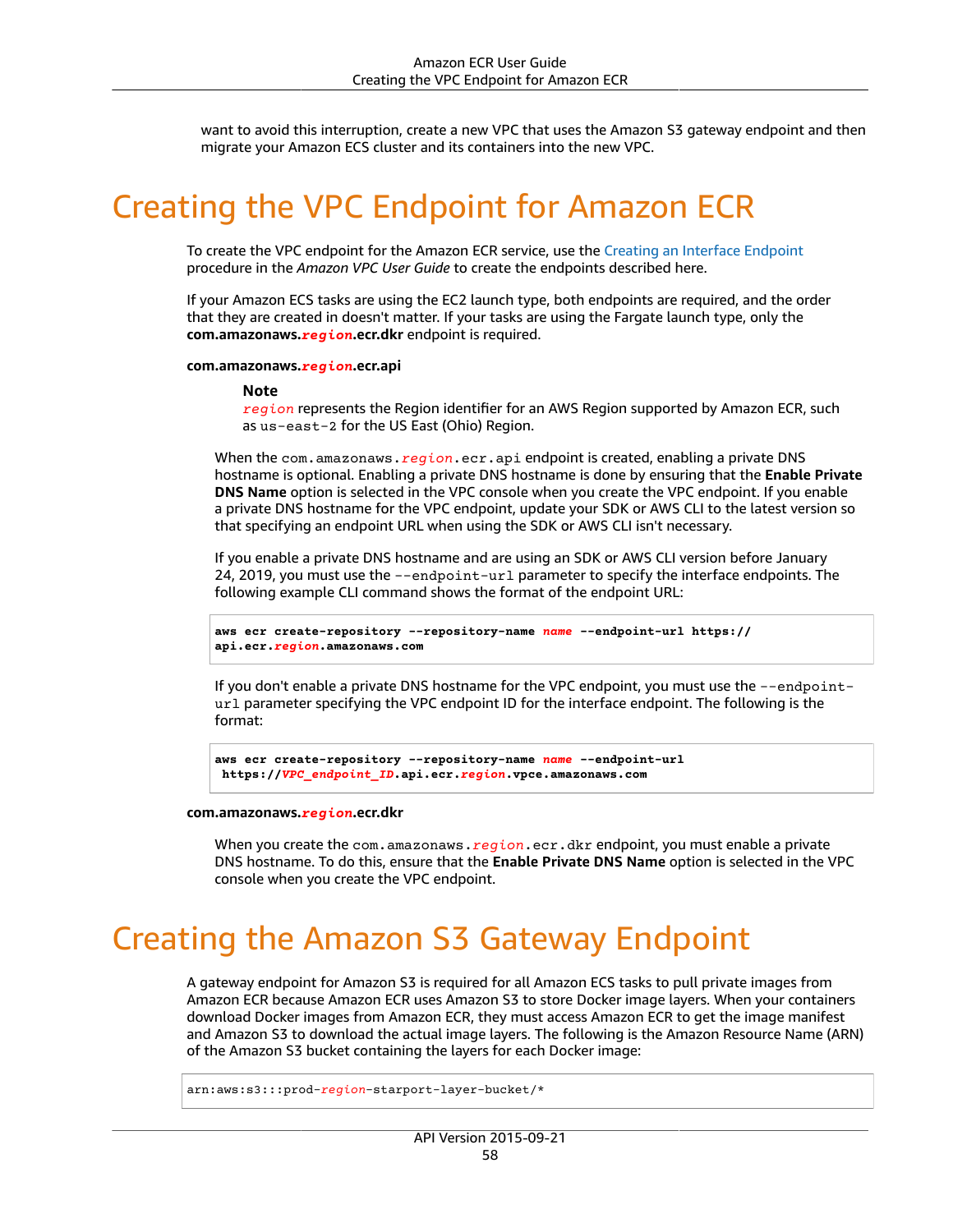To create the Amazon S3 gateway endpoint for the Amazon ECR service, use the Creating a [Gateway](https://docs.aws.amazon.com/vpc/latest/userguide/vpce-gateway.html#create-gateway-endpoint) [Endpoint](https://docs.aws.amazon.com/vpc/latest/userguide/vpce-gateway.html#create-gateway-endpoint) procedure in the *Amazon VPC User Guide* to create the following endpoint. Ensure that when creating the endpoint, you select the route tables for your VPC.

#### **com.amazonaws.***region***.s3**

The Amazon S3 gateway endpoint uses an IAM policy document to limit access to the service. The **Full Access** policy can be used because any restrictions that you have put in your task IAM roles or other IAM user policies still apply on top of this policy. If you want to limit Amazon S3 bucket access to the minimum required permissions required to use Amazon ECR, see [Minimum](#page-62-1) Amazon S3 Bucket [Permissions](#page-62-1) for Amazon ECR [\(p. 59\).](#page-62-1)

# <span id="page-62-0"></span>Creating the CloudWatch Logs Endpoint

For tasks using the Fargate launch type, if your VPC doesn't have an internet gateway and your tasks use the awslogs log driver to send log information to CloudWatch Logs, you must create the **com.amazonaws.***region***.logs interface** VPC endpoint for CloudWatch Logs. For more information, see Using [CloudWatch](https://docs.aws.amazon.com/AmazonCloudWatch/latest/logs/cloudwatch-logs-and-interface-VPC.html) Logs with Interface VPC Endpoints in the *Amazon CloudWatch Logs User Guide*.

# <span id="page-62-1"></span>Minimum Amazon S3 Bucket Permissions for Amazon ECR

The Amazon S3 gateway endpoint uses an IAM policy document to limit access to the service. To allow the minimum Amazon S3 bucket permission for Amazon ECR, when creating the IAM policy document for the endpoint, restrict access to the Amazon S3 bucket Amazon ECR uses.

The following table describes the Amazon S3 bucket policy permissions needed by Amazon ECR.

| Permission                                             | <b>Description</b>                                                                                                                                                                                                             |
|--------------------------------------------------------|--------------------------------------------------------------------------------------------------------------------------------------------------------------------------------------------------------------------------------|
| arn:aws:s3:::prod-region-starport-<br>$layer-bucket/*$ | Provides access to the Amazon S3 bucket<br>containing the layers for each Docker image.<br>represents the Region identifier for an AWS<br>Region supported by Amazon ECR, such as us-<br>east-2 for the US East (Ohio) Region. |

### Example

The following example illustrates how to provide access to the Amazon S3 buckets required for Amazon ECR operations.

```
{
   "Statement": [
     {
       "Sid": "Access-to-specific-bucket-only",
       "Principal": "*",
       "Action": [
          "s3:GetObject",
         "s3:PutObject"
       ],
       "Effect": "Allow",
```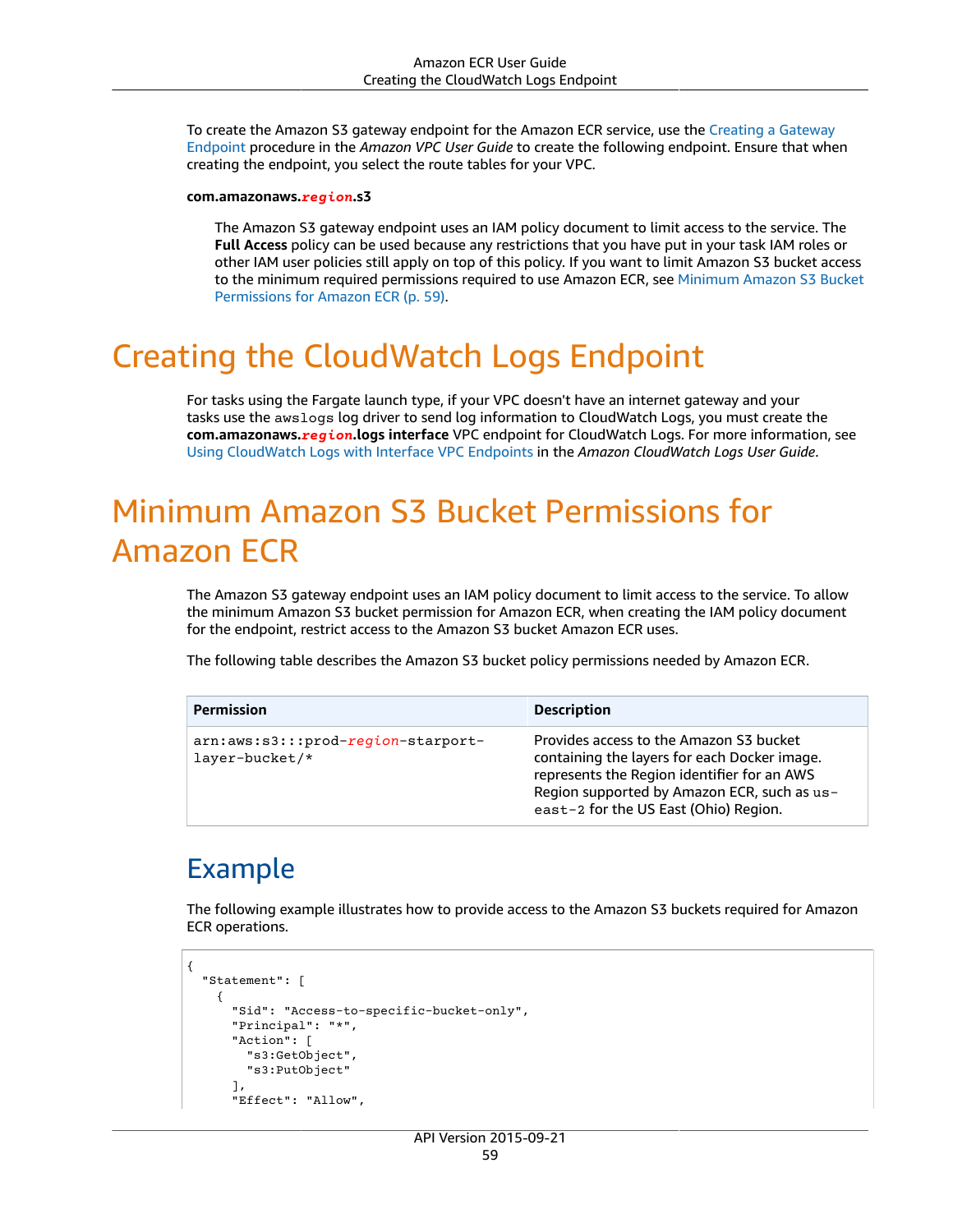```
 "Resource": ["arn:aws:s3:::prod-region-starport-layer-bucket/*"]
     }
  ]
}
```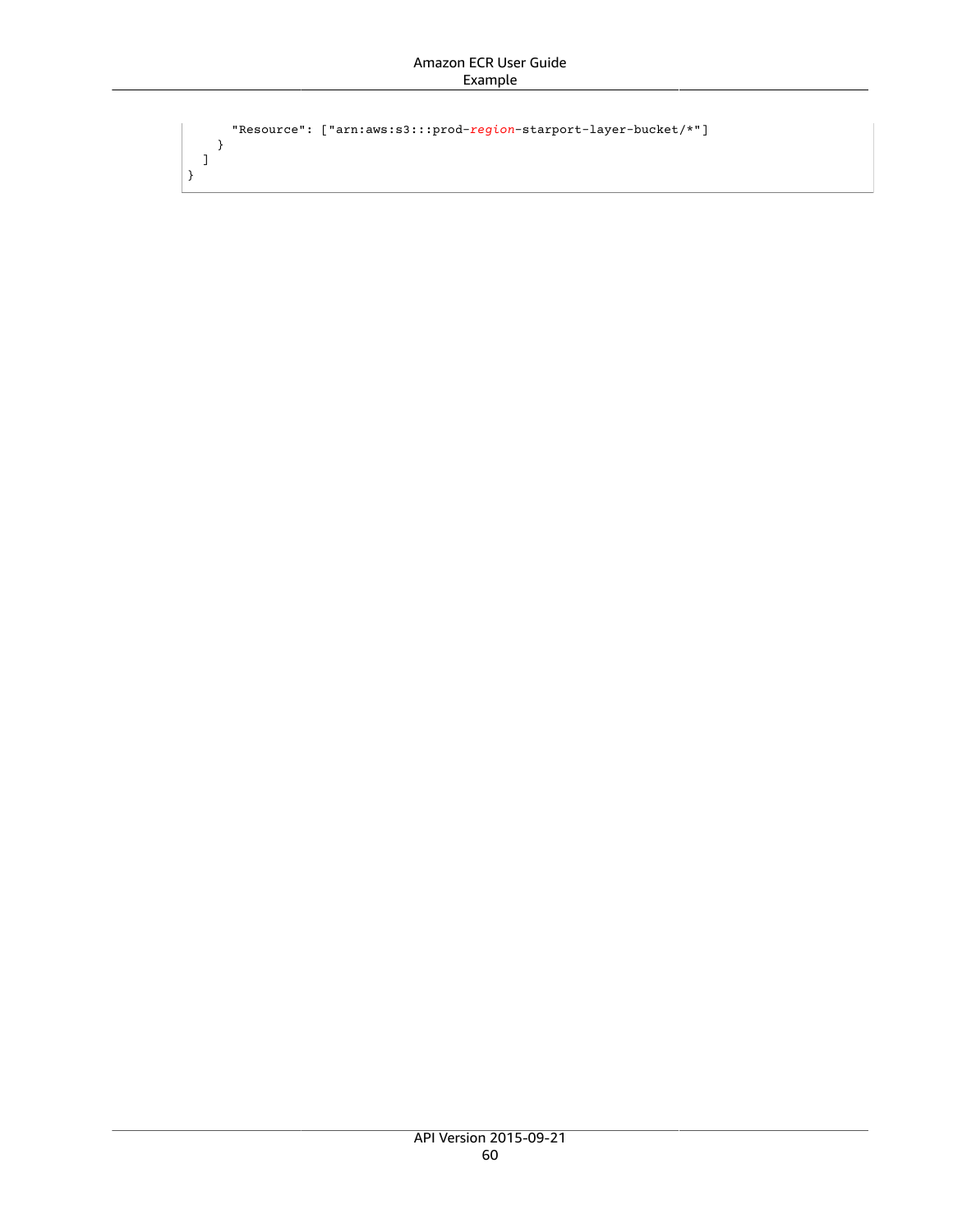# Using the AWS CLI with Amazon ECR

The following steps help you install the AWS Command Line Interface and then log in to Amazon ECR. From there, you can create an image repository, push an image to that repository, and perform other common scenarios in Amazon ECR.

The AWS CLI is a unified tool to manage your AWS services. With just one tool to download and configure, you can control multiple AWS services from the command line and automate them through scripts. For more information, see AWS [Command](https://docs.aws.amazon.com/cli/latest/userguide/) Line Interface User Guide.

For more information on the other tools available for managing your AWS resources, including the different AWS SDKs, IDE toolkits, and the Windows PowerShell command line tools, see [http://](http://aws.amazon.com/tools/) [aws.amazon.com/tools/](http://aws.amazon.com/tools/).

#### **Topics**

- Step 1: Authenticate Docker to your Default [Registry \(p. 61\)](#page-64-0)
- Step 2: Get a Docker [Image \(p. 62\)](#page-65-0)
- Step 3: Create a [Repository \(p. 62\)](#page-65-1)
- Step 4: Push an Image to Amazon [ECR \(p. 63\)](#page-66-0)
- Step 5: Pull an Image from Amazon [ECR \(p. 63\)](#page-66-1)
- [Step 6: Delete an Image \(p. 64\)](#page-67-0)
- Step 7: Delete a [Repository \(p. 64\)](#page-67-1)

# <span id="page-64-0"></span>Step 1: Authenticate Docker to your Default Registry

After you have installed and configured the AWS CLI, authenticate the Docker CLI to your default registry. That way, the **docker** command can push and pull images with Amazon ECR. The AWS CLI provides a **get-login** command to simplify the authentication process.

#### **To authenticate Docker to an Amazon ECR registry with get-login**

#### **Note**

The **get-login** command is available in the AWS CLI starting with version 1.9.15; however, we recommend version 1.11.91 or later for recent versions of Docker (17.06 or later). You can check your AWS CLI version with the **aws --version** command.

1. Run the **aws ecr get-login** command. The example below is for the default registry associated with the account making the request. To access other account registries, use the --registry-ids *aws\_account\_id* option. For more information, see [get-login](https://docs.aws.amazon.com/cli/latest/reference/ecr/get-login.html) in the *AWS CLI Command Reference*.

**aws ecr get-login --region** *region* **--no-include-email**

Output:

docker login -u AWS -p *password* https://*aws\_account\_id*.dkr.ecr.us-east-1.amazonaws.com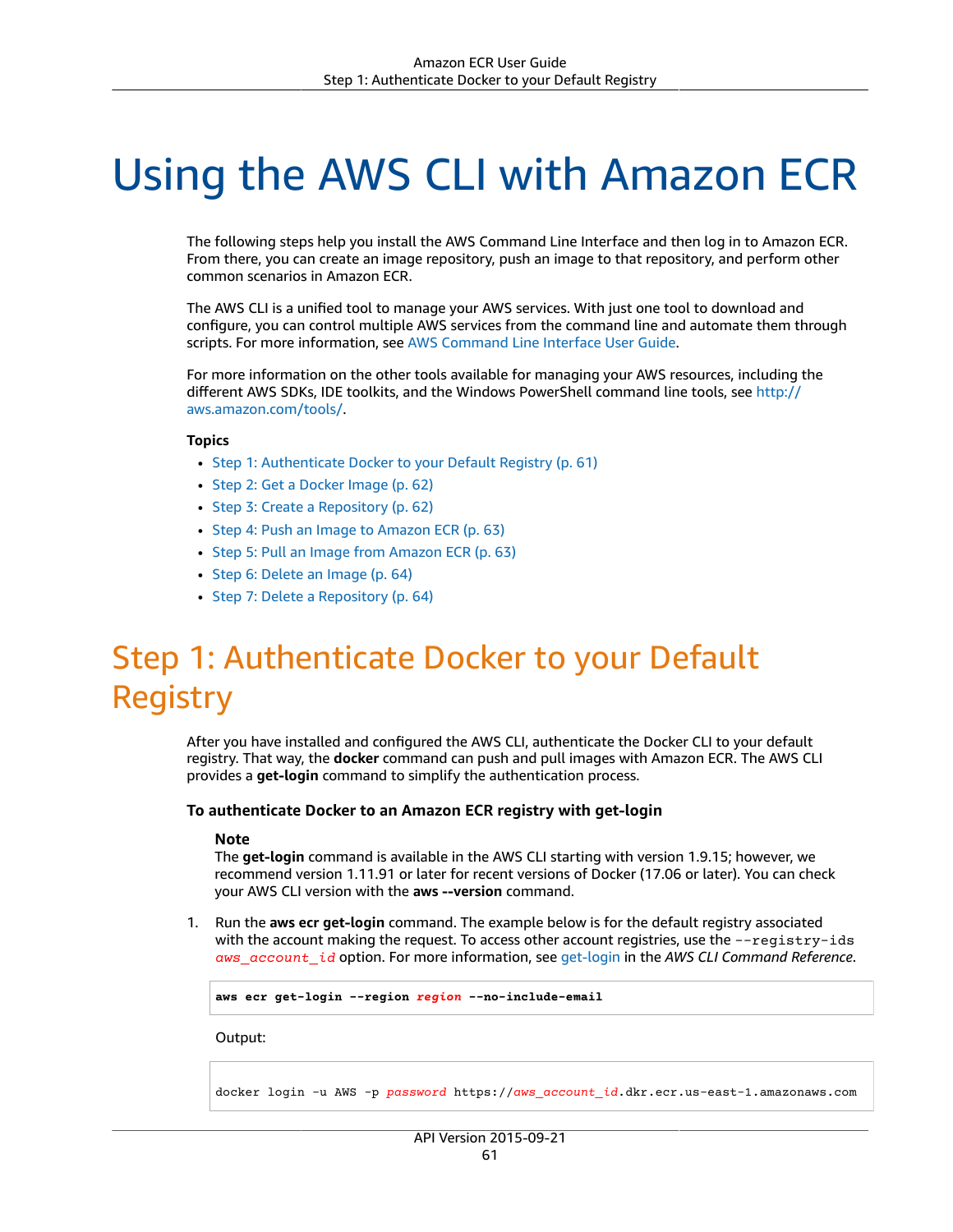#### **Important**

If you receive an Unknown options: --no-include-email error, install the latest version of the AWS CLI. For more information, see Installing the AWS [Command](https://docs.aws.amazon.com/cli/latest/userguide/installing.html) Line [Interface](https://docs.aws.amazon.com/cli/latest/userguide/installing.html) in the *AWS Command Line Interface User Guide*.

The resulting output is a **docker login** command that you use to authenticate your Docker client to your Amazon ECR registry.

2. Copy and paste the **docker login** command into a terminal to authenticate your Docker CLI to the registry. This command provides an authorization token that is valid for the specified registry for 12 hours.

#### **Note**

If you are using Windows PowerShell, copying and pasting long strings like this does not work. Use the following command instead.

```
Invoke-Expression -Command (aws ecr get-login --no-include-email)
```
#### **Important**

When you execute this **docker login** command, the command string can be visible to other users on your system in a process list (**ps -e**) display. Because the **docker login** command contains authentication credentials, there is a risk that other users on your system could view them this way. They could use the credentials to gain push and pull access to your repositories. If you are not on a secure system, you should consider this risk and log in interactively by omitting the -p *password* option, and then entering the password when prompted.

# <span id="page-65-0"></span>Step 2: Get a Docker Image

Before you can push an image to Amazon ECR, you must have one to push. If you do not already have an image to use, you can create one by following the steps in Docker Basics for [Amazon](#page-8-0) EC[R \(p. 5\).](#page-8-0) Or, pull an image from Docker Hub that you would like to have in your Amazon ECR registry. To pull the ubuntu:trusty image from Docker Hub to your local system, run the following command:

```
$ docker pull ubuntu:trusty
trusty: Pulling from library/ubuntu
0a85502c06c9: Pull complete
0998bf8fb9e9: Pull complete
a6785352b25c: Pull complete
e9ae3c220b23: Pull complete
Digest: sha256:3cb273da02362a6e667b54f6cf907edd5255c706f9de279c97cfccc7c6988124
Status: Downloaded newer image for ubuntu:trusty
```
# <span id="page-65-1"></span>Step 3: Create a Repository

Now that you have an image to push to Amazon ECR, you must create a repository to hold it. In this example, you create a repository called ubuntu to which you later push the ubuntu:trusty image. To create a repository, run the following command:

```
$ aws ecr create-repository --repository-name ubuntu
{
     "repository": {
         "registryId": "111122223333",
         "repositoryName": "ubuntu",
```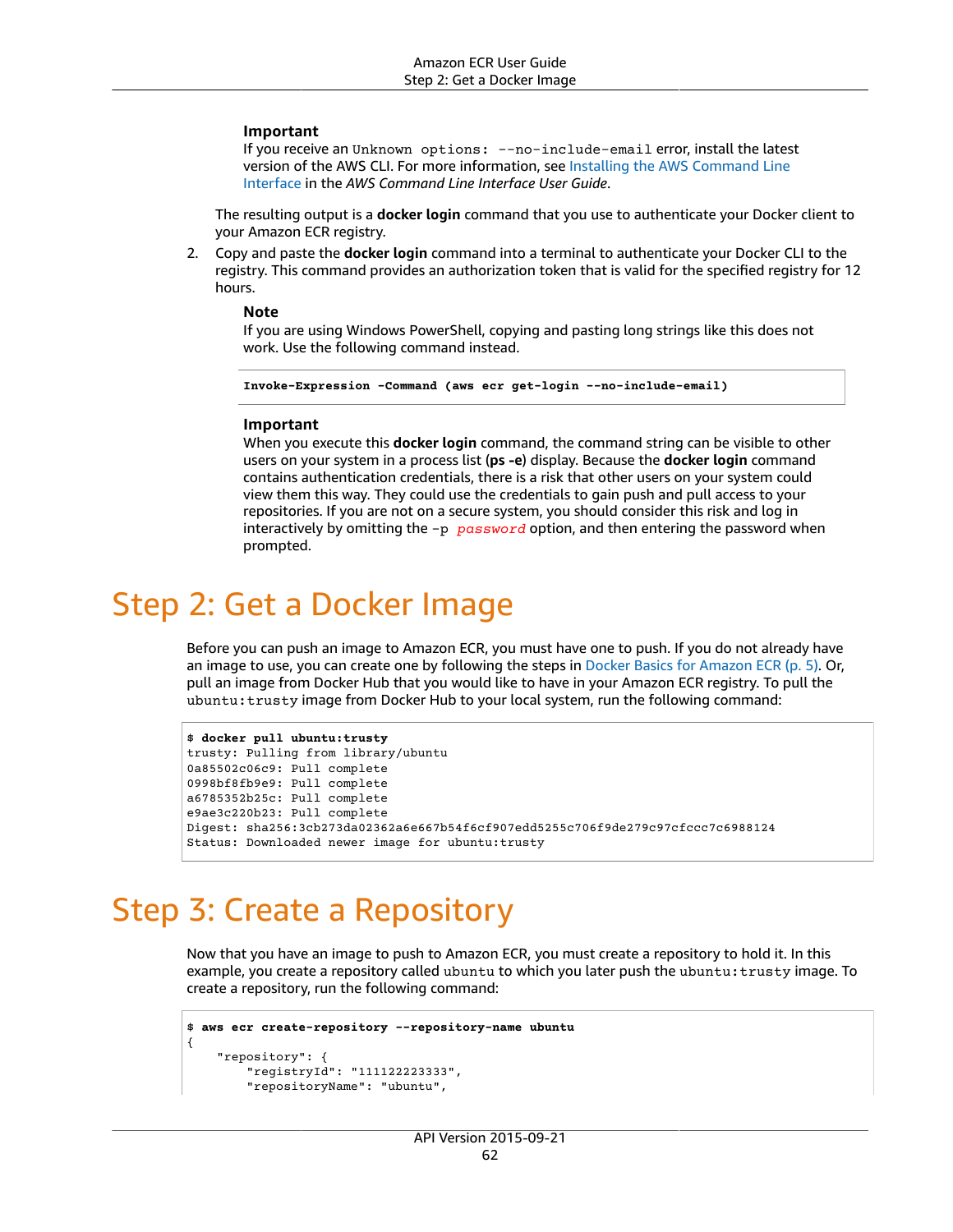"repositoryArn": "arn:aws:ecr:us-east-1:111122223333:repository/ubuntu"

 } }

# <span id="page-66-0"></span>Step 4: Push an Image to Amazon ECR

Now you can push your image to the Amazon ECR repository you created in the previous section. You use the **docker** CLI to push images, but there are a few prerequisites that must be satisfied for this to work properly:

- The minimum version of **docker** is installed: 1.7
- The Amazon ECR authorization token has been configured with **docker login**.
- The Amazon ECR repository exists and the user has access to push to the repository.

After those prerequisites are met, you can push your image to your newly created repository in the default registry for your account.

#### **To tag and push an image to Amazon ECR**

1. List the images you have stored locally to identify the image to tag and push.

| \$ docker images |        |              |             |         |
|------------------|--------|--------------|-------------|---------|
| REPOSITORY       | TAG    | IMAGE ID     | CREATED     | VIRTUAL |
| SIZE<br>ubuntu   | trusty | e9ae3c220b23 | 3 weeks ago | 187.9   |
| МB               |        |              |             |         |

2. Tag the image to push to your repository.

\$ **docker tag ubuntu:trusty** *aws\_account\_id***.dkr.ecr.us-east-1.amazonaws.com/ubuntu:trusty**

3. Push the image.

```
$ docker push aws_account_id.dkr.ecr.us-east-1.amazonaws.com/ubuntu:trusty
The push refers to a repository [aws_account_id.dkr.ecr.us-east-1.amazonaws.com/ubuntu]
 (len: 1)
e9ae3c220b23: Pushed
a6785352b25c: Pushed
0998bf8fb9e9: Pushed
0a85502c06c9: Pushed
trusty: digest: sha256:215d7e4121b30157d8839e81c4e0912606fca105775bb0636b95aed25f52c89b
 size: 6774
```
# <span id="page-66-1"></span>Step 5: Pull an Image from Amazon ECR

After your image has been pushed to your Amazon ECR repository, you can pull it from other locations. Use the **docker** CLI to pull images, but there are a few prerequisites that must be satisfied for this to work properly:

- The minimum version of **docker** is installed: 1.7
- The Amazon ECR authorization token has been configured with **docker login**.
- The Amazon ECR repository exists and the user has access to pull from the repository.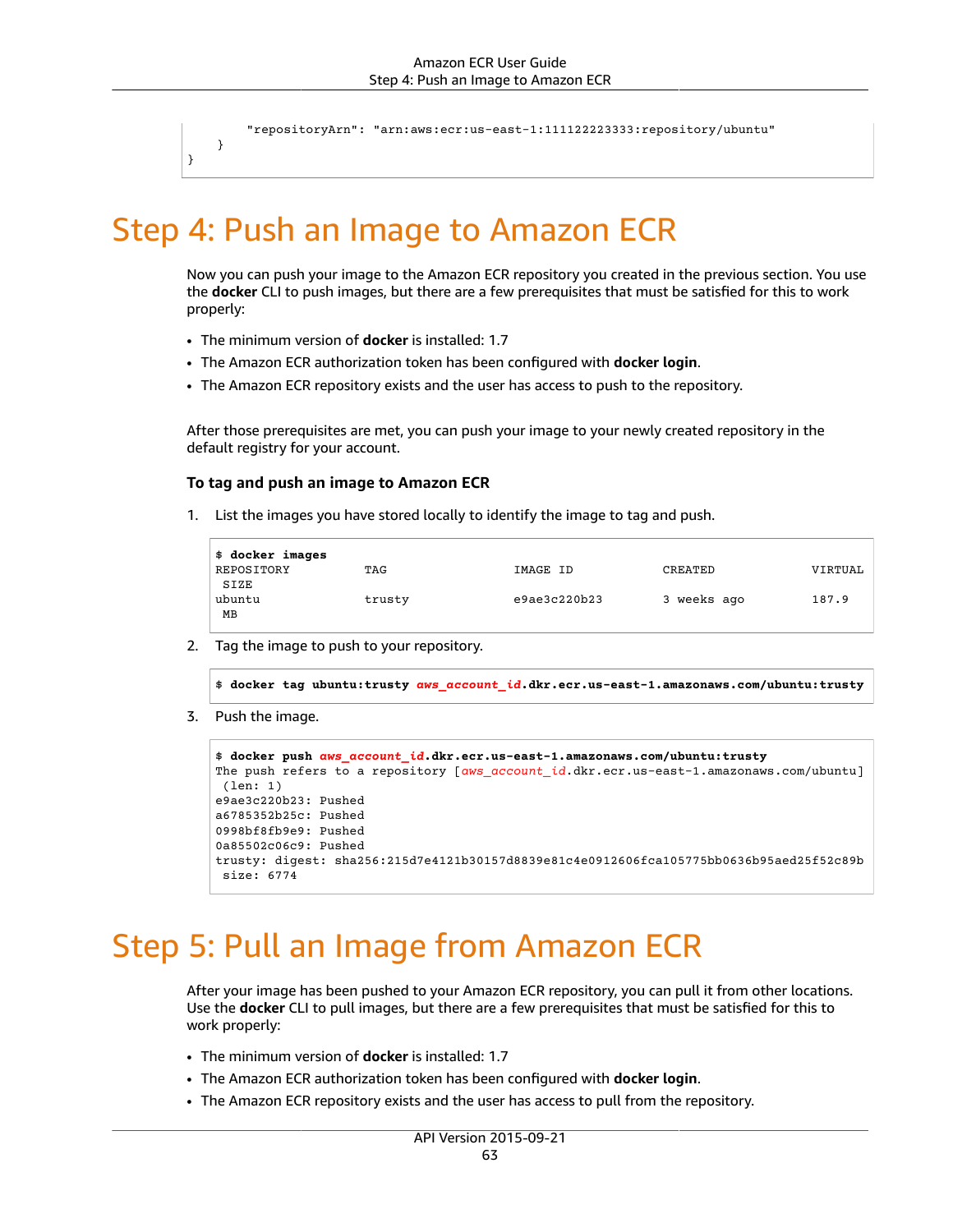After those prerequisites are met, you can pull your image. To pull your example image from Amazon ECR, run the following command:

```
$ docker pull aws_account_id.dkr.ecr.us-east-1.amazonaws.com/ubuntu:trusty
trusty: Pulling from ubuntu
0a85502c06c9: Pull complete
0998bf8fb9e9: Pull complete
a6785352b25c: Pull complete
e9ae3c220b23: Pull complete
Digest: sha256:215d7e4121b30157d8839e81c4e0912606fca105775bb0636b95aed25f52c89b
Status: Downloaded newer image for aws_account_id.dkr.ecr.us-east-1.amazonaws.com/
ubuntu:trusty
```
## <span id="page-67-0"></span>Step 6: Delete an Image

If you decide that you no longer need or want an image in one of your repositories, you can delete it with the **batch-delete-image** command. To delete an image, you must specify the repository that it is in and either a imageTag or imageDigest value for the image. The example below deletes an image in the ubuntu repository with the image tag trusty.

```
$ aws ecr batch-delete-image --repository-name ubuntu --image-ids imageTag=trusty
{
     "failures": [],
     "imageIds": [
\overline{\mathcal{A}} "imageTag": "trusty",
             "imageDigest":
  "sha256:215d7e4121b30157d8839e81c4e0912606fca105775bb0636b95aed25f52c89b"
 }
     ]
}
```
# <span id="page-67-1"></span>Step 7: Delete a Repository

If you decide that you no longer need or want an entire repository of images, you can delete the repository. By default, you cannot delete a repository that contains images; however, the --force flag allows this. To delete a repository that contains images (and all the images within it), run the following command:

```
 $ aws ecr delete-repository --repository-name ubuntu --force
{
     "repository": {
         "registryId": "aws_account_id",
         "repositoryName": "ubuntu",
         "repositoryArn": "arn:aws:ecr:us-east-1:aws_account_id:repository/ubuntu",
         "createdAt": 1457671643.0,
         "repositoryUri": "aws_account_id.dkr.ecr.us-east-1.amazonaws.com/ubuntu"
     }
}
```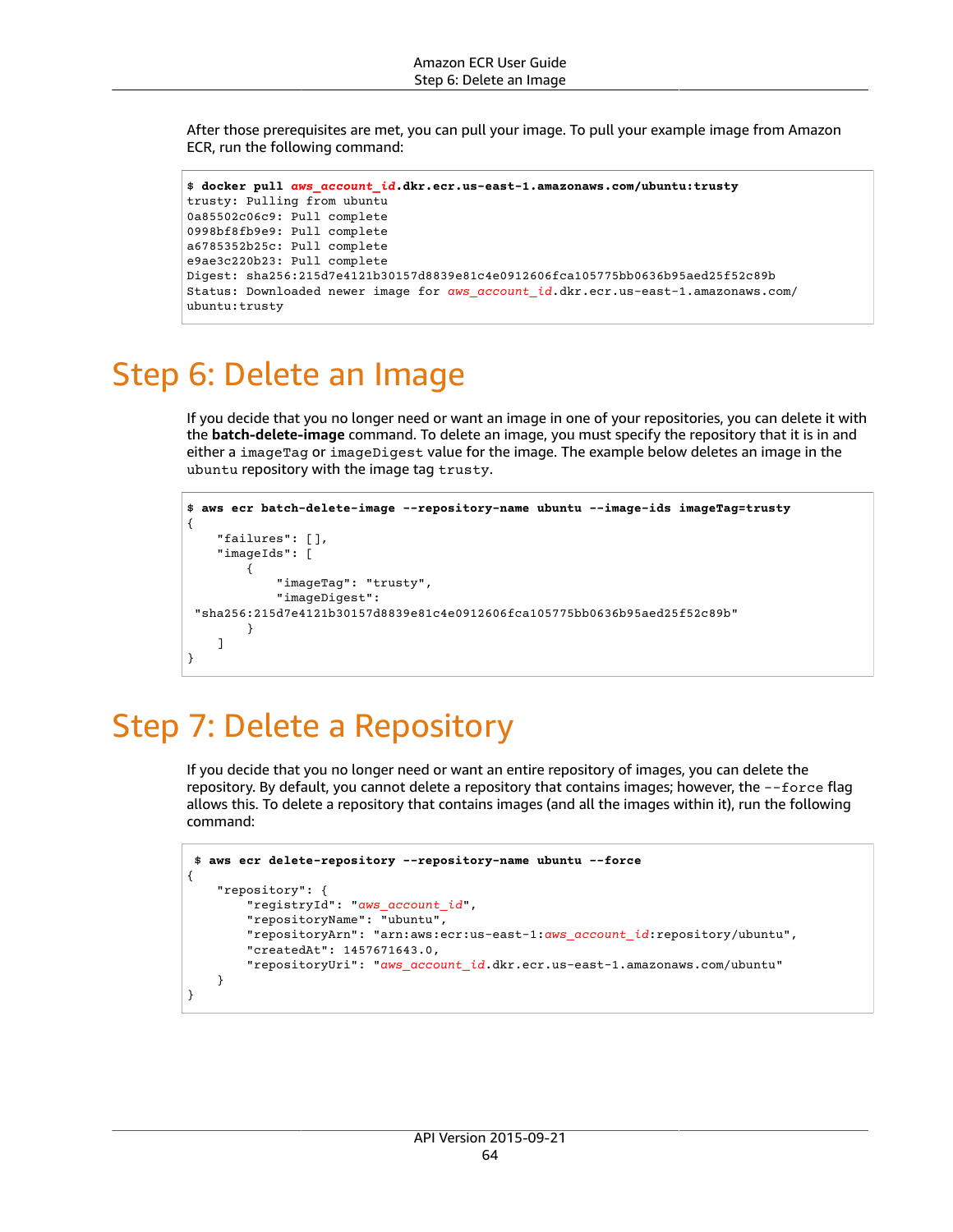# Amazon ECR Service Limits

The following table provides the default limits for Amazon Elastic Container Registry (Amazon ECR) for an AWS account that can be changed. For more information, see AWS [Service](https://docs.aws.amazon.com/general/latest/gr/aws_service_limits.html) Limits in the *Amazon Web Services General Reference*.

| <b>Resource</b>                                                                                 | <b>Default Limit</b>                                 |
|-------------------------------------------------------------------------------------------------|------------------------------------------------------|
| Maximum number of repositories per region                                                       | 10.000                                               |
| Maximum number of images per repository                                                         | 10,000                                               |
| Number of GetAuthorizationToken API<br>transactions per second, per region, per account         | 20 sustained, with the ability to burst up to 200 *  |
| Number of docker pull transactions to a<br>repository per second, per region, per account       | 200 sustained, with the ability to burst up to 400 * |
| Number of docker pull layer transactions to<br>a repository per second, per region, per account | 200 sustained, with the ability to burst up to 400 * |
| Number of docker push transactions to a<br>repository per second, per region, per account       | 10 sustained, with the ability to burst up to 40 *   |

\* In each region, each account receives a bucket that can store up to a specific number of credits, depending on the transaction. These credits are replenished at the specified sustain rate per second. For example, for GetAuthorizationToken API transactions, your bucket can store up to 200 credits. You could achieve 200 GetAuthorizationToken API transactions per second for one second, and then sustain 20 transactions per second indefinitely.

The following table provides other limitations for Amazon ECR and Docker images that cannot be changed.

#### **Note**

The layer part information mentioned in the table below is only applicable to customers who are calling the Amazon ECR API actions directly to initiate multipart uploads for image push operations. We expect this to be rare.

We recommend that you use the **docker** CLI to pull, tag, and push images.

| <b>Resource</b>                               | <b>Default Limit</b>                             |
|-----------------------------------------------|--------------------------------------------------|
| Maximum number of tags per image              | 100                                              |
| Maximum layer size **                         | 10,000 MiB                                       |
| Maximum layer part size                       | <b>10 MiB</b>                                    |
| Minimum layer part size                       | 5 MiB (except the final layer part in an upload) |
| Maximum number of layer parts                 | 1.000                                            |
| Maximum number of rules in a lifecycle policy | 50                                               |
| Maximum length of a lifecycle policy          | 30720                                            |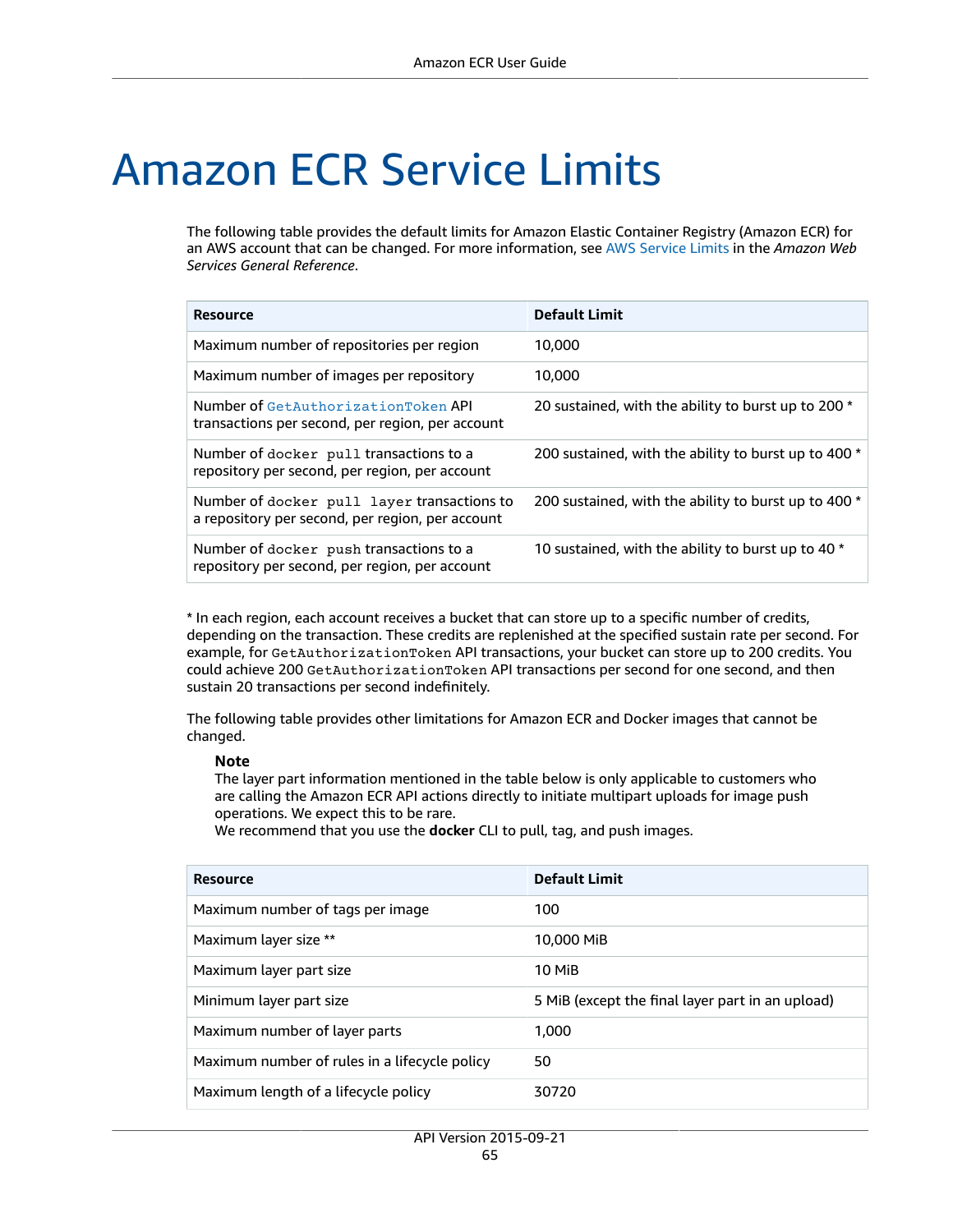\*\* The maximum layer size listed here is calculated by multiplying the maximum layer part size (10 MiB) by the maximum number of layer parts (1,000).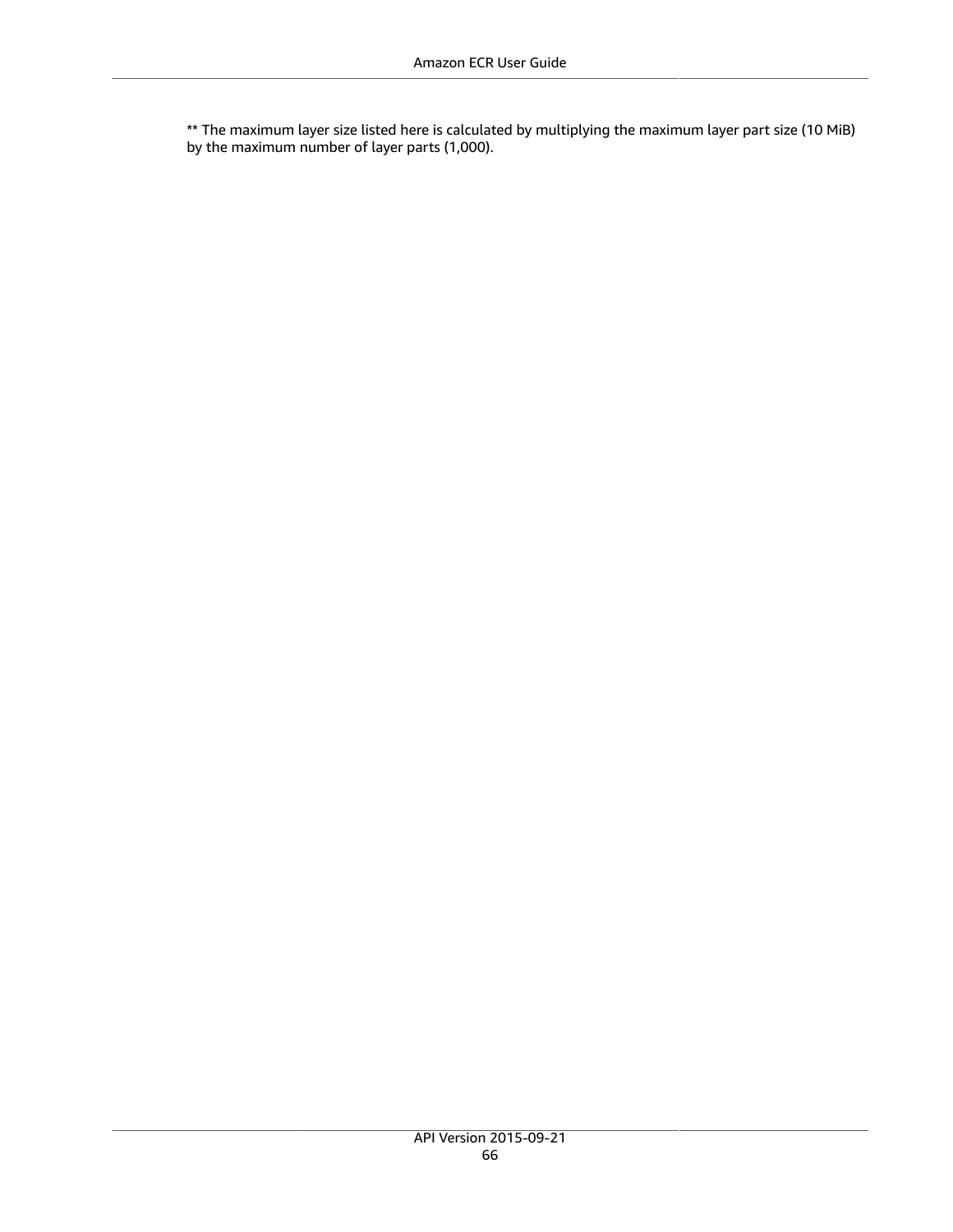# Amazon ECR Usage Reports

AWS provides a free reporting tool called Cost Explorer that enables you to analyze the cost and usage of your Amazon ECR resources.

Cost Explorer is a free tool that you can use to view charts of your usage and costs. You can view data from the last 13 months, and forecast how much you are likely to spend for the next three months. You can use Cost Explorer to see patterns in how much you spend on AWS resources over time, identify areas that need further inquiry, and see trends that you can use to understand your costs. You also can specify time ranges for the data, and view time data by day or by month.

The metering data in your Cost & Usage Report shows usage across all of your Amazon ECR repositories. The metering data includes for each repository. The repositories will not have a cost associated with them. You can use the metadata tags to identify the repository. For more information, see [Tagging](#page-27-0) Your [Resources](#page-27-0) for Billing [\(p. 24\).](#page-27-0)

For more information about creating an AWS Cost and Usage Report, see AWS Cost and Usage [Report](https://docs.aws.amazon.com/awsaccountbilling/latest/aboutv2/billing-reports-costusage.html) in the *AWS Billing and Cost Management User Guide*.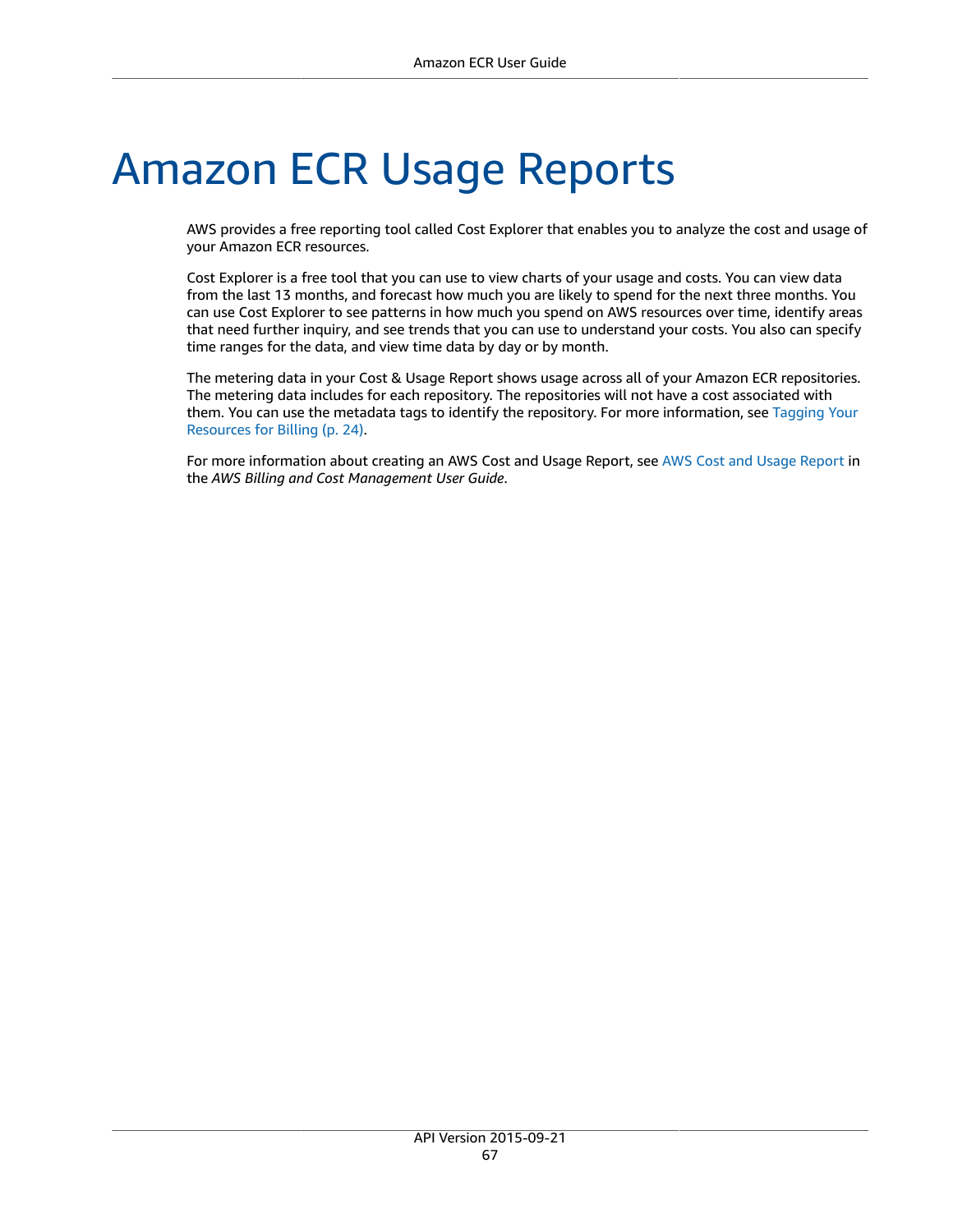# Logging Amazon ECR API Calls with AWS CloudTrail

Amazon ECR is integrated with AWS CloudTrail, a service that provides a record of actions taken by a user, role, or an AWS service in Amazon ECR. CloudTrail captures all API calls for Amazon ECR as events, including calls from the Amazon ECR console and from code calls to the Amazon ECR APIs. If you create a trail, you can enable continuous delivery of CloudTrail events to an Amazon S3 bucket, including events for Amazon ECR. If you don't configure a trail, you can still view the most recent events in the CloudTrail console in **Event history**. Using this information, you can determine the request that was made to Amazon ECR, the originating IP address, who made the request, when it was made, and additional details.

For more information, see the AWS [CloudTrail](https://docs.aws.amazon.com/awscloudtrail/latest/userguide/) User Guide.

# Amazon ECR Information in CloudTrail

CloudTrail is enabled on your AWS account when you create the account. When activity occurs in Amazon ECR, that activity is recorded in a CloudTrail event along with other AWS service events in **Event history**. You can view, search, and download recent events in your AWS account. For more information, see Viewing Events with [CloudTrail](https://docs.aws.amazon.com/awscloudtrail/latest/userguide/view-cloudtrail-events.html) Event History.

For an ongoing record of events in your AWS account, including events for Amazon ECR, create a trail. A trail enables CloudTrail to deliver log files to an Amazon S3 bucket. By default, when you create a trail in the console, the trail applies to all regions. The trail logs events from all regions in the AWS partition and delivers the log files to the Amazon S3 bucket that you specify. Additionally, you can configure other AWS services to further analyze and act upon the event data collected in CloudTrail logs. For more information, see:

- [Overview](https://docs.aws.amazon.com/awscloudtrail/latest/userguide/cloudtrail-create-and-update-a-trail.html) for Creating a Trail
- CloudTrail Supported Services and [Integrations](https://docs.aws.amazon.com/awscloudtrail/latest/userguide/cloudtrail-aws-service-specific-topics.html#cloudtrail-aws-service-specific-topics-integrations)
- Configuring Amazon SNS [Notifications](https://docs.aws.amazon.com/awscloudtrail/latest/userguide/getting_notifications_top_level.html) for CloudTrail
- Receiving [CloudTrail](https://docs.aws.amazon.com/awscloudtrail/latest/userguide/receive-cloudtrail-log-files-from-multiple-regions.html) Log Files from Multiple Regions and Receiving [CloudTrail](https://docs.aws.amazon.com/awscloudtrail/latest/userguide/cloudtrail-receive-logs-from-multiple-accounts.html) Log Files from Multiple **[Accounts](https://docs.aws.amazon.com/awscloudtrail/latest/userguide/cloudtrail-receive-logs-from-multiple-accounts.html)**

All Amazon ECR actions are logged by CloudTrail and are documented in the Amazon Elastic [Container](https://docs.aws.amazon.com/AmazonECR/latest/APIReference/) Registry API [Reference](https://docs.aws.amazon.com/AmazonECR/latest/APIReference/). When performing common tasks you will get sections generated in the CloudTrail log files for each API action that was part of that task. For example, when creating a repository you will get GetAuthorizationToken, CreateRepository and SetRepositoryPolicy sections generated in the CloudTrail log files. When pushing an image to a repository, you will get InitiateLayerUpload, UploadLayerPart, CompleteLayerUpload, and PutImage sections generated. When pulling an image, you will get GetDownloadUrlForLayer and GetBatchImage sections generated. For examples of these common tasks, see [CloudTrail](#page-72-0) Log Entry Example[s \(p. 69\)](#page-72-0).

Every event or log entry contains information about who generated the request. The identity information helps you determine the following:

- Whether the request was made with root or IAM user credentials.
- Whether the request was made with temporary security credentials for a role or federated user.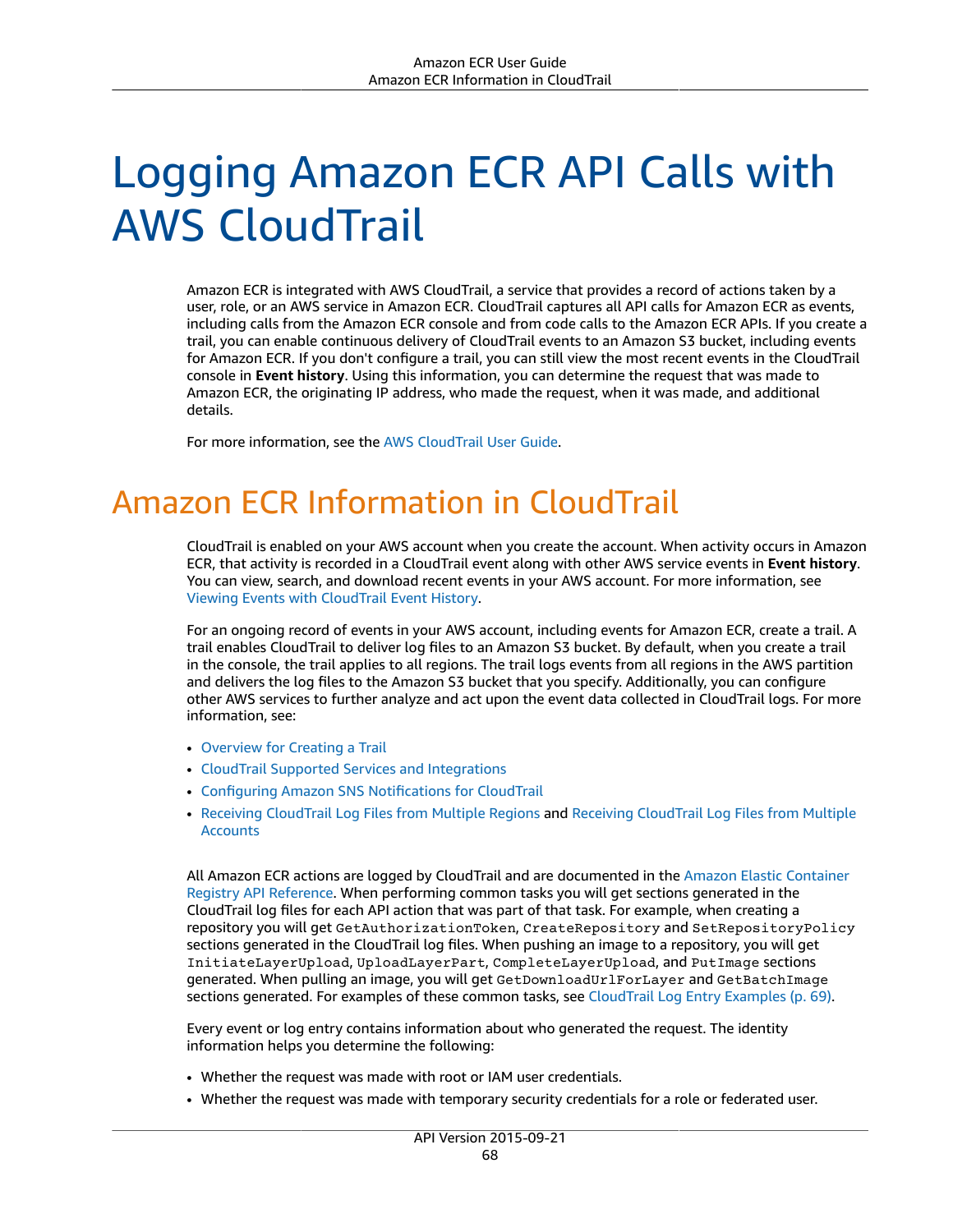• Whether the request was made by another AWS service.

For more information, see the CloudTrail [userIdentity](https://docs.aws.amazon.com/awscloudtrail/latest/userguide/cloudtrail-event-reference-user-identity.html) Element.

# Understanding Amazon ECR Log File Entries

A trail is a configuration that enables delivery of events as log files to an Amazon S3 bucket that you specify. CloudTrail log files contain one or more log entries. An event represents a single request from any source and includes information about the requested action, the date and time of the action, request parameters, and so on. CloudTrail log files are not an ordered stack trace of the public API calls, so they do not appear in any specific order.

### CloudTrail Log Entry Examples

The following are CloudTrail log entry examples for a few common Amazon ECR tasks.

#### **Note**

These examples have been formatted for improved readability. In a CloudTrail log file, all entries and events are concatenated into a single line. In addition, this example has been limited to a single Amazon ECR entry. In a real CloudTrail log file, you see entries and events from multiple AWS services.

The following example shows a CloudTrail log entry that demonstrates the CreateRepository action.

```
{
     "eventVersion": "1.04",
     "userIdentity": {
         "type": "AssumedRole",
         "principalId": "AIDACKCEVSQ6C2EXAMPLE:account_name",
         "arn": "arn:aws:sts::123456789012:user/Mary_Major",
         "accountId": "123456789012",
         "accessKeyId": "AKIAIOSFODNN7EXAMPLE",
         "sessionContext": {
             "attributes": {
                 "mfaAuthenticated": "false",
                 "creationDate": "2018-07-11T21:54:07Z"
             },
             "sessionIssuer": {
                 "type": "Role",
                 "principalId": "AIDACKCEVSQ6C2EXAMPLE",
                 "arn": "arn:aws:iam::123456789012:role/Admin",
                 "accountId": "123456789012",
                 "userName": "Admin"
 }
         }
     },
     "eventTime": "2018-07-11T22:17:43Z",
     "eventSource": "ecr.amazonaws.com",
     "eventName": "CreateRepository",
     "awsRegion": "us-east-2",
     "sourceIPAddress": "203.0.113.12",
     "userAgent": "console.amazonaws.com",
     "requestParameters": {
         "repositoryName": "testrepo"
     },
     "responseElements": {
         "repository": {
             "repositoryArn": "arn:aws:ecr:us-east-2:123456789012:repository/testrepo",
             "repositoryName": "testrepo",
```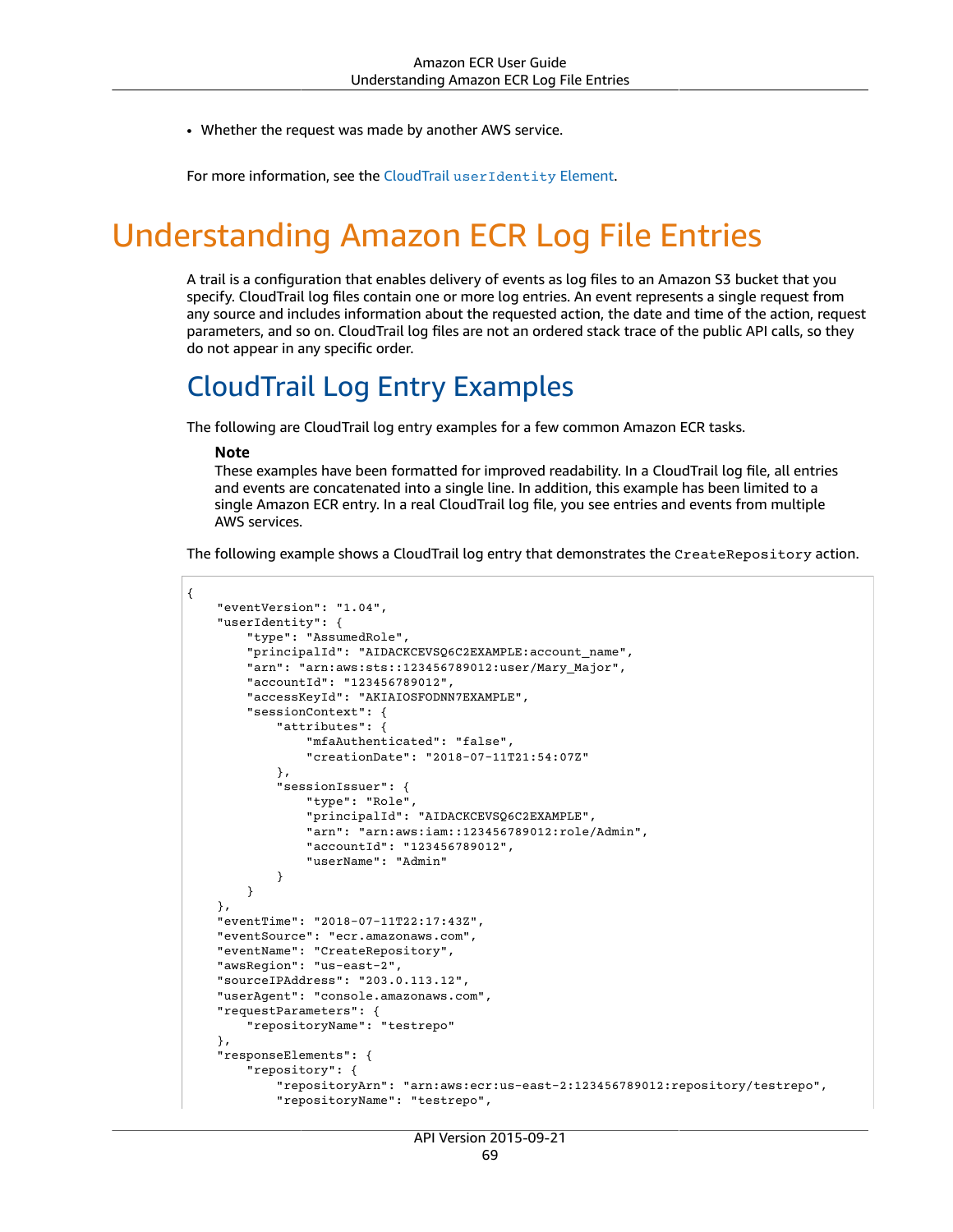```
 "repositoryUri": "123456789012.dkr.ecr.us-east-2.amazonaws.com/testrepo",
             "createdAt": "Jul 11, 2018 10:17:44 PM",
             "registryId": "123456789012"
         }
     },
     "requestID": "cb8c167e-EXAMPLE",
     "eventID": "e3c6f4ce-EXAMPLE",
     "resources": [
         {
             "ARN": "arn:aws:ecr:us-east-2:123456789012:repository/testrepo",
             "accountId": "123456789012"
         }
     ],
     "eventType": "AwsApiCall",
     "recipientAccountId": "123456789012"
}
```
The following example shows a CloudTrail log entry that demonstrates an image push which uses the PutImage action.

#### **Note**

When pushing an image, you will also see InitiateLayerUpload, UploadLayerPart, and CompleteLayerUpload references in the CloudTrail logs.

```
{
      "eventVersion": "1.04",
      "userIdentity": {
      "type": "IAMUser",
      "principalId": "AIDACKCEVSQ6C2EXAMPLE:account_name",
      "arn": "arn:aws:sts::123456789012:user/Mary_Major",
      "accountId": "123456789012",
      "accessKeyId": "AKIAIOSFODNN7EXAMPLE",
   "userName": "Mary_Major",
   "sessionContext": {
     "attributes": {
      "mfaAuthenticated": "false",
      "creationDate": "2019-04-15T16:42:14Z"
    }
   }
  },
  "eventTime": "2019-04-15T16:45:00Z",
  "eventSource": "ecr.amazonaws.com",
  "eventName": "PutImage",
  "awsRegion": "us-east-2",
  "sourceIPAddress": "203.0.113.12",
  "userAgent": "console.amazonaws.com",
  "requestParameters": {
   "repositoryName": "testrepo",
   "imageTag": "latest",
   "registryId": "123456789012",
   "imageManifest": "{\n \"schemaVersion\": 2,\n \"mediaType\": \"application/
vnd.docker.distribution.manifest.v2+json\",\n \"config\": {\n \"mediaType\":
  \"application/vnd.docker.container.image.v1+json\",\n \"size\": 5543,\n 
  \"digest\": \"sha256:000b9b805af1cdb60628898c9f411996301a1c13afd3dbef1d8a16ac6dbf503a
\lceil \cdot \rceil,\n \"layers\": [\n {\n \"mediaType\": \"application/<br>vnd.docker.imaqe.rootfs.diff.tar.qzip\",\n \"size\": 43252507,\n
vnd.dockey.inage.rootfs.diff.tar.qzip\\", \n\\n \"digest\": \"sha256:3b37166ec61459e76e33282dda08f2a9cd698ca7e3d6bc44e6a6e7580cdeff8e
\lceil \cdot \rceil,\n {\n \"mediaType\": \"application/<br>vnd.docker.image.rootfs.diff.tar.gzip\",\n \"size\": 846,\n
vnd.docker.image.rootfs.diff.tar.gzip\",\n \"size\": 846,\n \"digest
\": \"sha256:504facff238fde83f1ca8f9f54520b4219c5b8f80be9616ddc52d31448a044bd
\verb|\\" \verb|n| + \verb|N|+ \verb|N|+ \verb|N|+ \verb|N|+ \verb|N|+ \verb|N|+ \verb|N|+ \verb|N|+ \verb|N|+ \verb|N|+ \verb|N|+ \verb|N|+ \verb|N|+ \verb|N|+ \verb|N|+ \verb|N|+ \verb|N|+ \verb|N|+ \verb|N|+ \verb|N|+ \verb|N|+ \verb|N|+ \verb|N|+ \verb|N|+ \verb|N|+ \verb|N|+ \verb|N|+ \verb|N|+ \verb|N|+ \verb|N|+ \verb|N|+ \verb|N|+ \verb|N|+ \verb|N|+ \verb|N|vnd.docker.image.rootfs.diff.tar.gzip\",\n \"size\": 615,\n \"digest
\": \"sha256:ebbcacd28e101968415b0c812b2d2dc60f969e36b0b08c073bf796e12b1bb449\"\n<br>},\n {\n \"mediaType\": \"application/
                                   \backslash"mediaType\backslash": \backslash"application/
vnd.docker.image.rootfs.diff.tar.gzip\",\n \"size\": 850,\n \"digest
```
API Version 2015-09-21 70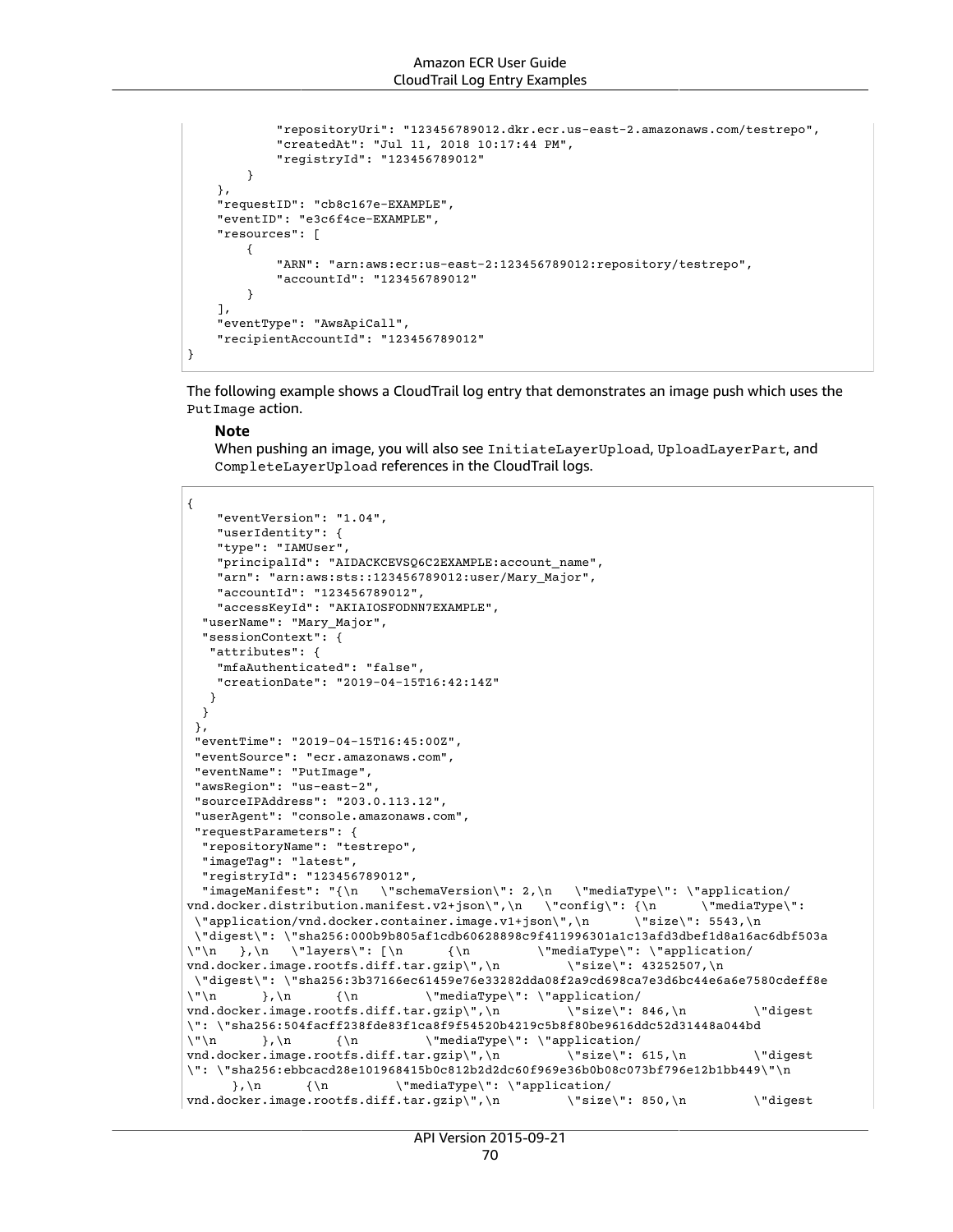vnd.docker.image.rootfs.diff.tar.gzip\",\n \"size\": 176,\n \"digest

```
\": \"sha256:c7fb3351ecad291a88b92b600037e2435c84a347683d540042086fe72c902b8a
\langle \nabla \cdot \mathbf{r} \rangle, \n {\n \"mediaType\": \"application/
vnd.docker.image.rootfs.diff.tar.gzip\",\n \"size\": 168,\n \"digest
\": \"sha256:2e3debadcbf7e542e2aefbce1b64a358b1931fb403b3e4aeca27cb4d809d56c2\"\n<br>},\n {\n \"mediaType\": \"application/
                             \"mediaType\":\"application/<br>f.tar.gzip\",\n \"size\": 37720774,\n
vnd.docker.image.rootfs.diff.tar.gzip\",\n \"size\": 37720774,\n \"digest
\": \"sha256:f8c9f51ad524d8ae9bf4db69cd3e720ba92373ec265f5c390ffb21bb0c277941\"\n
      \},\n {\n \"mediaType\": \"application/
vnd.docker.image.rootfs.diff.tar.gzip\",\n \"size\": 30432107,\n
 \"digest\": \"sha256:813a50b13f61cf1f8d25f19fa96ad3aa5b552896c83e86ce413b48b091d7f01b
\langle \nabla \cdot \mathbf{h} \rangle, \n {\n \'mediaType\": \"application/
vnd.docker.image.rootfs.diff.tar.gzip\",\n \"size\": 197,\n \"digest
\": \"sha256:7ab043301a6187ea3293d80b30ba06c7bf1a0c3cd4c43d10353b31bc0cecfe7d
\"\n },\n {\n \"mediaType\": \"application/<br>vnd.docker.image.rootfs.diff.tar.gzip\",\n \"size\": 154,\n
vnd.docker.image.rootfs.diff.tar.gzip\",\n \"size\": 154,\n \"digest
\": \"sha256:67012cca8f31dc3b8ee2305e7762fee20c250513effdedb38a1c37784a5a2e71\"\n<br>},\n {\n \"mediaType\": \"application/
                             \"mediaType\":\"application/<br>f.tar.gzip\",\n \"size\": 176,\n
vnd.docker.image.rootfs.diff.tar.gzip\",\n \"size\": 176,\n \"digest
\": \"sha256:3bc892145603fffc9b1c97c94e2985b4cb19ca508750b15845a5d97becbd1a0e
\langle \nabla \cdot \mathbf{h} \rangle, \n {\n \"mediaType\": \"application/
vnd.docker.image.rootfs.diff.tar.gzip\",\n \"size\": 183,\n \"digest
\": \"sha256:6f1c79518f18251d35977e7e46bfa6c6b9cf50df2a79d4194941d95c54258d18\"\n
     \},\n {\n \"mediaType\": \"application/
vnd.docker.image.rootfs.diff.tar.gzip\",\n \"size\": 212,\n \"digest
\": \"sha256:b7bcfbc2e2888afebede4dd1cd5eebf029bb6315feeaf0b56e425e11a50afe42\"\n
      \},\n\ {\n \{\n\ \"mediaType\": \"application/
vnd.docker.image.rootfs.diff.tar.qzip\",\n \"size\": 212,\n \"digest\":
  \"sha256:2b220f8b0f32b7c2ed8eaafe1c802633bbd94849b9ab73926f0ba46cdae91629\"\n }\n 
  ]\n\"
  },
  "responseElements": {
   "image": {
    "repositoryName": "testrepo",
    "imageManifest": "{\n \"schemaVersion\": 2,\n \"mediaType\": \"application/
vnd.docker.distribution.manifest.v2+json\",\n \"config\": {\n \"mediaType\":
 \"application/vnd.docker.container.image.v1+json\",\n \"size\": 5543,\n
  \"digest\": \"sha256:000b9b805af1cdb60628898c9f411996301a1c13afd3dbef1d8a16ac6dbf503a
\"\n },\n \"layers\": [\n {\n \"mediaType\": \"application/
vnd.docker.image.rootfs.diff.tar.gzip\",\n \"size\": 43252507,\n 
  \"digest\": \"sha256:3b37166ec61459e76e33282dda08f2a9cd698ca7e3d6bc44e6a6e7580cdeff8e
\"\n },\n {\n \"mediaType\": \"application/
vnd.docker.image.rootfs.diff.tar.gzip\",\n \"size\": 846,\n \"digest
\": \"sha256:504facff238fde83f1ca8f9f54520b4219c5b8f80be9616ddc52d31448a044bd
\langle \nabla \cdot \mathbf{h} \rangle, \n {\n \"mediaType\": \"application/
vnd.docker.image.rootfs.diff.tar.gzip\",\n \"size\": 615,\n \"digest
\": \"sha256:ebbcacd28e101968415b0c812b2d2dc60f969e36b0b08c073bf796e12b1bb449\"\n
     },\n {\n \"mediaType\": \"application/<br>ocker.image.rootfs.diff.tar.gzip\",\n \"size\": 850,\n
vnd.docker.image.rootfs.diff.tar.gzip\",\n \"size\": 850,\n \"digest
\": \"sha256:c7fb3351ecad291a88b92b600037e2435c84a347683d540042086fe72c902b8a
\"\n },\n {\n \"mediaType\": \"application/<br>vnd.docker.image.rootfs.diff.tar.gzip\",\n \"size\": 168.\n
vnd.docker.image.rootfs.diff.tar.gzip\",\n \"size\": 168,\n \"digest
\": \"sha256:2e3debadcbf7e542e2aefbce1b64a358b1931fb403b3e4aeca27cb4d809d56c2\"\n
     \},\n {\n \"mediaType\": \"application/
vnd.docker.image.rootfs.diff.tar.gzip\",\n \"size\": 37720774,\n \"digest
\": \"sha256:f8c9f51ad524d8ae9bf4db69cd3e720ba92373ec265f5c390ffb21bb0c277941\"\n
      \},\n \ {\n \"mediaType\": \"application/
vnd.docker.image.rootfs.diff.tar.gzip\",\n  \"size\": 30432107,\n
\"digest\": \"sha256:813a50b13f61cf1f8d25f19fa96ad3aa5b552896c83e86ce413b48b091d7f01b<br>\"\n },\n {\n \"mediaType\": \"application/
                            \"\n },\n {\n \"mediaType\": \"application/
vnd.docker.image.rootfs.diff.tar.gzip\",\n \"size\": 197,\n \"digest
\": \"sha256:7ab043301a6187ea3293d80b30ba06c7bf1a0c3cd4c43d10353b31bc0cecfe7d
\verb|\\" \verb|n| + \verb|N|+ \verb|N|+ \verb|N|+ \verb|N|+ \verb|N|+ \verb|N|+ \verb|N|+ \verb|N|+ \verb|N|+ \verb|N|+ \verb|N|+ \verb|N|+ \verb|N|+ \verb|N|+ \verb|N|+ \verb|N|+ \verb|N|+ \verb|N|+ \verb|N|+ \verb|N|+ \verb|N|+ \verb|N|+ \verb|N|+ \verb|N|+ \verb|N|+ \verb|N|+ \verb|N|+ \verb|N|+ \verb|N|+ \verb|N|+ \verb|N|+ \verb|N|+ \verb|N|+ \verb|N|+ \verb|N|vnd.docker.image.rootfs.diff.tar.qzip\",\n \"size\": 154,\n \"digest
\": \"sha256:67012cca8f31dc3b8ee2305e7762fee20c250513effdedb38a1c37784a5a2e71\"\n
      }, \n {\n} {\n} {\n \"mediaType\": \"application/
```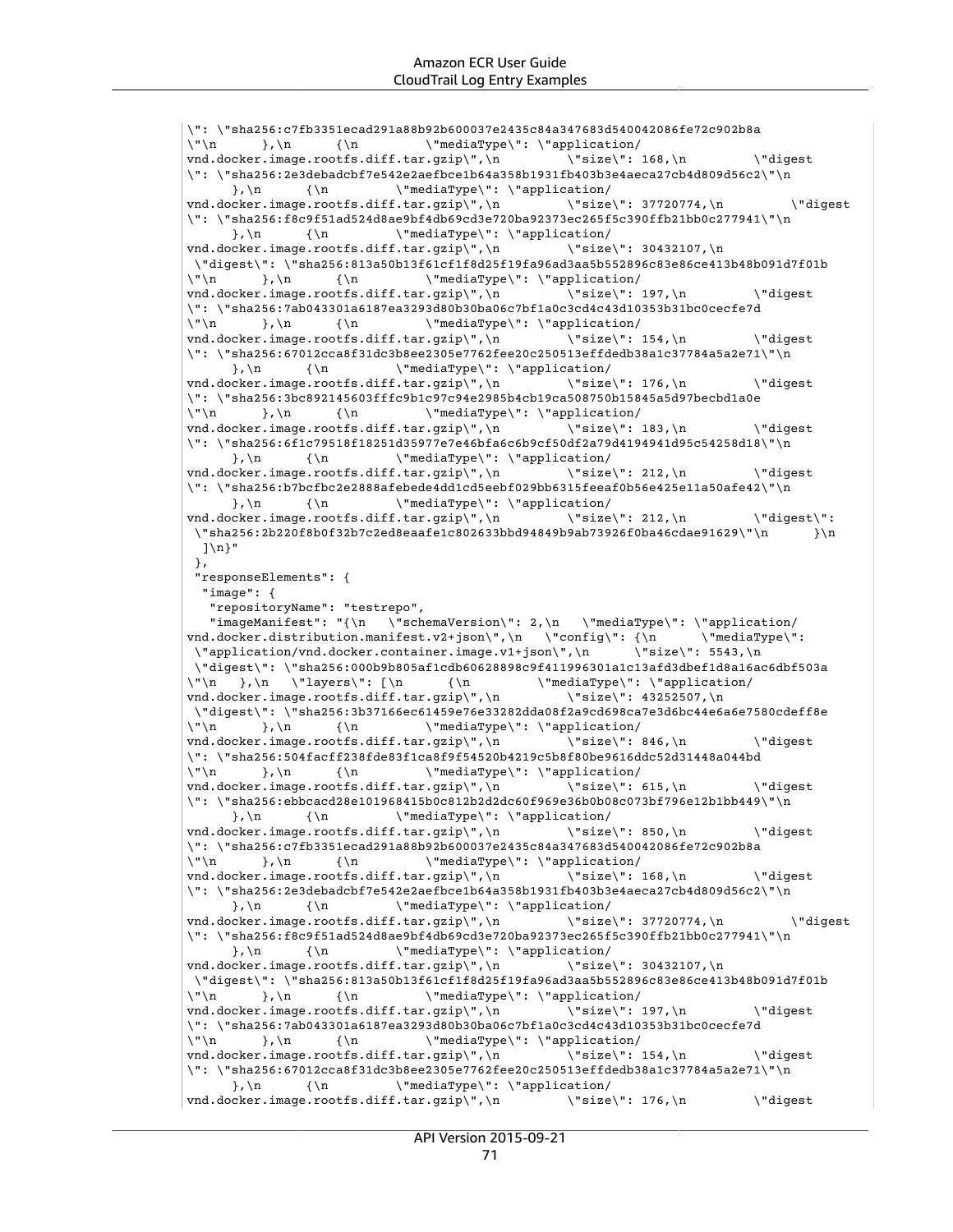```
\": \"sha256:3bc892145603fffc9b1c97c94e2985b4cb19ca508750b15845a5d97becbd1a0e<br>\"\n },\n {\n \"mediaType\": \"application/
                               \"mediaType\": \"application/<br>
\ar . qzip\",\n \"size\": 183,\n
vnd.docker.image.rootfs.diff.tar.gzip\",\n \"size\": 183,\n \"digest
\": \"sha256:6f1c79518f18251d35977e7e46bfa6c6b9cf50df2a79d4194941d95c54258d18\"\n
      \},\n {\n \"mediaType\": \"application/<br>cker.image.rootfs.diff.tar.gzip\",\n \"size\": 212,\n
vnd.docker.image.rootfs.diff.tar.gzip\",\n \"size\": 212,\n \"digest
\": \"sha256:b7bcfbc2e2888afebede4dd1cd5eebf029bb6315feeaf0b56e425e11a50afe42\"\n
      \},\n {\n \"mediaType\": \"application/
vnd.docker.image.rootfs.diff.tar.gzip\",\n \"size\": 212,\n \"digest\":
  \"sha256:2b220f8b0f32b7c2ed8eaafe1c802633bbd94849b9ab73926f0ba46cdae91629\"\n }\n 
  1\n}".
    "registryId": "123456789012",
    "imageId": {
     "imageDigest":
  "sha256:98c8b060c21d9adbb6b8c41b916e95e6307102786973ab93a41e8b86d1fc6d3e",
     "imageTag": "latest"
    }
  }
  },
  "requestID": "cf044b7d-5f9d-11e9-9b2a-95983139cc57",
  "eventID": "2bfd4ee2-2178-4a82-a27d-b12939923f0f",
  "resources": [{
   "ARN": "arn:aws:ecr:us-east-2:123456789012:repository/testrepo",
   "accountId": "123456789012"
  }],
  "eventType": "AwsApiCall",
  "recipientAccountId": "123456789012"
}
```
The following example shows a CloudTrail log entry that demonstrates an image pull which uses the BatchGetImage action.

#### **Note**

When pulling an image, if you don't already have the image locally, you will also see GetDownloadUrlForLayer references in the CloudTrail logs.

```
{
     "eventVersion": "1.04",
     "userIdentity": {
     "type": "IAMUser",
     "principalId": "AIDACKCEVSQ6C2EXAMPLE:account_name",
     "arn": "arn:aws:sts::123456789012:user/Mary_Major",
     "accountId": "123456789012",
     "accessKeyId": "AKIAIOSFODNN7EXAMPLE",
   "userName": "Mary_Major",
   "sessionContext": {
    "attributes": {
     "mfaAuthenticated": "false",
     "creationDate": "2019-04-15T16:42:14Z"
   }
  }
  },
  "eventTime": "2019-04-15T17:23:20Z",
  "eventSource": "ecr.amazonaws.com",
  "eventName": "BatchGetImage",
  "awsRegion": "us-east-2",
  "sourceIPAddress": "203.0.113.12",
  "userAgent": "console.amazonaws.com",
  "requestParameters": {
   "imageIds": [{
   "imageTag": "latest"
  }],
   "acceptedMediaTypes": [
    "application/json",
    "application/vnd.oci.image.manifest.v1+json",
```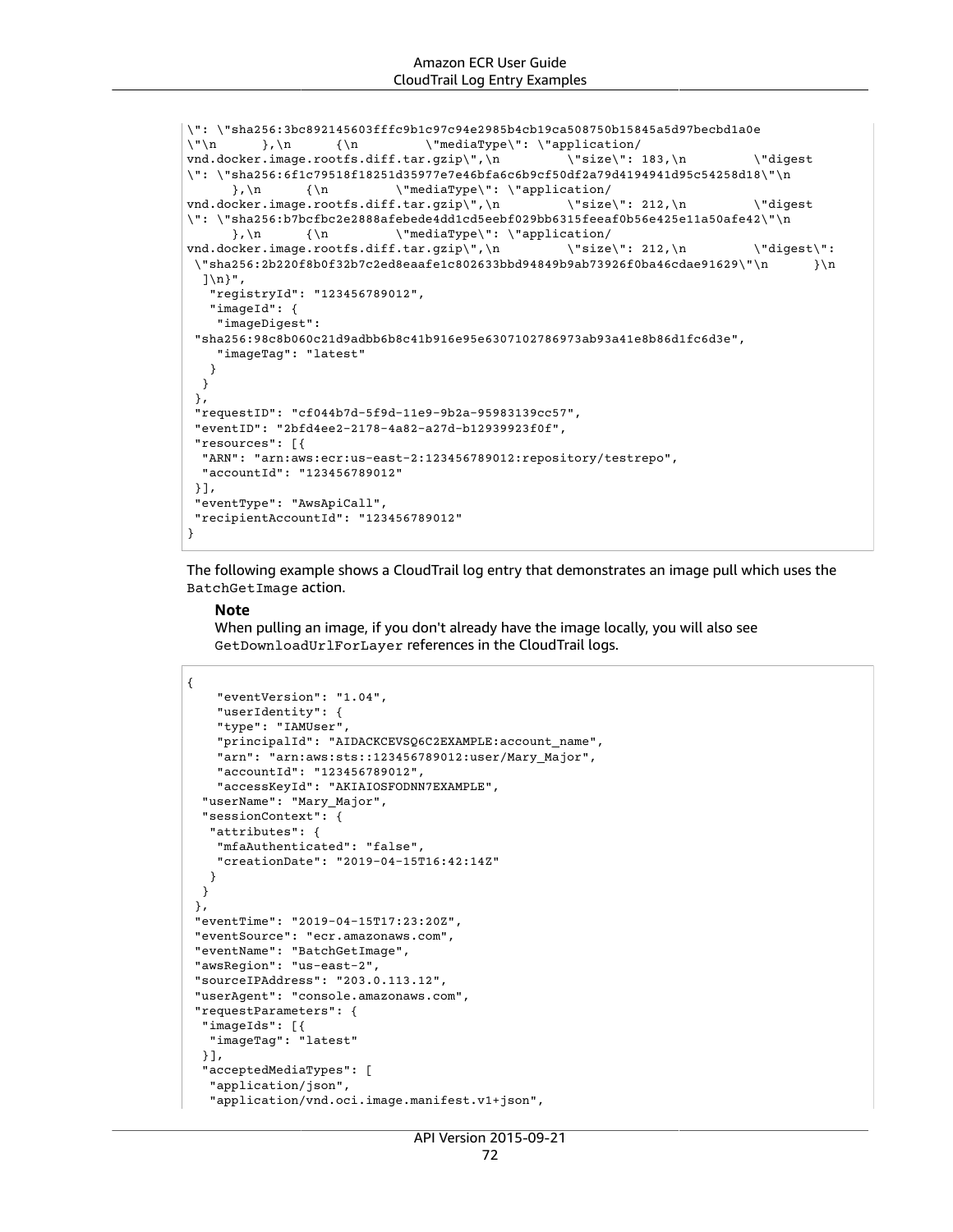```
 "application/vnd.oci.image.index.v1+json",
    "application/vnd.docker.distribution.manifest.v2+json",
    "application/vnd.docker.distribution.manifest.list.v2+json",
   "application/vnd.docker.distribution.manifest.v1+prettyjws"
  ],
  "repositoryName": "testrepo",
  "registryId": "123456789012"
 },
 "responseElements": null,
 "requestID": "2a1b97ee-5fa3-11e9-a8cd-cd2391aeda93",
 "eventID": "c84f5880-c2f9-4585-9757-28fa5c1065df",
 "resources": [{
  "ARN": "arn:aws:ecr:us-east-2:123456789012:repository/testrepo",
  "accountId": "123456789012"
 }],
 "eventType": "AwsApiCall",
 "recipientAccountId": "123456789012"
}
```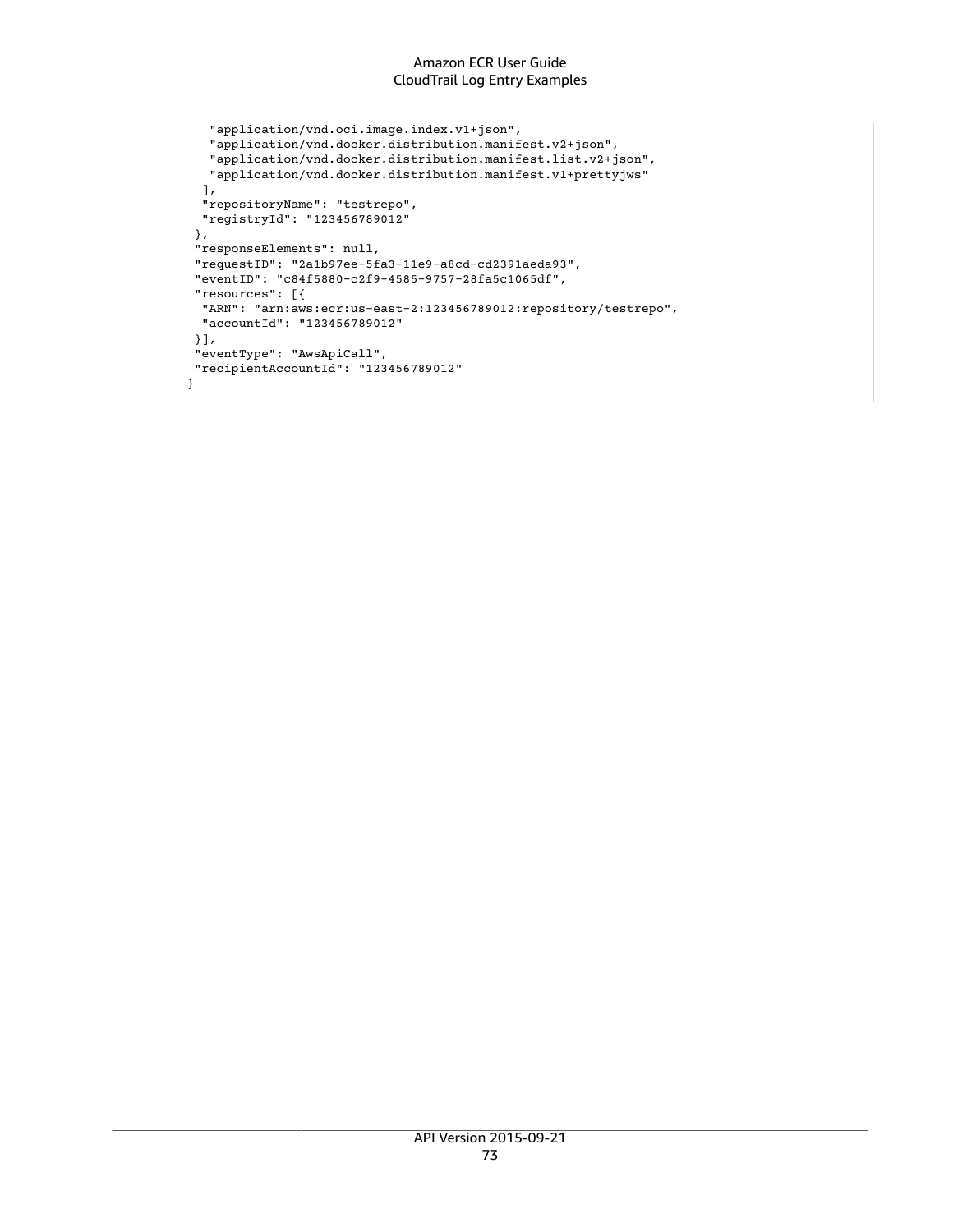# Amazon ECR Troubleshooting

This chapter helps you find diagnostic information for Amazon Elastic Container Registry (Amazon ECR), and provides troubleshooting steps for common issues and error messages.

#### **Topics**

- Enabling Docker Debug [Output \(p. 74\)](#page-77-0)
- Enabling AWS [CloudTrail \(p. 74\)](#page-77-1)
- Optimizing [Performance](#page-77-2) for Amazon ECR (p. 74)
- [Troubleshooting](#page-78-0) Errors with Docker Commands When Using Amazon ECR (p. 75)
- Troubleshooting Amazon ECR Error [Messages \(p. 78\)](#page-81-0)

# <span id="page-77-0"></span>Enabling Docker Debug Output

To begin debugging any Docker-related issue, you should start by enabling Docker debugging output on the Docker daemon running on your host instances. For more information about enabling Docker debugging if you are using images pulled from Amazon ECR on Amazon ECS container instances, see [Enabling](https://docs.aws.amazon.com/AmazonECS/latest/developerguide/troubleshooting.html#docker-debug-mode) Docker Debug Output in the *Amazon Elastic Container Service Developer Guide*.

# <span id="page-77-1"></span>Enabling AWS CloudTrail

Additional information about errors returned by Amazon ECR can be discovered by enabling AWS CloudTrail, which is a service that records AWS calls for your AWS account. CloudTrail delivers log files to an Amazon S3 bucket. By using information collected by CloudTrail, you can determine what requests were successfully made to AWS services, who made the request, when it was made, and so on. To learn more about CloudTrail, including how to turn it on and find your log files, see the AWS [CloudTrail](https://docs.aws.amazon.com/awscloudtrail/latest/userguide/) User [Guide](https://docs.aws.amazon.com/awscloudtrail/latest/userguide/). For more information on using CloudTrail with Amazon ECR, see Logging [Amazon](#page-71-0) ECR API Calls with AWS [CloudTrail \(p. 68\).](#page-71-0)

# <span id="page-77-2"></span>Optimizing Performance for Amazon ECR

The following section provides recommendations on settings and strategies that can be used to optimize performance when using Amazon ECR.

Use Docker 1.10 and above to take advantage of simultaneous layer uploads

Docker images are composed of layers, which are intermediate build stages of the image. Each line in a Dockerfile results in the creation of a new layer. When you use Docker 1.10 and above, Docker defaults to pushing as many layers as possible as simultaneous uploads to Amazon ECR, resulting in faster upload times.

Use a smaller base image

The default images available through Docker Hub may contain many dependencies that your application doesn't require. Consider using a smaller image created and maintained by others in the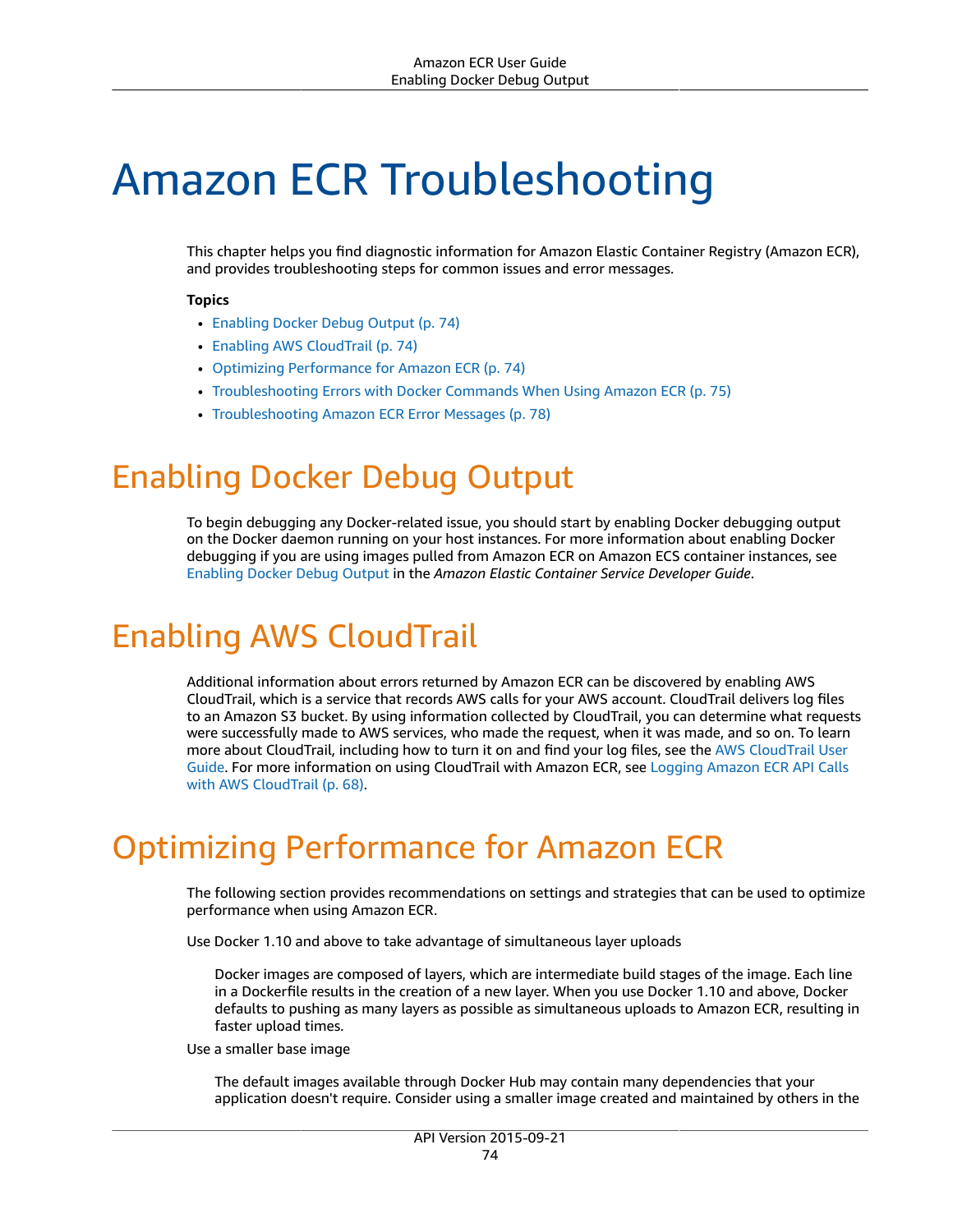Docker community, or build your own base image using Docker's minimal scratch image. For more information, see [Create](https://docs.docker.com/engine/userguide/eng-image/baseimages/) a base image in the Docker documentation.

Place the dependencies that change the least earlier in your Dockerfile

Docker caches layers, and that speeds up build times. If nothing on a layer has changed since the last build, Docker uses the cached version instead of rebuilding the layer. However, each layer is dependent on the layers that came before it. If a layer changes, Docker recompiles not only that layer, but any layers that come after that layer as well.

To minimize the time required to rebuild a Dockerfile and to re-upload layers, consider placing the dependencies that change the least frequently earlier in your Dockerfile. Place rapidly changing dependencies (such as your application's source code) later in the stack.

Chain commands to avoid unnecessary file storage

Intermediate files created on a layer remain a part of that layer even if they are deleted in a subsequent layer. Consider the following example:

```
WORKDIR /tmp
RUN wget http://example.com/software.tar.gz 
RUN wget tar -xvf software.tar.gz 
RUN mv software/binary /opt/bin/myapp
RUN rm software.tar.gz
```
In this example, the layers created by the first and second RUN commands contain the original .tar.gz file and all of its unzipped contents. This is even though the .tar.gz file is deleted by the fourth RUN command. These commands can be chained together into a single RUN statement to ensure that these unnecessary files aren't part of the final Docker image:

```
WORKDIR /tmp
RUN wget http://example.com/software.tar.gz &&\
    wget tar -xvf software.tar.gz &&\
     mv software/binary /opt/bin/myapp &&\
     rm software.tar.gz
```
Use the closest regional endpoint

You can reduce latency in pulling images from Amazon ECR by ensuring that you are using the regional endpoint closest to where your application is running. If your application is running on an Amazon EC2 instance, you can use the following shell code to obtain the region from the Availability Zone of the instance:

```
REGION=$(curl -s http://169.254.169.254/latest/meta-data/placement/availability-zone |\
     sed -n 's/\(\dagger\dagger\dagger\)[a-zA-Z]*$/\1/p')
```
The region can be passed to AWS CLI commands using the **--region** parameter, or set as the default region for a profile using the **aws configure** command. You can also set the region when making calls using the AWS SDK. For more information, see the documentation for the SDK for your specific programming language.

# <span id="page-78-0"></span>Troubleshooting Errors with Docker Commands When Using Amazon ECR

**Topics**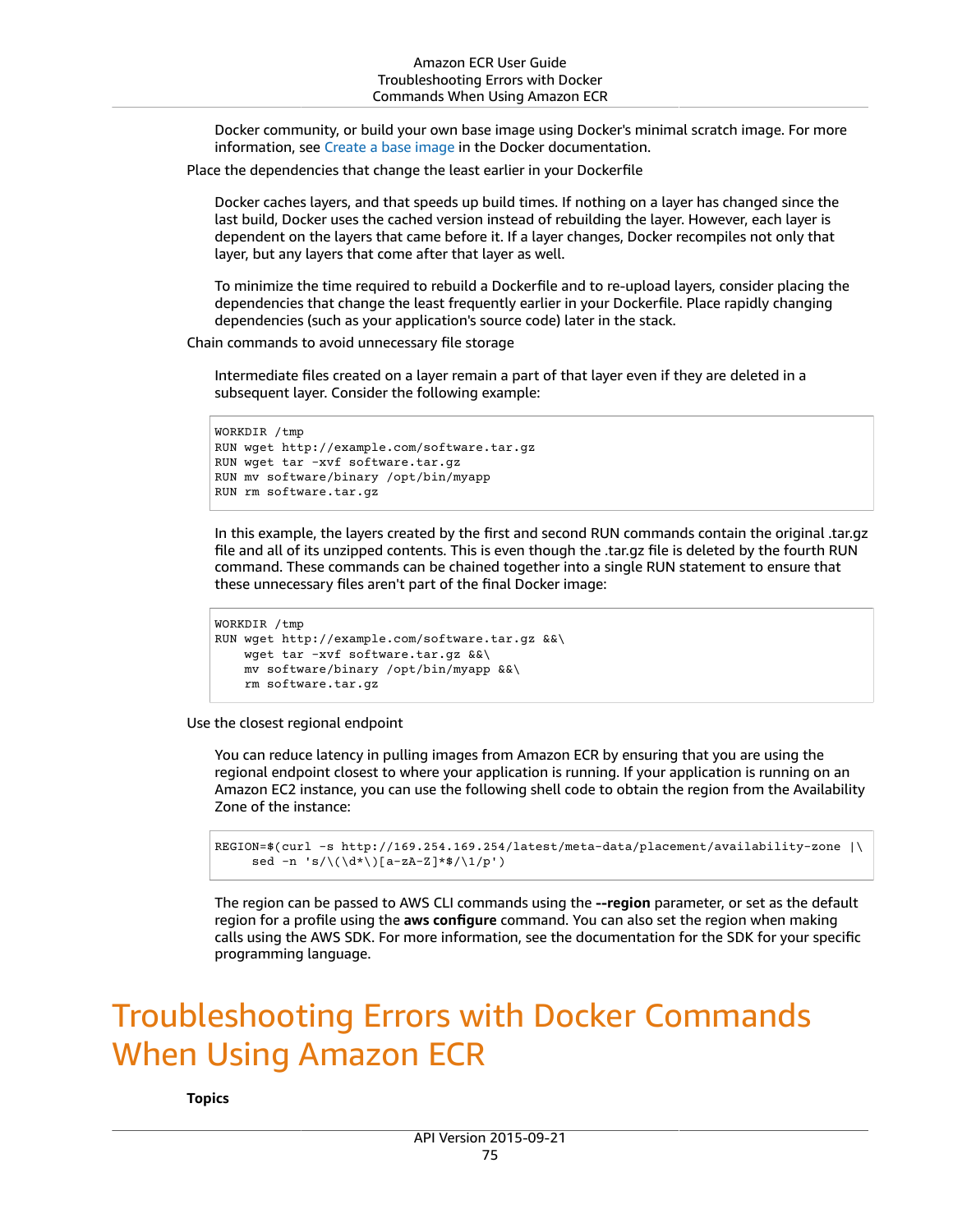#### Amazon ECR User Guide Error: "Filesystem Verification Failed" or "404: Image Not Found" When Pulling an Image From an Amazon ECR Repository

- Error: "Filesystem [Verification](#page-79-0) Failed" or "404: Image Not Found" When Pulling an Image From an Amazon ECR [Repository \(p. 76\)](#page-79-0)
- Error: "Filesystem Layer [Verification](#page-79-1) Failed" When Pulling Images from Amazon ECR (p. 76)
- HTTP 403 Errors or "no basic auth credentials" Error When Pushing to [Repository \(p. 77\)](#page-80-0)

In some cases, running a Docker command against Amazon ECR may result in an error message. Some common error messages and potential solutions are explained below.

### <span id="page-79-0"></span>Error: "Filesystem Verification Failed" or "404: Image Not Found" When Pulling an Image From an Amazon ECR Repository

You may receive the error Filesystem verification failed when using the **docker pull** command to pull an image from an Amazon ECR repository with Docker 1.9 or above. You may receive the error 404: Image not found when you are using Docker versions before 1.9.

Some possible reasons and their explanations are given below.

The local disk is full

If the local disk on which you're running **docker pull** is full, then the SHA-1 hash calculated on the local file may be different than the one calculated by Amazon ECR. Check that your local disk has enough remaining free space to store the Docker image you are pulling. You can also delete old images to make room for new ones. Use the **docker images** command to see a list of all locally downloaded Docker images, along with their sizes.

Client cannot connect to the remote repository due to network error

Calls to an Amazon ECR repository require a functioning connection to the internet. Verify your network settings, and verify that other tools and applications can access resources on the internet. If you are running **docker pull** on an Amazon EC2 instance in a private subnet, verify that the subnet has a route to the internet. Use a network address translation (NAT) server or a managed NAT gateway.

Currently, calls to an Amazon ECR repository also require network access through your corporate firewall to Amazon Simple Storage Service (Amazon S3). If your organization uses firewall software or a NAT device that allows service endpoints, ensure that the Amazon S3 service endpoints for your current Region are allowed.

If you are using Docker behind an HTTP proxy, you can configure Docker with the appropriate proxy settings. For more information, see HTTP [proxy](https://docs.docker.com/engine/admin/systemd/#/http-proxy) in the Docker documentation.

### <span id="page-79-1"></span>Error: "Filesystem Layer Verification Failed" When Pulling Images from Amazon ECR

You may receive the error image image-name not found when pulling images using the **docker pull** command. If you inspect the Docker logs, you may see an error like the following:

filesystem layer verification failed for digest sha256:2b96f...

This error indicates that one or more of the layers for your image has failed to download. Some possible reasons and their explanations are given below.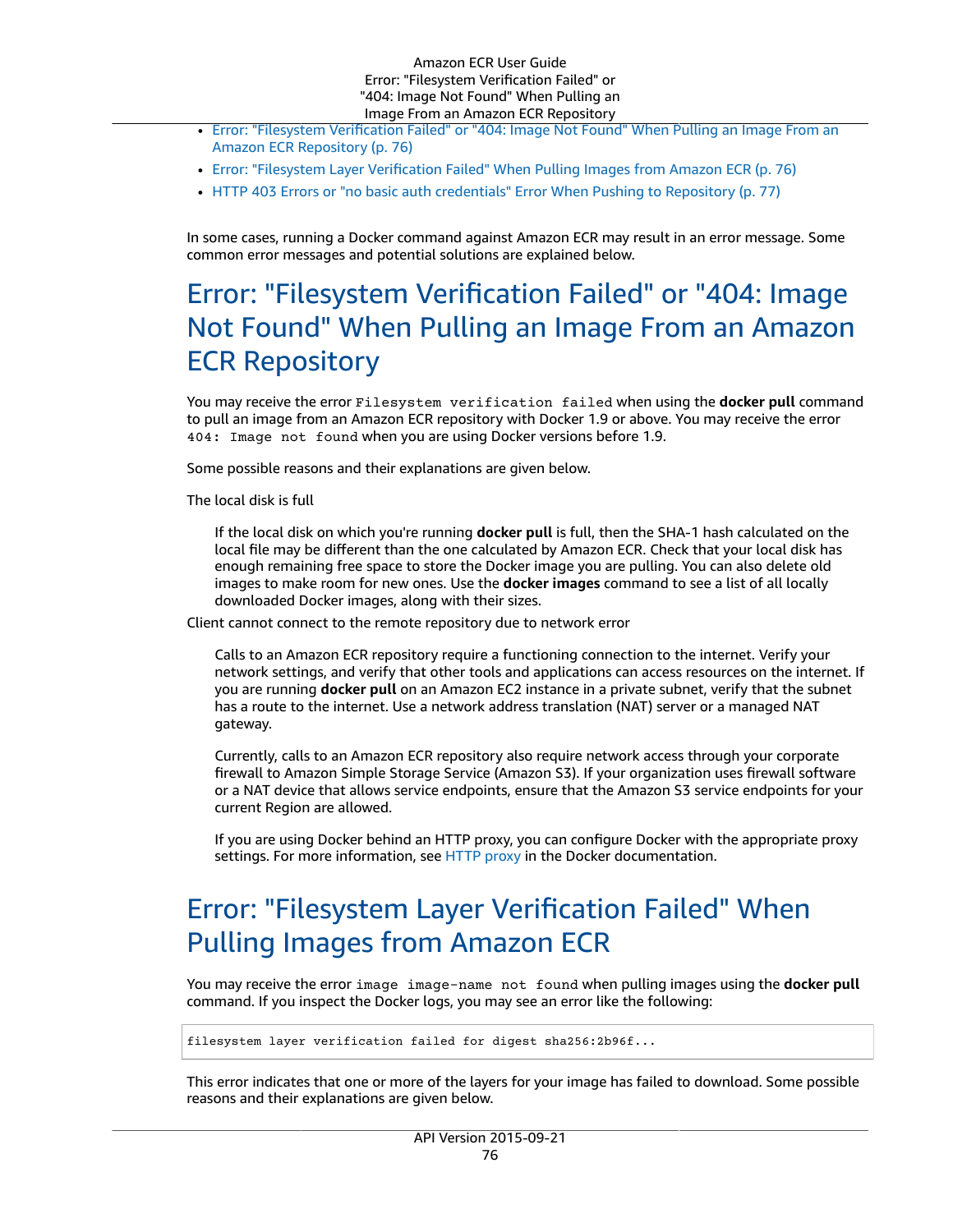You are using an older version of Docker

This error can occur in a small percentage of cases when using a Docker version less than 1.10. Upgrade your Docker client to 1.10 or greater.

Your client has encountered a network or disk error

A full disk or a network issue may prevent one or more layers from downloading, as discussed earlier about the Filesystem verification failed message. Follow the recommendations above to ensure that your filesystem is not full, and that you have enabled access to Amazon S3 from within your network.

### <span id="page-80-0"></span>HTTP 403 Errors or "no basic auth credentials" Error When Pushing to Repository

There are times when you may receive an HTTP 403 (Forbidden) error, or the error message no basic auth credentials from the **docker push** command, even if you have successfully authenticated to Docker using the **aws ecr get-login** command. The following are some known causes of this issue:

You have authenticated to a different region

Authentication requests are tied to specific regions, and cannot be used across regions. For example, if you obtain an authorization token from US West (Oregon), you cannot use it to authenticate against your repositories in US East (N. Virginia). To resolve the issue, ensure that you are using the same region for both authentication and **docker push** command calls.

You have authenticated to push to a repository on the wrong AWS account

If you are using an IAM user from one AWS account but attempting to push to a repository hosted in another account, you must explicitly specify the **--registry-ids** parameter when you call **aws ecr get-login**. Otherwise, you get a Docker login command that by default only authorizes you to push to repositories on the same account that hosts your IAM user. You are not authorized to push to the account that hosts your repository. Always ensure that the repository URL in the response from **aws ecr get-login** matches the repository URL that you are pushing to, including the account ID portion of the URL.

Your token has expired

The default token expiration period for tokens obtained using the GetAuthorizationToken operation is 12 hours. However, if you use a temporary security credential mechanism to authenticate and receive your token, the expiration period of the token is equal to the duration of the temporary credentials. Temporary security credential mechanisms include multi-factor authentication (MFA) or AWS Security Token Service. For example, if you call the **aws ecr get-login** command by assuming a role, the authorization token expires within 15 minutes to 1 hour. This depends on the settings you use when calling the **aws sts assume-role** command.

Bug in wincred credential manager

Some versions of Docker for Windows use a credential manager called wincred, which does not properly handle the Docker login command produced by **aws ecr get-login** (for more information, see<https://github.com/docker/docker/issues/22910>). You can run the Docker login command that is output, but when you try to push or pull images, those commands fail. You can work around this bug by removing the https:// scheme from the registry argument in the Docker login command that is output from **aws ecr get-login**. An example Docker login command without the HTTPS scheme is shown below.

**docker login -u AWS -p** *<password> <aws\_account\_id>***.dkr.ecr.***<region>***.amazonaws.com**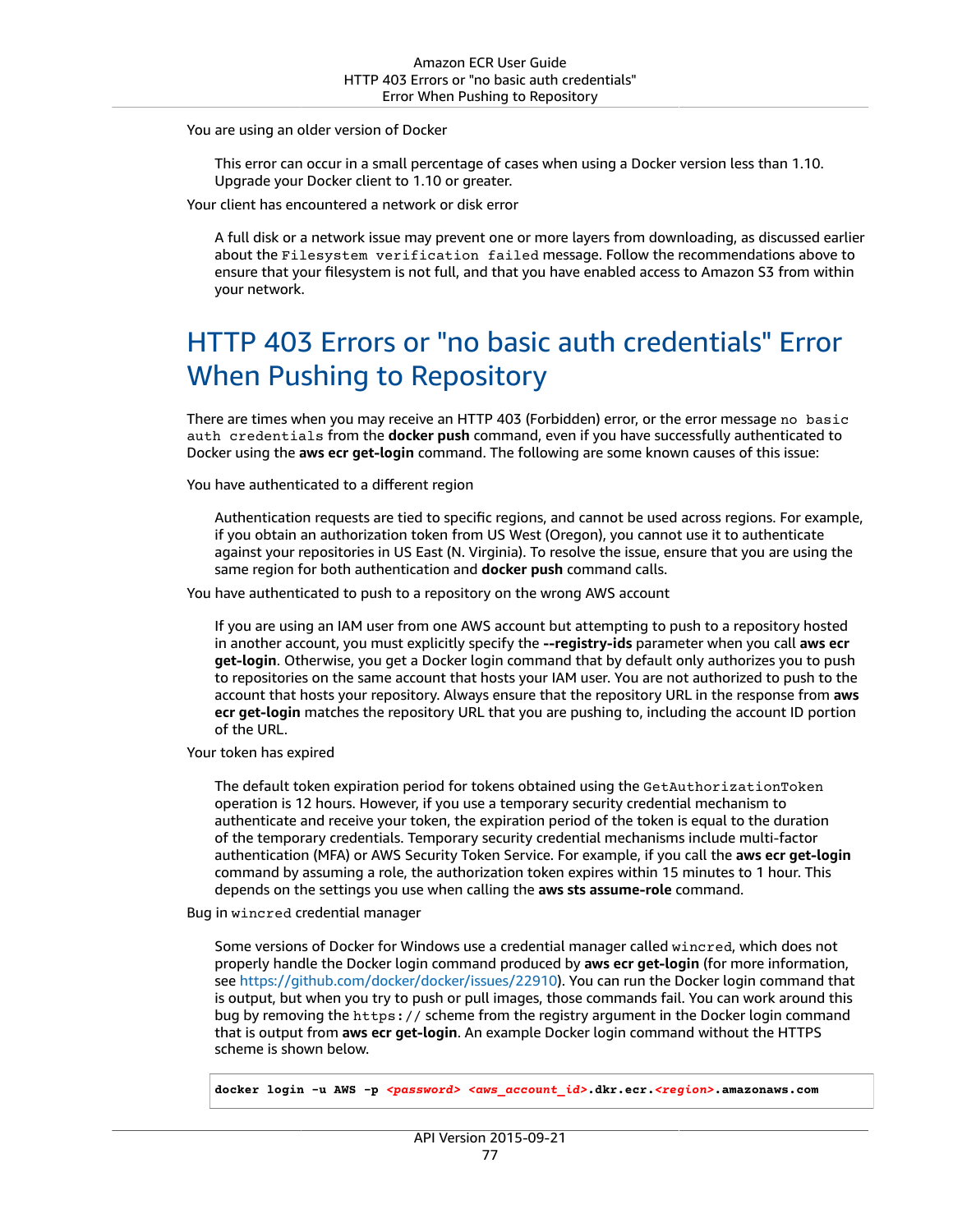# <span id="page-81-0"></span>Troubleshooting Amazon ECR Error Messages

#### **Topics**

- Error: "Error Response from Daemon: Invalid Registry [Endpoint"](#page-81-1) When Running aws ecr get[login \(p. 78\)](#page-81-1)
- HTTP 429: Too Many Requests or [ThrottleException \(p. 78\)](#page-81-2)
- HTTP 403: "User [arn] is not authorized to perform [\[operation\]" \(p. 79\)](#page-82-0)
- HTTP 404: "Repository Does Not Exist" [Error \(p. 79\)](#page-82-1)

In some cases, an API call that you have triggered through the Amazon ECS console or the AWS CLI exits with an error message. Some common error messages and potential solutions are explained below.

### <span id="page-81-1"></span>Error: "Error Response from Daemon: Invalid Registry Endpoint" When Running aws ecr get-login

You may see the following error when running the **aws ecr get-login** command to obtain the login credentials for your Amazon ECR repository:

```
Error response from daemon: invalid registry endpoint 
    https://xxxxxxxxxxxx.dkr.ecr.us-east-1.amazonaws.com/v0/: unable to ping registry
 endpoint 
    https://xxxxxxxxxxxx.dkr.ecr.us-east-1.amazonaws.com/v0/
v2 ping attempt failed with error: Get https://xxxxxxxxxxxx.dkr.ecr.us-
east-1.amazonaws.com/v2/: 
     dial tcp: lookup xxxxxxxxxxxx.dkr.ecr.us-east-1.amazonaws.com on 172.20.10.1:53: 
     read udp 172.20.10.1:53: i/o timeout
```
This error can occur on MacOS X and Windows systems that are running Docker Toolbox, Docker for Windows, or Docker for Mac. It is often caused when other applications alter the routes through the local gateway (192.168.0.1) through which the virtual machine must call to access the Amazon ECR service. If this error occurs when using Docker Toolbox, then it can often be resolved by restarting the Docker Machine environment, or rebooting the local client operating system. If this does not resolve the issue, use the **docker-machine ssh** command to log in to your container instance. Perform a DNS lookup on an external host to verify that you see the same results as you see on your local host. If the results differ, consult the documentation for Docker Toolbox to ensure that your Docker Machine environment is configured properly.

### <span id="page-81-2"></span>HTTP 429: Too Many Requests or ThrottleException

You may receive a 429: Too Many Requests error or a ThrottleException error from one or more Amazon ECR commands or API calls. If you are using Docker tools with Amazon ECR, then for Docker versions 1.12.0 and greater, you may see the error message TOOMANYREQUESTS: Rate exceeded. For versions of Docker below 1.12.0, you may see the error Unknown: Rate exceeded.

This indicates that you are calling a single endpoint in Amazon ECR repeatedly over a short interval, and that your requests are getting throttled. Throttling occurs when calls to a single endpoint from a single user exceed a certain threshold over a period of time.

Various API operations in Amazon ECR have different throttles.

For example, the throttle for the [GetAuthorizationToken](https://docs.aws.amazon.com/AmazonECR/latest/APIReference/API_GetAuthorizationToken.html) action is 20 transaction per second (TPS), with up to a 200 TPS burst allowed. In each region, each account receives a bucket that can store up to 200 GetAuthorizationToken credits. These credits are replenished at a rate of 20 per second. If your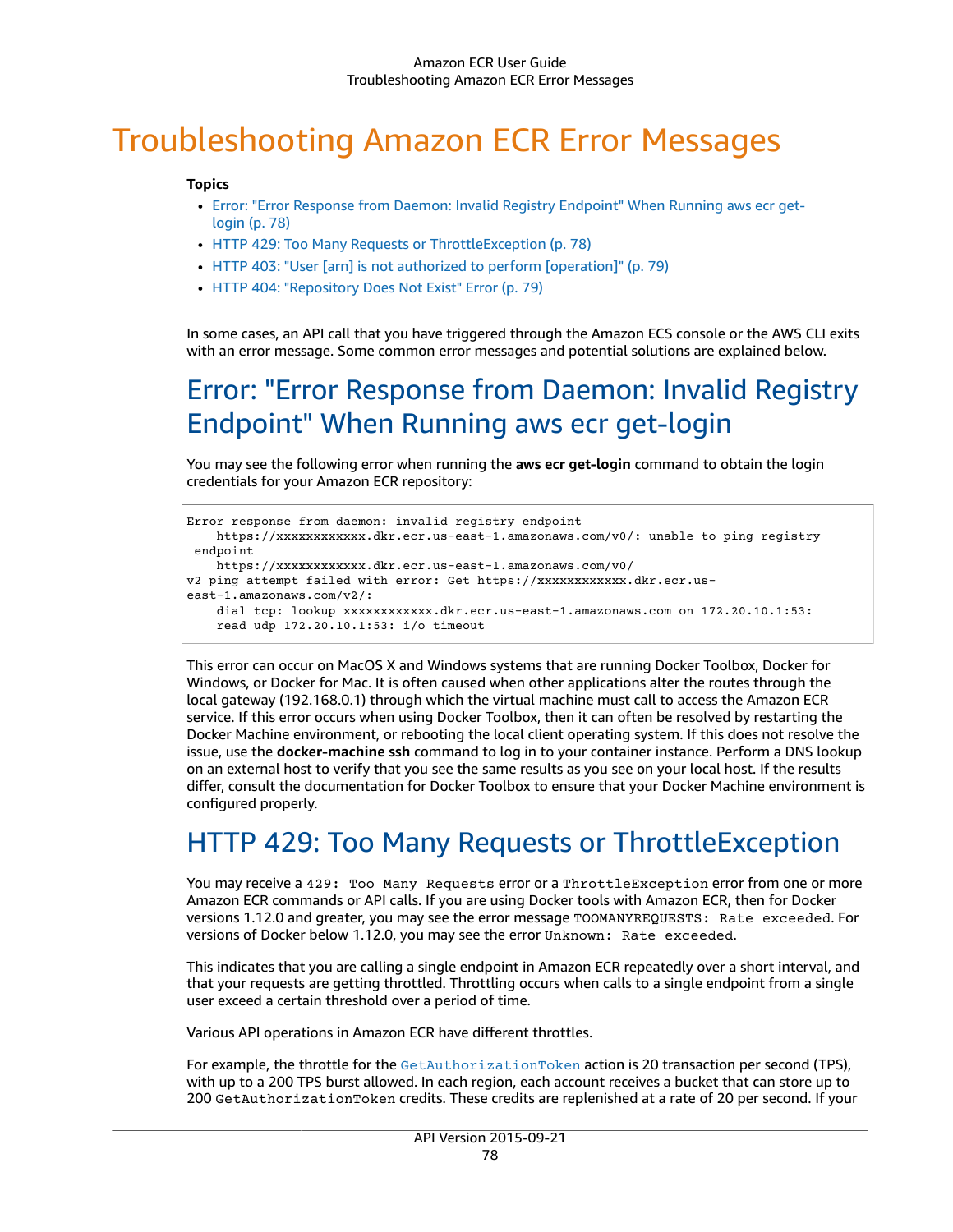bucket has 200 credits, you could achieve 200 GetAuthorizationToken API transactions per second for one second, and then sustain 20 transactions per second indefinitely.

To handle throttling errors, implement a retry function with incremental backoff into your code. For more information, see Error Retries and [Exponential](https://docs.aws.amazon.com/general/latest/gr/api-retries.html) Backoff in AWS in the [Amazon](https://docs.aws.amazon.com/general/latest/gr/) Web Services General [Reference](https://docs.aws.amazon.com/general/latest/gr/).

## <span id="page-82-0"></span>HTTP 403: "User [arn] is not authorized to perform [operation]"

You may receive the following error when attempting to perform an action with Amazon ECR:

```
$ aws ecr get-login
A client error (AccessDeniedException) occurred when calling the GetAuthorizationToken
 operation: 
     User: arn:aws:iam::account-number:user/username is not authorized to perform: 
     ecr:GetAuthorizationToken on resource: *
```
This indicates that your user does not have permissions granted to use Amazon ECR, or that those permissions are not set up correctly. In particular, if you are performing actions against an Amazon ECR repository, verify that the user has been granted permissions to access that repository. For more information about creating and verifying permissions for Amazon ECR, see [Amazon](#page-50-0) ECR IAM Policies and [Roles \(p. 47\)](#page-50-0).

### <span id="page-82-1"></span>HTTP 404: "Repository Does Not Exist" Error

If you specify a Docker Hub repository that does not currently exist, Docker Hub creates it automatically. With Amazon ECR, new repositories must be explicitly created before they can be used. This prevents new repositories from being created accidentally (for example, due to typos), and it also ensures that an appropriate security access policy is explicitly assigned to any new repositories. For more information about creating repositories, see Amazon ECR [Repositories \(p. 15\).](#page-18-0)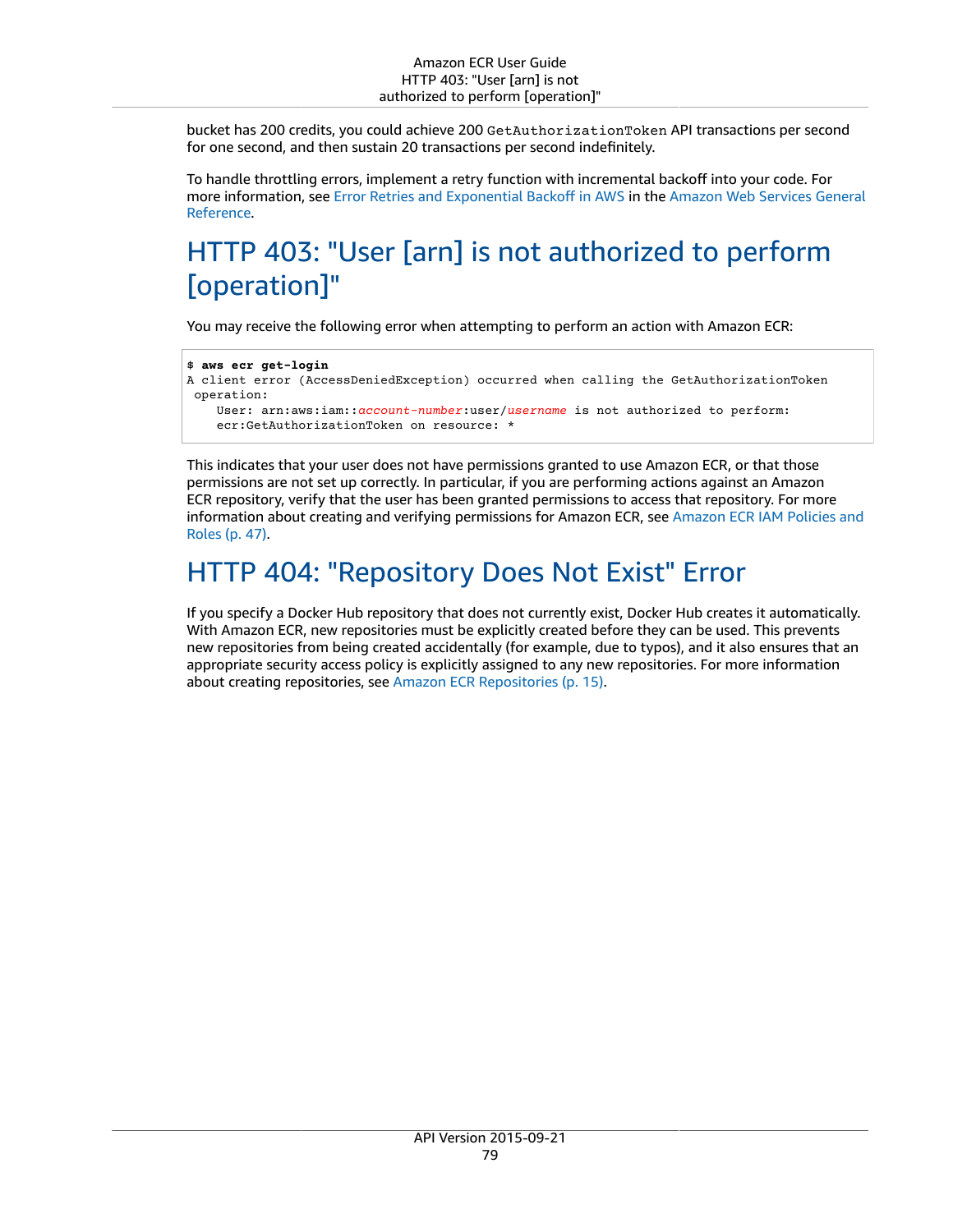# Document History

The following table describes the important changes to the documentation since the last release of Amazon ECR. We also update the documentation frequently to address the feedback that you send us.

| Change                                                         | <b>Description</b>                                                                                                                                                                                                                                                                                                                                                                      | <b>Date</b>  |
|----------------------------------------------------------------|-----------------------------------------------------------------------------------------------------------------------------------------------------------------------------------------------------------------------------------------------------------------------------------------------------------------------------------------------------------------------------------------|--------------|
| Image Tag Mutability                                           | Added support for configuring a repository to be<br>immutable to prevent image tags from being overwritten.                                                                                                                                                                                                                                                                             | 25 July 2019 |
|                                                                | For more information, see Image Tag Mutability (p. 30).                                                                                                                                                                                                                                                                                                                                 |              |
| Interface VPC Endpoints<br>(AWS PrivateLink)                   | Added support for configuring interface VPC endpoints<br>powered by AWS PrivateLink. This allows you to create a<br>private connection between your VPC and Amazon ECR<br>without requiring access over the Internet, through a NAT<br>instance, a VPN connection, or AWS Direct Connect.<br>For more information, see Amazon ECR Interface VPC<br>Endpoints (AWS PrivateLink) (p. 57). | 25 Jan 2019  |
| Resource tagging                                               | Amazon ECR added support for adding metadata tags to<br>your repositories.                                                                                                                                                                                                                                                                                                              | 18 Dec 2018  |
|                                                                | For more information, see Tagging an Amazon ECR<br>Repository (p. 23).                                                                                                                                                                                                                                                                                                                  |              |
| Amazon ECR Name Change                                         | Amazon Elastic Container Registry is renamed (previously<br>Amazon EC2 Container Registry).                                                                                                                                                                                                                                                                                             | 21 Nov 2017  |
| Lifecycle Policies                                             | Amazon ECR lifecycle policies enable you to specify the<br>lifecycle management of images in a repository.                                                                                                                                                                                                                                                                              | 11 Oct 2017  |
|                                                                | For more information, see Amazon ECR Lifecycle<br>Policies (p. 35).                                                                                                                                                                                                                                                                                                                     |              |
| Amazon ECR support for<br>Docker image manifest 2,<br>schema 2 | Amazon ECR now supports Docker Image Manifest V2<br>Schema 2 (used with Docker version 1.10 and newer).                                                                                                                                                                                                                                                                                 | 27 Jan 2017  |
|                                                                | For more information, see Container Image Manifest<br>Formats (p. 31).                                                                                                                                                                                                                                                                                                                  |              |
| Amazon ECR General<br>Availability                             | Amazon Elastic Container Registry (Amazon ECR) is a<br>managed AWS Docker registry service that is secure,<br>scalable, and reliable.                                                                                                                                                                                                                                                   | 21 Dec 2015  |